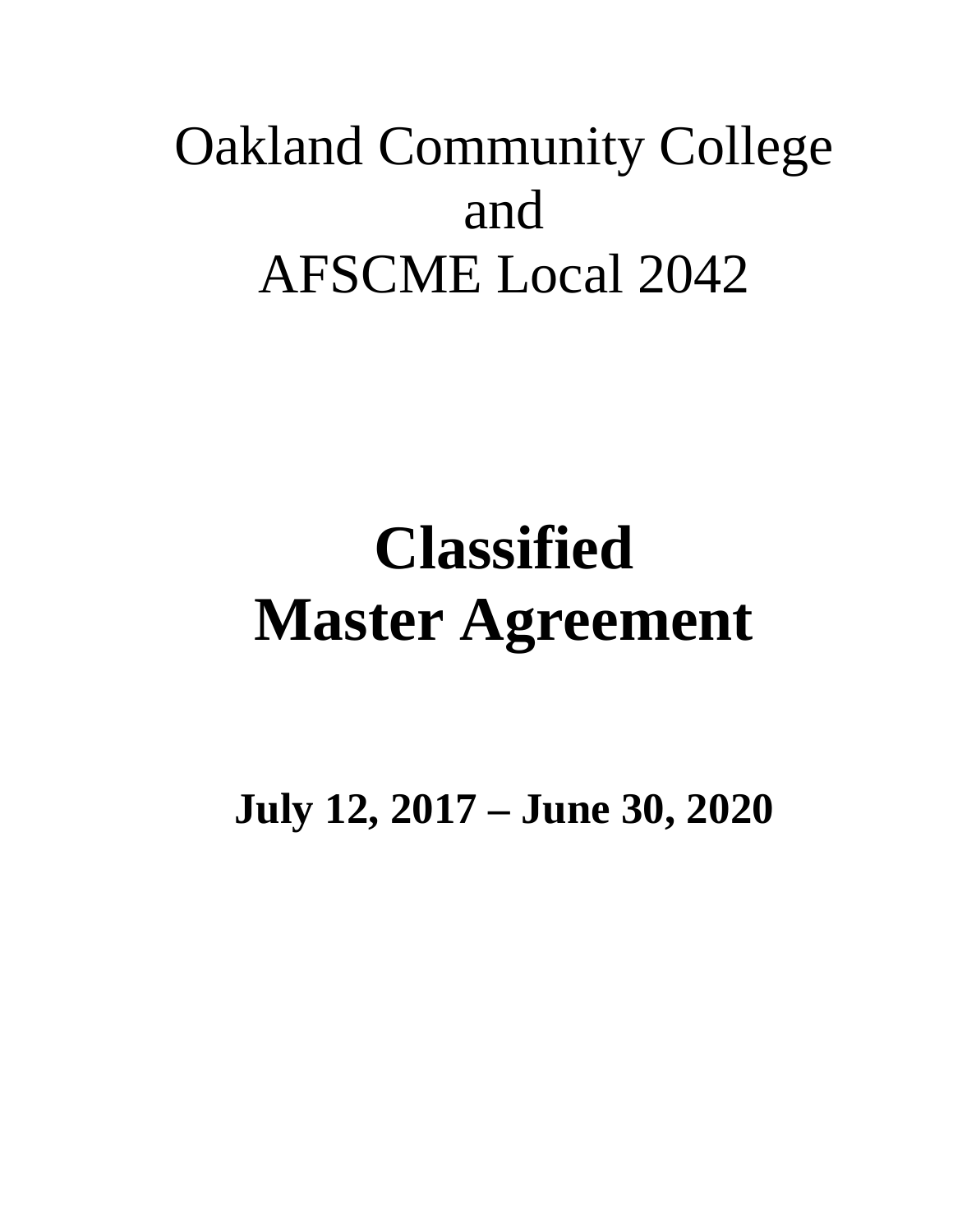**Ratified by AFSCME LOCAL 2042 on June 23, 2017**

**Approved by the Board of Trustees on July 12, 2017**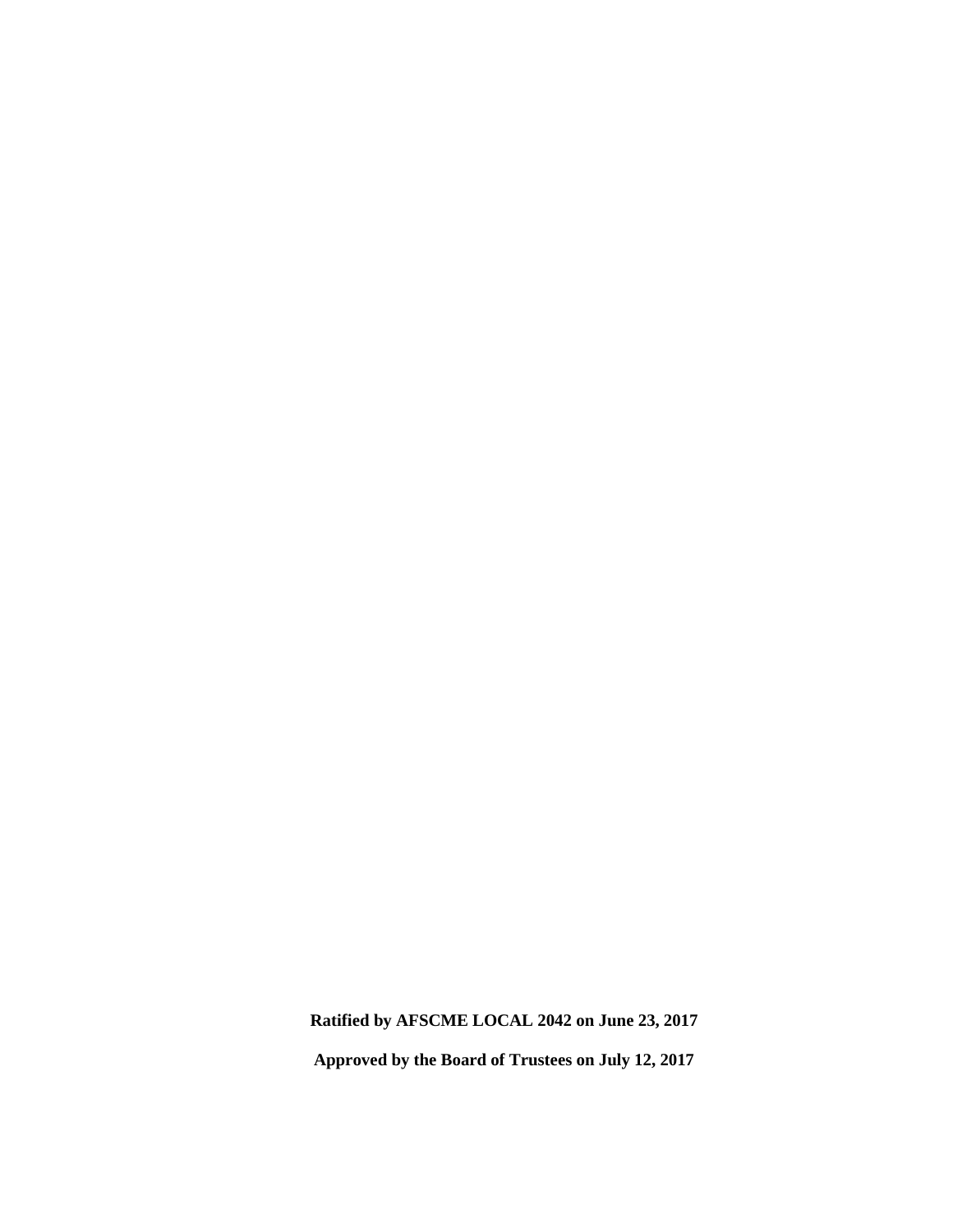#### **TABLE OF CONTENTS**

#### **TITLE ARTICLE**

#### **PAGE**

| 1              |  |
|----------------|--|
| $\overline{2}$ |  |
| 3              |  |
| $\overline{4}$ |  |
| 5              |  |
| 6              |  |
| 7              |  |
| 8              |  |
| 9              |  |
| 10             |  |
| 11             |  |
| 12             |  |
| 13             |  |
| 14             |  |
| 15             |  |
| 16             |  |
| 17             |  |
| 18             |  |
| 19             |  |
| 20             |  |
| 21             |  |
| 22             |  |
| 23             |  |
| 24             |  |
| 25             |  |
| 26             |  |
| 27             |  |
| 28             |  |
| 29             |  |
| 30             |  |
| 31             |  |
| 32             |  |
| 33             |  |
| 34             |  |
| 35             |  |
| 36             |  |
| 37             |  |
| 38             |  |
|                |  |
|                |  |

#### **APPENDICES TITLE**

#### Appendix A Appendix A-1 Appendix A-2 Appendix A-3

**PAGE**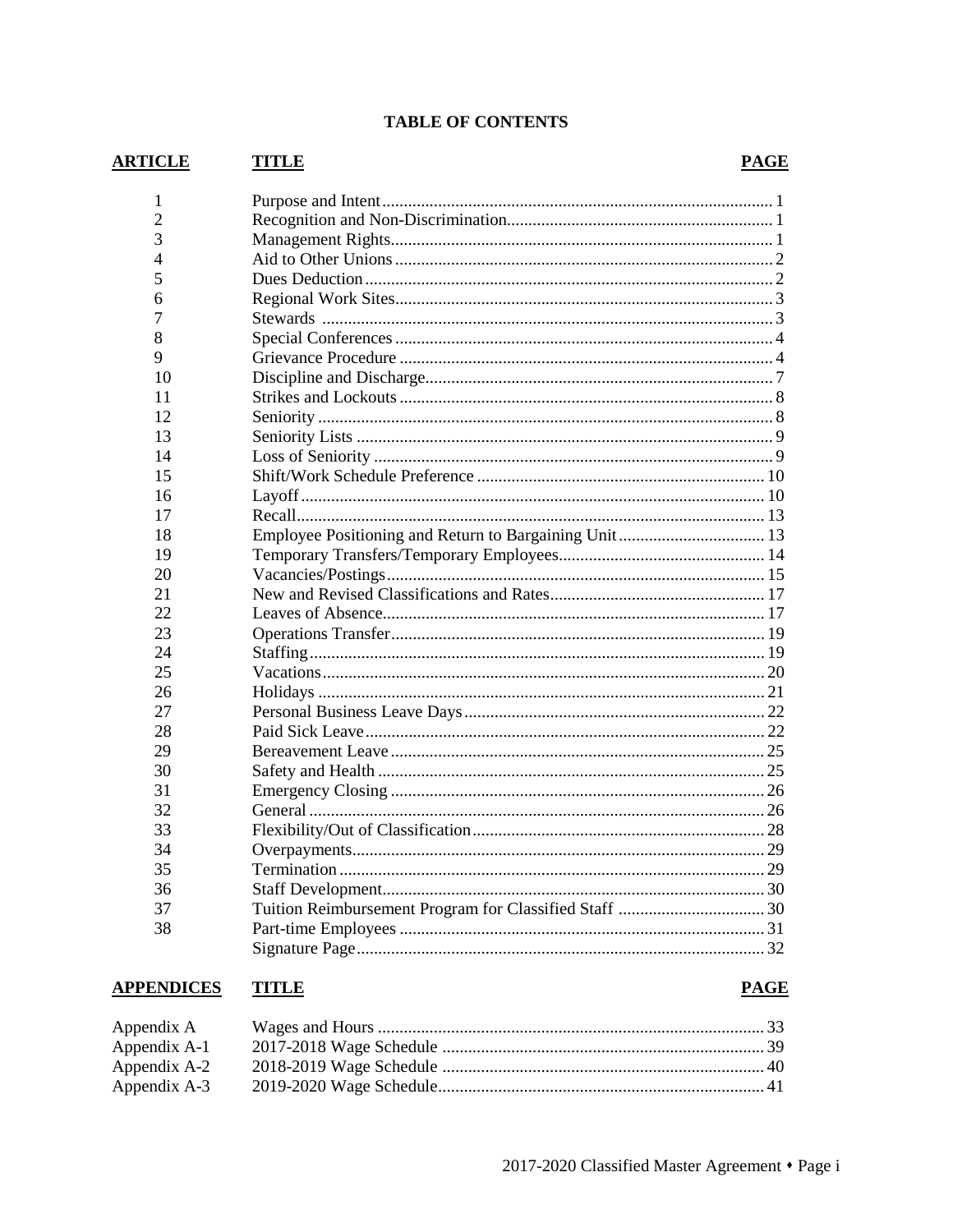# **TABLE OF CONTENTS (continued)**

#### **APPENDICES TITLE PAGE**

| Appendix B   |  |
|--------------|--|
| Appendix C   |  |
| Appendix D   |  |
| Appendix E   |  |
| Appendix F   |  |
| Appendix G   |  |
| Appendix H-1 |  |
| Appendix H-2 |  |
| Appendix H-3 |  |
| Appendix I   |  |
| Appendix J   |  |

## **LETTERS OF UNDERSTANDING**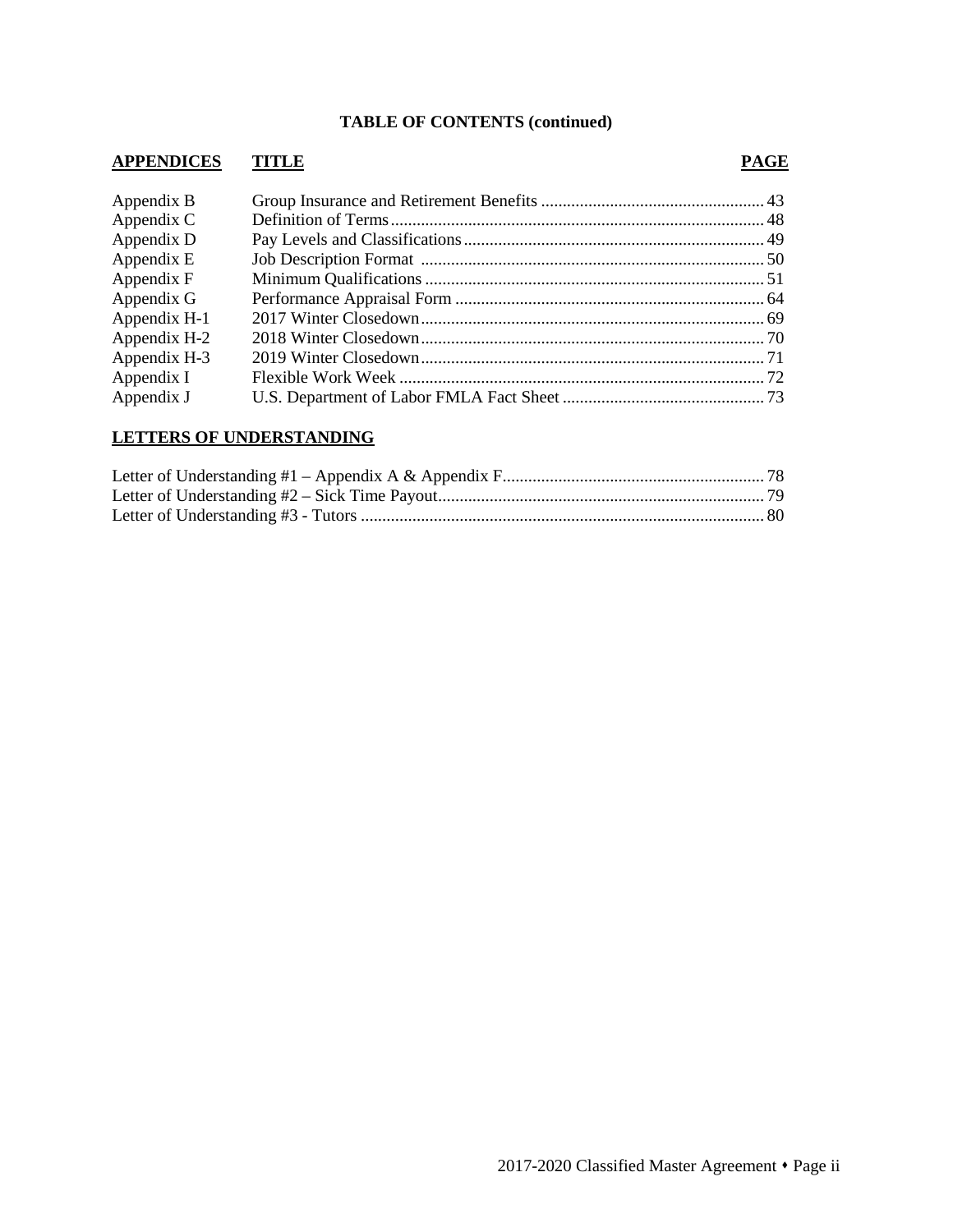#### **OAKLAND COMMUNITY COLLEGE AGREEMENT**

This Agreement is made on July 12, 2017, between Oakland Community College, hereinafter referred to as the "Employer" or "College" and Local 2042 chartered by and affiliated with Michigan Council No. 25 of the American Federation of State, County and Municipal Employees, AFL-CIO, hereinafter referred to as the "Union".

#### **ARTICLE 1 PURPOSE AND INTENT**

The general purpose of this Agreement is to set forth terms, wages, hours and working conditions, and to promote orderly, peaceful, friendly and cooperative labor relations for the mutual interest of the Employer and the Classified Personnel of Oakland Community College, in positions covered by this Agreement, and that further, this paragraph is not subject to the Grievance Procedure. The parties recognize that the interest of the community depends upon the Employer's and the employees' success in establishing a proper service to the community.

It is mutually agreed that the headings used in this Agreement and the exhibits are for reference only and that they neither add to nor subtract from the meaning. Whenever the words "s/he" or "employee" are used in this Agreement, it shall be deemed to include both male and female gender.

#### **ARTICLE 2 RECOGNITION AND NON-DISCRIMINATION**

A. Pursuant to, and in accordance with all applicable provisions of Act 379 of the Public Acts of 1965, as amended, the Employer hereby recognizes the Union as the exclusive representative for the purpose of collective bargaining in respect to hours, wages, terms and conditions of employment for the term of this agreement for all employees of the Employer included in positions covered under the bargaining unit as follows:

All non-instructional classified employees, but excluding food service employees, maintenance and custodial employees, confidential employees, security employees, supervisors, and temporary employees.

B. The Employer and the Union agree that, for the duration of this Agreement, neither shall discriminate against or harass any employee because of race, religion, color, national origin, sex (including sexual harassment), sexual orientation, age, height, weight, marital status, disability or veteran status; nor shall the Employer or its agents, or the Union, its agents or members, discriminate against any employee because of his/her exercising those rights guaranteed by State or Federal Law. Those concerned about the above should contact the Human Resources Department.

The Union fully supports the College's mission statement and will work collaboratively with the College to ensure that all employees hired or promoted are committed to work in a team effort and recognizes the need to work in a multicultural and diverse working environment.

#### **ARTICLE 3 MANAGEMENT RIGHTS**

The Employer, on its own behalf and on behalf of the electors of the Community College District, hereby retains and reserves unto itself, all powers, rights, authority, duties and responsibilities conferred upon and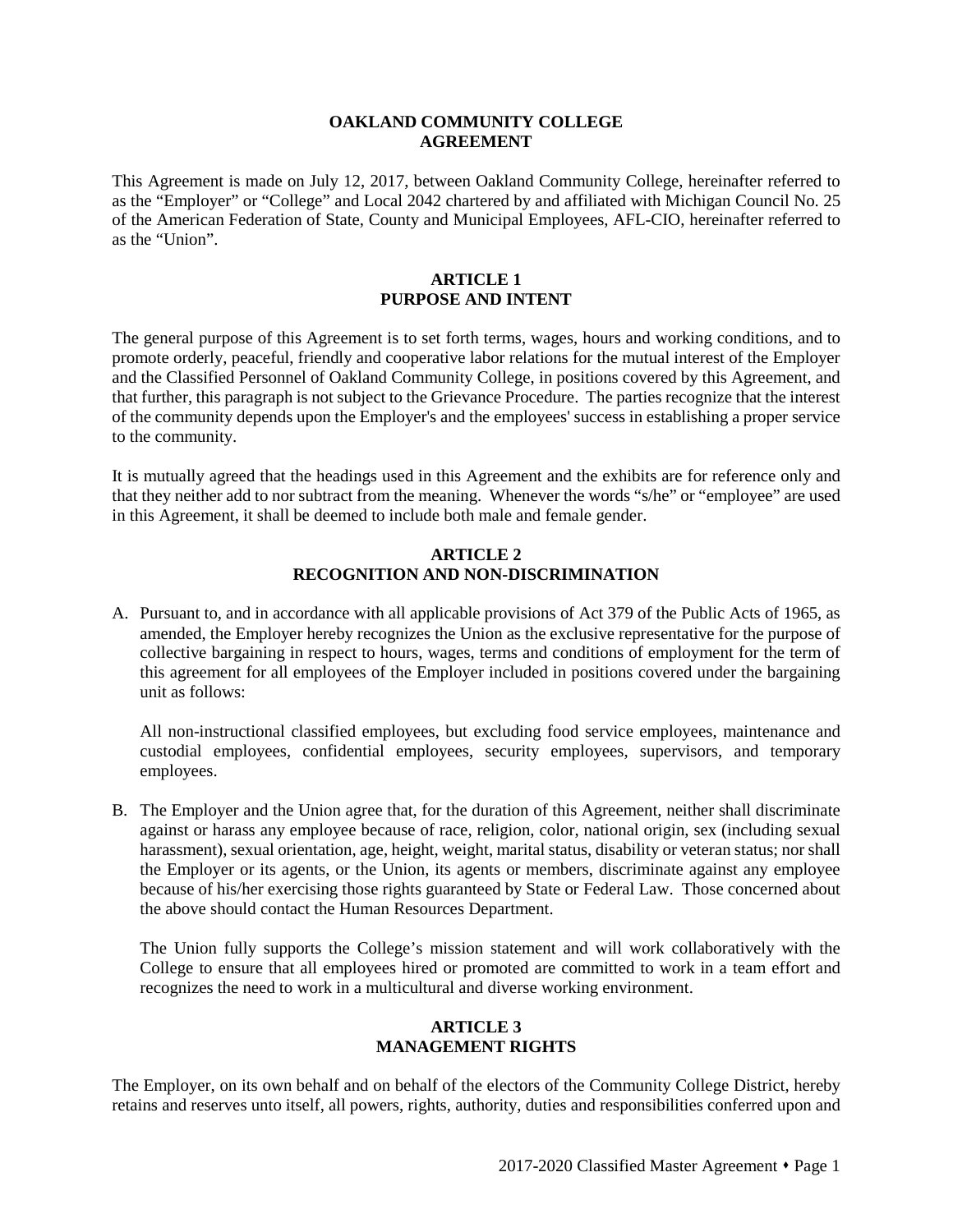vested in it by the laws and the Constitution of the State of Michigan, and the United States, including, but without limiting the generality of the foregoing, the right:

- A. To the executive management and administrative control of the College, its properties, its facilities and the activities of its employees in conformance with their constitutional rights;
- B. To hire all employees and subject to the provision of law, to determine their qualifications and the conditions for their continued employment, or their dismissal or demotions, and to promote and transfer all such employees;
- C. To relieve employees from duties because of lack of work or other legitimate reasons;
- D. To determine the methods, means and personnel by which the operations of the College are to be conducted.

The exercise of the foregoing powers, rights, authority, duties and responsibilities by the Employer, the adoption of policies, rules, regulations and practices in furtherance thereof, and the use of judgment and discretion in connection therewith shall be limited only by the specific and expressed terms of this Agreement and then only to the extent such specific and expressed terms hereof are in conformance with the Constitution and laws of the State of Michigan and the Constitution and laws of the United States.

#### **ARTICLE 4 AID TO OTHER UNIONS**

The Employer and its administrative staff will not aid or promote any group or organization of classified employees of the type covered by this contract which purports to engage in collective bargaining or make any Agreement with such group or organization for the purpose of undermining the Union.

#### **ARTICLE 5 DUES DEDUCTION**

- A. The Employer shall deduct current membership dues from the wages of bargaining unit members upon completion of the probationary period provided that the employee has authorized a dues deduction in writing to the Employer. The Union will provide the Employer with authorized dues deduction forms as executed by the employees.
- B. The Employer will deduct from the pay of employees in any month only the Union membership dues becoming due and payable in such month. The deduction shall be made from the pay of the employees for the first pay period ending in the calendar month. Any bargaining unit member may revoke his or her dues deduction authorization by providing the Employer and Union with 30 days' written notice by mail.
- C. All sums deducted shall be remitted to Michigan AFSCME Council 25 not later than the last day of the calendar month within which such deductions are made, along with a list of employees from whom the dues were deducted, the same to be by them allocated and distributed in accordance with the constitution, laws and regulations of the Union.
- D. The Employer shall not be liable to the Union by reason of the requirements of this Agreement for the remittance or payment of any sum other than that constituting actual deductions made from wages earned by employees.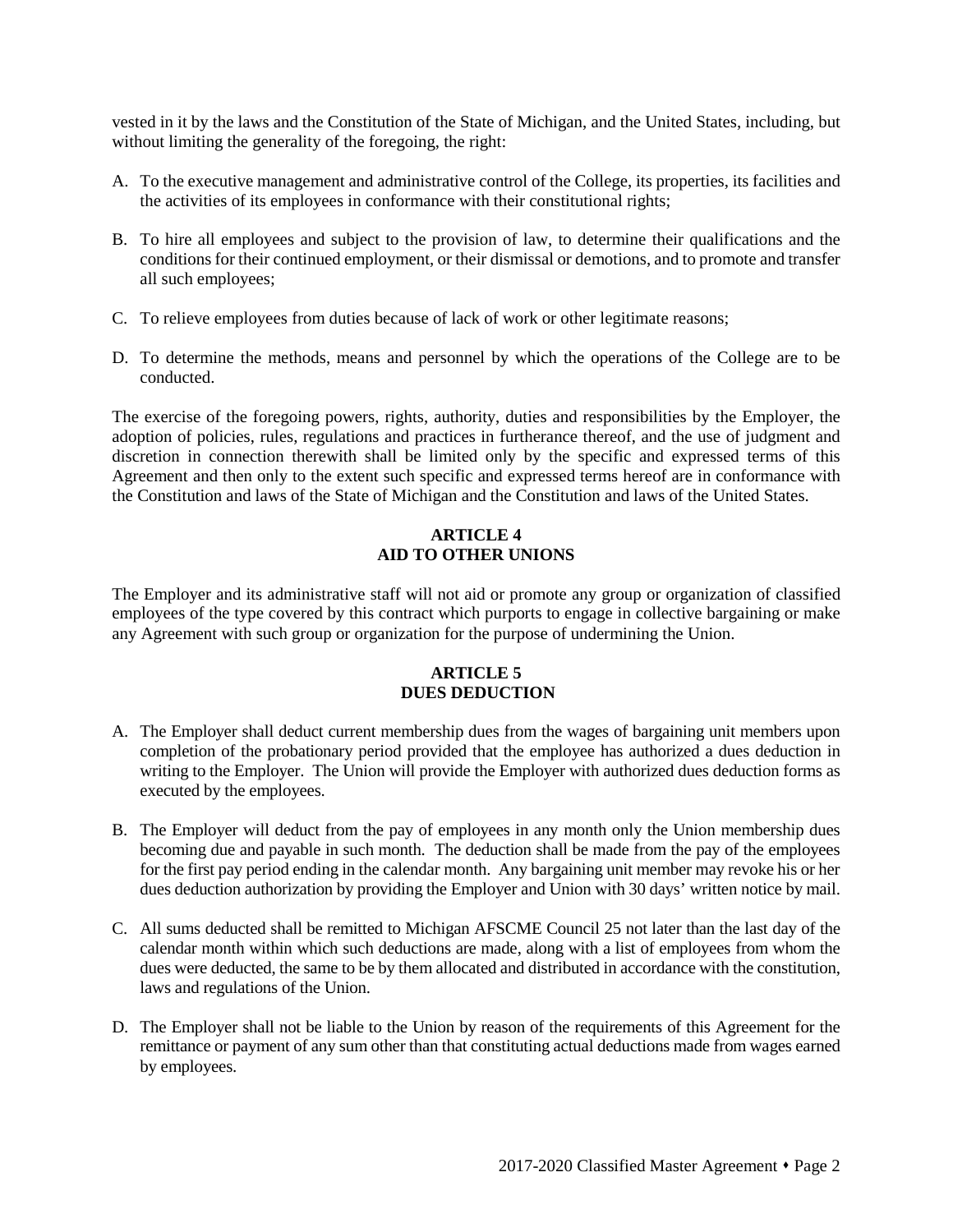The Union will protect and save harmless the Employer from any and all claims, demands, suits or other forms of liability by reason of action taken or not taken by the Employer for the purpose of complying with this Agreement.

E. Bargaining unit members may contribute to Public Employees Organized to Promote Legislative Equality (P.E.O.P.L.E.). Interested employees should contact the President of Local 2042.

#### **ARTICLE 6 REGIONAL WORK SITES**

For staffing purposes there shall be two (2) Regional Work Sites within the bargaining unit as follows:

1. Auburn Hills Campus: Auburn Hills, Michigan; Highland Lakes Campus: Waterford, Michigan; **AND**

District Office: Bee Administration Center, Bloomfield Hills, Michigan, and any other District Office sites established within a ten (10) mile radius of Bee Administration Center.

2. Orchard Ridge Campus: Farmington Hills, Michigan; **AND**

Royal Oak/Southfield Campus: Royal Oak and Southfield, Michigan.

When the College finds it necessary to move an employee to another work site the College will first ask for volunteers from within the department and classification collegewide. If there are no volunteers, the College will move the least senior employee in the affected department and classification at that work site where the excess has been determined. Employee(s) shall be given a ten (10) working day notice of a change in work site.

### **ARTICLE 7 STEWARDS**

- A. There shall be two Stewards at each of the College's six (6) campuses: Auburn Hills, District Office, Highland Lakes, Orchard Ridge, Royal Oak and Southfield, who shall represent all or any employees working on that campus and a Chief Steward who may represent all or any employees of Oakland Community College covered by this Agreement. Any newly created sites which have more than five (5) employees shall have the opportunity to have two (2) stewards at that site.
- B. A substitute shall be named in the absence of a campus steward and the office of the immediate supervisor shall be notified.
- C. Stewards, during their working hours, may -- in accordance with the terms of this Article -- investigate and present grievances as outlined in the Grievance Procedure upon having advised their supervisor of same. The supervisor will grant permission and provide stewards sufficient release time for these purposes. Such time will be granted as soon as possible but in any event not later than the next regularly scheduled working day. The privilege of Stewards to leave their work during working hours without loss of time or pay is subject to the understanding that the time will be devoted to the proper handling of grievances and will not be abused; any alleged abuse by either party will be a proper subject for a Special Conference.
- D. The Union will furnish to the Employer a continuously updated list of officers, stewards and substitutes. A Steward Committee, consisting of all Campus Stewards and the Union's Executive Board, shall meet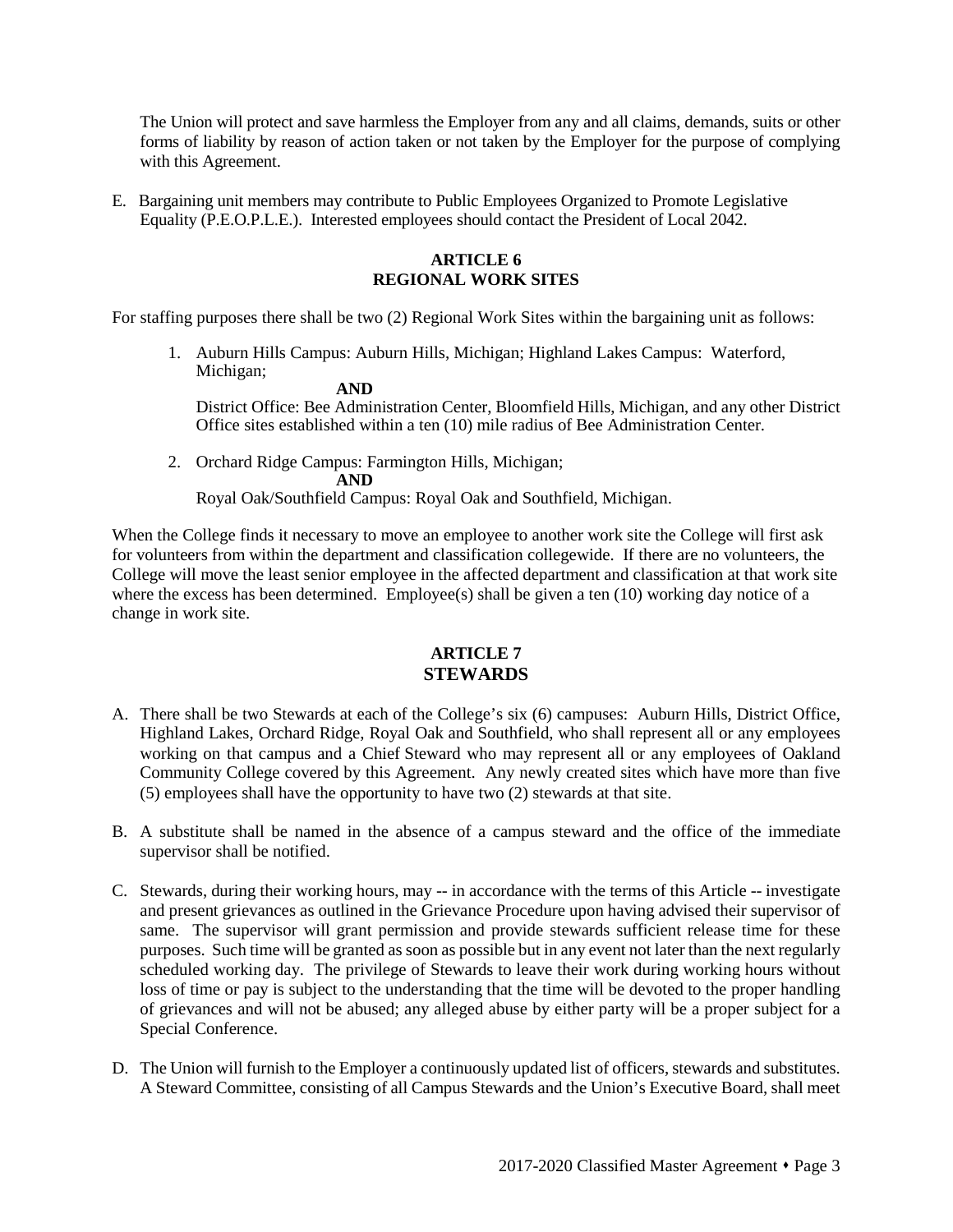during their working hours without loss of pay, two (2) times per year, for the purpose of proactively discussing union issues, for a maximum of four (4) hours (including "travel" time) each meeting.

E. The Employer will furnish the Union Chief Steward with an updated list, each January and July, of immediate supervisors with administrative authority on each campus, the names and titles of members of Chancellor's Cabinet, with whom the Steward will deal in processing a grievance.

#### **ARTICLE 8 SPECIAL CONFERENCES**

Special Conferences for important matters will be arranged at a mutually agreed upon time between the Local President and the designated representatives of the Employer upon the request of either party. Such meetings shall involve up to four (4) representatives each from the Union and College, provided however that an additional representative from Council 25 and Human Resources may attend. These meetings may also be attended by a representative of the International Union. Arrangements for such Special Conferences shall be made in advance, and an agenda of matters to be taken up at the meetings shall be presented at the time the conference is requested. Matters taken up in Special Conferences shall be confined to those included in the agenda. Any employee attending a Special Conference during work hours shall not suffer loss of income. The Union will provide the Employer with the names of Union individuals to attend a Special Conference at the time the conference is requested.

Any dispute not resolved in a Special Conference may be submitted at step 4 of the grievance process.

#### **ARTICLE 9 GRIEVANCE PROCEDURE**

#### A. **Purpose:**

The purpose of the grievance procedure is to secure, at the lowest possible step, equitable solutions to the grievances arising under this Agreement.

#### B. **Time Limits:**

Grievances which are not appealed within the time limits specified in the grievance procedure shall be considered to have been withdrawn by the Union. If the Employer fails or neglects to answer a grievance within the time limits specified at the various steps of the grievance procedure, the grievance shall automatically be referred to the next higher step in the grievance procedure. It is understood and agreed that the time limits specified in the grievance procedure may be extended by mutual agreement in writing between the Union and the Employer.

#### C. **Group Grievance:**

There are three (3) types of group grievances (two or more employees). Group grievances will include the names of all affected employees known at that time and a statement to the effect that it is a group grievance.

#### 1. One Campus - one supervisor

If a group of employees from one campus are involved in the same issue, the grievance shall be submitted in writing to their immediate supervisor (or designee). It shall be submitted at Step 2 by the Union on behalf of all similarly affected employees.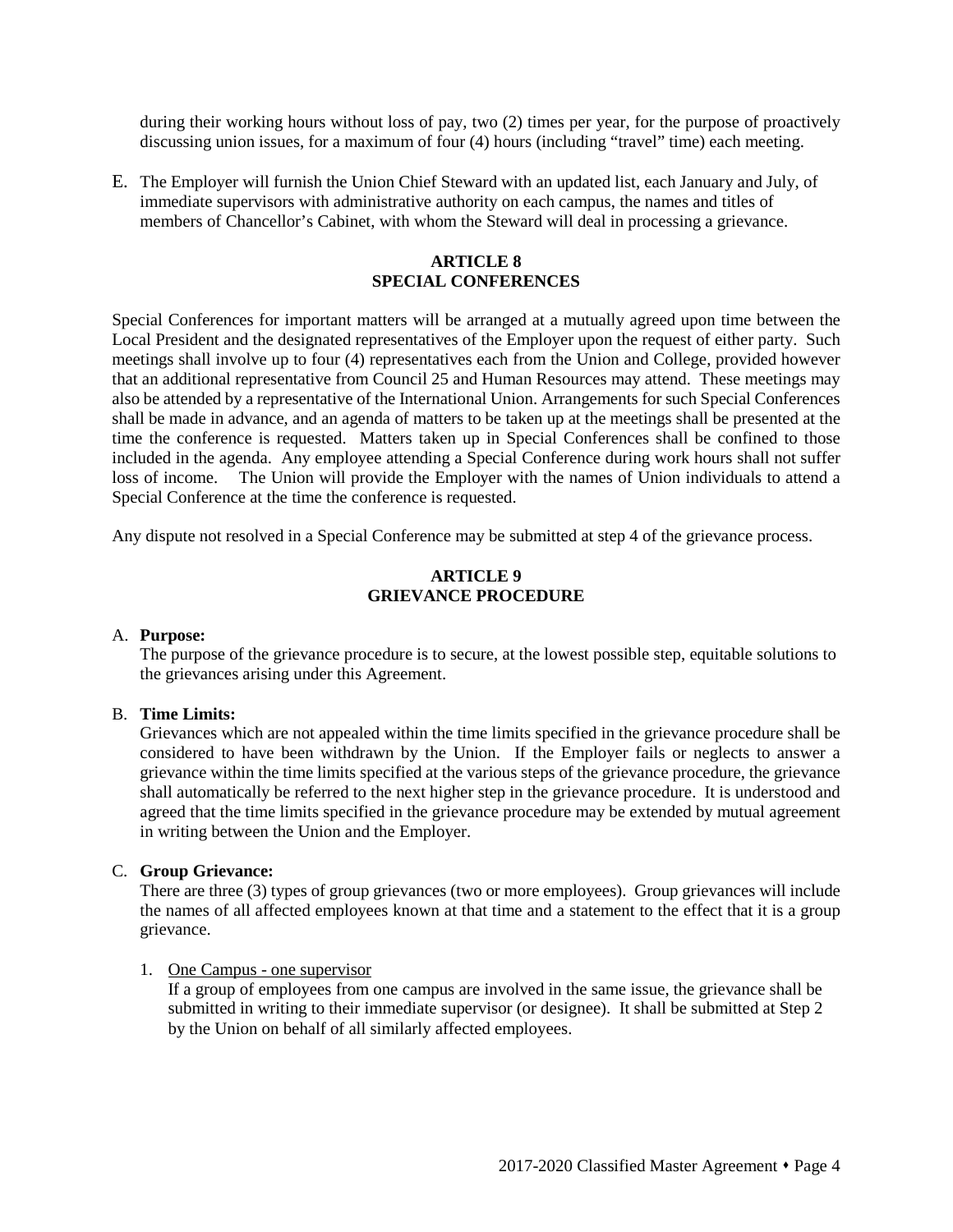#### 2. One Campus - multiple supervisors

If a group of employees from one campus are involved in the same issue, the grievance shall be submitted in writing to the appropriate member of Chancellor's Cabinet. It shall be submitted at Step 3 by the Union on behalf of all similarly affected employees.

## 3. Class Action

When a contract violation is alleged that may have bargaining unit-wide consequences, the grievance shall be submitted in writing to the appropriate member of Chancellor's Cabinet.

In the event a group of employees from two (2) or more representational areas are involved in the same issue, it shall be presented, in writing, as a group grievance to the College's Vice Chancellor for Human Resources (or designee), and processed at Step 4, of the grievance procedure by the Union on behalf of all similarly affected employees.

#### D. **Cross Representational Area (Campus/Location) Grievance:**

In the event that the employee(s) has*/*have a cross representational area grievance, it shall be presented to the immediate supervisor at the representational area where the alleged dispute arose, and processed by the President of Local 2042 (or designee) in accordance with the grievance procedure, beginning with Step 1.

#### E. **Grievance Participation:**

The grievant may be present at any and all grievance hearings.

#### F. **Withdrawal of Grievance:**

A grievance may be withdrawn by the Union at any step of the grievance procedure.

#### G. **Waiver:**

Any step of the grievance procedure may be waived with the written consent of the College, the aggrieved party, and the Union. Grievances relating to discharge shall be positioned at Step 4 of grievance procedure.

#### H. **Union Officers--Time Off:**

The Local President (or designee), where appropriate in the grievance procedure, shall be permitted to investigate and present grievances during working hours without loss of pay.

#### I. **Steps of the Grievance Procedure:**

Grievances shall be presented at Step 1 of the grievance procedure within twenty-five (25) regularly scheduled working days of the event or occurrence, or knowledge of such event or occurrence, otherwise the grievance shall not be a justifiable grievance. The Local President and Chief Steward, as well as the College's Vice Chancellor for Human Resources (or designee), shall be notified, in writing, of all grievance filings and settlements at any step.

#### **Step 1:**

- a. Employees who feel they have a grievance shall first discuss the grievance with the campus steward.
- b. The steward will then discuss the grievance with the employee's immediate supervisor.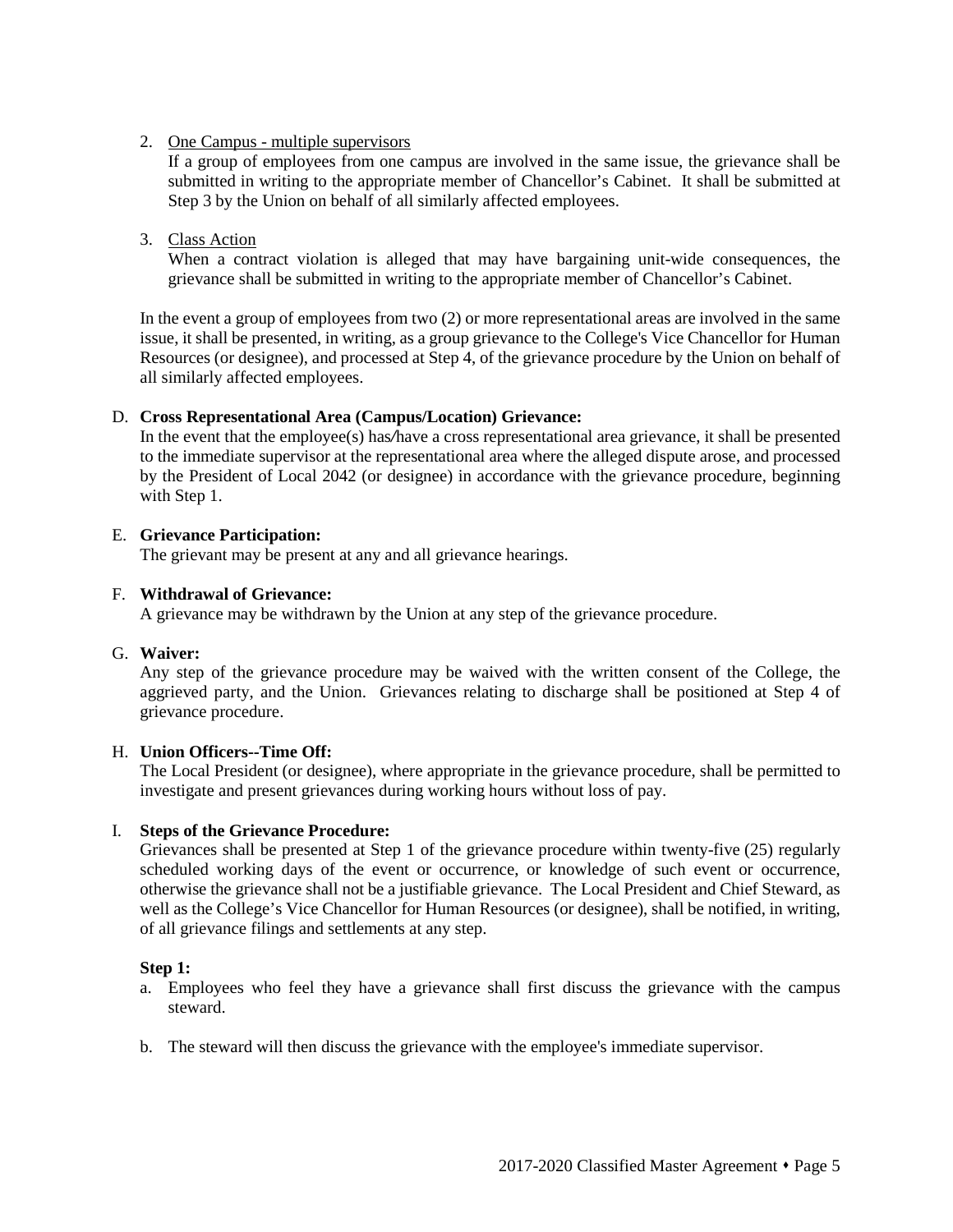c. If the grievance is settled at this step within five (5) regularly scheduled working days and the settlement involves compensation, the Local President and College's Vice Chancellor for Human Resources (or designee) will be notified, in writing, of the proposed settlement.

#### **Step 2:**

- a. If the grievance is not settled at Step 1, the grievance shall be presented in writing on a standard form, signed by the employee, stating the facts and conditions on which it is based, the date of occurrence, article(s) and section(s) of the contract alleged to have been violated, to the immediate supervisor and to the College's Vice Chancellor for Human Resources (or designee) within five (5) regularly scheduled working days after the discussion provided for in Step 1.
- b. The employee's immediate supervisor shall, within five (5) regularly scheduled working days after receipt of the grievance, answer the grievance in writing with copies to the employee, steward, the President of the Local Union and the College's Vice Chancellor for Human Resources (or designee).

#### **Step 3:**

- a. If the grievance is not settled at Step 2, it may be appealed to the appropriate member of Chancellor's Cabinet within five (5) regularly scheduled working days after receipt of an answer provided for in Step 2(b).
- b. The appropriate member of Chancellor's Cabinet shall, within five (5) regularly scheduled working days after receipt of the appealed grievance, answer the appealed grievance in writing with a copy to the employee, the steward, the President of the Local Union and the College's Vice Chancellor for Human Resources (or designee).

#### **Step 4:**

- a. If the grievance has not been settled in Step 3, and if it is to be appealed to the fourth step, a written notice of such appeal must be sent to the office of the College's Vice Chancellor for Human Resources (or designee), within ten (10) regularly scheduled working days after receipt of the answer provided for in Step 3(b).
- b. The Local President and two other Union representatives, one of whom shall be from the Council, and the College's Vice Chancellor for Human Resources (or designee), and other appropriate Employer's representatives shall meet to consider the grievance within fifteen (15) regularly scheduled working days after the office of the College's Vice Chancellor for Human Resources (or designee) receives notice of appeal to Step 4. However, the availability of the Council's representative shall not unreasonably delay the time limits stated in this step. Either the Union or the College may call in all principal parties to the grievance and such other parties as either party may deem necessary.
- c. The College's Vice Chancellor for Human Resources (or designee) shall give the Local President a written answer to the grievance within fifteen (15) regularly scheduled working days after the date of such meeting.

#### **Mediation**

Any grievance not resolved through the first four (4) steps may be heard by a mediator selected by MERC, provided such hearing can be concluded within sixty (60) working days of the Step 4 response. The mediator's recommendation shall not be binding on either party. The mediation process shall not delay the arbitration process nor shall it affect any dates or time limits specified elsewhere in this article.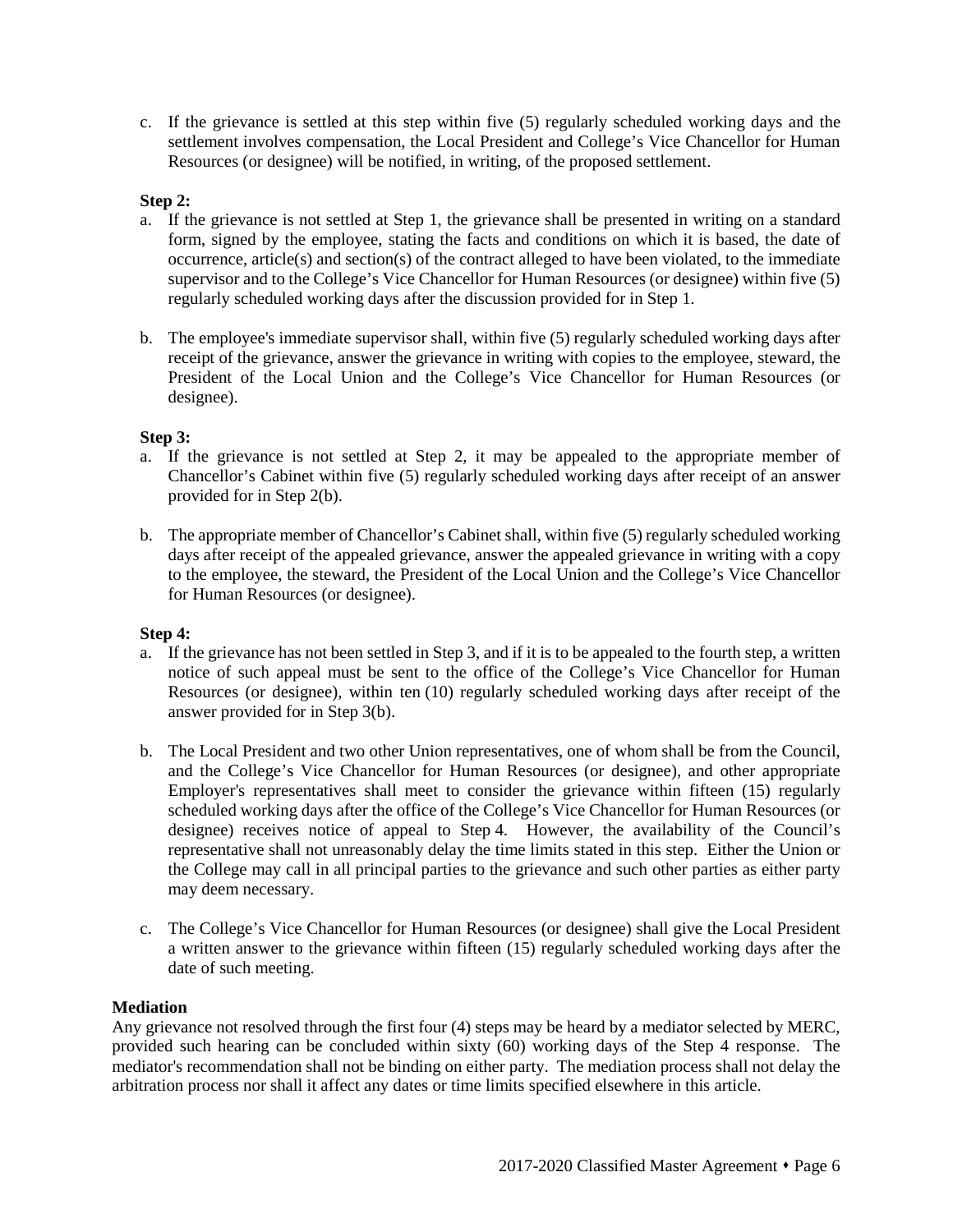#### **Arbitration**

Any unresolved grievance which has been fully processed through Step 4 of the Grievance Procedure may be submitted to Arbitration in accordance with the following procedure:

A. Arbitration shall be invoked by written notice by Local 2042 to the College's Vice Chancellor for Human Resources (or designee) of intention to arbitrate within twenty (20) working days from the receipt of the answer in Step 4 or the expiration of the time limit for such answer.

Following the written notice by Local 2042, Council 25 has an additional forty-five (45) working days to provide written notice to the College of its intention to arbitrate.If the written request for arbitration has not been submitted to the College within the time limits specified in this subsection, the grievance shall be considered to have been withdrawn by the Union.

B. The arbitrator shall be selected on a rotating basis from the following list of two (2) mutually agreed upon arbitrators:

#### Mark Glazier Paul Glendon

Each of these arbitrators shall agree to follow the labor arbitration rules of the American Arbitration Association.

- C. The arbitrator shall have no authority to add to, subtract from, change or modify any provisions of this Agreement. However, nothing contained herein shall be construed to limit the authority of an arbitrator, or his judgment, to sustain, or reverse or modify any alleged dispute put before him. Issues of arbitrability will be decided by the arbitrator; however, the arbitrator who decides an arbitrability issue, (excluding those of time limits), cannot also decide the merits of that case absent mutual agreement of the parties. Without mutual agreement, the next arbitrator on the list will decide the case on the merits.
- D. The decision of the arbitrator shall be binding on the Union, the employee, and the Employer and not subject to further appeal.
- E. The expenses and fees of the arbitrator and the American Arbitration Association shall be shared equally by the Union and Employer. If postponement or cancellation of a scheduled arbitration is by mutual agreement, the postponement or cancellation arbitration fees shall be shared by the parties. However, if a scheduled arbitration is unilaterally cancelled or postponed, the initiating party shall be responsible for resulting arbitration fees.

#### **ARTICLE 10 DISCIPLINE AND DISCHARGE**

There shall be the following methods of disciplining an employee, namely:

- 1. Written reprimand
- 2. One to three day suspension without pay
- 3. Three to five day suspension without pay
- 4. Discharge

Depending on the severity of the infraction, one or more of these steps may be skipped as particular circumstances warrant.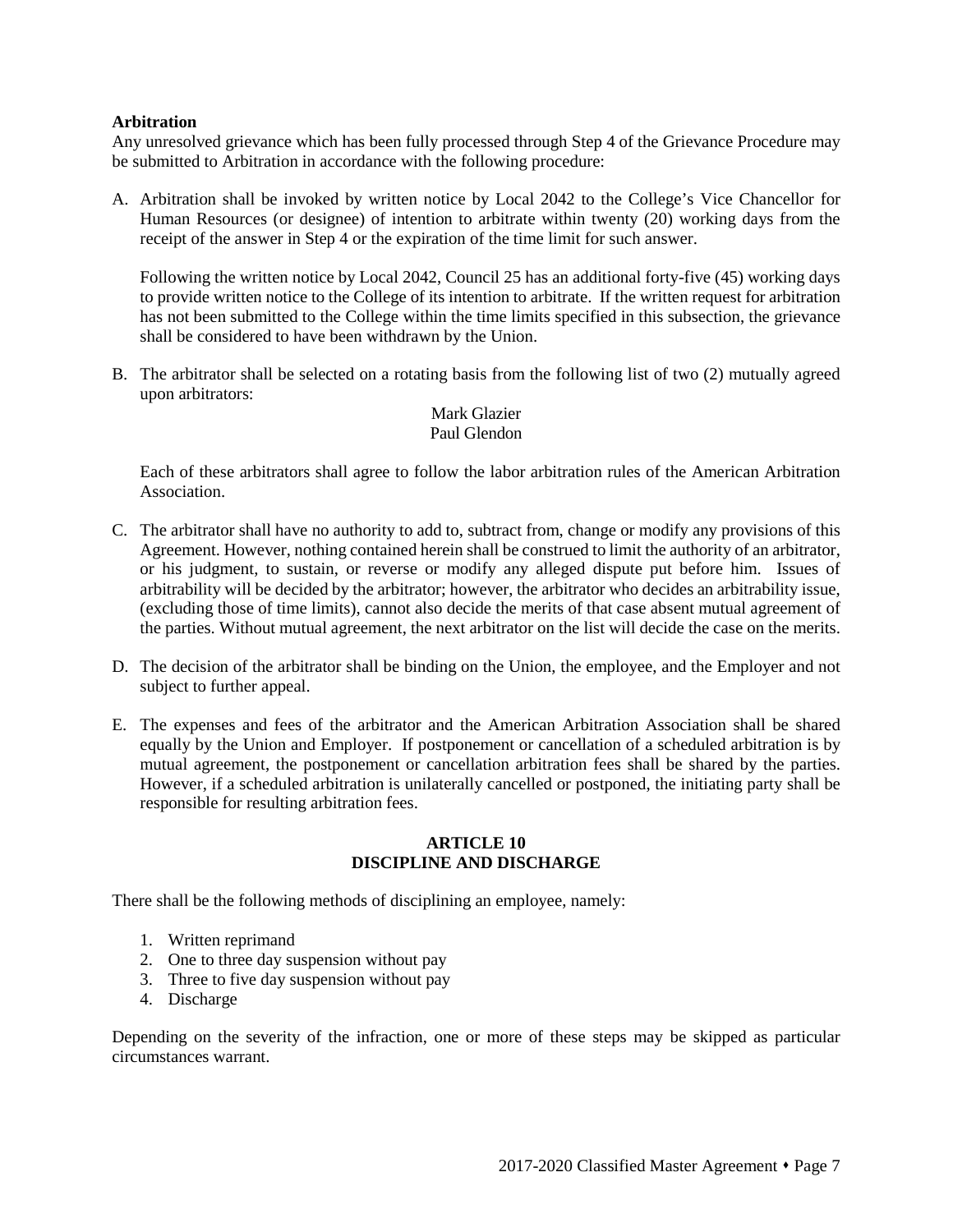The Employer shall not discharge, suspend or discipline any employee without just cause. At an investigatory (due process) meeting when discipline is a possibility, the Employee may request one of the following individuals to be present: the Union President, Chief Steward or Site Steward. If a meeting is scheduled to issue a disciplinary action, the employee shall have the right to union representation.The immediate supervisor shall inform the employee in advance that the meeting shall be for disciplinary action. The employee and Union President must receive a copy of any disciplinary action. In imposing any sanction on a current charge, the Employer will not take into account any prior infraction which occurred more than twenty-four (24) months previous to the date of the occurrence of the event on which the current charge is based.

The College and Union agree that suspension and discharge grievances shall be positioned at Step 4 and written reprimand grievances at Step 2.

#### **ARTICLE 11 STRIKES AND LOCKOUTS**

The Union agrees that, during the life of this Agreement, neither the Union, its agents, nor its members will authorize, instigate, aid, condone or engage in a strike, work stoppage, refusal to work, slow-down or any other concerted interference with the operations of the Employer. The Employer agrees that it will not lock out the employees.

Any employee, group of employees or Union Steward who instigates, aids or engages in a strike, work stoppage, refusal to work, slow-down or any other concerted interference with the operations of the Employer may be disciplined or discharged in accordance with Article 10, Discipline and Discharge.

#### **ARTICLE 12 SENIORITY**

Seniority shall be defined as an employee's length of service with the Employer since his last hiring date. "Last hiring date" shall mean the date upon which an employee first reported for work as a classified employee at the instruction of the Employer unless she/he has quit or been discharged except as provided in number one (1) below. No time shall be deducted from an employee's seniority due to absences occasioned by authorized leaves of absences, vacations, sick or accident leaves or layoffs for lack of work except as hereinafter provided. Seniority for part-time employees will be pro-rated based on 2080 hours per year as full-time employment.

All new full-time employees shall be probationary employees until they have completed seventy-five (75) working days for the Employer. All new part-time employees shall be probationary employees until they have completed seventy-five (75) working days for the Employer regardless of hours worked per day. All absences during probation shall extend the probationary period on a day-for-day basis. The purpose of the probationary period is to give the Employer an adequate opportunity to observe the performance of the new employee and thus determine whether such employee has the ability and other attributes which will qualify the employee for regular employee status.

Part-time employees' College hire date will be used for issues within the IR department only. In the event of a tie in seniority within classification between two or more IR department employees, the contract language utilizing the sum of social security numbers would be used to break the tie. This would apply only to classified employees in the IR department. [from Letter of Agreement dated 10/28/09]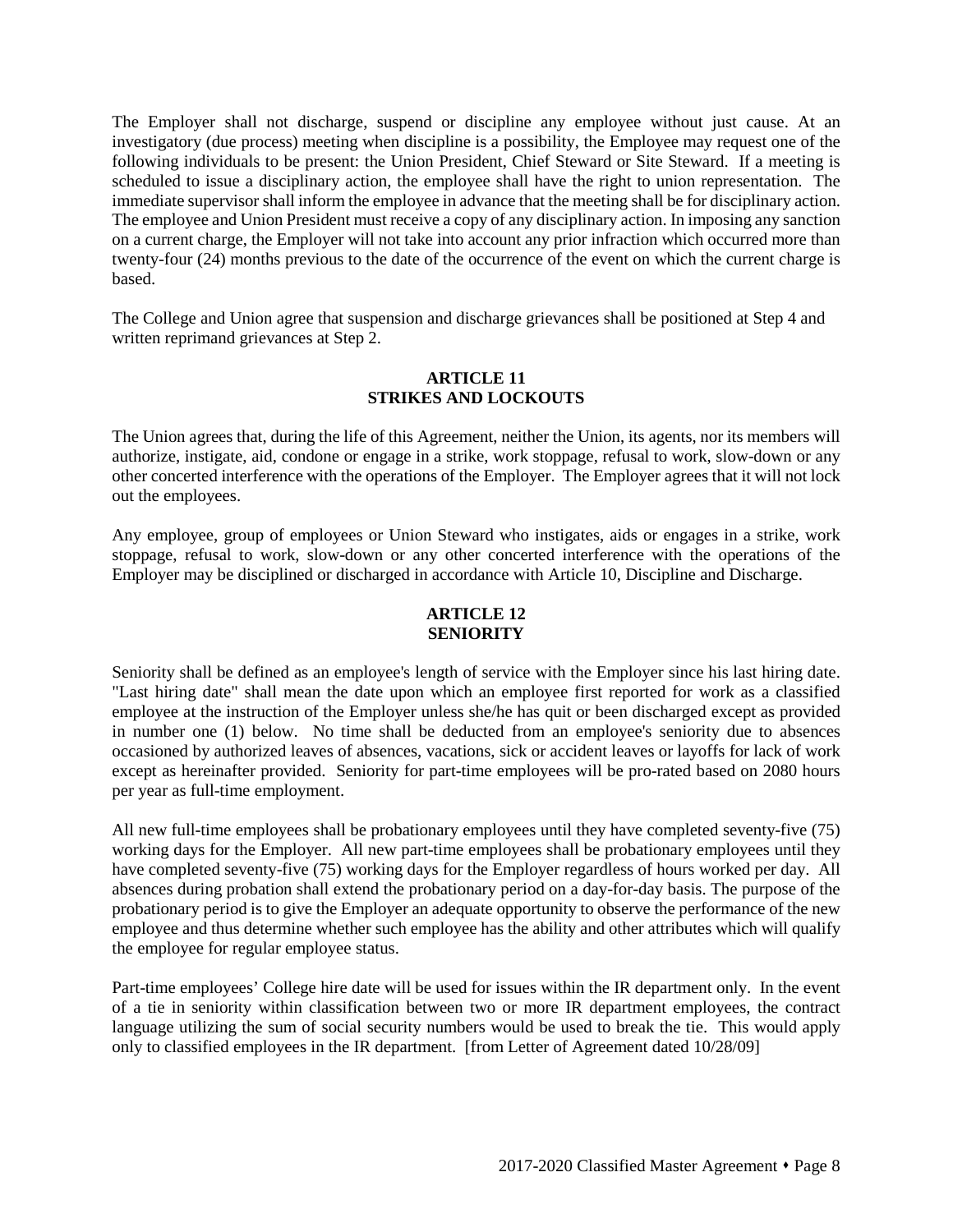- 1. During the probationary period, the employee shall have no seniority status and may be laid off or terminated at the sole discretion of the Employer without regard to his relative length of service. A probationary employee shall be considered an external applicant when applying for a vacant position or for a temporary transfer. Probationary employees chosen to fill permanent vacancies shall be considered as new hires for purposes of seniority, benefits, and rate of pay determinations. Probationary employees shall be represented by the Union in all other contract areas.
- 2. Upon satisfactorily completing the probationary period, the employee's name shall be entered on the seniority list as of his/her most recent date of hire.

The probationary period may be extended beyond the above-specified periods by mutual agreement between the College's Vice Chancellor for Human Resources (or designee) and the Local Union President (or designee).

#### **ARTICLE 13 SENIORITY LISTS**

An up-to-date seniority list shall be prepared by the Employer and presented to the Local Union President on January 31 and July 31 of each year.

To break a tie when two (2) or more employees have the same hiring date, his/her seniority shall be ranked in descending order of the sum of the individual units of their Social Security Number. In case of a second tie, the last four (4) digits of the Social Security Number will be added for a second total to determine their seniority. In case of a further tie, the last five (5) digits, six (6) digits, etc., will be used to break the tie.

The Seniority list will show the names, job classification, representational area and level ordered by seniority date from most senior to least senior.

A separate list shall be provided for all part-time employees indicating his/her hire date. If a nonprobationary part-time employee applies for a posted position or is to be laid off within Local 2042, his/her seniority will then be computed on a pro-rated basis of 2080 hours per year. If a non- probationary parttime employee transfers to a full-time position, his/her seniority shall be pro-rated and then his/her name shall be placed on the seniority list in accordance with the corrected date.

The Employer agrees to furnish the names and dates of all newly hired employees, all transferred employees, re-hired employees, and reclassified employees covered under this contract. The Employer also agrees to furnish the job classification, titles, and representational areas of these employees to the Union Secretary/Treasurer within ten (10) regularly scheduled working days of such action.

#### **ARTICLE 14 LOSS OF SENIORITY**

An employee's seniority shall terminate and his/her employment shall cease if:

- A. The employee separates.
- B. The employee is discharged and the discharge is not reversed through the grievance procedure.
- C. The employee is absent for three (3) consecutive regularly scheduled working days without notifying the office of the immediate supervisor or specified designee. In proper cases, exceptions may be made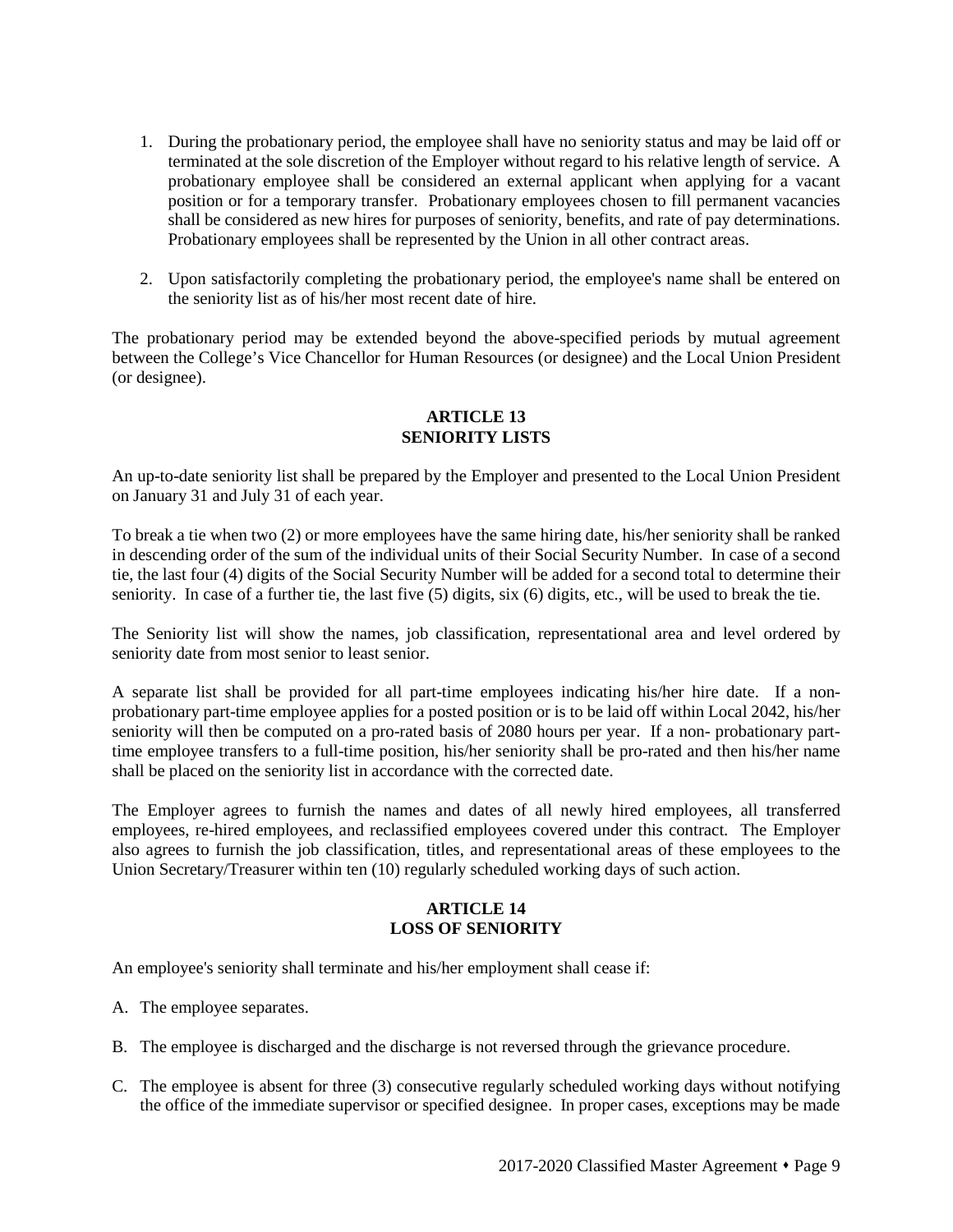by the Employer. After such absence, the Employer will send written notification to the employee at his/her last known address that she/he has been terminated and, therefore, loses their seniority.

- D. The employee does not return to work when recalled from layoff as set forth in the Article 17, Recall Procedure. In proper cases, exceptions may be made by the Employer.
- E. In the event an employee is laid off for a period of time equal to his/her seniority at the time of layoff or three (3) years, whichever is less at the time of layoff.
- F. The employee does not return from vacation, leave of absence or sick leave in accordance with paragraph C above.
- G. The employee has been on a long-term disability (LTD) leave for two (2) years.
- H. An employee who permanently transfers to a position under the Employer not included in the Bargaining Unit, shall have his/her accumulated seniority frozen as of the day she/he leaves the Unit, for a period up to one (1) year. After one (1) year from date of transfer from this Bargaining Unit, the employee will lose all seniority accumulated within this Bargaining Unit. The time spent out of the Bargaining Unit will not be counted toward seniority within the Unit.

Employees who temporarily transfers to non-bargaining unit positions shall continue to pay union dues and accrue seniority for the duration of the transfer for a period up to one (1) year. If the temporary transfer exceeds one (1) year, the employee's seniority shall be frozen for up to one (1) year and his/her classified position may be posted in accordance with Article 20. After one (1) additional year from the date of frozen seniority, the employee shall lose all seniority accumulated within this bargaining unit.

The time periods specified above may be extended upon mutual agreement of the parties.

## **ARTICLE 15 SHIFT/WORK SCHEDULE PREFERENCE**

Shift/work schedule preference for employer-initiated changes will be granted within job classification on the basis of seniority within the department. Exceptions may be made by mutual agreement between the chief steward and supervisor. Employer-initiated transfers to the desired shift/work schedule preference will be effected in accordance with Appendix A, Work Shift, Subsection B(1), Shift Explanations. When at least two classified employees (whether full or part-time) have the same job classification and work in the same department but different shifts, and one of the employees leaves (whether temporarily or permanently), or the Employer creates a position (whether temporary or permanent), the incumbent employee(s) shall have the choice of shift/work schedule preference, after notice to the supervisor, prior to posting the position. A permanent part-time employee cannot invoke shift preference for a full-time position.

#### **ARTICLE 16 LAYOFF**

A. Layoff shall be defined as a reduction in the size of the work force due to the lack of work or funds within the College.

When it becomes necessary to layoff classified employees within a department, any temporary employees and probationary employees shall be laid off in that order first. Then those full and parttime employees in that department will be laid off in accordance with the seniority list with the least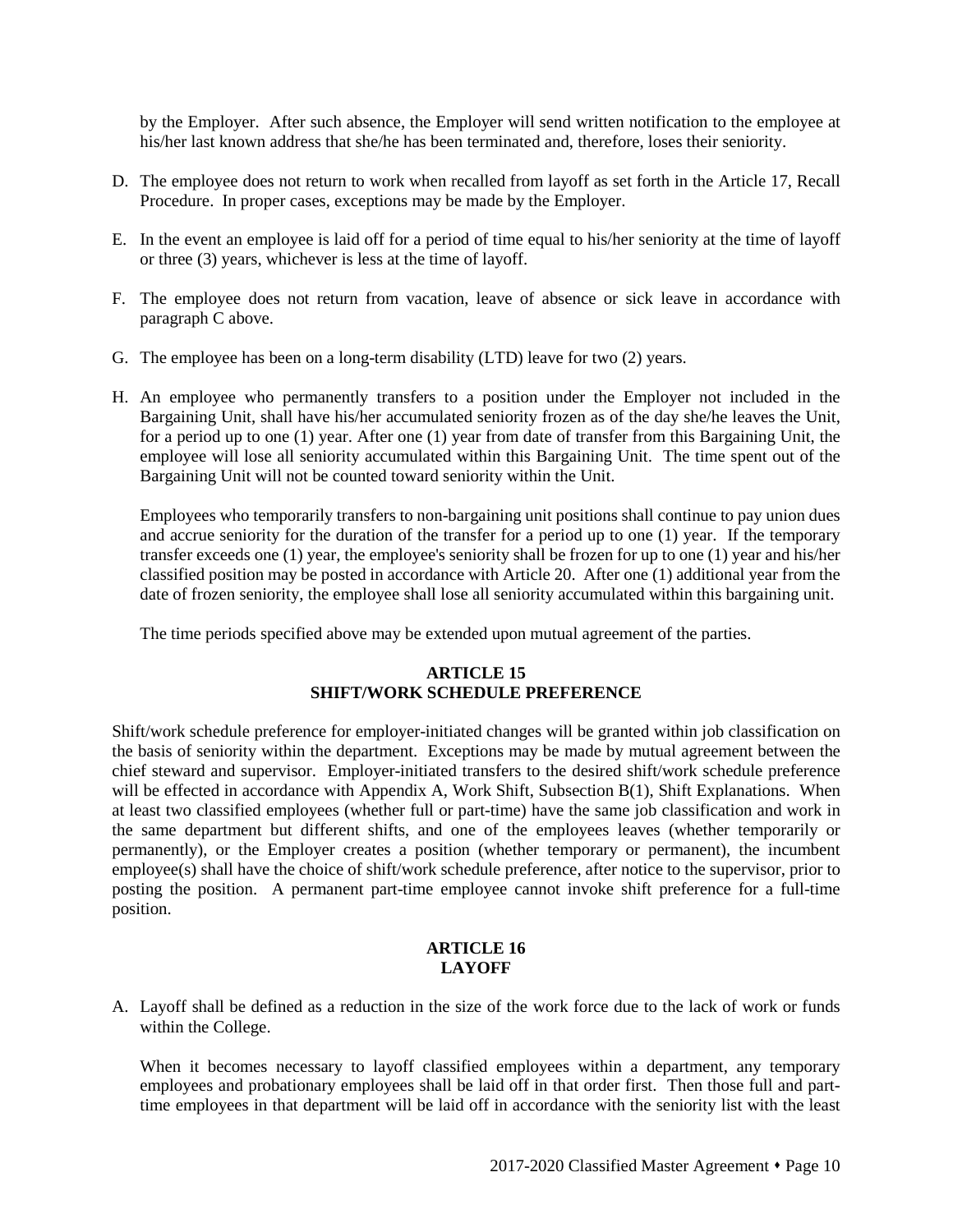senior employees laid off first, provided always that the remaining employees shall have the qualifications to perform the work of the laid off employees. Student employees in that department may remain employed but are subject to the requirements of Article 24.B.

- B. Employees to be laid off will have at least twenty (20) working days' notice of layoff.
- C. An employee shall be reclassified to a position of lower rank and pay only when s/he otherwise would be laid off in the higher rank. The Employer shall not use such reclassification as a disciplinary measure.
- D. In the event of a layoff, the College shall continue to pay premiums for insurances as provided in Appendix B*,* excluding life insurance due to carrier restrictions, for the month in which the layoff occurred and three (3) full months following the layoff.
- E. In the event of a layoff, the College shall notify the Union and it will be first subject to a Special Conference.
- F. The Employer and Union shall be governed by the following layoff and bumping procedures:
	- 1. The Employer and Union will cooperatively assist laid-off employees in obtaining information regarding resources available, e.g., unemployment insurance. The parties agree that any disputes about the process shall not hamper or interfere with such cooperative efforts.
	- 2. In exercising "bumping rights," no employee can attain a higher job classification or pay level than she/he held at the time of the layoff notice.
	- 3. If a position becomes available after the initial layoff list has been identified, but before layoffs actually occur, it shall first be offered to employees on the list who hold that pay level. If the position is not filled, it shall then be posted in accordance with the contract.
	- 4. The initial list shall consist of the positions to be eliminated by the College, and that those individuals holding the identified positions shall have the opportunity to exercise bumping rights and shall receive notice of the time, date, and location to do so. The Employer will provide the Local Union President with the number of full-time and part-time employees to be laid off via seniority lists.
	- 5. Part-time employees shall have equated seniority, but they may not bump a full-time position.
	- 6. The Local Union's President, Chief Steward, and all campus Stewards shall have "super-seniority" for purposes of layoff and cannot be "bumped" by anyone while they hold office. In the event of the elimination of a position held by one of these officers, she/he will be considered as having the highest seniority in any Classification into which she/he can exercise bumping.
	- 7. The Local Union President will be given a copy of the list of positions being eliminated and the affected individuals prior to notice to the affected individuals. If time permits, the Union's Executive Board will be invited to a meeting to review this layoff list.
	- 8. Notices to individual employees will be in writing and will be mailed to the individual's home address on file in the Human Resources Department and this shall constitute official notice as of the date of mailing. Each notice letter will include the time, date and place of a meeting at which an individual can exercise bumping rights.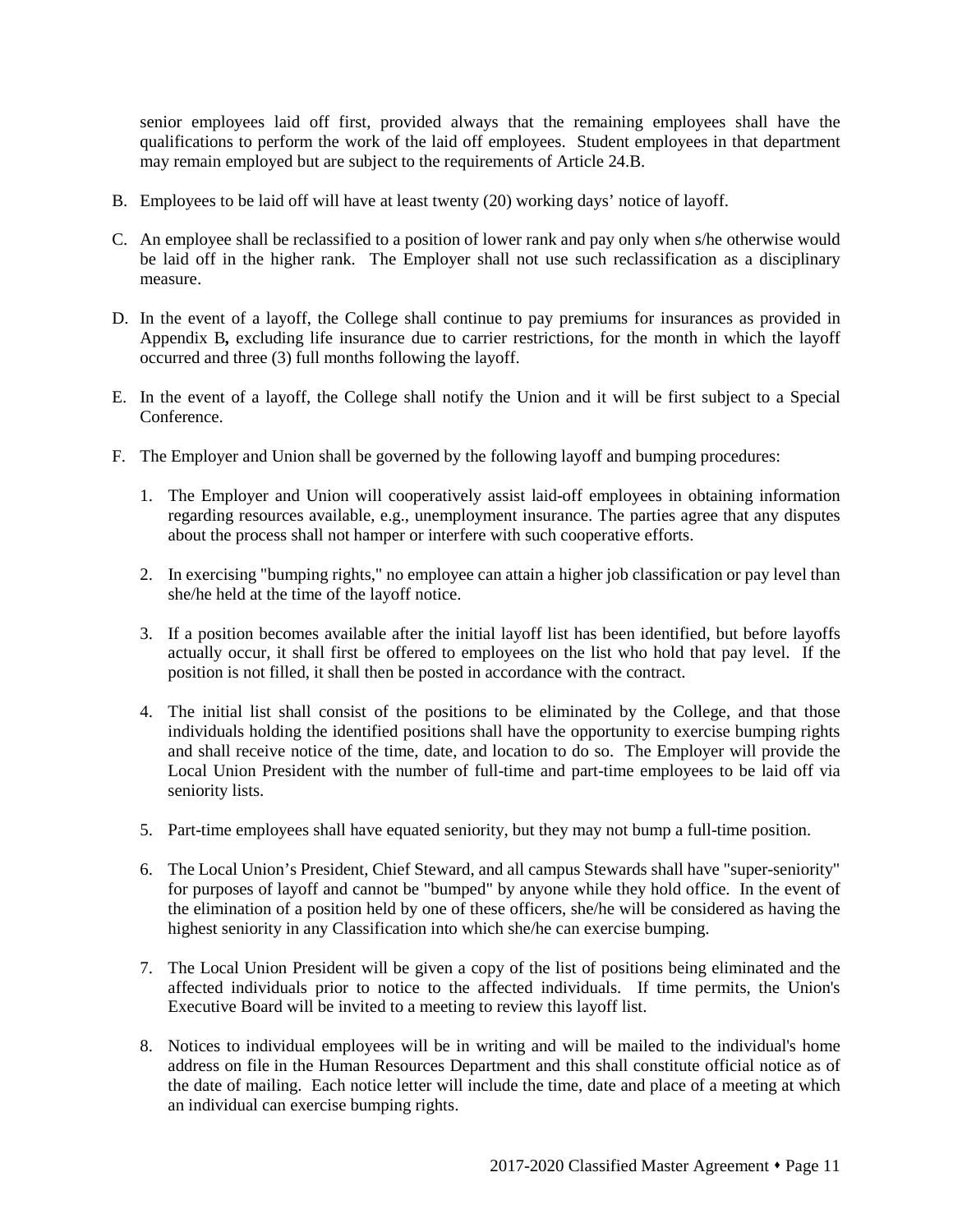- 9. If an affected individual is unable to be present at a bumping meeting, she/he may authorize a member of the Union's Executive Board to exercise his/her bumping rights. Authorizations must be in writing with a copy for the Union and for the Employer. Individuals must be present at the scheduled bumping meeting, either in person or by proxy; failure to attend shall constitute a waiver of all bumping rights.
- 10. Individuals who are on short-term, long-term disability leave, or Workers' Compensation leave, or military leave shall, if necessary, exercise their bumping rights upon their return to work.
- 11. Individuals on Personal Leave, Parental Leave beyond three (3) months, Leave for Union Business, or Other Leaves (Article 22) who wish to exercise bumping rights must end their leave and return to work to do so.
- 12. Individuals on FMLA leave, or on a jury duty leave, may exercise bumping rights while on leave and shall be returned to the position into which they have bumped at the conclusion of the approved leave.
- 13. Individuals may choose not to exercise bumping rights and accept a layoff. The Employer agrees it will not contest unemployment compensation benefits in such cases.
- 14. Individuals who exercise bumping rights shall do so in the following order of priority:
	- a. Bump in the same job classification, the least senior employee at the same campus location.
	- b. Bump in the same job classification, the least senior employee collegewide.
	- c. Bump the least senior employee in any job classification and the same pay level at the same campus location for which the employee is qualified.
	- d. Bump the least senior employee in any job classification and the same pay level collegewide for which the employee is qualified.
	- e. Bump the least senior employee in a lower job classification at the same campus location for which the employee is qualified.
	- f. Bump the least senior employee in a lower job classification collegewide for which the employee is qualified.

For purposes of this section only, whenever the job classification being bumped into is a Paraprofessional, "the least senior employee" shall mean the least senior position for which the person bumping has the qualifications. For example, if a Level IV person -- who has the qualifications for an ASC Paraprofessional -- is being displaced, she/he may bump the least senior ASC Paraprofessional, even though the least senior Paraprofessional is in Physics. In the event an individual has the qualifications in more than one discipline supported by Paraprofessionals, she/he must bump the least senior position among those disciplines in the order listed above.

15. A full-time employee who has exhausted the provisions of paragraph 15 may choose to bump a part-time employee. The same order of priority of bumping rights specified in paragraph 15 shall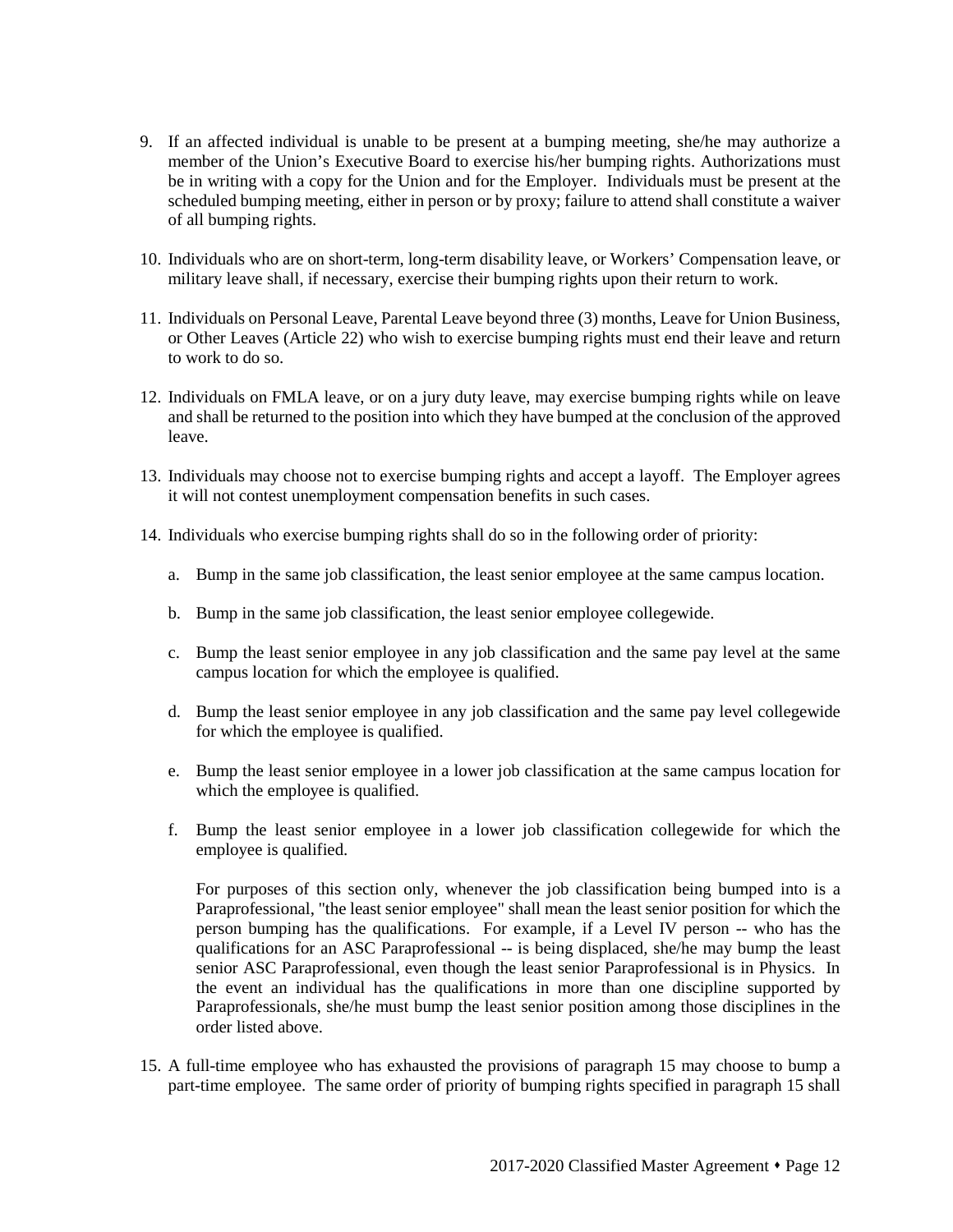apply. A full-time employee who bumps into a part-time position will lose full-time benefits and will accrue seniority on a pro-rata basis.

- 16. A full-time employee who has sufficient seniority*,* and qualifications, may bump into two part-time positions utilizing the required order of priority, and provided the part-time positions do not have overlapping hours. In such cases, the employee shall retain full-time benefits and shall continue to accrue seniority on a full-time basis.
- 17. When an employee is placed in a lower job classification, s/he shall be paid at the applicable rate for that classification. An employee shall be reclassified to a position of lower rank and pay only when she/he otherwise would be laid off in the higher rank because a position has been eliminated*.*
- 18. Employees who voluntarily elect to be laid off shall be subject to recall under the same terms and conditions as employees who are involuntarily laid off.
- 19. Any disputes arising from this Section shall be positioned at Step 4 of the Grievance Procedure.

#### **ARTICLE 17 RECALL**

Laid off employees shall be recalled in the inverse order of the layoff. Employees who refuse recall at any college location and at the same pay level and number of working hours for which they are qualified will forfeit their seniority rights and will be considered as a voluntary quit. Employees who have been laid off or bumped shall continue to have recall rights to their original classification and location for a period equal to their seniority, or three (3) years, whichever is less after returning to another location or classification. No temporary or probationary employees will be re-employed in the department subject to the layoff until those laid off Classified employees in the affected department have been recalled. Student employees are subject to the requirements of Article 24.B.

Notice of recall shall be sent to the employee's address on file with the College by mail. If an employee fails to notify the Employer within two (2) days after receipt of a recall notice and does not report for work within three (3) days, or fails to make other provisions with the Employer, she/he shall be considered terminated under Article 14, Loss of Seniority. In proper cases, extensions will be granted by the Employer. Employees shall be subject to recall for a period equal to their seniority or three (3) years, whichever is less.

The Union Secretary/Treasurer shall be notified in writing of all employees being recalled at the same time the College issues the recall notice.

#### **ARTICLE 18 EMPLOYEE POSITIONING and RETURN TO BARGAINING UNIT**

#### **Employee Positioning**

Employer shall notify the Union, prior to implementation, on matters of consolidation*,* reorganization, or elimination of positions to discuss job assignments and rates of pay. In that event upon request of either party*,* a Union/Management conference will be scheduled to discuss the placement of the employees affected. The parties will consider various options such as, but not limited to, placing the individual in a vacant position, creation of a new position, or retraining the employee. An employee who is offered a job at the same pay level must accept regardless of location. In the event that the resolution results in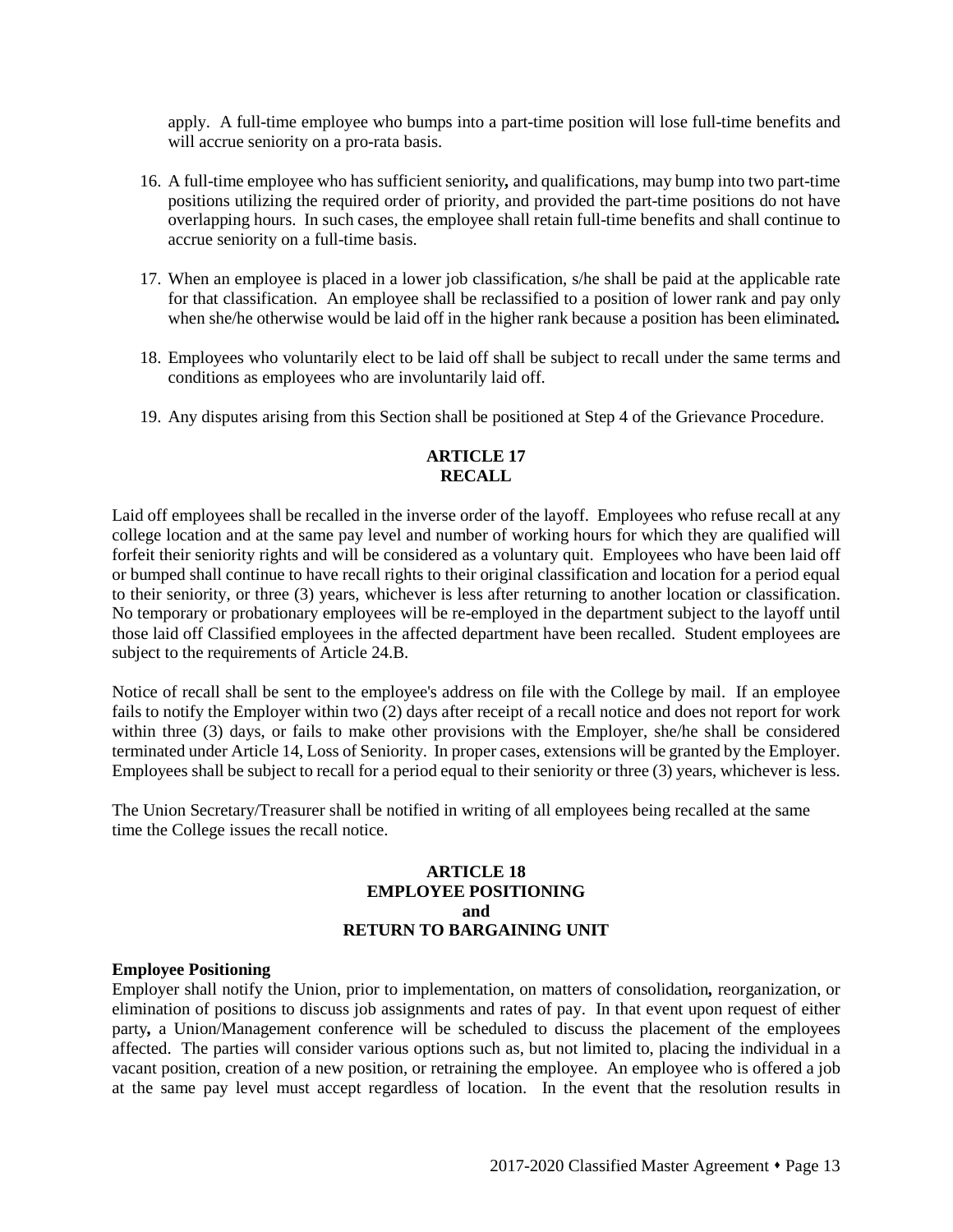displacement of another member of the Bargaining Unit, that employee will also be a subject for the Union/Management meeting procedure. If this process would result in a layoff, Article 16 will apply.

#### **Return to Bargaining Unit**

When bargaining unit members accept positions outside the bargaining unit but still within the College, they can apply for bargaining unit positions as external applicants if such application occurs within six (6) months of the date of leaving the bargaining unit. If such individuals accept an offer of a bargaining unit position, they will return at the pay level applicable to the position.

The pay step is determined as follows:

- a. If the pay level is the same, the step will be the same;
- b. If the pay level is higher or lower, the employee will be placed at the step of that new level that is at least equal to his/her previous hourly rate, or if not possible, at the next highest step.

#### **ARTICLE 19 TEMPORARY TRANSFERS/TEMPORARY EMPLOYEES**

- A. In the event the Employer chooses to fill a temporary vacancy to provide temporary coverage for employees who are absent from work for a period up to ninety (90) working days, or the Employer chooses to post to fill a temporary job, or if the Employer chooses to post a temporary vacancy while in the process of filling a vacant position, the following shall apply:
	- 1. Notices shall be posted on the College's intranet (Infomart) for at least seventy-two (72) hours. When the vacancy is posted, the College may choose from among the three (3) most senior applicants who meet the minimum qualifications as posted. If there are no applicants the College may either temporarily transfer the least senior employee within the regional work site who meets the minimum qualifications to perform the job, offer regular Classified employees within the regional work site an opportunity for overtime work, or use a temporary non-bargaining unit employee.
	- 2. Notwithstanding any other provision of this Article, lateral transfers shall be at the sole discretion of the Employer, provided such transfer is not arbitrary or capricious.
	- 3. All temporary transfers or employment of temporary employees will be limited to the length of absence or length of a temporary job. If a temporary non-bargaining unit employee is used to fill a temporary vacancy, the temporary employee shall be removed from that position as soon as reasonably possible following the return of the bargaining unit member, not to exceed two (2) weeks, unless the two (2) week period is extended by mutual agreement. At the conclusion of the temporary transfer or temporary job, the employee will be returned to his/her former position held at the time of transfer. An employee on temporary transfer shall not be allowed to return to his/her former position or bid on another temporary transfer during the temporary transfer period without mutual consent of the Local Union President (or designee) and the College's Vice Chancellor for Human Resources (or designee).
	- 4. When an employee accepts and begins work in a job in a higher pay level, she/he shall be placed at the lowest step of the higher pay level which is at least one dollar fifty cents (\$1.50) higher than the employee's current step, not to exceed the maximum step of that higher pay level.
	- 5. Long-Term Disability vacancies; see Article 28, Paid Sick Leave.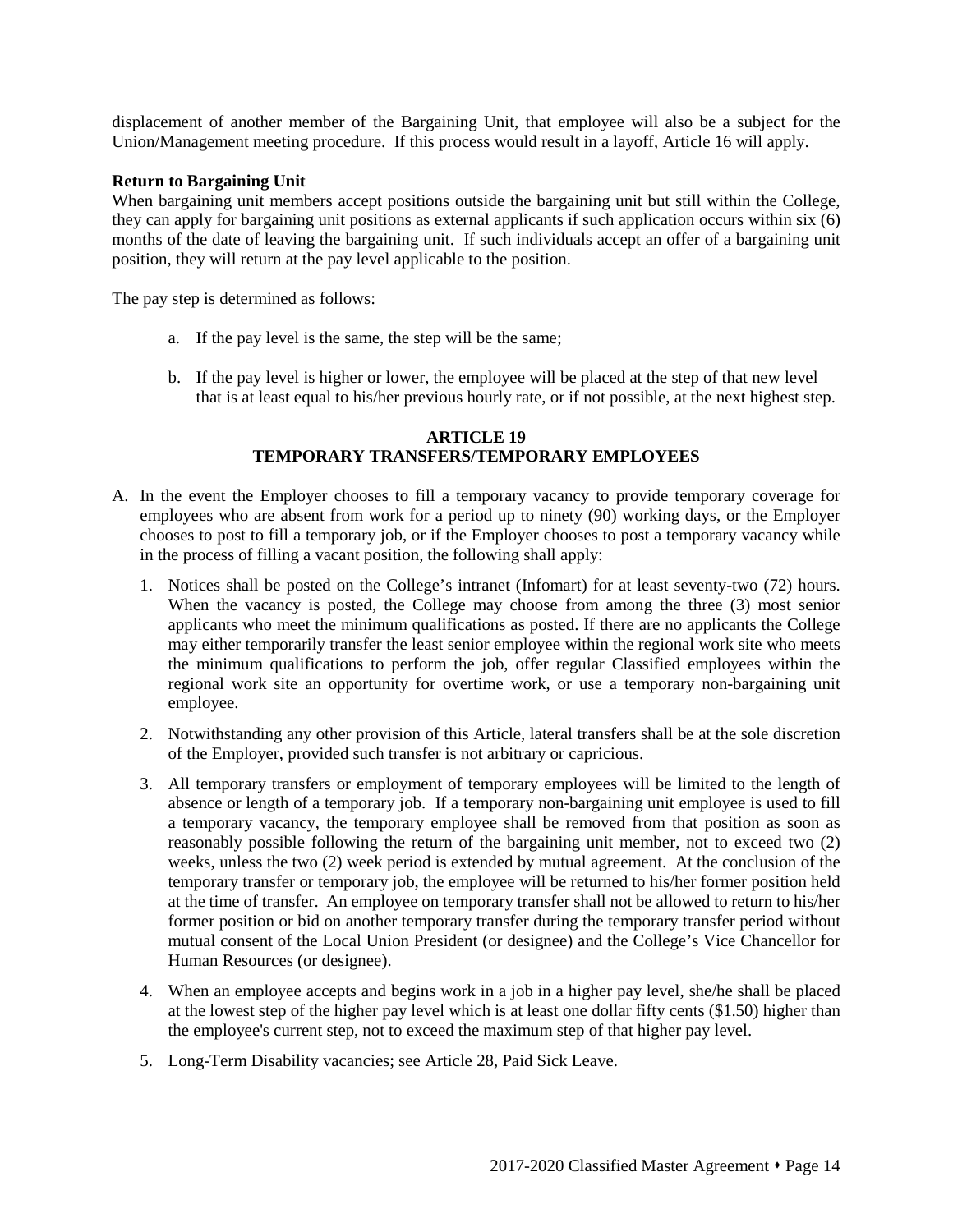B. The Employer may choose to hire a non-bargaining unit temporary employee to fill a temporary vacancy or to fill a temporary job, without posting for internal temporary transfers, for a period of up to ninety (90) working days. When feasible, non-bargaining unit temporary employees will possess the same qualifications required of bargaining unit members.If the need for a temporary continues beyond the ninety (90) working day period, the Employer must post for an internal transfer no later than the eighty-fifth (85th) working day.When the vacancy is posted, the College may choose from among the three (3) most senior applicants who meet the minimum qualifications as posted. If there are no qualified internal bidders, the non-bargaining unit temporary may remain in the position for the duration of the absence.

A list of the names and departments of all temporary employees working at the College must be sent to the union president (or designee) on a monthly basis.

C. The College shall not use temporary employees beyond ninety (90) working days when the College has determined to eliminate the position.

#### **ARTICLE 20 VACANCIES/POSTINGS**

All job vacancies that are approved (excluding temporary situations which are covered by Article 19) will be posted for a period of seven (7) regularly scheduled working days on the College's intranet (Infomart). The job postings shall set forth job classifications, shifts, regional work sites, location, work hours, work days and if full-time or part-time. Shift preference shall be offered according to Article 15 prior to posting a position. Interested employees shall apply within the posting period. The employees bidding for the job shall file their bid form, résumé and current copy of their transcripts electronically to the "HR mailbox". The employee should retain a copy of the bid form for his/her file.

While in the process of filling a vacant position, the employer will have the option of temporarily filling the position in accordance with Article 19. While posting and filling a non-temporary vacant position within the bargaining unit, a non-bargaining unit temporary or temporarily transferred Classified employee may remain in the position until filled either internally or externally.

Bargaining unit vacancies shall be filled from among those internal applicants who meet the minimum qualifications as posted. The College shall interview and choose from among the six (6) most senior qualified applicants for the position. The College will select the best qualified applicant from among those candidates based on factors including job related training, education, experience and skills, as well as attendance and prior disciplinary action. Written reprimands issued more than two (2) years prior to the posting date shall not be considered.

Probationary employees shall be considered as external applicants when applying for vacancies. A list of all qualified internal bidders, including degrees earned, must be forwarded to the Union President at the time the list is sent to the supervisor. The Employer shall notify the Local Union President when there have been no bids or no qualified internal candidates for a posting. This applies to both temporary and regular postings. If the most senior qualified applicant is denied the position, the disqualified employee may request and will receive the reasons for denial in writing from the Human Resources Department. The matter may then become a proper subject for the 4th step of the grievance procedure.

Applicants chosen for lateral and downgrade moves shall be granted a twenty (20) working day trial period and applicants chosen for promotional moves shall be granted a thirty (30) working day trial period to determine: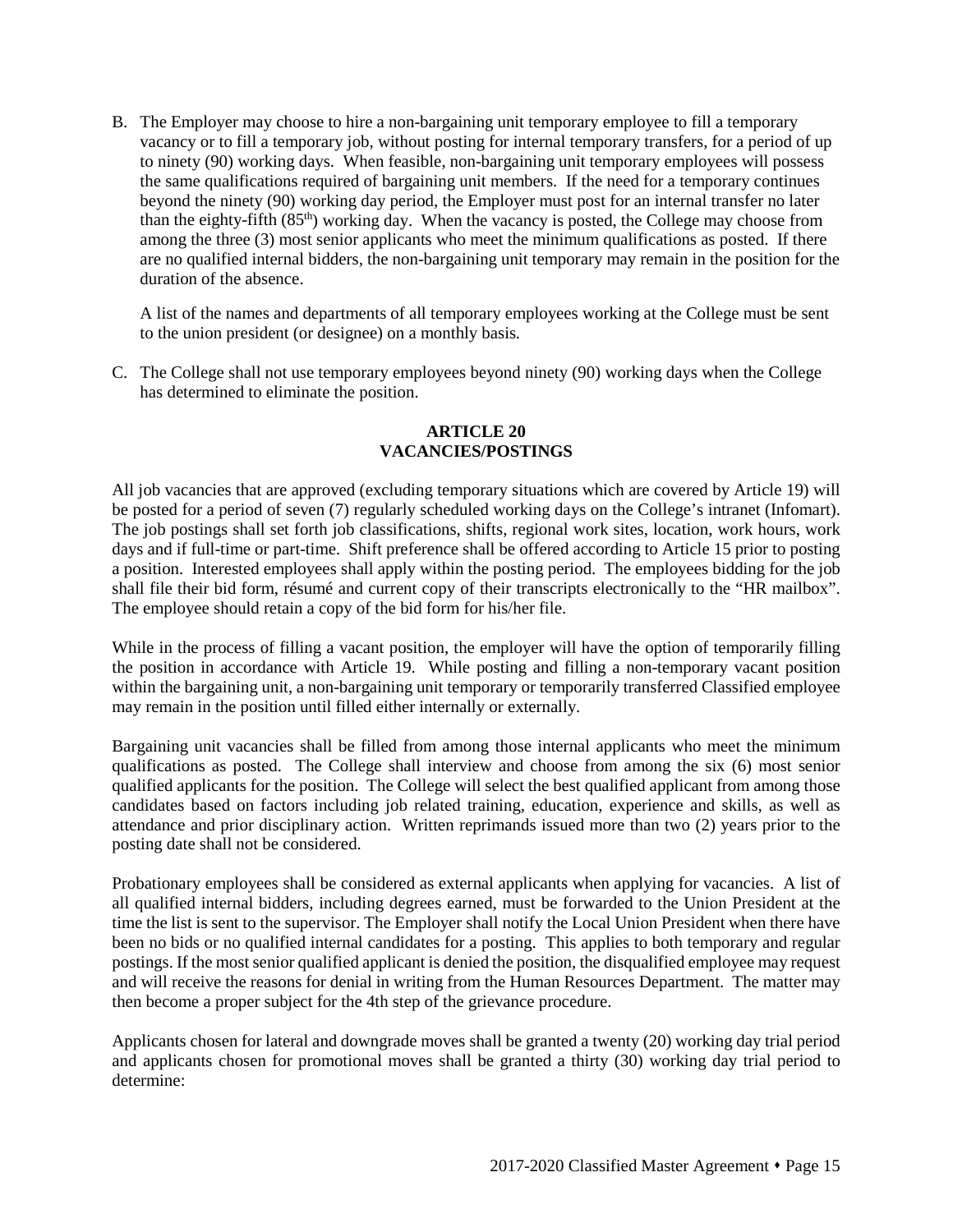- a. his/her desire to remain on the job.
- b. his/her ability to perform the job.

The trial period may be extended upon mutual agreement between the Union and the Employer due to unusual or extenuating circumstances.

In the event the successful applicant vacates the new position within the trial period, through either the employee's or Employer's decision, she/he shall revert to his/her former position. The Employer may then choose among the other five (5) applicants as provided above who meet the minimum qualifications as posted, or repost the position, or determine not to fill the vacancy. Any employee who is disqualified by the Employer during the trial period shall be given the reasons in writing and shall have the option of filing a grievance to be heard at the fourth (4th) step of the grievance process. When a person accepts and begins work in a job in a higher pay level, she/he shall be placed at the lowest step of the higher pay level which is at least one dollar fifty cents (\$1.50) higher than the person's current step.

Current employees chosen to fill a vacancy in the same classification and level shall not be eligible to apply for another position in the same classification and level for a period of six (6) months from the date of the previous lateral (same classification and level) move. Exceptions may be made upon mutual agreement between the Local Union President (or designee) and the College's Chief Human Resources Officer (or designee).

An internal applicant applying as an external candidate must meet the minimum requirements for the external posting. Those candidates will be granted an interview. Probationary employees applying as external applicants will not receive this preference.

An employee who successfully bids on a vacancy shall not be eligible for another position during the trial period, unless mutually agreed to by the Local Union President (or designee) and the College's Chief Human Resources Officer (or designee), or the employee is bidding for a higher classification, or the employee is the only internal applicant.

The Local Union President shall receive a copy of all job postings electronically. In the event the Employer does not intend to fill a vacant position, the Local Union President will be notified by the Human Resources Department.

The Employer shall be responsible for interviews of applicants and shall make the decisions, using all pertinent information and data affecting this Article.

Long-Term Disability vacancies; see Article 28, Paid Sick Leave

#### **Part-Time to Full-Time:**

When the College determines that a part-time position should become a full-time position, the position shall be posted as above if there is no incumbent or if the incumbent has been in the position for less than two years equated. If the incumbent has been in the position for two or more years equated, the college shall offer the full-time position to that incumbent before posting the position for bids.

If a part-time incumbent is displaced or refuses that full-time position and if there are no part-time positions vacant in his/her representational area for which the individual qualifies, employee positioning per Article 18 shall apply.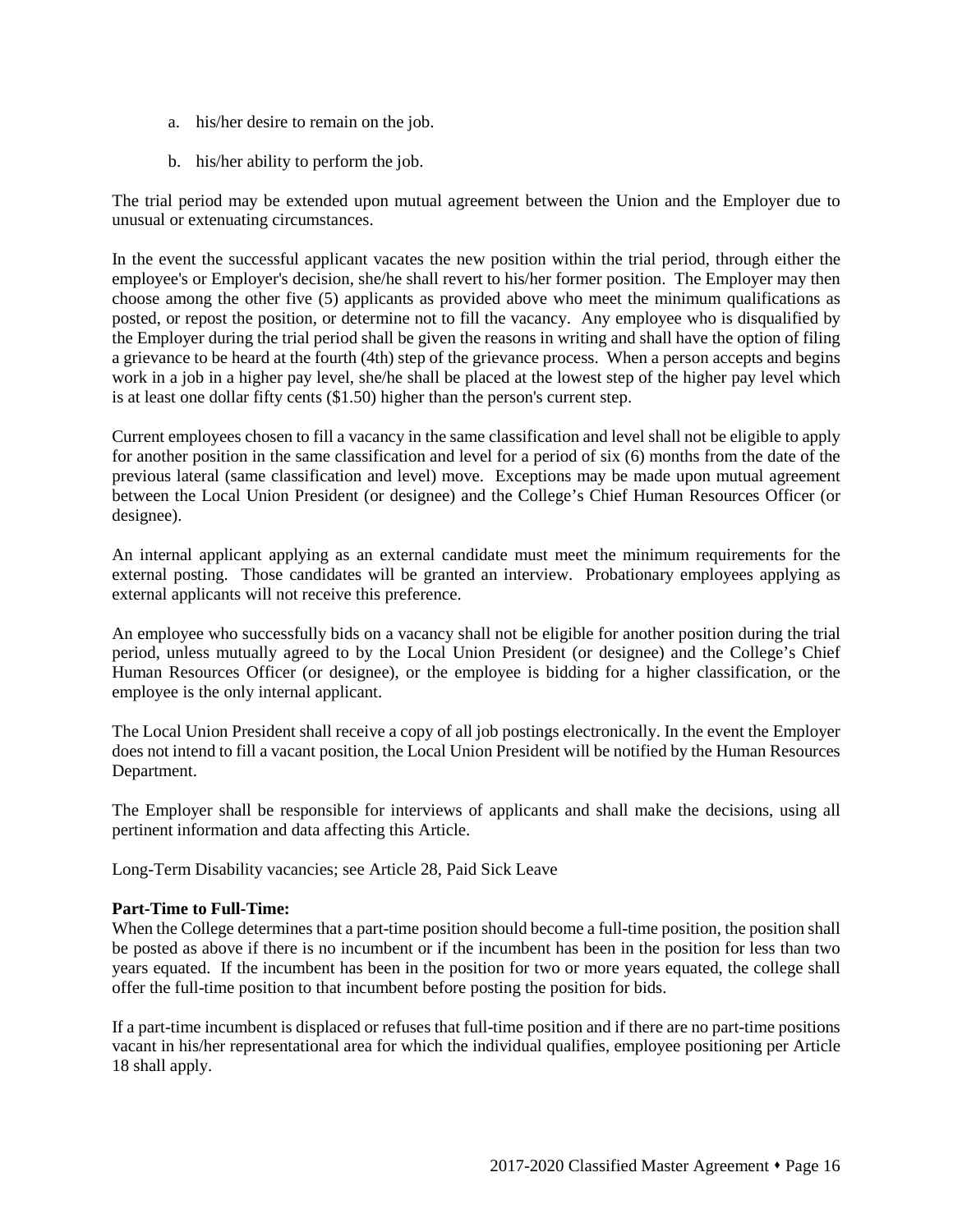#### **ARTICLE 21 NEW AND REVISED CLASSIFICATIONS AND RATES**

When a new job is placed in the Unit or when there is a revision of any existing classification, the Employer will establish a classification, a job description, including illustrative tasks and minimum qualifications, and a rate structure to apply. Upon the establishment of any such classification and rate structure or revision of a job description, the Employer shall notify the Local Union President in writing and will meet in a Special Conference, if requested, to discuss the Employer's action.

The Employer agrees that the establishment of revised position descriptions shall not be used to disqualify incumbents from their current positions. When positions with incumbents are revised, the Employer agrees to provide training. The employer shall bear the cost of retraining and shall compensate the employee for time spent in training. Disputes shall be positioned at Step 4 of the grievance procedure.

#### **ARTICLE 22 LEAVES OF ABSENCE**

All employees who apply for and receive any leave of absence shall continue to accumulate their seniority. In the event the College finds it necessary to fill the positions made vacant by such leaves, the College shall proceed through Article 19, Temporary Transfers/Temporary Employees.

- A. **Personal Leave**--Employees who have completed their probationary period -- provided they obtain advanced written permission from the Employer and can be spared from work -- may be granted a leave of absence for personal reasons, with insurance benefits, without accumulation of sick or vacation days and without loss of seniority for a period not to exceed twenty-two (22) regularly scheduled working days in any calendar year. A leave of absence will not be given for the purpose of enabling any employee to work for another employer or engage in any form of self-employment. Any employee who obtains a leave of absence by misrepresenting the purposes therefore, shall be discharged. Upon return to work the employee shall return to the position held at the time the leave was granted. Such leaves shall not be unreasonably denied.
- B. **Family and Medical Leave--**The Employer will comply with the Family and Medical Leave Act (FMLA). A copy of the U.S. Department of Labor's FMLA Fact Sheet is attached as Appendix J to this Agreement. This Fact Sheet summarizes an employee's rights and obligations under the FMLA. For more details specifically applicable to the Employer's administration of the FMLA, go to https://InfoMart.oaklandcc.edu and click on Forms and Publications then HR-Benefits and look for the link to form HR-34S, Family and Medical Leave Act Guidelines.
- C. **Parental Leave**--A parental leave of absence without pay or fringe benefits, shall be granted to an employee. Such leave shall commence upon termination of short-term or long-term disability, or upon providing the Employer with proof of a newly adopted child under the age of 18 (eighteen). An employee shall make request for the leave thirty (30) days in advance of the leave when possible. The parental leave of absence shall continue for no longer than nine (9) months following the birth of a child or submission of proof of a newly adopted child. Employees on a parental leave shall not accrue vacation or sick days. The 90 (ninety) working day limit for a temporary employee as stated in Article 19 shall apply only to the temporary initially filling the position; any subsequent vacancy created by a bargaining unit member filling the position shall not be subject to that restriction.

Not later than nine (9) months following the birth of a child or submission of proof of the newly adopted child, such employee may apply for reinstatement to active employment and shall be recalled to work in the job previously held at the time the leave was granted.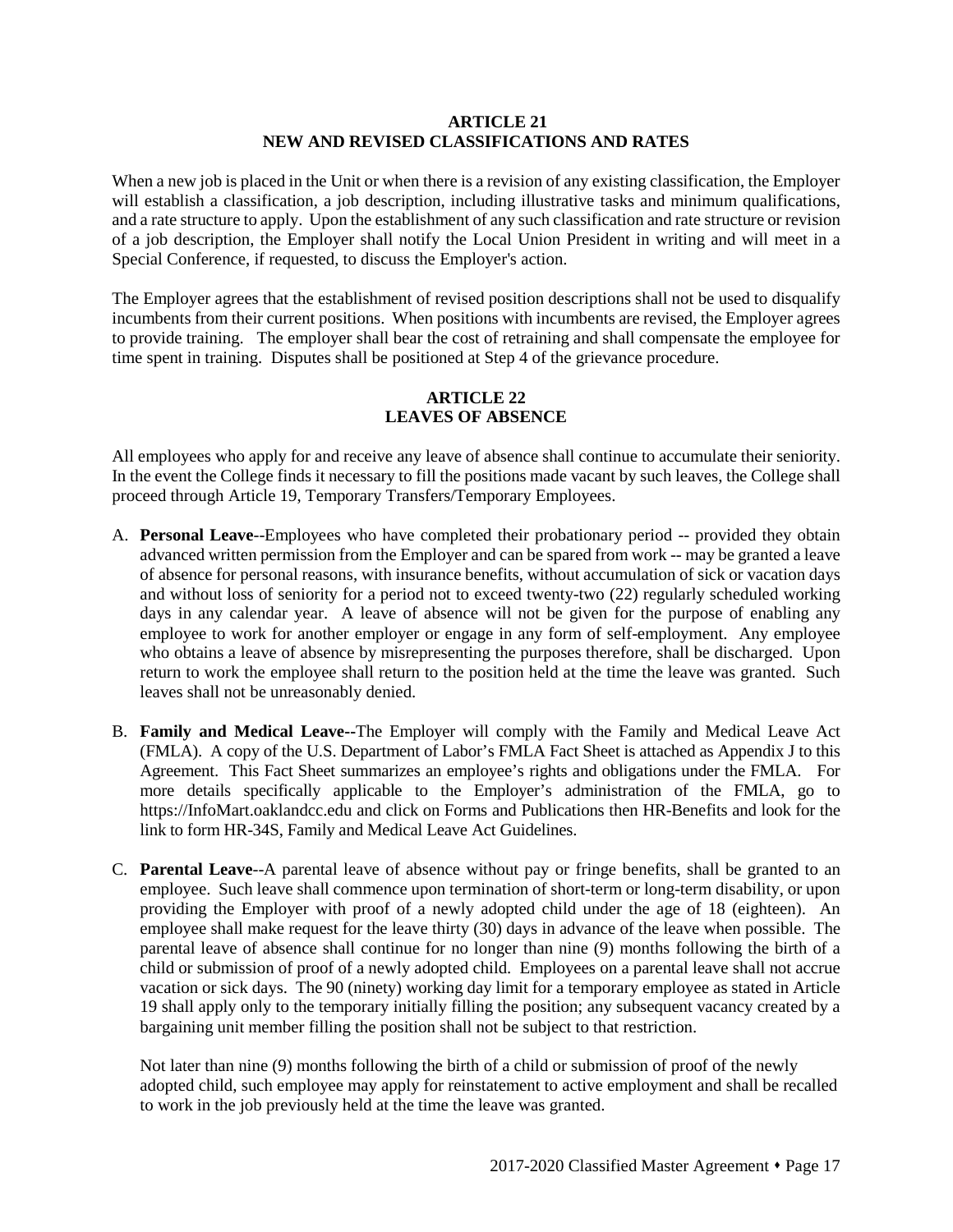D. **Military Leave**--The reinstatement rights of any employee who enters military service of the United States by reason of an act or law enacted by the Congress of the United States or who may voluntarily enlist during the effective period of such law, shall be determined in accordance with the provisions of the Federal law granting such rights.

Any employee who enters into active service in the armed forces of the United States, upon termination of such service, shall be offered re-employment in his/her previous position or a position of like seniority, status and pay, unless the circumstances have so changed as to make it impossible or totally unreasonable to do so. In which event s/he will be offered such employment in line with his/her seniority that may be available and which s/he is capable of performing. She/he will be paid at the current rate of pay for such work. On voluntary enlistments, this section will apply for the first six (6) years of the employee's enlistment. She/he must report to work within ninety (90) days of the date of discharge.

A probationary employee who enters the Armed Forces and meets the foregoing requirements, must complete his/her probationary period, and upon satisfactorily completing it, will have seniority equal to the time s/he spent in the Armed Forces, plus seventy-five (75) days or the length of the probationary period whichever is shorter.

A returning veteran who complies with the re-employment requirements will receive accrued vacation days from the first day of the fiscal year in which s/he returns.

Employees who are in some branch of the Armed Forces Reserve or the National Guard will be paid the difference between their reserve pay and their regular pay with the Employer when they are on full time active duty in the Reserve or National Guard, provided proof of service and pay is submitted. A maximum of two (2) weeks per year is the normal limit, except in the case of military emergency.

- E. **Leave for Union Business**--Members of the Union elected to Local Union positions or selected by the Union to do work which takes them from their employment with the Employer shall, at the written request of the Union to the College's Vice Chancellor for Human Resources (or designee), receive leaves of absence without pay or fringe benefits for a period of up to one (1) year but may be renewed upon written request. Upon termination of said leave of absence, the employee shall be reinstated to an equivalent position with like status and pay.
- F. **Jury Duty**--Employees who are summoned to report for jury duty shall receive a leave of absence. The employee shall be paid by the Employer an amount equal to the difference between the employee's straight time hourly base rate for no more than his regularly scheduled hours and the daily jury duty fee paid by the court (not including travel allowance or reimbursement for expenses) for each day on which she/he reports for or performs jury duty and on which she/he otherwise would have been scheduled to work for the Employer. The Employer's obligation to pay an employee for jury duty is limited to the amount of time required to serve.

In order to receive payment, an employee must give the Employer prior notice that she/he has been summoned for jury duty; she/he must furnish satisfactory evidence that she/he reported for or performed jury duty on the days for which she/he claims such payment; and she/he must furnish satisfactory evidence of the amount of the jury duty fee she/he received.

Employees required to appear before the court under subpoena shall be treated as jury duty time for purposes of pay and fringe benefits.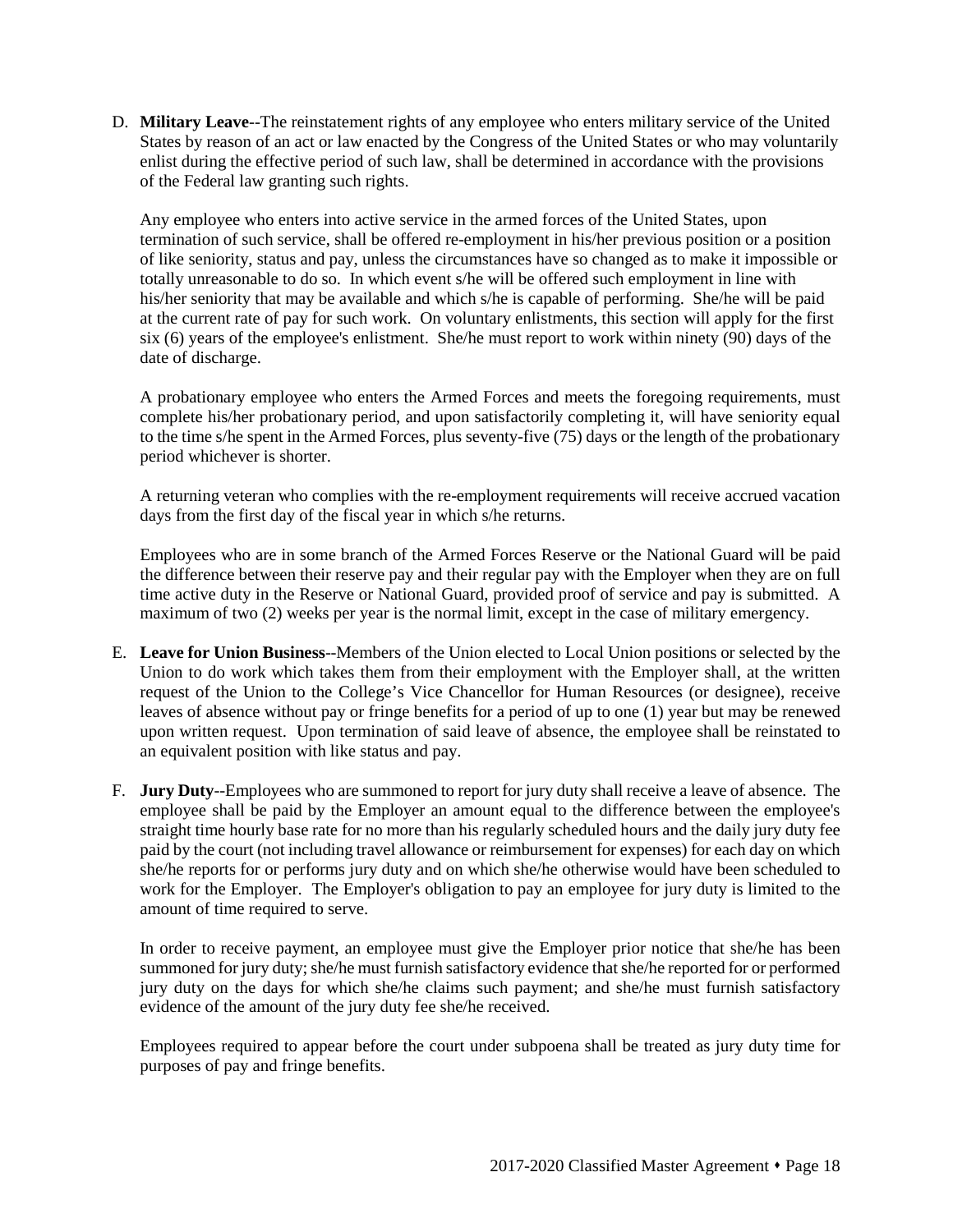Subpoena pay shall not be available when an employee is a party-at-interest in the legal matter, either as plaintiff or defendant. This shall not include matters where the employee is a defendant in a legal action arising out of performance of OCC job duties.

G. **Other Leaves--**All other leaves of absence shall be without pay or fringe benefits and are at the sole discretion of the College.

If an employee has been on leave under this article for a period of more than one (1) year, the College may fill the position in accordance with Article 20, Vacancies/Postings.

#### **ARTICLE 23 OPERATIONS TRANSFER**

When an operation transfers or divisions or fractions thereof are transferred, from one Representational area to another for a period of more than seven (7) regularly scheduled working days, employees affected will be given the opportunity to transfer on the basis of seniority, desire and classification. The Employer agrees that in such a transfer there shall first be a discussion with the Local Union President (or designee) in order to provide for the protection of the seniority of the employee involved. When a transfer occurs in accordance with this section, the employee involved shall have at least five (5) regularly scheduled working days' notice.

#### **ARTICLE 24 STAFFING**

#### A. **Classified Employees:**

- 1. The College will endeavor to maintain a minimum staffing level of 155 classified positions subject to the enrollment and financial condition of the College.
- 2. For the purpose of preserving work and job opportunities for the employees of Oakland Community College, the Employer agrees that types of work or services performed for the College by the collective bargaining unit shall not be subcontracted, with the exception of the items listed below:
	- a) In the event that a supervisor determines, based upon available personnel and existing workload, that a specified project cannot be completed within a reasonable time frame, the College shall be permitted to contract the project so specified.
	- b) Media Services Technician work relating to technology support that, in the past, has not been exclusively assigned to one bargaining unit.
	- c) Any Media Services Technician audio or visual production that, in the past, has not been exclusively assigned to one bargaining unit or any Media Services Technician audio or visual production that is intended primarily for an external audience.
	- d) In no event shall the subcontracting of work regularly and normally performed by the bargaining unit result in the layoff of any bargaining unit member.
- 3. When any new or expanded College facilities are established and the work to be performed fits Article 2, Recognition, and the job descriptions of the Classifications listed in Appendix D, the performance of all such work shall be performed by classified bargaining unit employees. The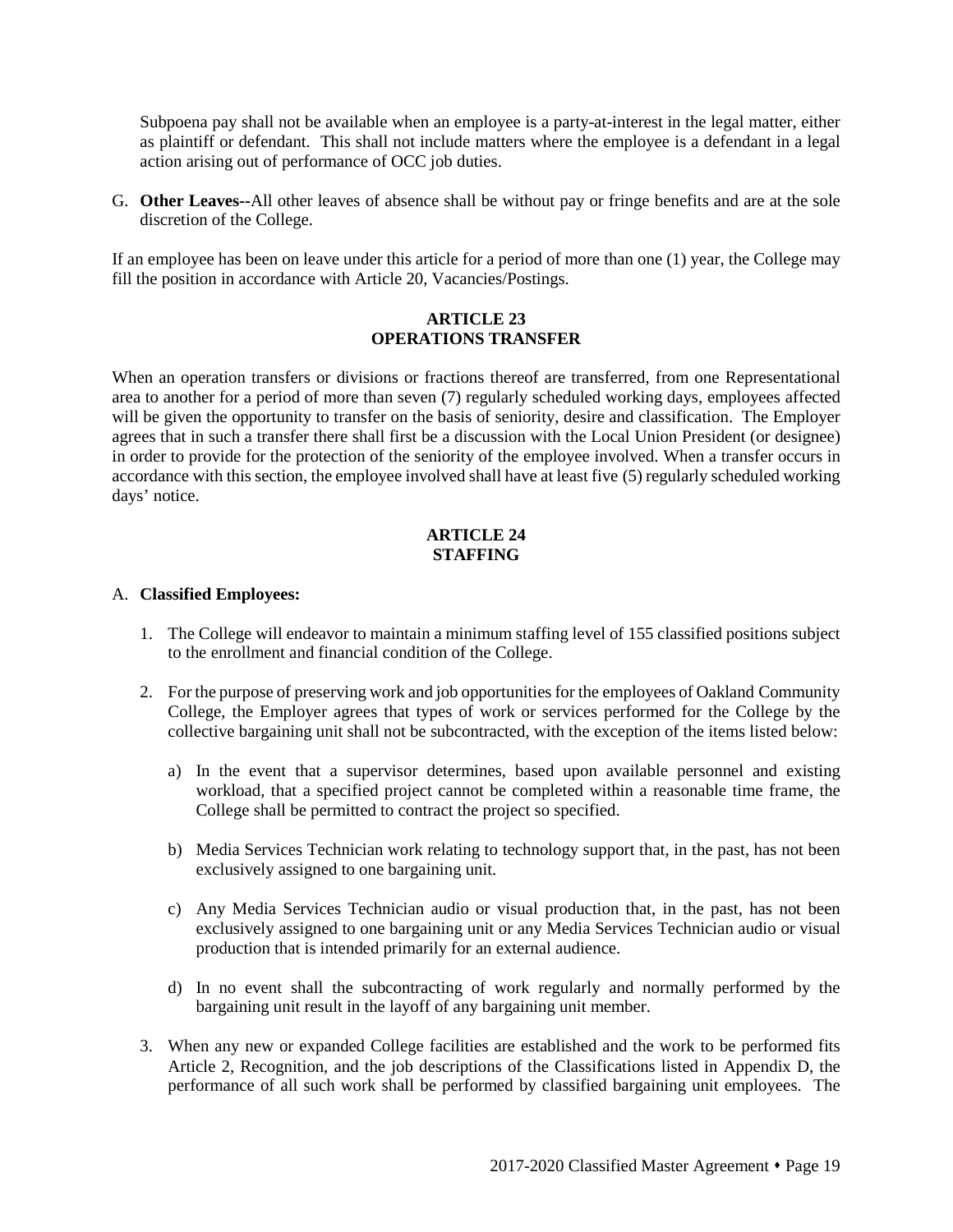preceding does not prevent student workers from supporting classified employees in these new areas.

When new classified vacancies are established by the College because of additional facilities, these positions shall be posted in accordance with Article 20, Vacancies/Postings.

4. When new or expanded programs are established by the College, the additional classified work shall be assigned equitably among the classified bargaining unit employees as agreed to in paragraph 1 above within the representational area in accordance with the job descriptions of the classifications list in Appendix D.

#### B. **Student Workers:**

Student workers (including Assistants, Work-Study, and Co-op Interns) may continue to be utilized to assist classified employees subject to the following:

- 1. Students shall not fill classified positions nor replace classified employees in accordance with Article 19, Temporary Transfers/Temporary Employees, and Article 20, Vacancies/Postings.
- 2. Students shall not be used to deny overtime to regular classified employees.
- 3. Student workers are limited to twenty (20) hours of work per week. Under certain circumstances (e.g., during peak periods), with prior approval, thirty (30) hours may be worked.
- 4. Classified work, as defined in the job description of the classifications listed in Appendix D, shall be assigned to classified employees. Student workers may be used to assist with this work.

If at any time the number of student workers, as defined in Appendix C, Definitions of Terms, is significantly increased, a Special Conference will be held to determine if the classified operating base should be increased. To keep a record of the number of student workers, each semester the College will provide to the Local Union President a list showing the number of student workers by representational area.

#### **ARTICLE 25 VACATIONS**

Vacation time will be awarded in accordance with the following chart:

| <b>Length of Service with College</b> | <b>Vacation</b>                                                                                                                                                      |
|---------------------------------------|----------------------------------------------------------------------------------------------------------------------------------------------------------------------|
| 3 through 12 months                   | One $(1)$ day per month to a maximum of nine $(9)$<br>days per year. (No vacation may be taken or<br>accumulated prior to completion of the probationary<br>period.) |
| 13 through 48 months                  | One (1) day per month, to a maximum of twelve<br>$(12)$ days per year.                                                                                               |
| 49 through 120 months                 | One and one-half $(1-1/2)$ days per month, to a<br>maximum of 18 days per year.                                                                                      |
| More than 120 months                  | Two $(2)$ days per month, to a maximum of<br>twenty-four (24) days per year.                                                                                         |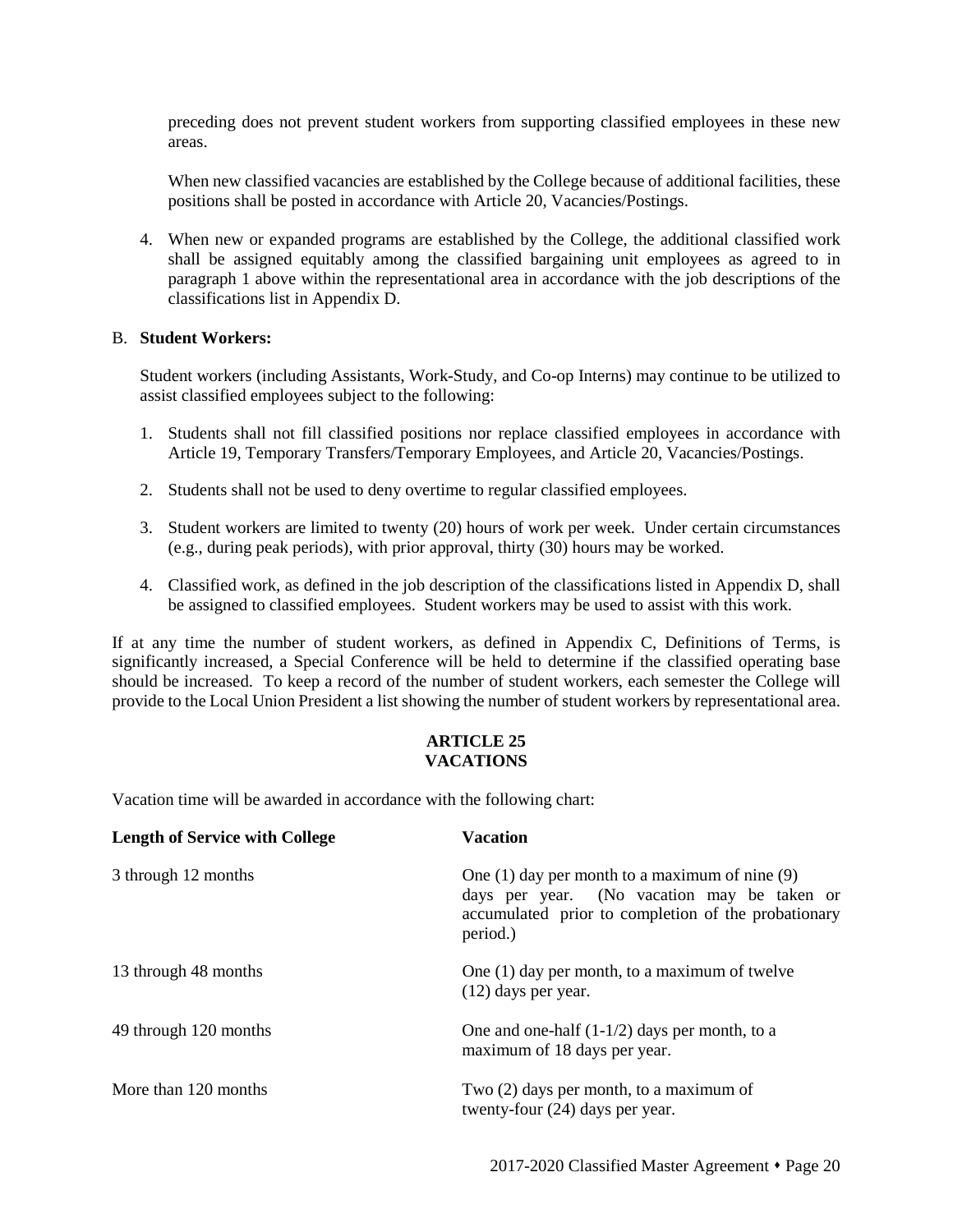Each bargaining unit member shall develop, with his/her immediate supervisor, a vacation schedule which avoids peak periods applicable to their classification and department. Should an employee believe that his/her vacation request was unreasonably denied, the employee may position his/her grievance at Step 4 of the Grievance Procedure. The College's refusal to grant a vacation request because it is requested during a peak period shall not be deemed to be unreasonable and, therefore, shall not be grievable.

Vacation time based on the above schedule will be awarded in full each year on July 1st. However, employees will be obligated to reimburse the College for vacation days used but not earned prior to the employees taking any of the leaves of absence referenced in Article 22 (Leaves of Absence). Vacation days do not accrue while on short-term or long-term disability and workers' compensation.

Employees on Long-Term Disability or Workers' Compensation leaves shall have vacation days deducted from his/her next July 1st allotment for vacation time used but not yet earned prior to the commencement of their leave. If an employee does not return to work from a leave, terminates or is terminated, s/he shall be billed for vacation days used but not earned prior to the commencement of the leave or termination.

Employees may carry up to one year's accumulation of vacation past June 30, the end of the fiscal year. This accumulation may be carried forward to June 30 of the following year at which time, if not used, it will be deleted from the record. An employee who provides notice of resignation or retirement shall be paid any earned vacation time, up to one (1) year accumulation.

Employees completing their probationary period on or before the 15th day of the month shall be credited for that month. Employees completing their probationary period after the 15th day of the month shall not receive credit for that month.

Part-time employees; see Article 38.

#### **ARTICLE 26 HOLIDAYS**

**Holidays, Recognized and Observed:** The following shall be recognized as paid holidays for full-time employment:

> New Year's Eve New Year's Day Martin Luther King, Jr. Day Memorial Day Independence Day Labor Day Thanksgiving Day Day after Thanksgiving Day Christmas Eve Christmas Day

And any other holidays that the Board of Trustees of Oakland Community College declares or designates as holidays, including any paid holidays granted to other OCC employee work groups.

Whenever any of these holidays fall on the sixth and/or seventh day of the employee's regular work week, and State authorities transfer its observance to another day, that day shall then be considered the holiday. An eligible employee shall receive, for each of the holidays listed for which s/he performs no work, holiday pay at his regular hourly rate for the number of hours which are normally worked in a day by said employee up to a maximum of eight (8) hours per day. Holiday pay shall not be paid to any eligible employee who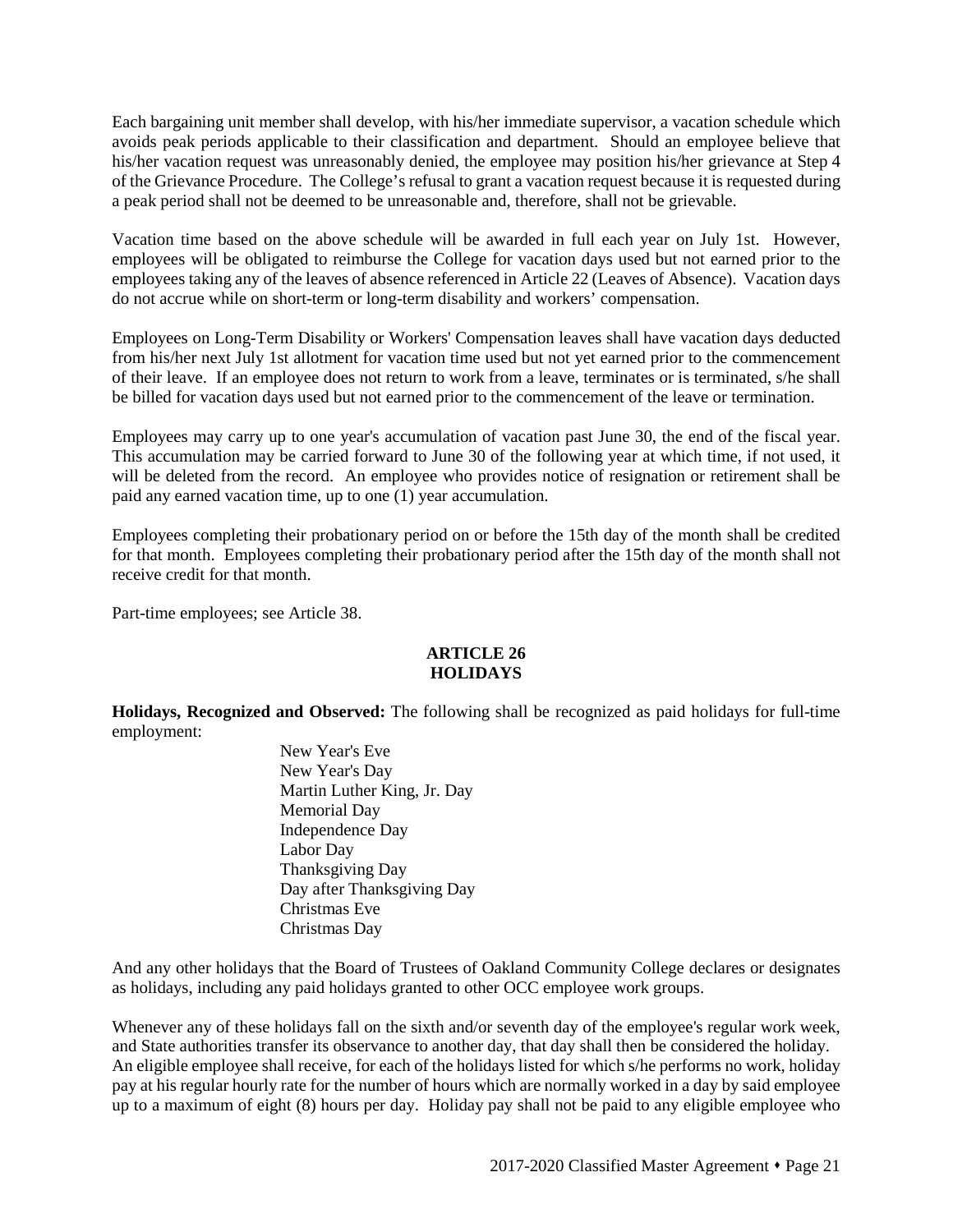fails to work the scheduled full day before and the next scheduled full work day following holidays, except in cases of illness of the employee, death in the employee's immediate family, or emergency closing. Immediate family shall include the employee's spouse, parent, child, brother, sister, grandparents, grandchildren and mother-in-law, father-in-law, son-in-law, daughter-in-law, brother-in-law, sister-in-law, stepmother, stepfather, and stepchild.

If a paid holiday occurs during a qualified employee's scheduled vacation, that holiday shall be coded as a holiday on the payroll report.

No holiday pay will be paid to an employee for any holiday which occurs after the date of his/her quit or discharge, or while s/he is absent due to disability (occupational or non-occupational), or while s/he is laid off.

In the event it is necessary for any employee to work on any of the holidays listed above, s/he shall receive his/her holiday pay and time and one-half for all hours worked.

#### **Holiday Adjustment Method for Persons on Tuesday through Saturday Work Shift/Work Week:**

If an observed holiday falls on a scheduled day off, the employee will be credited with a vacation day to replace the holiday. If the observation of a holiday would require the employee to work on a day that all other bargaining unit personnel are off of work, the employee's work week shall be shifted to a Monday through Friday work week for that week only.

#### **ARTICLE 27 PERSONAL BUSINESS LEAVE DAYS**

A maximum of three (3) days in any one fiscal year may be taken for personal business without loss of pay. Personal business leave days are provided for legitimate business and/or family obligations which can only be met during the regularly scheduled work day. Personal business leave days shall be granted upon notification to the immediate supervisor, provided that the employee has made a good faith effort to notify the supervisor as soon as the obligation is known. New employees, upon completion of probation may use only one-and-one-half (1-1/2) personal business leave days in that fiscal year of employment. Effective July 1st of the next fiscal year, the employee shall be credited with three (3) personal business leave days.

Part-time employees, see Appendix C, Definition of Terms.

#### **ARTICLE 28 PAID SICK LEAVE**

#### **Sick Leave Days:**

Twelve (12) sick leave days will be awarded annually to current classified employees. Six (6) of these sick leave days will be awarded in full on July 1st. Current classified employees will accrue the remaining six (6) of these annual sick leave days at a rate of one day per month. The accrued days will be awarded one (1) day per month on the second pay of the month.Any newly hired employee shall be awarded one (1) day per month after expiration of the probationary period for the balance of the first fiscal year. These days will be awarded the first of the month following the end of the probationary period. Employees completing their probationary period on or before the 15th day of the month shall be credited for that month. Employees completing their probationary period after the 15th day of the month shall not receive credit for that month. A maximum accumulation of one hundred twenty (120) sick leave days may be made. No payment for unused time accrued will be made. An employee shall not accumulate vacation and sick leave days when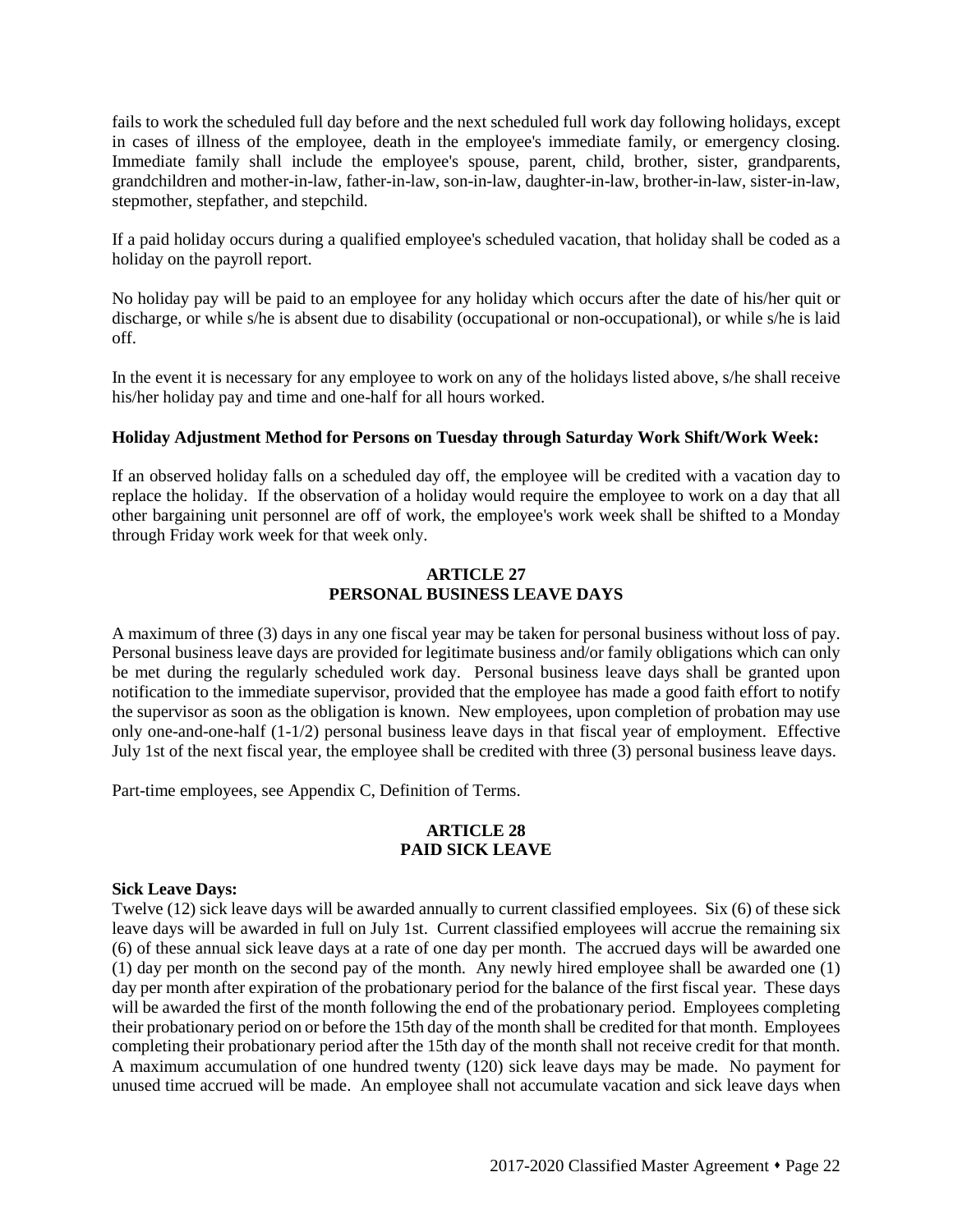she/he is drawing long-term disability compensation. Full-time probationary employees shall not be eligible for sick leave (accrual or use).

Part-time bargaining unit employees, see Article 38.

Employees who are absent due to illness or injury not covered by Workers' Compensation may use accrued sick days to satisfy the ten (10) working day waiting period for short-term disability. If the employee has accrued more than the ten (10) sick days, s/he may use all or a portion of the banked days prior to applying for short-term disability.

Any alleged abuse of sick leave days by an employee may be a proper subject for a Special Conference and abuse of sick leave days by an employee may warrant corrective disciplinary action*.*

With the Chancellor's (or designee) approval, classified employees shall be allowed to donate accrued sick days to other classified employees in serious circumstances, limited to a gravely ill bargaining unit member, documented by a physician. Each bargaining unit member may donate no more than a total of six (6) sick days per fiscal year.

#### **Attendance Program:**

In case of illness, as hereinafter provided, an eligible employee will be allowed an absence without loss of pay to the extent of earned sick leave days for the following reasons:

- 1. Personal Illness. If an employee is absent due to personal illness or injury over three (3) consecutive working days, the college may require that the employee submit a written certification from a physician authorizing return and verifying that the employee was ill on the days absent.
- 2. Serious illness in the immediate family. Immediate family shall be defined in Article 29.

Payment is contingent upon the employee giving immediate notice to the Employer at the start of his/her absence and shall be at the employee's regular hourly rate and for the number of hours which are usually worked in a day by said employee up to a maximum of eight (8) hours per day.

The use of thirteen (13) or more accrued sick days in a twelve (12) month period (fiscal year) will result in disciplinary action as follows:

| Thirteen (13) days  | Verbal reprimand                 |
|---------------------|----------------------------------|
| Fourteen (14) days  | Written reprimand                |
| Fifteen (15) days   | One $(1)$ day unpaid suspension  |
| Sixteen (16) day    | Three (3) days unpaid suspension |
| Seventeen (17) days | Five (5) days unpaid suspension  |
| Eighteen (18) days  | Refer to Article 10, Discharge   |

The use of three (3) or more consecutive sick days with a doctor's excuse or a hospitalization stay will not be subject to disciplinary actions. In addition, the employee may present mitigating circumstances in the nature of documented medically certified reasons for necessarily missing work time. Under such mitigating circumstances, employees will be excused for a chronic or long term medical condition that requires the employee to have regular periodic scheduled appointments for the purpose of having therapy, testing, or a treatment, provided that satisfactory verification by a medical doctor is provided to the employee's supervisor, and forwarded to the College's Vice Chancellor for Human Resources (or designee).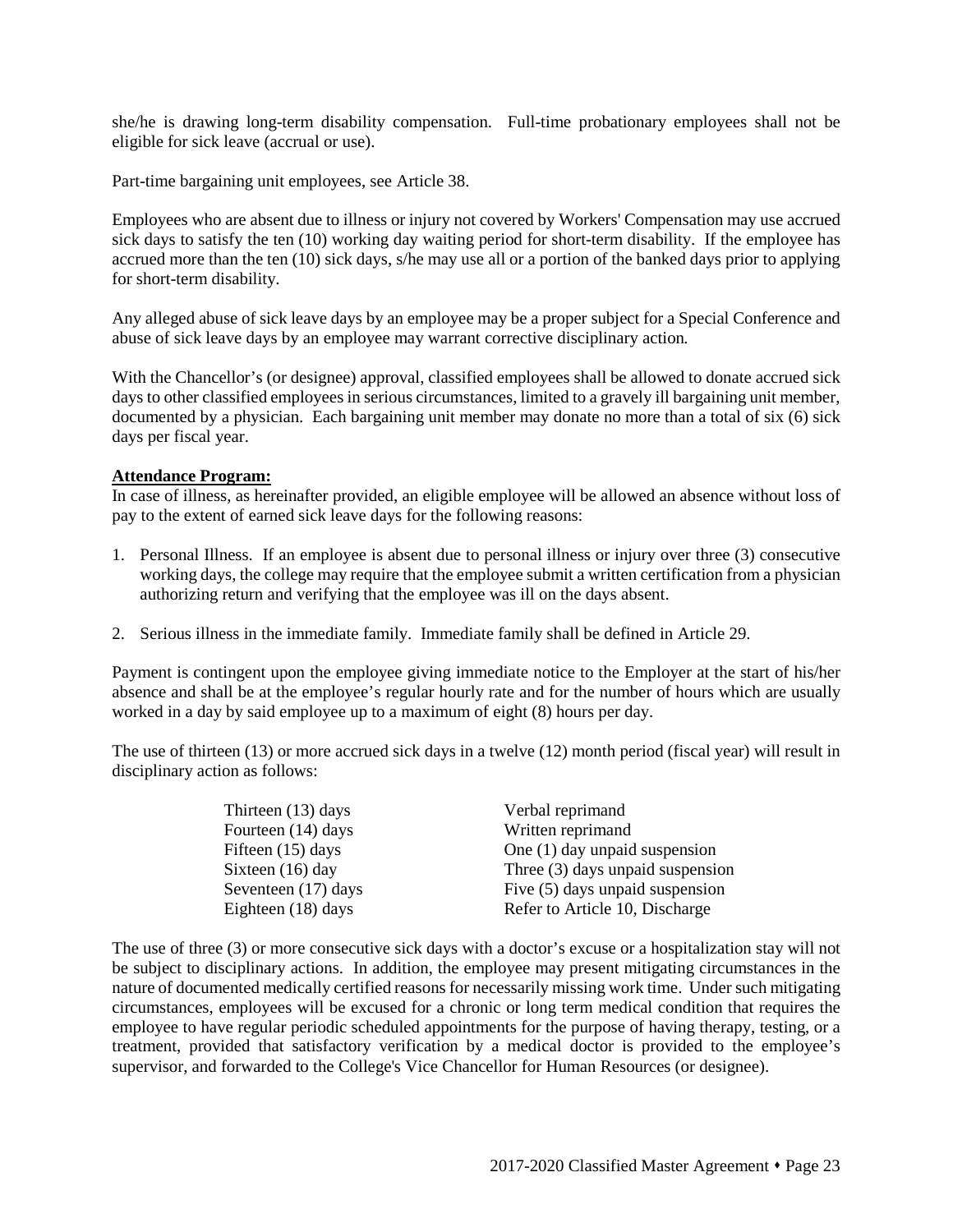An employee may not use accrued sick time for tardiness or leaving early, unless approved by the supervisor. If an employee fails to call-in properly more than one (1) time in a twelve (12) month period, s/he will receive a written warning. After two (2) incidences, refer to Article 10.

#### **Proper Notification of Absence**:

When an employee is to be absent due to illness, the employee must notify the Employer of the absence at least one (1) hour prior to the start of his/her scheduled shift by following the call-in procedure of the employee's supervisor or calling the appropriate campus office at the College and leaving a detailed message (in person or by voice mail) indicating the reason for the absence and the expected date of return. The appropriate telephone numbers will be provided to each employee. In cases where mitigating circumstances prevent the employee from timely notifying the Employer, the employee will be granted the sick days upon acceptable explanation. Disputes that arise concerning the mitigating circumstances will be first considered jointly by the College's Vice Chancellor for Human Resources (or designee) and the Local Union President (or designee) to mutually attempt to resolve the issue prior to going to the grievance procedure. When returning to work from sick leave (non-FMLA absence) at least one (1) hour prior to the start of his/her shift, the employee shall so notify the appropriate campus office and leave a message (in person or by voice mail) indicating date and time of return. When returning from an FMLA qualifying leave of absence, an employee must contact an HR Benefits Specialist to determine the appropriate paperwork needed to return to work.

#### **Short-Term Disability:**

Should an employee's absence due to illness or injury not covered by Workers' Compensation, extend beyond the fourteen (14) consecutive calendar day waiting period, the employee shall become eligible on the fifteenth (15th) calendar day for benefits under the short-term disability program of the existing carrier or similar policy or policies with other reputable insurers with the same coverage as may be selected by the College. Eligibility and amount of benefit are outlined in Appendix B. Vacation and sick days shall not accumulate while on short-term disability. When an employee is on short-term disability they are required to continue paying for all appropriate deductions (e.g. medical cost-sharing, enhanced benefits, etc.) in order to be eligible for continued benefit coverage*.*

#### **Long-Term Disability:**

When an employee has been on a long-term disability for eighteen (18) months or more, the College shall contact the employee's physician to obtain a written prognosis regarding the employee's return to his/her position. The employee shall and is required to provide a written release to allow the Human Resources Department to obtain the records directly related to the employee's long-term disability. If the employee does not provide a written release within 30 days of the initial request, the College has the right to fill the position at that time. When an employee is on long-term disability they are required to continue paying for all appropriate deductions (e.g. medical cost-sharing, enhanced benefits, etc.) in order to be eligible for continued benefit coverage.

The Employer reserves the right, in its sole discretion, to require that the employee undergo an independent medical examination by a physician chosen by the Employer, and at the Employer's expense. In the event the results of this examination are disputed by the employee's doctor, a third examination will be performed by a physician mutually agreed upon by the Employer and the employee's doctor, and all parties agree to accept the results of such examination, the cost of which will be paid by the Employer.

If the final prognosis indicates that the employee is not fit for work, the employee's position may be filled as outlined in Article 20, Vacancies/Postings.

If an employee on long-term disability is able to return to work after his/her position has been filled under this provision, s/he shall bid on a vacant position or replace a temporary employee for reinstatement. If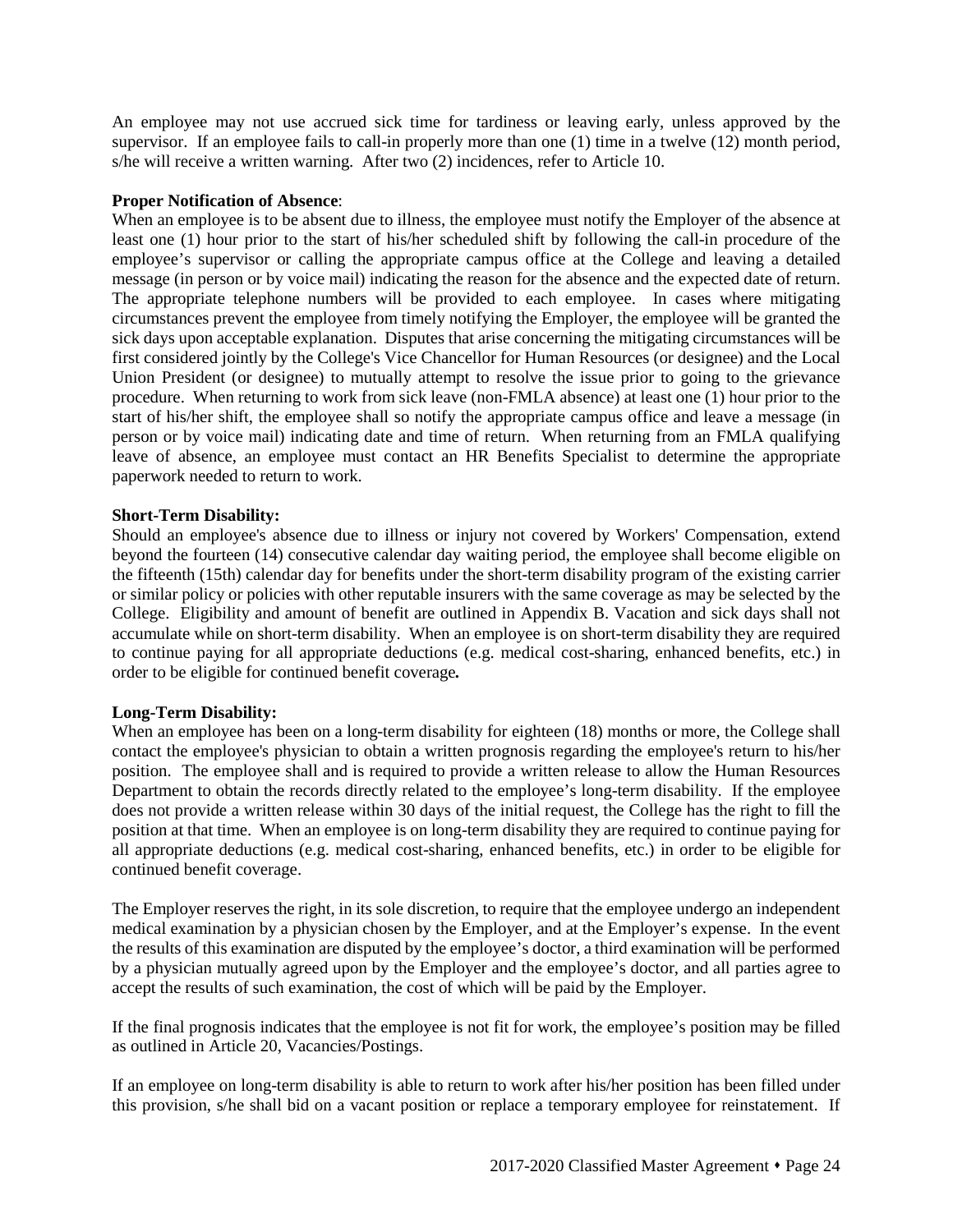there are no positions available, Article 18, Employee Positioning and Return to Bargaining Unit, shall be invoked.

If such an employee returns to a lower paid classification, s/he shall receive the prevailing rate of pay for the classification s/he is working in.

Such an employee must bid on any vacancy in their prior classification.

Vacation and sick days shall not accumulate while on long-term disability.

#### **ARTICLE 29 BEREAVEMENT LEAVE**

An employee shall receive three (3) days leave of absence without loss of pay in the event of each death of a member of his/her immediate family. Immediate family shall be limited to the employee's spouse, parent, child, brother, or sister, grandparents, spouse's grandparents, grandchildren, mother-in-law, father-in-law, son-in-law, daughter-in-law, brother-in-law, sister-in-law, stepmother, stepfather, stepchild, or any other relative living in the employee's immediate household. Bereavement Leave may be extended to the employee in the case of death to significant others who have either lived with the Employee for a period of years or who have provided an *in loco parentis* relationship over the years. Under certain conditions, such as when long distances must be traveled, a reasonable length of time beyond three (3) days may be approved by the Vice Chancellor for Human Resources (or designee).

#### **ARTICLE 30 SAFETY AND HEALTH**

The College recognizes its obligation as set forth in State and Federal law to provide a safe and healthful working environment for the employees.

- A. As a condition of employment, all employees must satisfactorily pass a pre-employment physical examination conducted by a College appointed physician. The College will pay the cost of this examination. Such examination shall be recorded on a form provided by the Human Resources Department. Following employment, the employee shall thereafter be required, at the discretion of the Employer, to satisfactorily pass a physical examination conducted by a physician designated by the Employer. Employees may also be required to pass examinations for tuberculosis. The aforementioned examinations shall be at the expense of the Employer.
- B. Employees must immediately report to the supervisor all accidents or injuries sustained by students or themselves on College property or in vehicles owned by the Employer which might have been entrusted to them to effect a responsibility of employment. Employees shall be required to file such reports on forms made available by the Employer.
- C. Every employee shall observe all safety rules which are established by the Employer and shall use such safety devices or equipment as provided and required by the Employer. Any infraction of any safety rule, or failure to use such safety devices or equipment, shall subject the employee to disciplinary action.
- D. The Union agrees to urge its members to raise health and safety problems with the College and seek internal resolution; however, this understanding does not in any way preclude the rights of members in the Bargaining Unit to make use of federal and state laws established to protect the health and safety of its workers.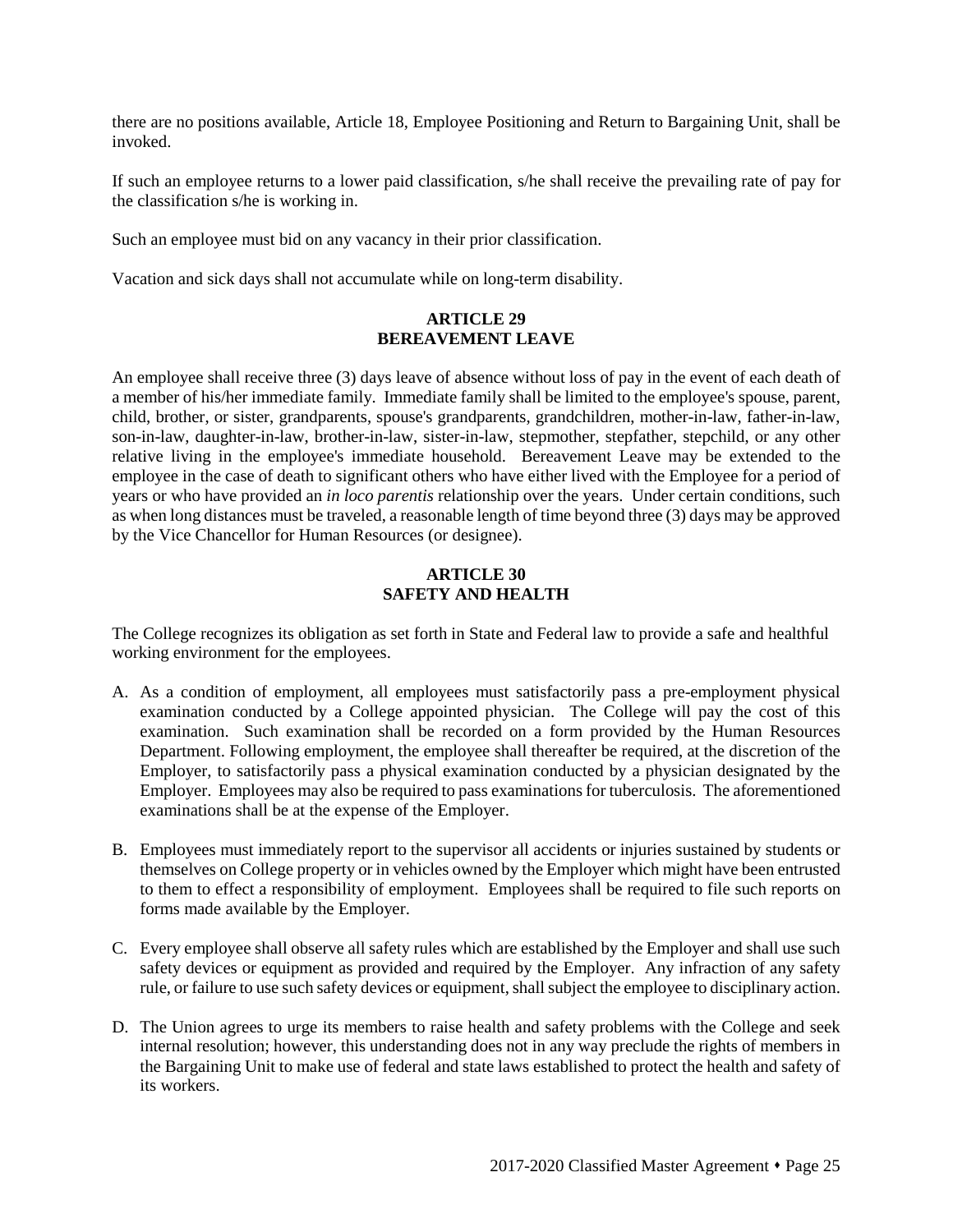#### **ARTICLE 31 EMERGENCY CLOSING**

An "Emergency Closing" as used in this Contract is defined as the cancellation of classes and/or the closing of the College or campuses due to any of the following:

- 1. Severe weather conditions which curtail use of automobiles or other forms of transportation which would cause the campus(es) and/or College to be isolated and closed.
- 2. Non-availability of electricity, heating fuel, water, or mechanical failure which necessitates the closing of the campus(es) and/or College.
- 3. Other natural disasters which necessitate the closing of the campus(es) and/or College.

The Administration shall determine when and where an "Emergency Closing" condition begins and ends. If such a College-declared "Emergency Closing" condition exists, classified union employees of the College and/or campus(es) will not be required to report for their regular work shift but will be paid at their regular rate for the shift covered by the "Emergency Closing" condition. Part-time employees will be paid for an emergency closing only if they were scheduled to work at the site and during the affected hours. Selected employees may be requested by the College Administration to report to work at the closed site while the "Emergency Closing" condition exists. Those employees who comply with the request will receive double time for hours worked during the "Emergency Closing" condition at that site. Those employees who are unable to comply with the Administration's request, or who are assigned to other (unaffected) sites, will be paid at their regular rate.

The College Administration will publicize the notice that an "Emergency Closing" condition exists on the following pre-determined radio and/or television stations: including but not limited to radio stations WJR-AM (760) and WWJ-AM (950) and television stations WDIV (Channel 4) and WXYZ (Channel 7). The parties agree that the College may redesignate radio and/or TV stations as appropriate following written notice to the Union.

#### **ARTICLE 32 GENERAL**

- A. If during the life of this Agreement, any of the provisions herein are held to be invalid by operation of law, or by any tribunal of competent jurisdiction or its compliance with, or enforcement of, any provision be restrained by such tribunal, pending a final determination as to its validity, the remainder of this Agreement shall not be affected thereby. In the event any provision herein contained is so rendered invalid, upon written request by either party hereto, the Employer and the Union shall enter into collective bargaining for the purpose of negotiating a mutually satisfactory replacement for such provision.
- B. The parties acknowledge that during the negotiations which resulted in the Agreement, each had the unlimited right and opportunity to make demands and proposals with respect to any subject or matter not removed by law from the area of collective bargaining, and that all of the understandings and agreements arrived at by the parties after the exercise of that right and opportunity are set forth in this Agreement. Therefore, the Board and the Union, for the life of this Agreement each voluntarily and unqualifiedly waives the right and each agrees that the other shall not be obligated to bargain collectively with respect to any subject or matter referred to or covered in this Agreement or with respect to any subject or matter not specifically referred to or covered in this Agreement, even though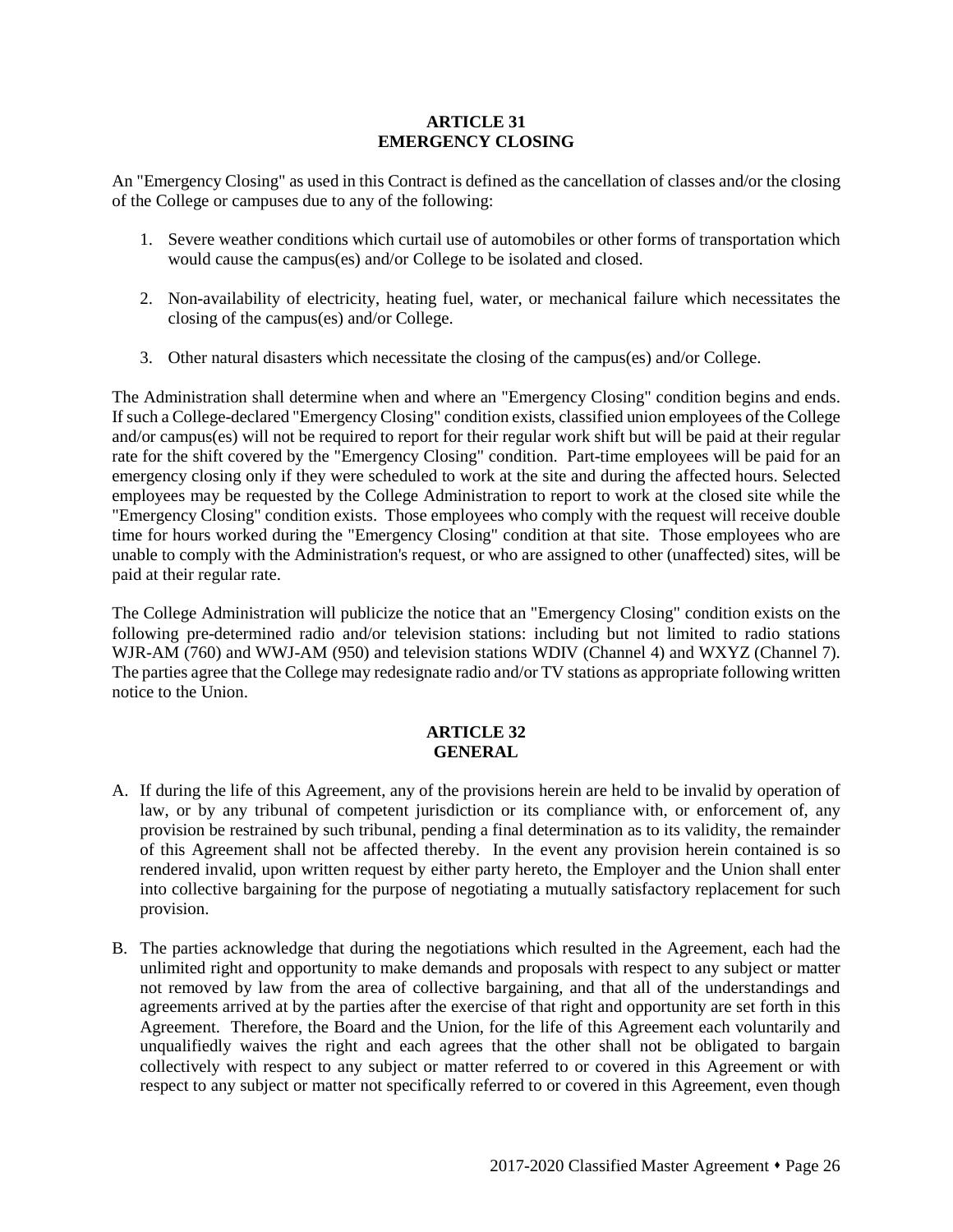such subjects or matters may not have been within the knowledge or contemplation of either of the parties at the time they negotiated or signed this Agreement.

- C. The parties recognize that this Agreement may be altered by addition, modifications or deletions only through the voluntary, mutual consent of the Employer and the Union by memorandums of agreement which have been ratified and signed by both parties thereby becoming an Amendment to this Agreement which is then final and binding on all employees covered by this Agreement and the Employer.
- D. The Employer shall make available covered bulletin boards for use by the Union on each campus. The College will provide to the Union no more than two (2) locked file cabinets for Executive Board use.
- E. Employees shall be required to keep the Employer informed at all times as to their current address and telephone number. It is understood that any communication addressed to an employee at his or her last address on record with the Employer shall constitute notice to the employee of the contents of such communication.

Within thirty (30) days after the ratification of this agreement and after receipt of written authorization from the employee, the Human Resources Department shall forward all name and address changes to the Union Treasurer each January and July.

- F. The various Appendices and Letters of Understanding, are provisions with respect to wages, hours and working conditions and are part of this Agreement.
- G. The College will provide one copy of this Agreement to each executive board member, steward, and three (3) copies to Michigan Council 25 and it will be available to all employees of the unit through Infomart.
- H. The Employer agrees that the working conditions covered by this Agreement will be maintained and that no employee shall suffer loss of benefits as a result of signing this Agreement.
- I. The College agrees to limit the number of permanent part-time positions to no more than twenty-five (25%) of the active full-time bargaining unit members. The Union agrees that the College may exceed thirty (30) hours per week for part-time employees during periods when additional work is needed, provided the employee is available to work the extra hours. The Secretary position in IR will not be included in the limitation on the percentage of part-time to full-time employees.
- J. Employees shall have access to their personnel files as provided by Michigan law.
- K. Employees receiving work assignments to attend OCC courses shall have the option of auditing the courses.

#### L. **Externally Funded Positions**

When a position is created that would appropriately be included in the classified bargaining unit as provided elsewhere in this Agreement and is funded, in whole or part, by grant funds, or is similarly funded by external sources of uncertain duration, the following shall apply:

- 1. Positions in Pay Levels II, III, IV, and V shall first be posted in accordance with Temporary Transfer or Vacancies/Postings. The posting shall indicate if the position is grant-funded.
- 2. If the position is at Level I, the College shall have the option of either: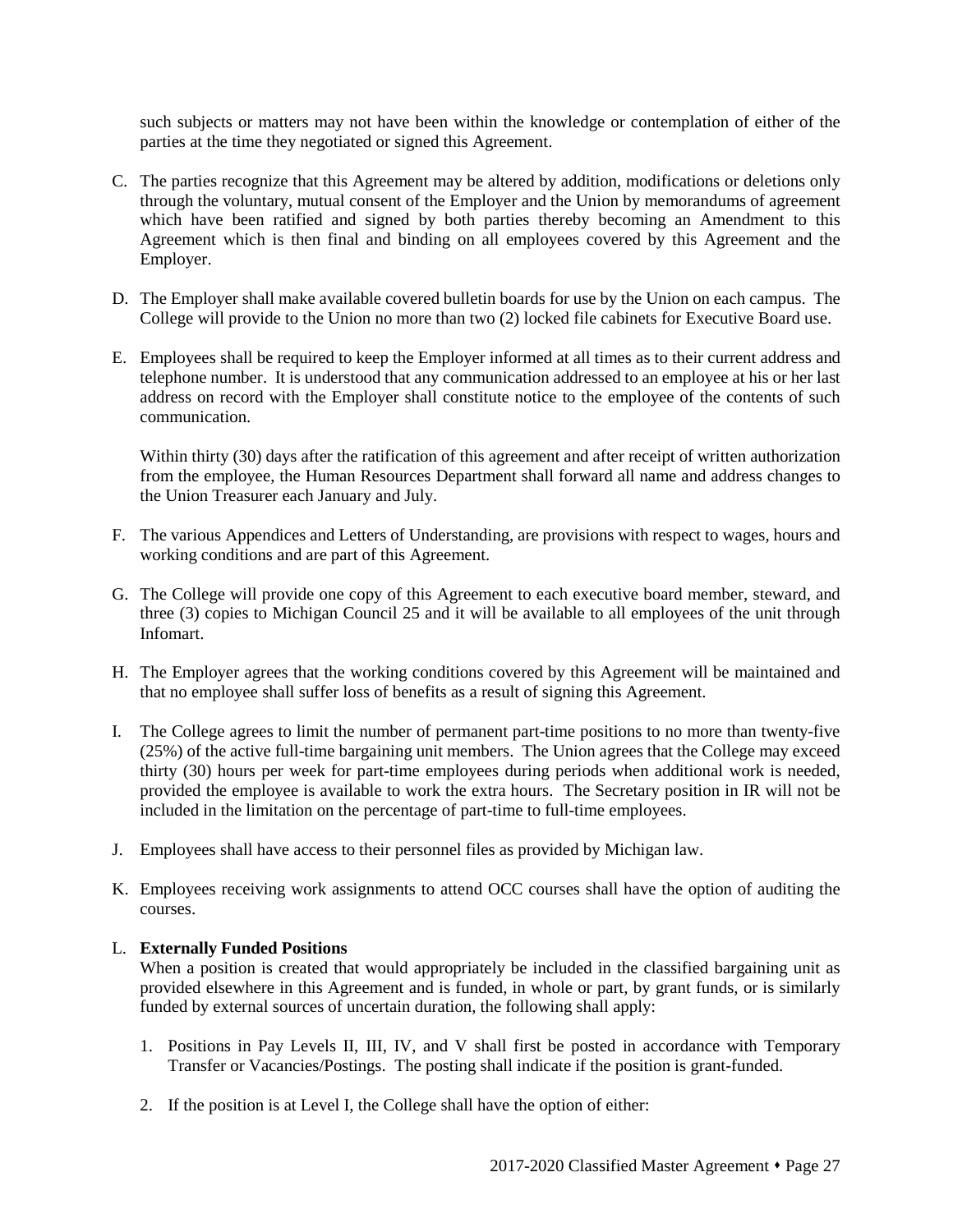- a. posting it as provided in (1) above, or
- b. excluding it from the bargaining unit for up to eighteen (18) months. The College's Vice Chancellor for Human Resources (or designee), shall notify the Local Union President (or designee) and Chief Steward in writing of these positions which are excluded from the bargaining unit.
- 3. When any position covered by Article 32, L. reaches the eighteen (18) month limit, it shall be posted in accordance with Vacancies/Postings or it shall be eliminated and the temporary employee terminated from that position. The time limit shall be measured from the day the position is first filled, whether part-time or full-time.
	- a. The College agrees that there shall be no more than ten (10) of these positions in existence at any one time during the term of this agreement. If circumstances dictate a need for more than ten (10) such positions, the College must request a special conference and the parties may mutually agree to increase this number.
- M. For regular and late registration periods, if after offering available hours through the overtime provisions of this Agreement and utilizing the flexibility provision of this Agreement, the College has a need for additional personnel to staff registration functions, the College may, for up to ten (10) days and without posting, utilize non-bargaining unit persons to augment classified personnel. It is the College's intent to establish and maintain a pre-trained pool of such persons. Classified employees shall be allowed access to such pre-training. Classified personnel shall be expected, when assigned, to train and work with such persons.

#### N. **Media Services:**

When District Office projects require the use of Media Services personnel, the supervisor of the Media Technicians will be contacted.

- O. The College, at its sole discretion, has the right to transfer employees within the regional work site and same classification, provided such transfer is not arbitrary or capricious. At the time such a transfer is made, the College will provide the employee with written reasons for the transfer.
- P. Annual Evaluations: The College shall evaluate each Bargaining Unit member on an annual basis, pursuant to the evaluation instrument attached as Appendix G. The evaluation process shall be diagnostic in nature and shall not be used for disciplinary purposes. The following procedures are applicable to this annual evaluation:
	- 1. Each employee must receive a complete copy of their evaluation form; the immediate supervisor shall keep the original evaluation form.
	- 2. One formal evaluation instrument per year shall be performed by either the immediate supervisor or upon his/her unavailability, by a mutually agreed-upon designee.

#### **ARTICLE 33 FLEXIBILITY/OUT OF CLASSIFICATION**

It is understood that if an employee, according to his/her supervisor, can be spared from his/her regular assignment, s/he may be assigned to another work area within his/her regional work site to accomplish a specific task or a specific project or cover another job assignment.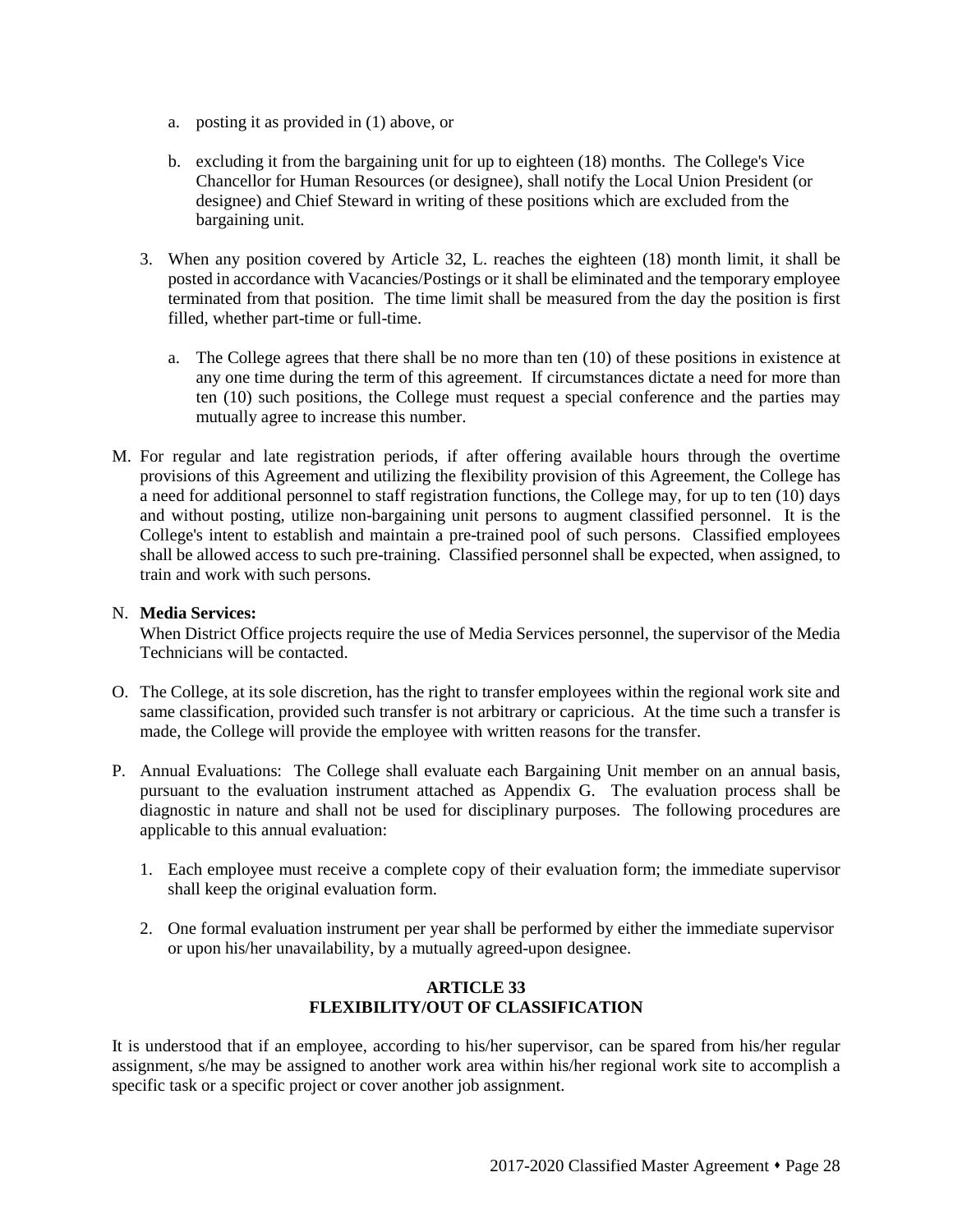If the work is out-of-classification, the employee shall be compensated accordingly:

When a person works out-of-classification in a higher pay level, s/he shall be paid for time actually worked at the lowest step of the higher pay level which is at least one dollar and fifty cents (\$1.50) higher than the person's own step, not to exceed the maximum step of that higher pay level.

Employees transferred, under this provision, to an area for which they are not qualified shall not be disciplined without just cause or without Union representation*,* nor will they be paid for out of classification work unless the duties of that position are being fully performed.

This article shall not be used to circumvent regularly scheduled overtime in accordance with Appendix A.

#### **Registration Rates**

Employees who operate a computer or terminal to perform registration work shall be paid no less than the first step of Pay Level III for the time actually worked. Employees who operate a cash register to perform registration work shall be paid no less than the first step of Pay Level IV for the time actually worked.

#### **ARTICLE 34 OVERPAYMENTS**

In the event that an employee receives pay for any reason to which s/he is not entitled under the specific terms of this Agreement, the Employer shall be authorized to deduct that amount from the individual's next pay, provided such overpayment is determined within 90 days of the error or within 90 days of the College's knowledge of such error. This would include, but not be limited to, the following situations: An employee receives pay for sick or vacation days not yet earned; or, an employee receives pay for jury duty not served or not substantiated as required by the contract; or, an employee received an overpayment.

If the employment of such an individual terminates before the next pay, the Employer shall bill the individual for any amounts described above regardless of when the overpayment is determined.

If the amount of overpayment exceeds fifty percent (50%) of the individual's pay, the Employer agrees to withhold no more than fifty percent (50%) of successive pays until the amount of overpayment is repaid in full.

Nothing in this provision shall be construed as a waiver of the Employer's right to recover any amounts to which an employee is not entitled through legal means.

#### **ARTICLE 35 TERMINATION**

- A. This Agreement shall become in full force and effect on July 12, 2017 and shall remain in full force and effect until June 30, 2020.
- B. The Employer and the Union have agreed on the terms of this Contract as a basis for settlement of their current collective bargaining.
- C. At least ninety (90) days prior to the expiration of this Agreement, the Union and/or the Employer will, upon written notice to the appropriate party, meet to renegotiate the contract.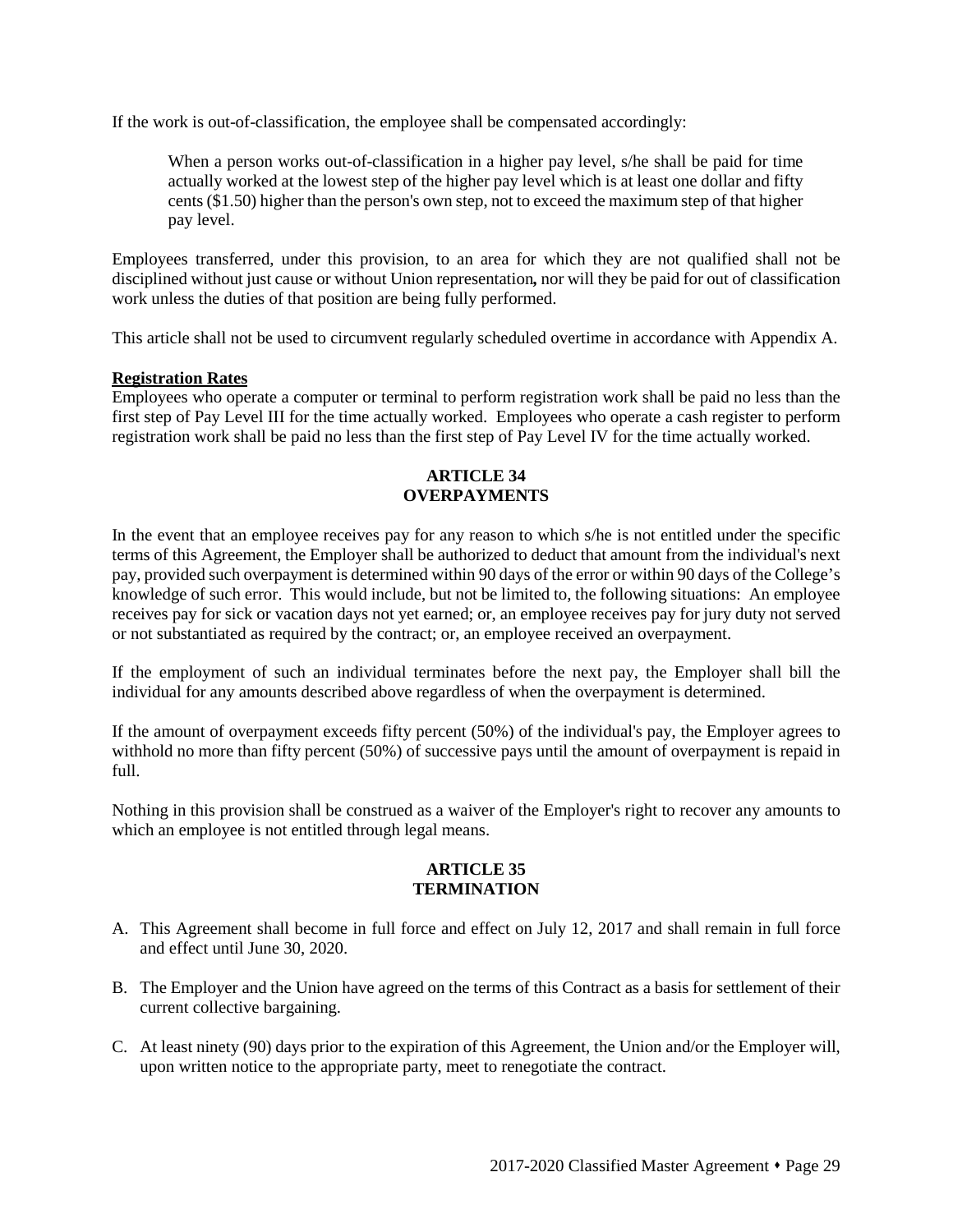#### **ARTICLE 36 STAFF DEVELOPMENT**

Each bargaining unit member shall complete staff development activities as directed by his/her supervisor. Failure of any employee to complete staff development activities as directed by the supervisor shall constitute just cause for disciplinary action.

#### **ARTICLE 37**

### **TUITION REIMBURSEMENT PROGRAM FOR CLASSIFIED STAFF**

The Board shall appropriate thirty thousand dollars (\$30,000) each year in its operating budget to be used to pay Classified staff members' tuition for course work which satisfies all of the following conditions:

- 1. Course work or a program of study must be pertinent to the needs of the College and/or duties of the employee. The course work or program of study must be taken at an accredited institution of higher education. The course work must provide the employee with additional areas of competence. Employees have the option to receive prior approval of course work by completing the Tuition Reimbursement Application and submitting it to the Dean/Supervisor for their signature before registering for courses that will be submitted for tuition reimbursement when they are completed.
- 2. All course work applied for under the Tuition Reimbursement Guidelines must normally be taken outside of regular work hours on the employee's own time. However, courses may be authorized during normal working hours if approved in writing by the immediate supervisor and the appropriate member of Chancellor's Cabinet.
- 3. Reimbursement is for tuition and fees but does not include reimbursement for books, or any other related expenses.
- 4. The tuition reimbursement period will be for the fiscal year (July 1 to June 30). Reimbursement will be made and expensed to the fiscal year in which the course ends (e.g. class begins  $6/1/17$  and ends 7/30/17, reimbursement will be considered as a distribution for the 2017-2018 fiscal year.)
- 5. Employees applying for tuition reimbursement must provide to the Human Resources Department a completed tuition reimbursement application, a completed check request, an official grade report/or copy and receipt for tuition and fees paid in order to receive any reimbursement under their plan of work. Such courses must have grade(s) of a "B" or higher and the courses must be completed within the fiscal year.
- 6. Incomplete ("I") grades must be made up within the same or following academic year in order to receive reimbursement. Incomplete grades not made up in the same or following fiscal year shall not be eligible for reimbursement in future years.
- 7. The maximum total of tuition and fees paid to any individual will be equal to \$350.00 per credit hour up to a maximum of \$2,500 per academic year. If tuition and fees are less than \$350.00 per credit hour, reimbursement will be for the amount of the actual receipt.
- 8. Continuing education courses will be reimbursed only if a grade is awarded.
- 9. Courses at other colleges and universities that are equivalent to Oakland Community College classes are not eligible for tuition reimbursement.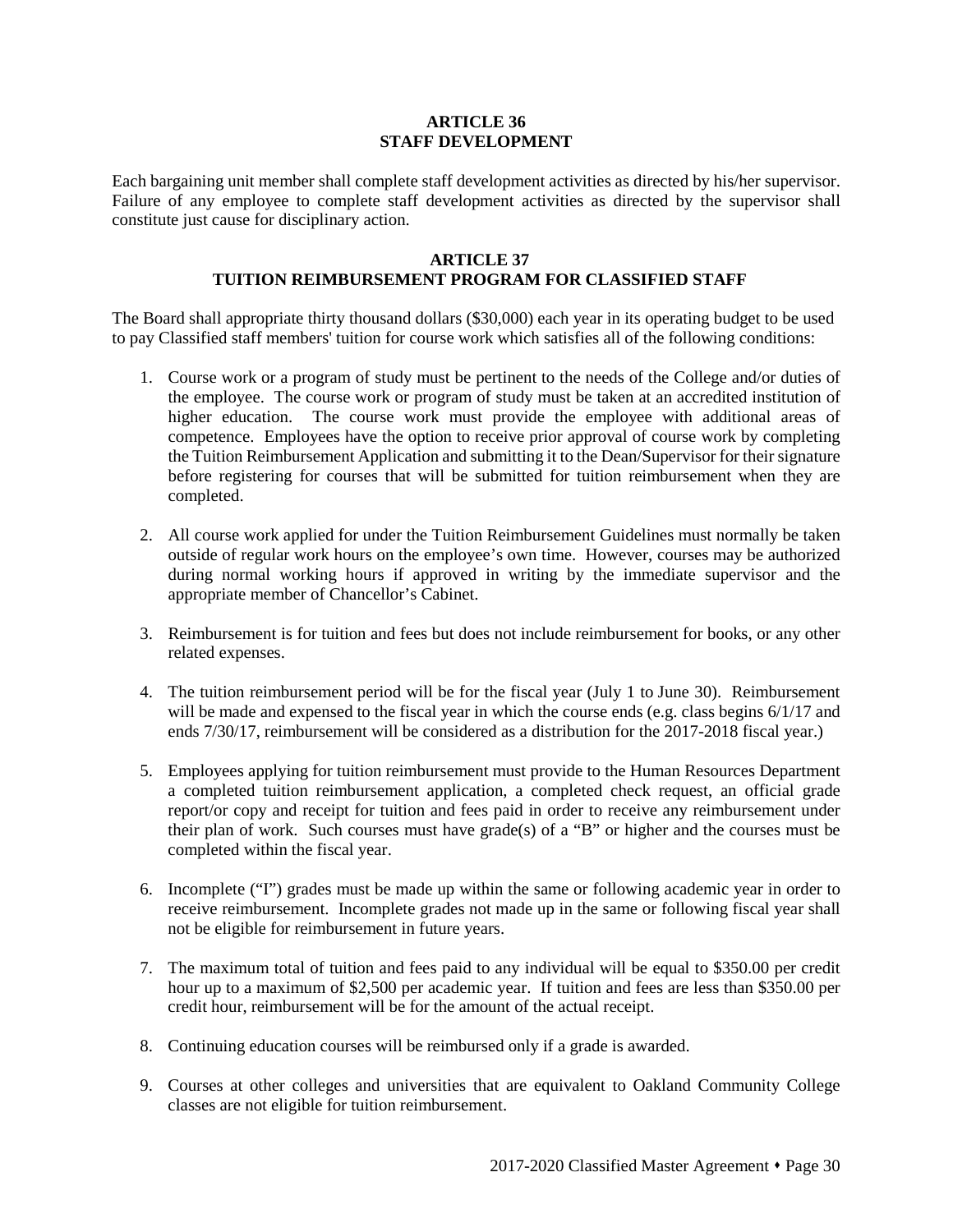- 10. Receipts and official/or copy of grade report with check request must be submitted within thirty (30) days of course completion. Wherein possible, reimbursement will be made twenty (20) days following submission of official grade report/or copy and valid tuition receipt.
- 11. Each employee will receive, in full, their requested tuition and fee reimbursement amounts according to the guidelines listed above and subject to the maximum fees shown above.

#### **ARTICLE 38 PART-TIME EMPLOYEES**

#### **Vacation**

Part-time classified employees shall be entitled to vacation time at a rate of six (6) hours per month of work, up to a maximum of seventy-two (72) hours per fiscal year of work for the period of employment from three (3) through forty-eight (48) months. Part-time classified employees shall be entitled to vacation time at a rate of eight (8) hours per month of work, up to a maximum of ninety-six (96) hours per fiscal year of work for the period of employment greater than forty-eight (48) months. As this is in lieu of sick and personal business time, the parties recognize that prior advance notice of vacation usage may not always be required. Part-time classified employees who accept a full-time position on a temporary basis, which is anticipated by the Employer to exceed three (3) months, shall earn sick leave and vacation at the rate of one (1) day per month respectively for so long as they are working full time. If the full-time vacancy is anticipated by the Employer to last for one (1) year or more, the part-time classified employee shall be eligible for all fringe benefits of full-time employees so long as they are working full time.

Employees may carry up to one year's accumulation of leave time past June 30, the end of the fiscal year. This accumulation may be carried forward to June 30 of the following year at which time, if not used, it will be deleted from the record. An employee who provides notice of resignation or retirement shall be paid any earned leave time, up to one (1) year accumulation.

#### **Holiday Pay**

A permanent part-time classified employee who works an average of twenty (20) or more hours each week in a given month will receive holidays as outlined in Article 26 on a prorated basis.

#### **Life Insurance**

Part-time classified employees are eligible to purchase, at a cost to the employee, life insurance coverage in \$10,000 increments up to \$20,000, on the first day of the month in which their probationary period ends (if probation ends on or before the  $15<sup>th</sup>$  of that month) or the first of the month following the end of their probationary period (if probation ends after the  $15<sup>th</sup>$  of the month). The rates are detailed in the Flex Comp Booklet.

#### **Medical Insurance**

Permanent part-time classified employees shall have the option of purchasing medical, dental and vision insurance at the cost paid by the College, provided it is through payroll deduction. If the employee withdraws consent to payroll deduction, or if there are insufficient funds through payroll deduction to cover the cost, the healthcare (medical, dental and vision) coverage will be terminated immediately.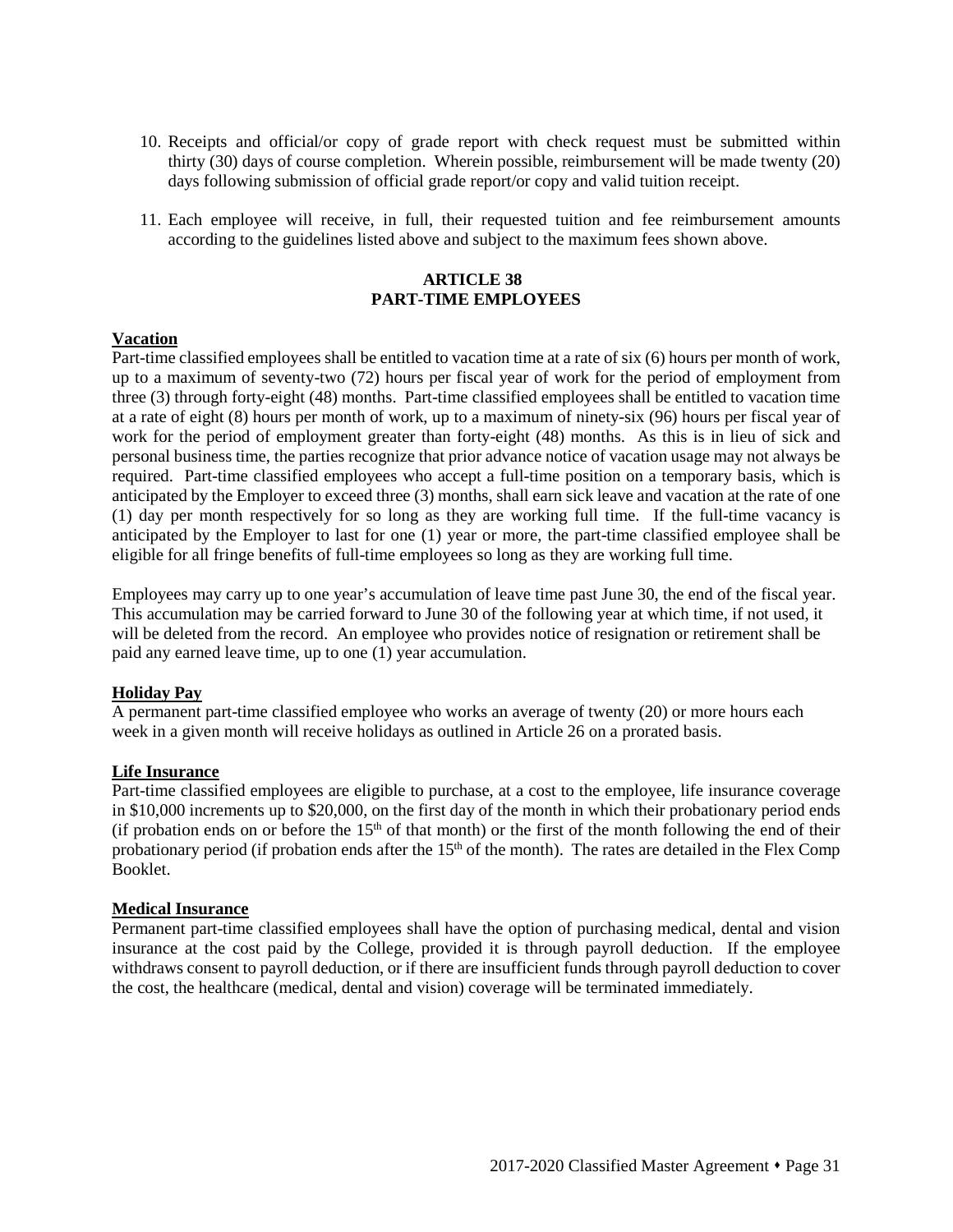#### **ON BEHALF OF: ON BEHALF OF:**

#### **OAKLAND COMMUNITY COLLEGE AFSCME LOCAL 2042**

#### Jasen M. Witt<br>
Associate Vice Chancellor for Human Resources<br>
Michigan AFSCME Council 25 Associate Vice Chancellor for Human Resources

\_\_\_\_\_\_\_\_\_\_\_\_\_\_\_\_\_\_\_\_\_\_\_\_\_\_\_\_\_\_\_\_\_\_\_\_\_\_\_ \_\_\_\_\_\_\_\_\_\_\_\_\_\_\_\_\_\_\_\_\_\_\_\_\_\_\_\_\_\_\_\_\_\_\_\_\_\_\_

\_\_\_\_\_\_\_\_\_\_\_\_\_\_\_\_\_\_\_\_\_\_\_\_\_\_\_\_\_\_\_\_\_\_\_\_\_\_\_ \_\_\_\_\_\_\_\_\_\_\_\_\_\_\_\_\_\_\_\_\_\_\_\_\_\_\_\_\_\_\_\_\_\_\_\_\_\_\_

\_\_\_\_\_\_\_\_\_\_\_\_\_\_\_\_\_\_\_\_\_\_\_\_\_\_\_\_\_\_\_\_\_\_\_\_\_\_\_ \_\_\_\_\_\_\_\_\_\_\_\_\_\_\_\_\_\_\_\_\_\_\_\_\_\_\_\_\_\_\_\_\_\_\_\_\_\_\_

\_\_\_\_\_\_\_\_\_\_\_\_\_\_\_\_\_\_\_\_\_\_\_\_\_\_\_\_\_\_\_\_\_\_\_\_\_\_\_ \_\_\_\_\_\_\_\_\_\_\_\_\_\_\_\_\_\_\_\_\_\_\_\_\_\_\_\_\_\_\_\_\_\_\_\_\_\_\_

\_\_\_\_\_\_\_\_\_\_\_\_\_\_\_\_\_\_\_\_\_\_\_\_\_\_\_\_\_\_\_\_\_\_\_\_\_\_\_ \_\_\_\_\_\_\_\_\_\_\_\_\_\_\_\_\_\_\_\_\_\_\_\_\_\_\_\_\_\_\_\_\_\_\_\_\_\_\_

Chief Negotiator

Gary S. Casey<br>Director of Employee Relations<br>President<br>President Director of Employee Relations

Margaret R. Carroll Kathleen M. Cham Executive Director for Human Resources Vice President

Michael M. Goldin Amy J. Baker<br>Academic Dean, Mathematics/Sciences Recording Secretary Academic Dean, Mathematics/Sciences

Jahquan C. Hawkins Staci A. Cohen<br>
Dean of Student Services Executive Board

Executive Board Member

Gia J. Huff Executive Board Member

\_\_\_\_\_\_\_\_\_\_\_\_\_\_\_\_\_\_\_\_\_\_\_\_\_\_\_\_\_\_\_\_\_\_\_\_\_\_\_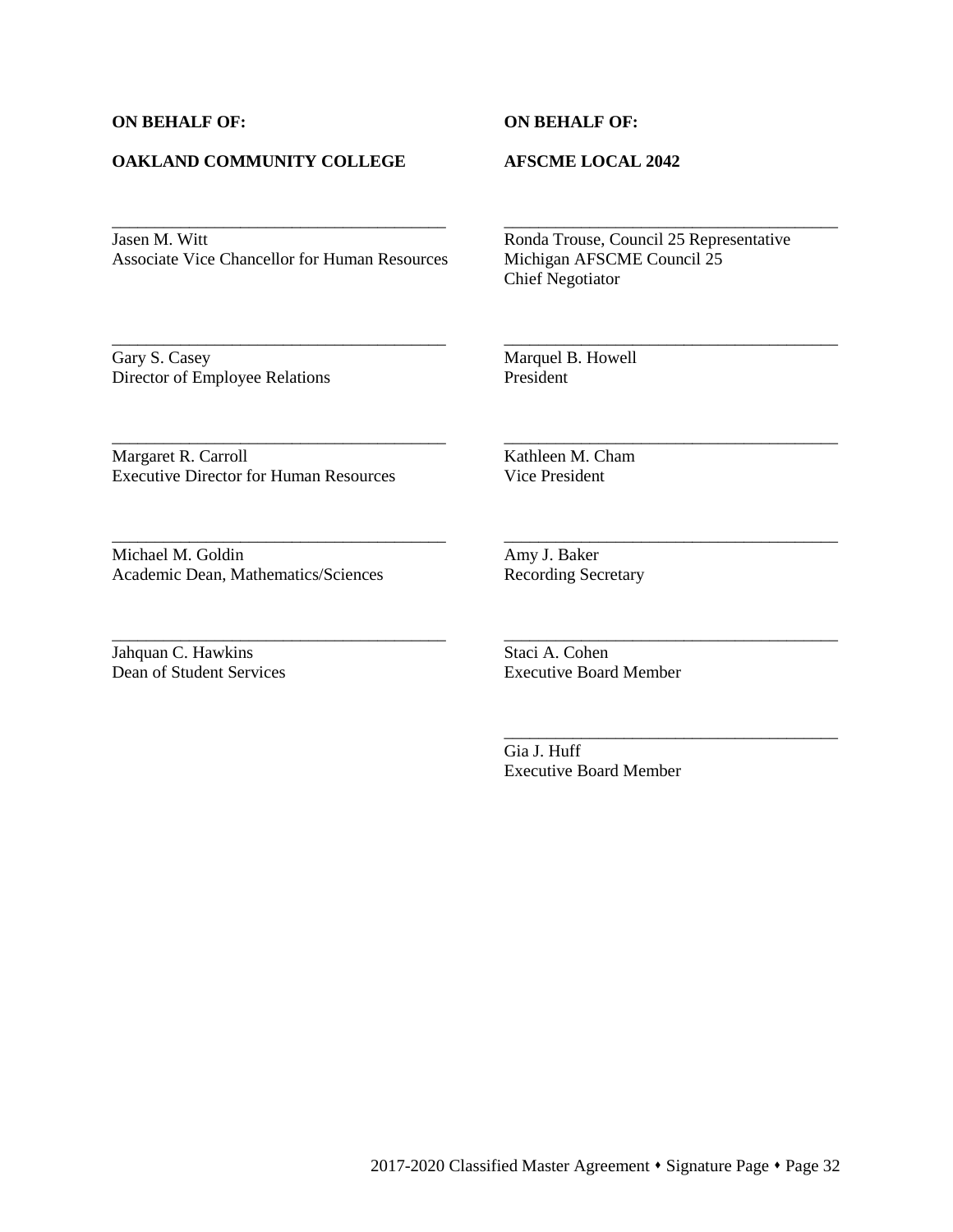#### **APPENDIX A WAGES AND HOURS**

#### **Work Week:**

The regular work week of the employees will be forty (40) hours consisting of five (5), eight (8) hour days.

#### **Overtime**:

Time and one-half shall be paid for all time worked in excess of an eight (8) hour day or a forty (40) hour work week. An employee who has not worked his/her regular shift will not be eligible to work on that day on an overtime basis. Any unworked holiday hours for which holiday pay is received shall be considered as a day worked for the purposes of computing the number of hours which an employee has worked for that work week. All overtime shall be divided as equally as possible consistent with paragraph A and B below.

#### **Overtime Distribution:**

- A. If overtime (regular scheduled or occasional) is available, it shall first be offered to the employee holding that position.
- B. If the employee refuses, then the Employer shall offer overtime within his/her classification in the department; next to all employees on the campus; next to all employees at the regional work site; and finally, if necessary, among all classifications collegewide. Overtime must be awarded first to the fulltime employee with the least number of total accumulated overtime hours within the calendar year. If the overtime is refused by the full-time employees, the overtime shall be offered to part-time employees. If inadvertently an error is made when allocating overtime, the employee that should have received the overtime will be considered at the next available opportunity.
	- 1. A written notice shall be sent before each semester to all classified employees in the regional work site listing regular scheduled overtime opportunities available. Employees must respond in writing by the specified date to be considered for overtime.
	- 2. Occasional overtime shall be offered to employees without posting.
- C. Overtime charged to employees shall be listed every semester and submitted to the Union President upon request.
- D. If an employee is called in to work after leaving at the end of his/her regular shift or called in before the regular shift, the employee shall be paid a minimum of two (2) hours overtime at the prevailing rates in addition to the regular day's pay.
- E. The College has the sole right to utilize non-bargaining unit members in the event that bargaining unit members needed for registration activities decline to work overtime during registration. The College's exercise of this right shall not be subject to the grievance procedure. In addition, other than first offering available overtime work to all classifications at each representational area for registration activities, the College is not required to comply with paragraph B above, but only with respect to registration activities covered in this paragraph E. Bargaining unit members in classifications needed for registration activities must provide a minimum of twenty-four (24) hours' notice if they decline overtime during registration, upon being notified of such need.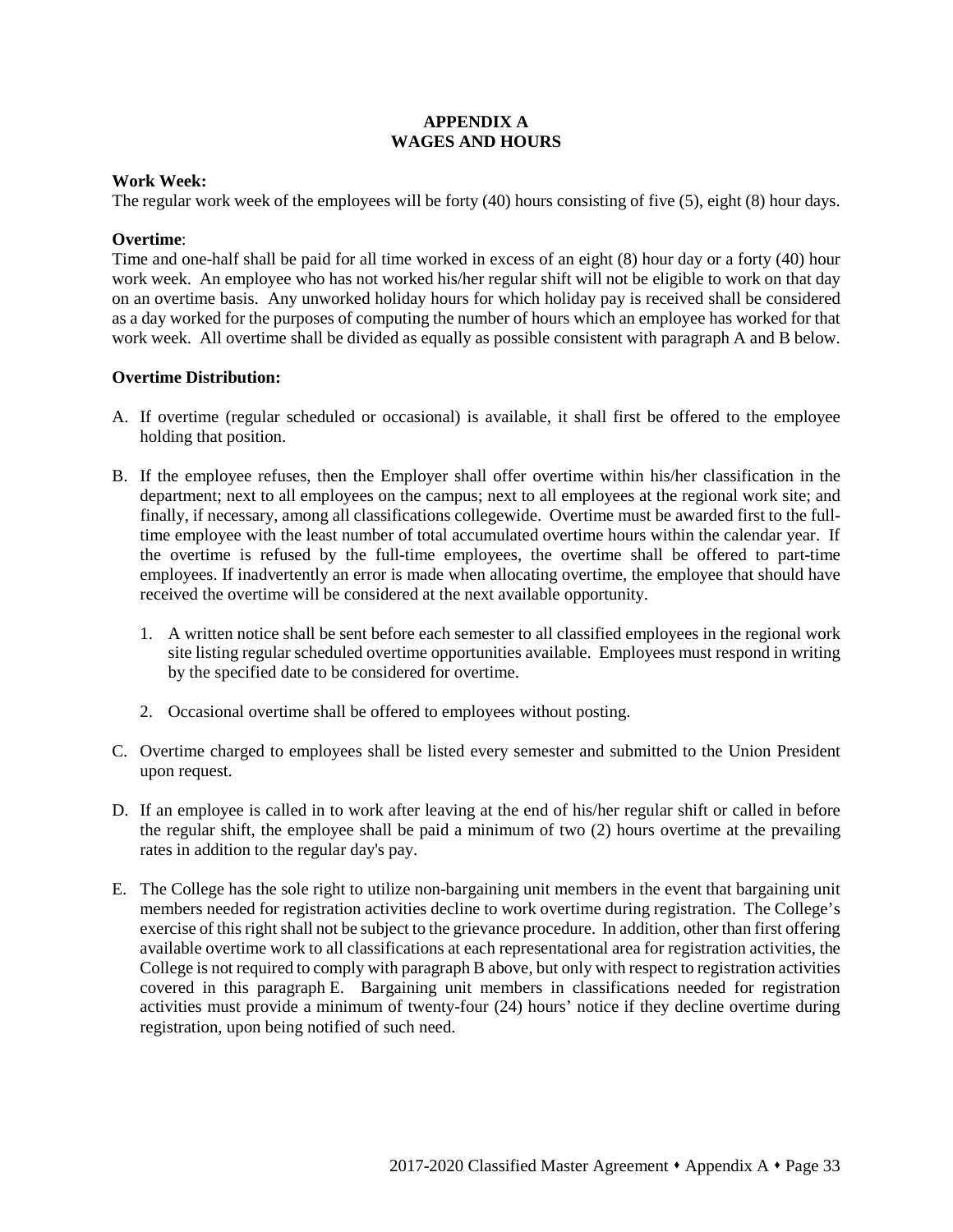#### **Work Shift:**

#### A. **Shift:**

The first shift shall begin on or after 6:00 a.m., but prior to 12:00 noon. The second shift shall begin on or after 12:00 noon, but prior to 6:00 p.m. The third shift shall begin on or after 6:00 p.m. but prior to 1:00 a.m.

#### B. **Shift Explanations:**

1. Employees will be guaranteed a regular established work shift. Any change in an employee's work shift must have a ten (10) day notice to the employee in advance of the change except for employees in the following classifications for which the required notice shall remain five (5) days:

Parts and Tool Crib Attendant Paraprofessional Media Services Technician Automotive Body/Vehicle Specialist Food Service Technician/Cashier, Bookkeeper

- 2. A regular work shift shall be defined as follows:
	- a. The first shift: Monday through Friday.
	- b. The first or second shift Monday through Thursday and first shift on Saturday. (Note: This shift shall not apply to bargaining unit members with a seniority date prior to 7/1/2012, except on a voluntary basis)
	- c. The second shift: Monday through Thursday, but first shift Friday.
	- d. The second shift: Monday through Friday.
	- e. The third shift: Monday through Friday.
	- f. Tuesday through Saturday work shift/work week:

The College may utilize the additional shift options/work week, which follow:

- i. The first shift: Tuesday through Saturday.
- ii. The second shift: Tuesday through Thursday, and first shift: Friday and Saturday.
- iii. The second shift: Tuesday through Friday, and first shift: Saturday.
- iv. In utilizing the Tuesday through Saturday shift option, the College will first request volunteers. If there is an insufficient number of volunteers, the shift assignment may be mandated in reverse order of seniority within the department. No more than fifteen (15) Tuesday through Saturday shift assignments may be utilized without posting, unless a greater number is mutually agreed to by the parties. Notice of the shift assignment shall be provided at least 30 days prior to the beginning of a semester.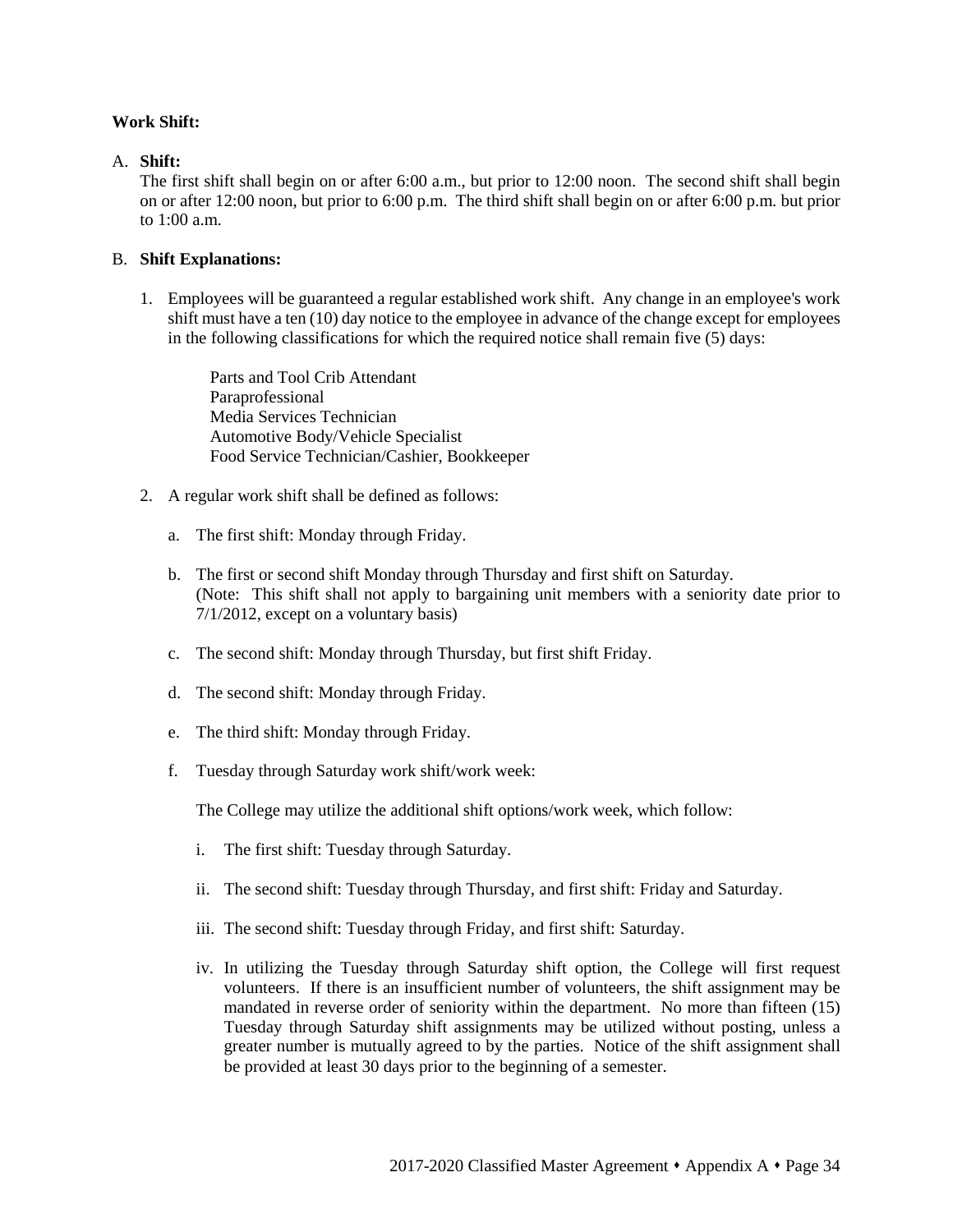v. When necessary, any work arising in the employee's position on a Monday shall be offered through the overtime distribution procedure in Appendix A, Wages and Hours.

Student workers are permitted to work on Saturdays at a one-to-one ratio; that is, one student worker per each classified employee.

The above procedure shall not be used to circumvent overtime nor be used as a disciplinary action.

- g. Other combinations as mutually agreed to by the employee, Union and the Employer.
- 3. Newly created or vacated positions shall state on the posting what the regular work shift is for the job.
- 4. The Employer may change an employee's work hours without changing the employee's work shift.
- 5. Each employee shall receive pay per the workweek as established.

#### C. **Shift Premium:**

Those working the second shift are to be compensated at three percent (3%) above their classification pay, and those working the third shift are to be compensated at six percent (6%) above their classification pay. Those working Saturday as part of their regular shift hours shall receive a ten percent (10%) differential for all hours worked on Saturday.

#### D. **Flexible Work Week:**

When it is agreed upon between the appropriate member of Chancellor's Cabinet, the immediate supervisor and the employee affected, an employee shall be able to work their forty (40) hour week differently than five (5) days consisting of eight (8) hours each. (See required form, Appendix I)

In reviewing these requests, the primary consideration shall be that the proposed schedule must benefit College services or operations.

For the purposes of computing absences, vacation, sick, personal business time or other paid time off, actual hours of absence shall be reported on the employee's Payroll Report. If this conflicts with other contract language because of unforeseen causes, the Human Resources Representative and the Union's Executive Board shall have the authority to mutually agree to establish the language to correct this agreement.

The parties further agree to the following:

- 1. Flexible work week requests for the fall and winter semesters will be considered on a timely basis as they occur; the form in Appendix I must be utilized with appropriate approval.
- 2. Flexible work week requests for the summer semester must meet the following requirements:
	- a. A summer flexible work schedule cannot begin prior to the Summer I session and cannot extend beyond the end of the Summer II session.
	- b. Flexible work week requests for the summer semester (Appendix I) must be submitted to the immediate supervisor, with copies to the campus steward and the Human Resources Department, by no later than March 15 each year.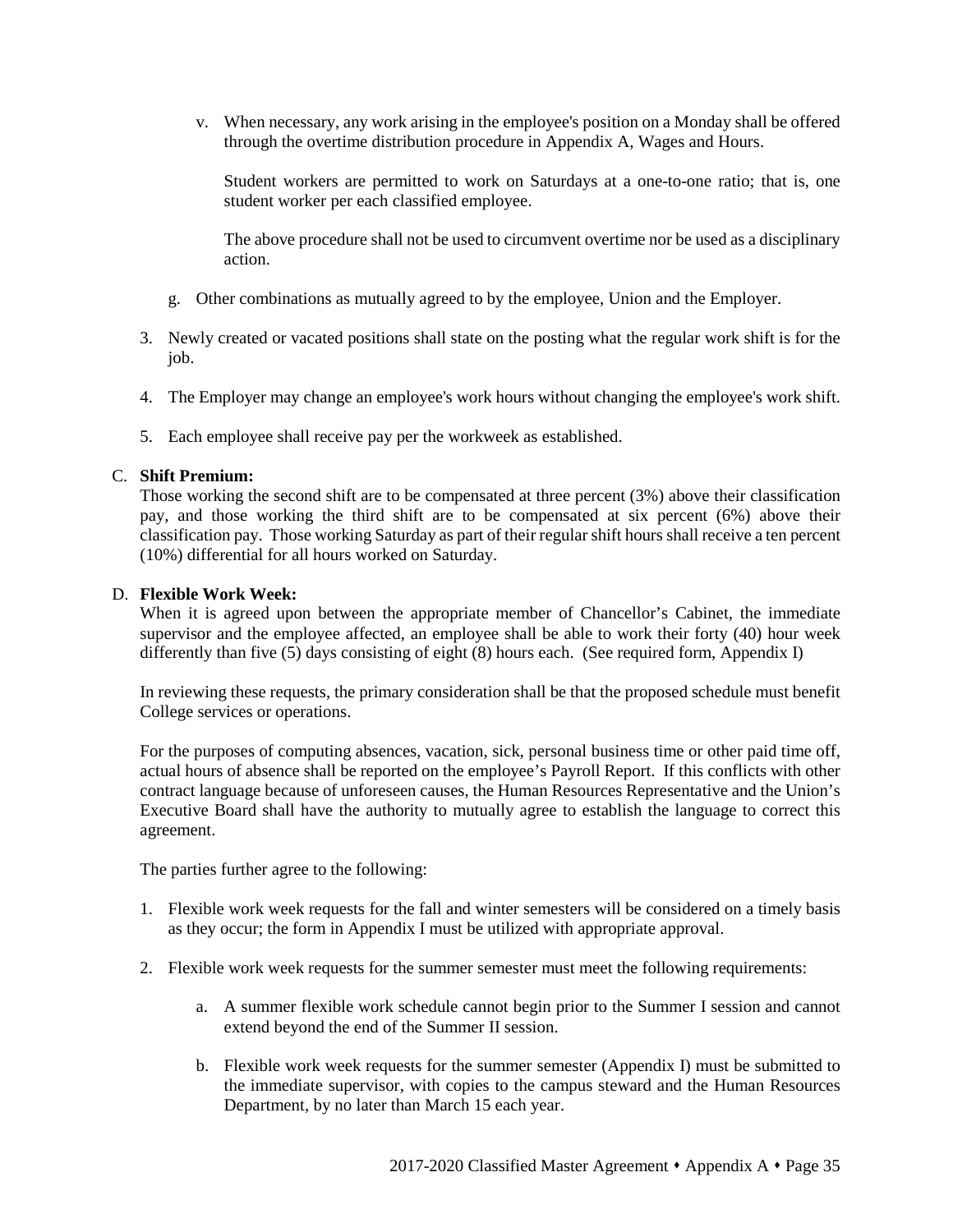- c. The immediate supervisor must discuss the request for a summer semester flexible schedule with the appropriate member of Chancellor's Cabinet and a decision must be made and communicated to the bargaining unit member by no later than April 15 each year, with a copy to Human Resources.
- 3. The 40-hour flex work week is subject to the following conditions:
	- a. Overtime will be paid only for hours worked in excess of 40 hours per week.
	- b. Employee shall not work more than 12 hours in one day.
- 4. Denial of individual requests for a Flexible Work Week for any reason shall not be a subject to the grievance procedure.
- 5. The College retains the right, in its sole discretion, to alter the schedule established under this Flexible Work Week in the event it becomes necessary to do so. Any decision made by the College per this Appendix I shall not be subject to the grievance procedure.
- 6. Because the implementation of this Flexible Work Week will require more cooperation among members of departments, there shall be no claims of out-of-classification pay as a result of this increased interdependence; however, out-of-classification pay shall continue to be paid per current contract language.
- 7. An employee on a flexible work week shall not work on an overtime basis on the day not scheduled to work. Example: flex week is ten (10) hours per day Monday through Thursday, off Friday; employee cannot work Friday.

#### **Meal Periods:**

All employees shall receive an unpaid one-half  $(1/2)$  hour meal period. The meal period shall be scheduled to begin no earlier than one hour before the middle of each shift and begin no later than one hour after the middle of each shift. Exceptions may be arranged by mutual agreement of an employee and his/her supervisor.

#### **Rest Periods:**

All employees shall receive a fifteen (15) minute rest period twice a day; the first prior to the meal period and the second to be after the meal period.

Employees who worked beyond their eight (8) hour shift shall receive a fifteen (15) minute rest period for each additional four (4) hours worked.

Part-time employees shall be entitled to a fifteen (15) minute rest period for each four (4) hours worked per day except that employees who work seven (7) or more hours per day shall be entitled to two (2) rest periods.

The Union agrees to prevent abuses to these privileges.

#### **Other:**

No one-half (1/2) hour meal period may be utilized by employees as a means to report to work late or to go home early except with the permission of the immediate supervisor, provided however, that this will not be done on a regular basis.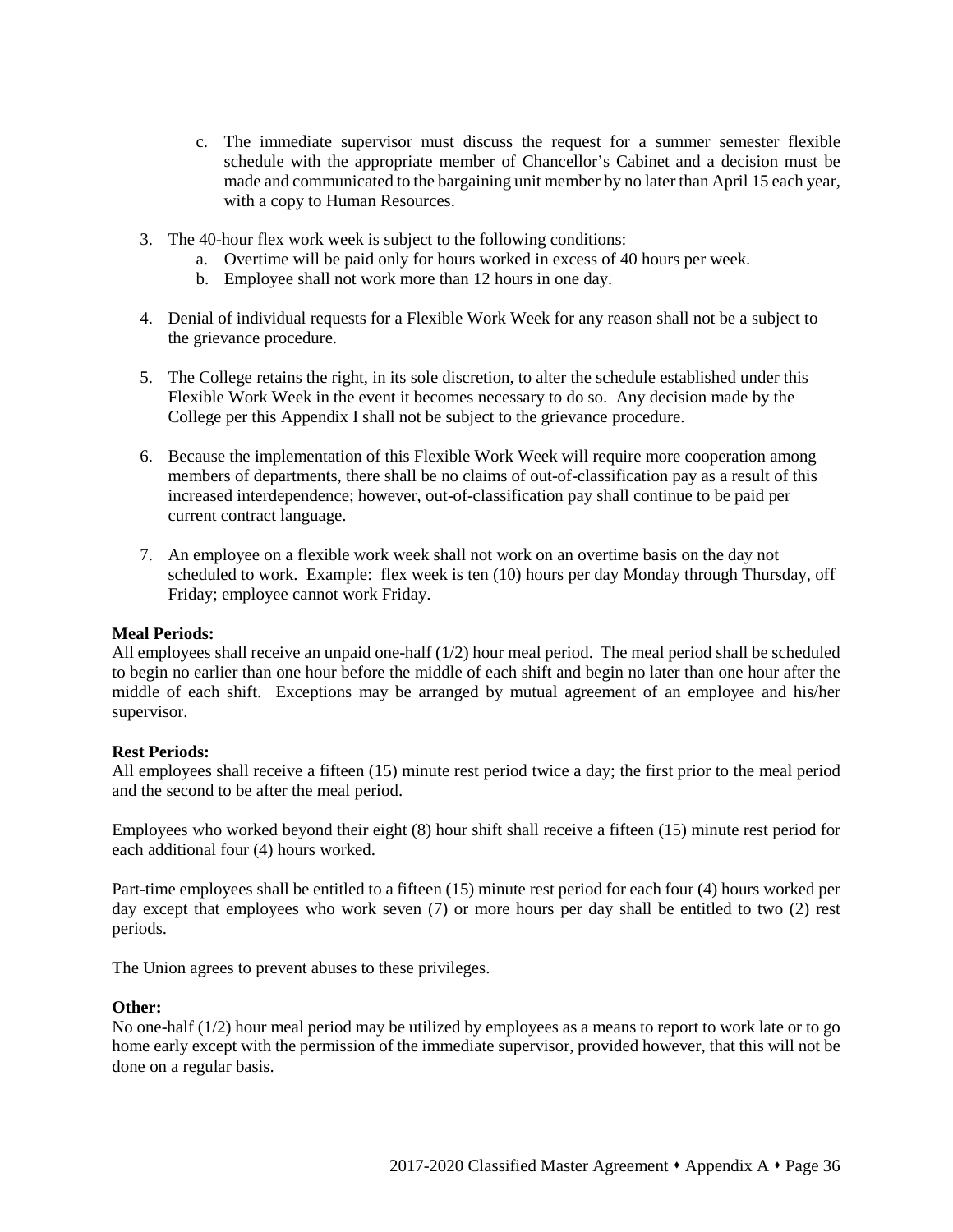### **PAY LEVEL STEP PLACEMENT**

When a person works out-of-classification in a higher pay level, she/he shall be paid, for time actually worked, at the lowest step of the higher pay level which is a least one dollar fifty cents (\$1.50) higher than the person's own step, not to exceed the maximum step of that higher pay level.

When a person accepts and begins work in a job in a higher pay level, she/he shall be placed at the lowest step of the higher pay level which is at least one dollar fifty cents (\$1.50) higher than the person's current step, not to exceed the maximum step of that higher pay level.

On occasion, classified staff may temporarily work in a position which is not included in the bargaining unit. As it is in the mutual interest of classified staff and the College to have a defined way of handling such situations, it is agreed that the following will apply:

- 1. In short-term situations, that is, where no posting is involved, classified staff willing to accept the assignment shall be treated as working out-of-classification. In these situations, classified staff shall be paid at the higher of either:
	- a. the minimum hourly rate paid by the College for the non-bargaining unit classification, or
	- b. \$1.50 per hour above the classified staff member's own hourly rate, for the time actually worked out-of-classification.
- 2. If a classified employee does not wish to work temporarily in a non-bargaining unit position, she/he shall not be subject to disciplinary action.
- 3. If the classified staff member obtains the position in response to a posting, then the College's normal salary determination procedure for the non-bargaining unit position will be used. The classified staff member will possess the same right as any applicant to accept or reject the position based upon the salary offer.
- 4. A classified staff member working temporarily as a supervisor shall not be required to discipline other classified staff.

#### **LESS THAN TWELVE (12) MONTHS EMPLOYMENT:**

The employer shall have the right to identify and fill any newly created or vacated position to work less than twelve (12) months per year on either a full-time or part-time basis subject to the following conditions:

- A. No more than forty (40) such positions shall exist during the term of this Agreement.
- B. During the life of this Agreement, the Employer shall provide continuation of benefit coverage for a full twelve (12) months for individuals employed full time in a less than twelve (12) month position.
- C. Positions will be for consecutive months and not less than eight (8) months.
- D. Seniority shall be pro-rated for individuals (a separate list).
- E. Paid time off shall be pro-rated for individuals (vacation, etc.).
- F. When the College determines that a less than twelve (12) month position should become a twelve (12) month position, the position shall be posted in accordance with Article 20, Vacancies/Postings, if there is no incumbent or if the incumbent has been in the position for less than two years equated. If the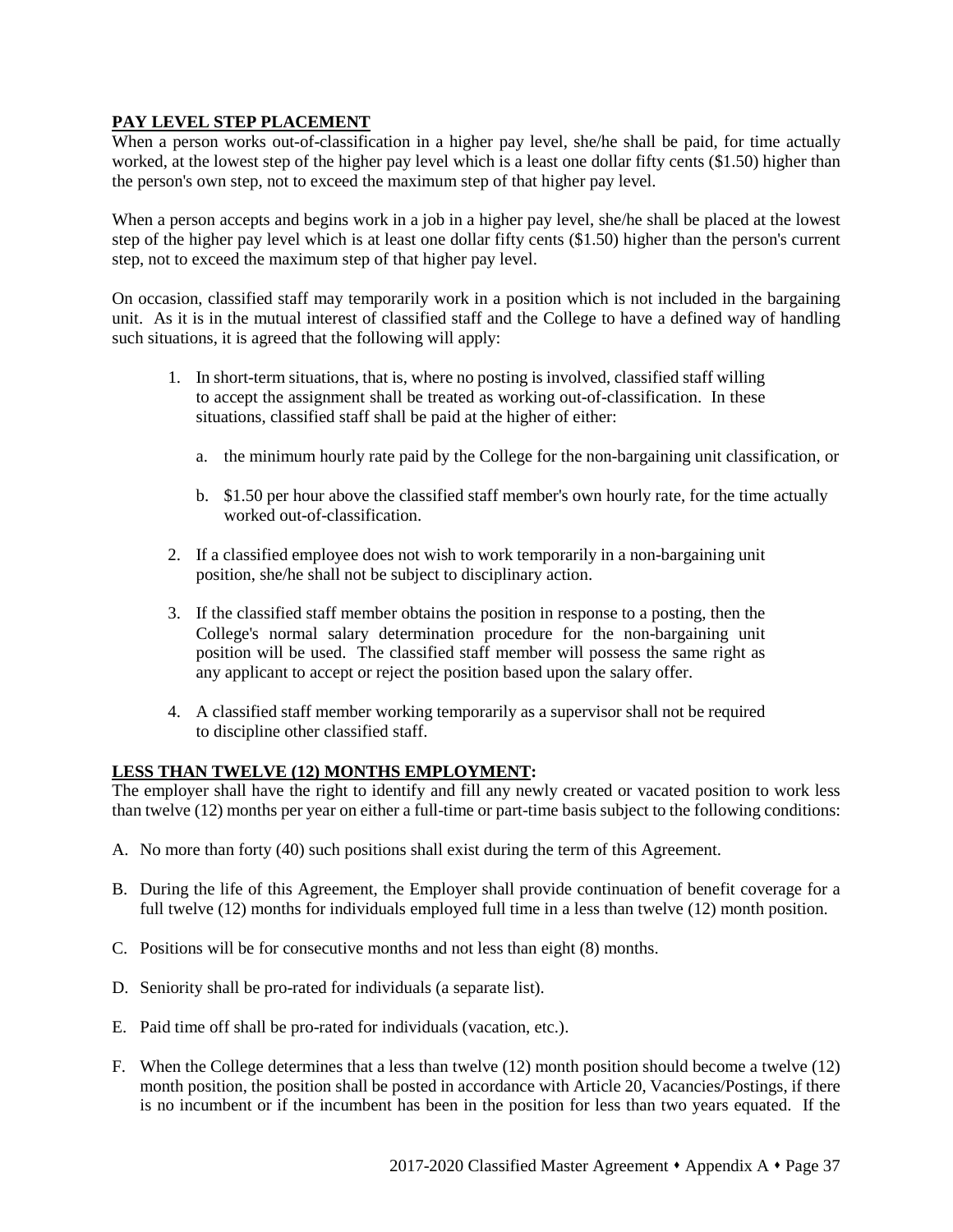incumbent has been in the position for two (2) or more years equated, the College shall offer the twelve (12) month position to that incumbent before posting the position.

- G. These positions shall be posted in accordance with Vacancies/Postings for permanent filling.
- H. Full-time employees who work less than 12 months shall have the option of spreading their base pay over twelve (12) months.

#### **DIRECT DEPOSIT:**

All bargaining unit members are required to use direct deposit.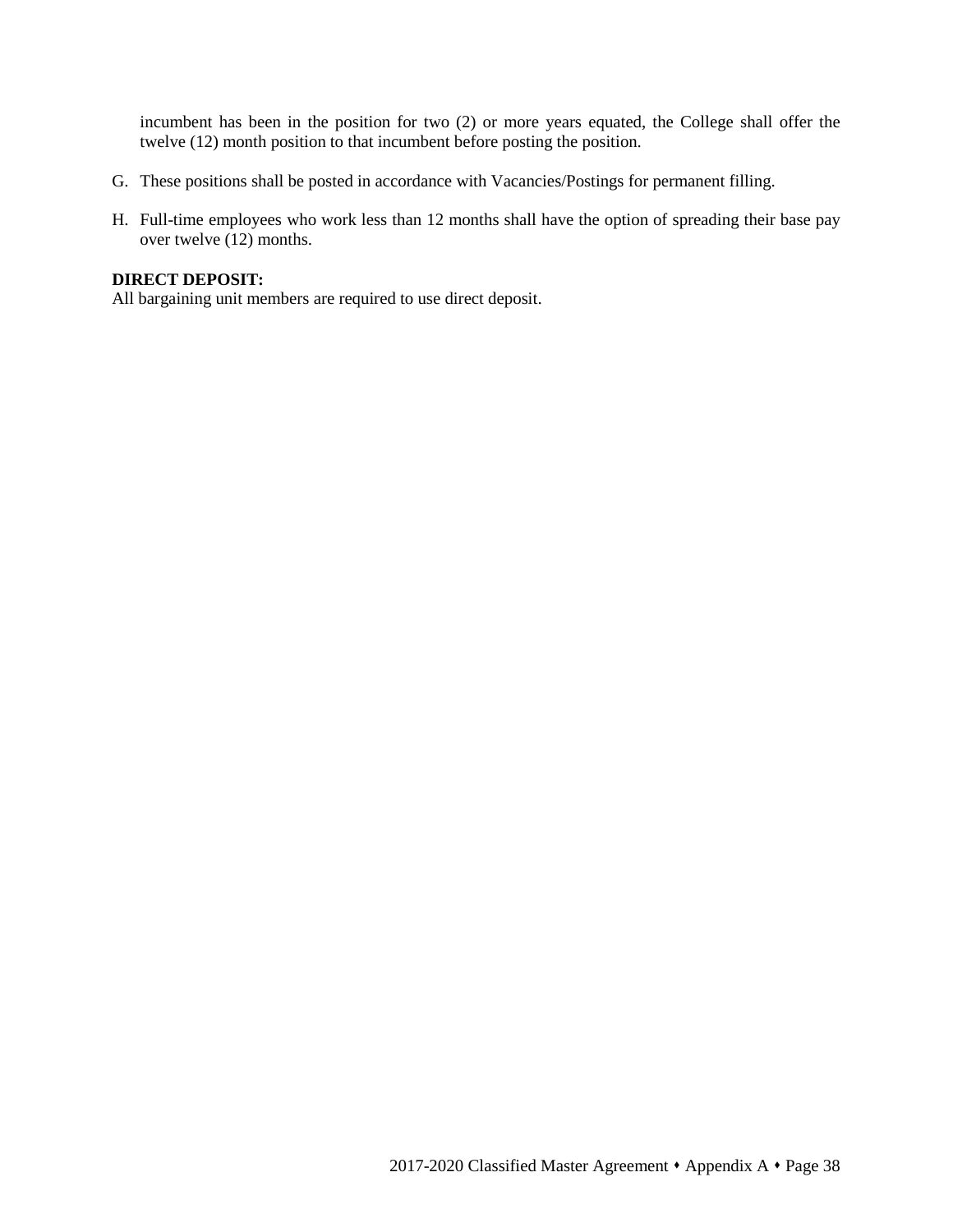#### **APPENDIX A-1 BASE PAY HOURLY RATE SCHEDULE EFFECTIVE JULY 1, 2017 THROUGH JUNE 30, 2018**

| <b>PAY</b><br>LEVEL<br>$\mathbf{I}$ | STEP <sub>1</sub><br>\$15.52 | STEP <sub>2</sub><br>\$15.91 | STEP 3<br>\$16.30 | STEP 4<br>\$16.69                   | STEP 5<br>\$17.07 | STEP 6<br>\$17.46 \$17.85 | STEP 7                     | STEP 8<br>\$18.24 | STEP 9<br>\$18.63 | \$19.01         | \$19.40 | \$19.79 | STEP 10 STEP 11 STEP 12 STEP 13<br>\$20.18 |
|-------------------------------------|------------------------------|------------------------------|-------------------|-------------------------------------|-------------------|---------------------------|----------------------------|-------------------|-------------------|-----------------|---------|---------|--------------------------------------------|
| $\mathbf{I}$                        | \$16.30                      |                              |                   | $$16.71$ $$17.12$ $$17.52$ $$17.93$ |                   |                           | \$18.34 \$18.75 \$19.15    |                   | \$19.55           | \$19.96 \$20.37 |         | \$20.78 | \$21.19                                    |
| Ш                                   | \$17.93                      | \$18.38                      | \$18.82           | $$19.27$ $$19.72$                   |                   |                           | \$20.17 \$20.61 \$21.06    |                   | \$21.51           | \$21.96 \$22.41 |         | \$22.86 | \$23.31                                    |
| IV                                  | \$19.72                      | \$20.22                      | \$20.71           | $$21.20$ $$21.70$                   |                   |                           | $$22.19$ $$22.67$ $$23.16$ |                   | \$23.66 \$24.15   |                 | \$24.65 | \$25.14 | \$25.63                                    |
| V                                   | \$22.19                      | \$22.74                      | \$23.30           | $$23.86$ $$24.41$                   |                   |                           | \$24.96 \$25.51 \$26.06    |                   | \$26.62           | \$27.18         | \$27.73 | \$28.29 | \$28.85                                    |

NOTES:

- 1. Step movement will be provided upon ratification and is subject to State law limiting retroactivity.
- 2. Each full-time "red-circled" employee will receive a lump sum, off-schedule payment of \$1,000 paid upon ratification and subject to State law limiting retroactivity.
- 3. Each part-time "red-circled" employee will receive a lump sum, off-schedule payment of \$500 upon ratification and subject to State law limiting retroactivity.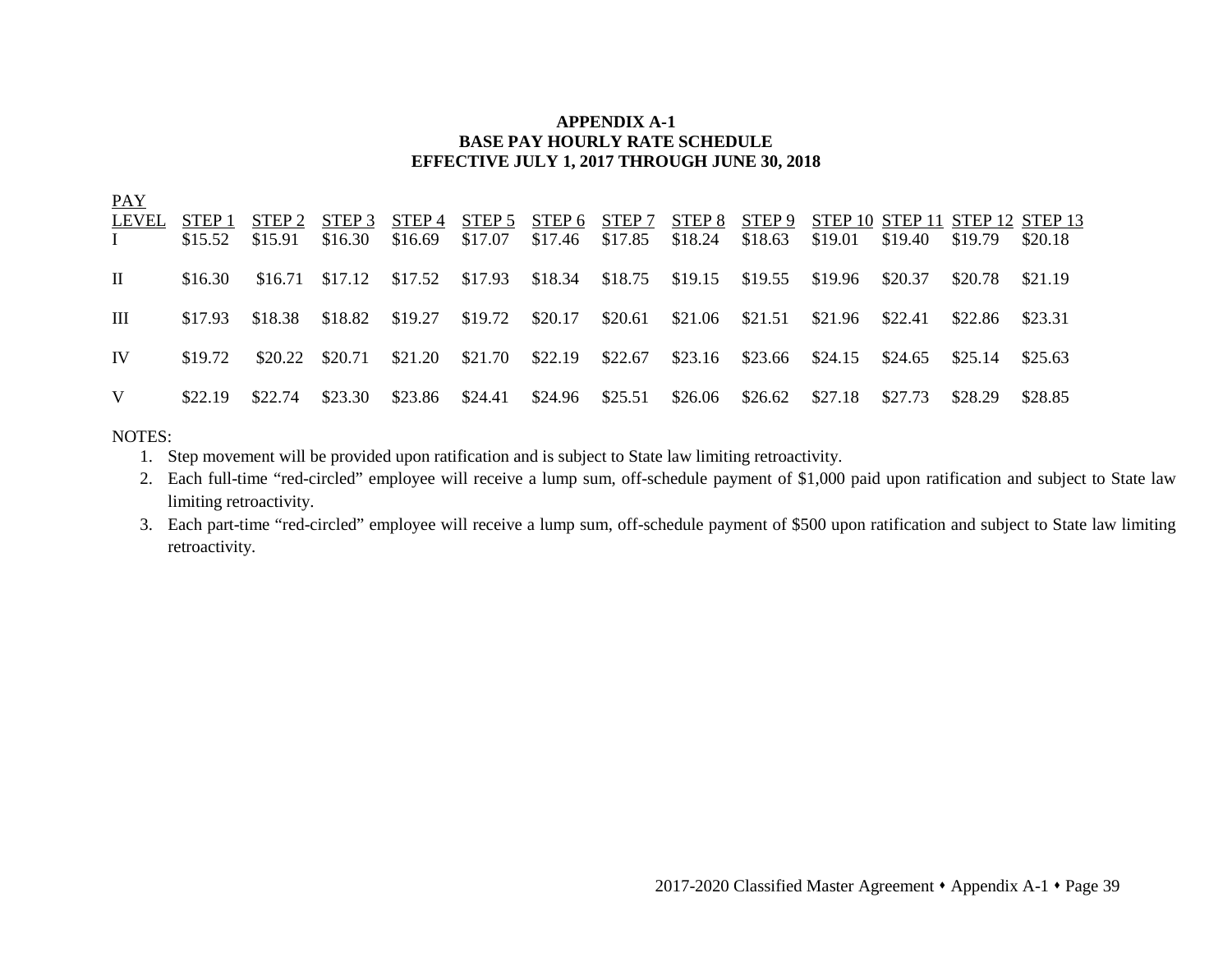#### **APPENDIX A-2 BASE PAY HOURLY RATE SCHEDULE EFFECTIVE JULY 1, 2018 THROUGH JUNE 30, 201**9

| <b>PAY</b><br>LEVEL<br>$\mathbf{I}$ | STEP 1<br>\$15.83 | STEP <sub>2</sub><br>\$16.23 | STEP 3<br>\$16.63 | STEP 4<br>\$17.02          | STEP 5<br>\$17.42 | STEP 6<br>\$17.81          | STEP 7<br>\$18.21 | STEP <sub>8</sub><br>\$18.60 | STEP 9<br>\$19.00 | \$19.39 | \$19.79 | STEP 10 STEP 11 STEP 12 STEP 13<br>\$20.18 | \$20.58 |
|-------------------------------------|-------------------|------------------------------|-------------------|----------------------------|-------------------|----------------------------|-------------------|------------------------------|-------------------|---------|---------|--------------------------------------------|---------|
| $\rm{II}$                           | \$16.63           | \$17.04                      | \$17.46           | \$17.87                    | \$18.29           | $$18.71$ $$19.12$ $$19.53$ |                   |                              | \$19.94           | \$20.36 | \$20.78 | \$21.19                                    | \$21.61 |
| Ш                                   | \$18.29           | \$18.75                      | \$19.20           | $$19.65$ $$20.11$          |                   | \$20.57                    | $$21.03$ $$21.48$ |                              | \$21.94           | \$22.40 | \$22.86 | \$23.32                                    | \$23.77 |
| IV                                  | \$20.11           | \$20.62                      |                   | $$21.12$ $$21.62$ $$22.13$ |                   | $$22.63$ $$23.13$ $$23.63$ |                   |                              | \$24.14           | \$24.64 | \$25.15 | \$25.65                                    | \$26.15 |
| V                                   | \$22.63           | \$23.19                      | \$23.76           | \$24.33                    | \$24.90           | \$25.46                    | $$26.02$ $$26.58$ |                              | \$27.15           | \$27.73 | \$28.29 | \$28.86                                    | \$29.42 |

NOTES:

1. Step movement will be effective July 1, 2018.

2. Each full-time "red-circled" employee will receive a lump sum, off-schedule payment of \$1,000 paid on the first pay of September 2018.

*3.* Each part-time "red-circled" employee will receive a lump sum, off-schedule payment of \$500 paid on the first pay of September 2018.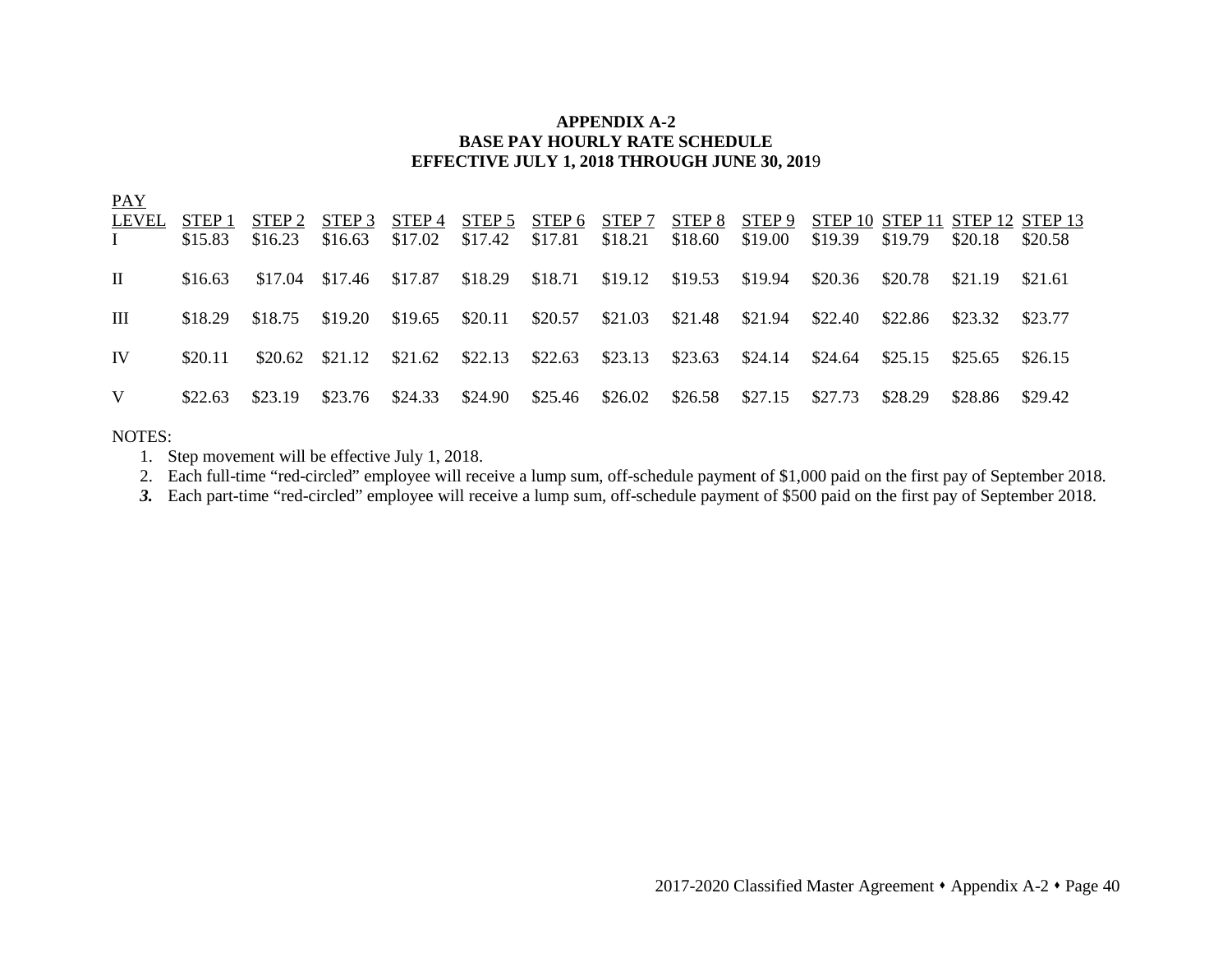#### **APPENDIX A-3 BASE PAY HOURLY RATE SCHEDULE**

**Economic re-opener**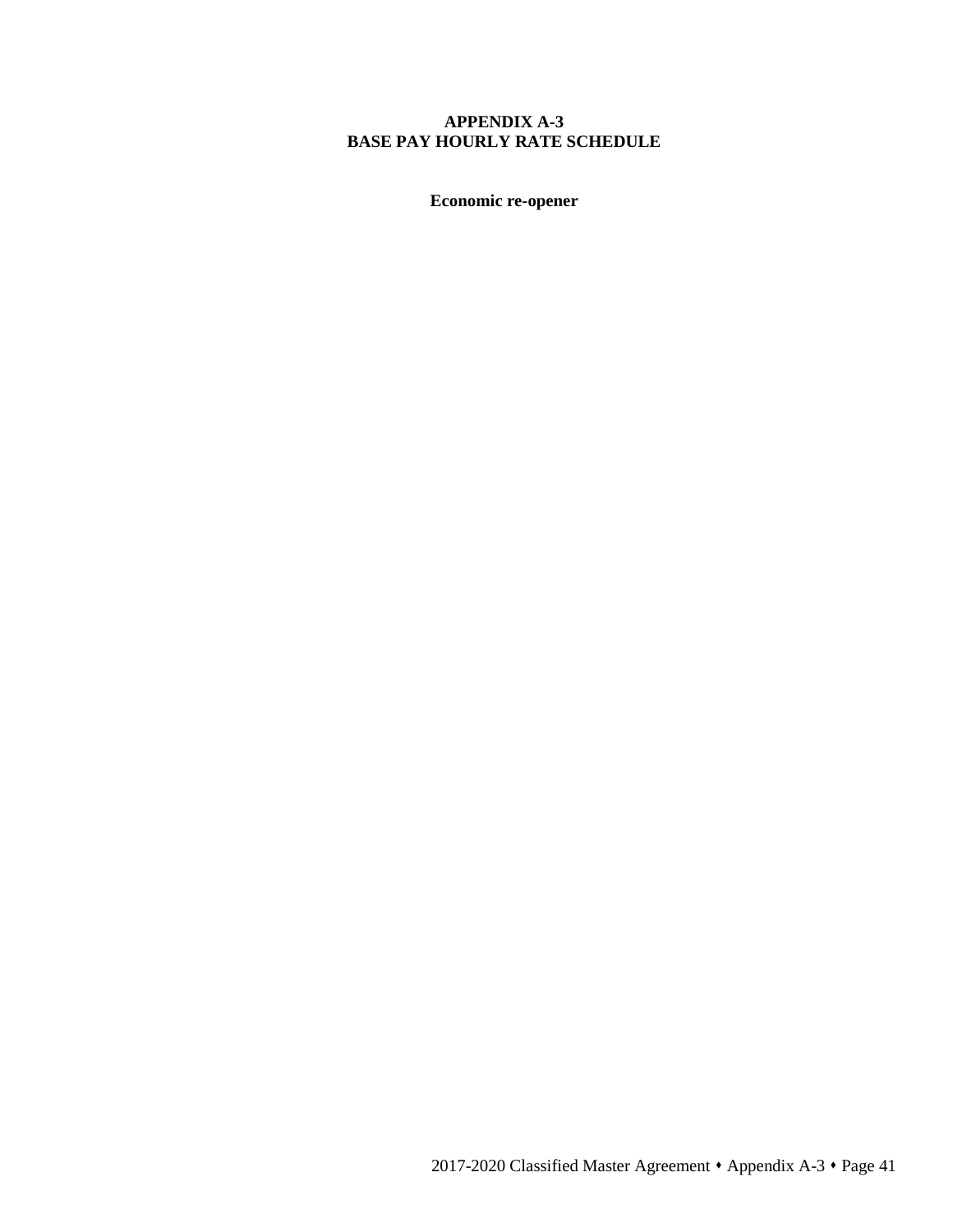#### **APPENDIX A-4 RED-CIRCLED HOURLY RATE SCHEDULE**

# **EFFECTIVE JULY 12, 2017 THROUGH JUNE 30, 2018**

| Pay<br><b>Level</b> | <b>Red-Circled Rates</b> |
|---------------------|--------------------------|
| I                   | \$20.67 or \$21.66       |
| П                   | \$21.65 or \$22.50       |
| Ш                   | \$23.62 or \$24.39       |
|                     | \$26.08                  |

## **EFFECTIVE JULY 1, 2018 THROUGH JUNE 30, 2019**

| Pay<br>Level | <b>Red-Circled Rates</b> |
|--------------|--------------------------|
| $\mathbf{I}$ | \$20.67 or \$21.66       |
| П            | \$21.65 or \$22.50       |
| ш            | \$24.39                  |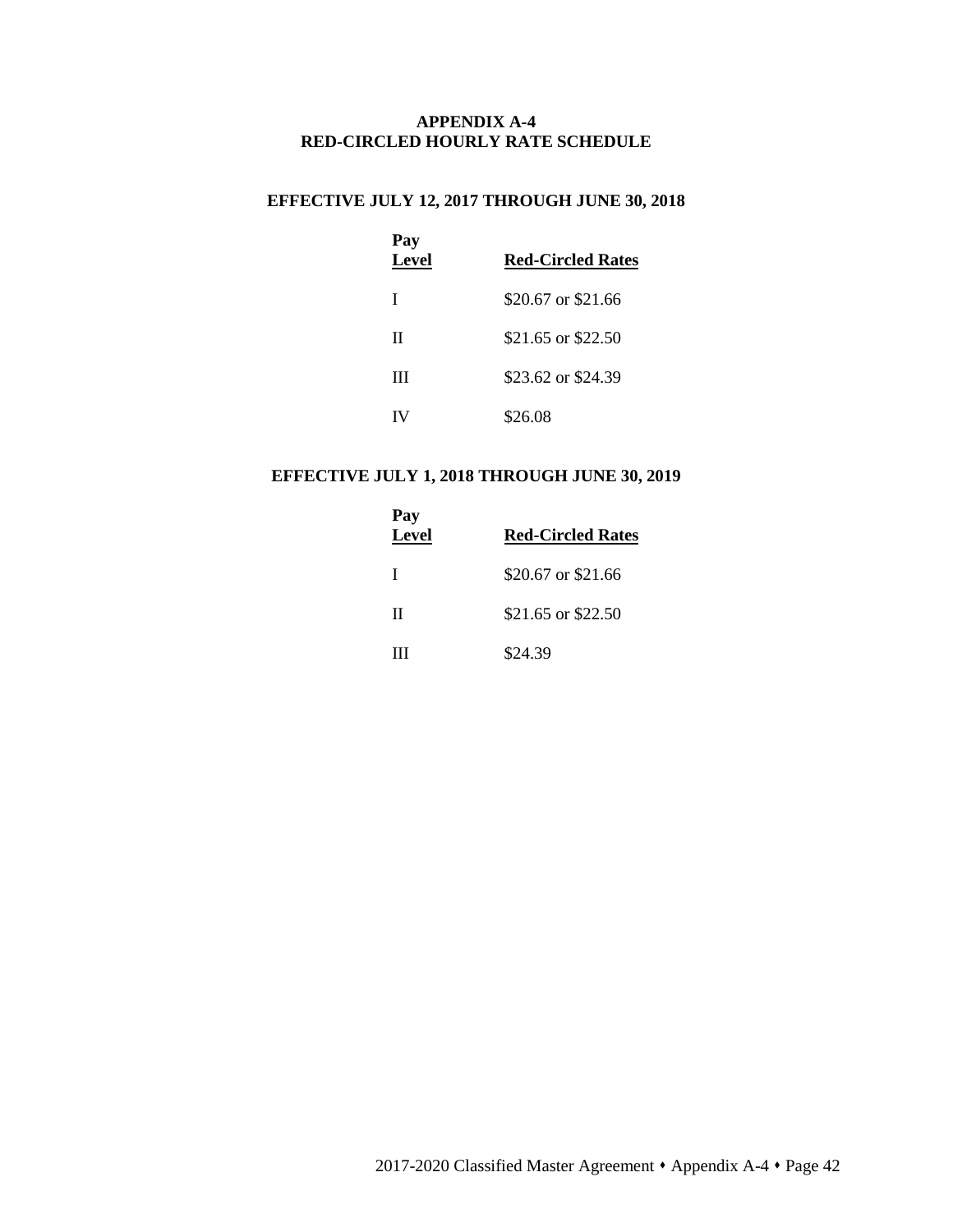#### **APPENDIX B GROUP INSURANCE AND RETIREMENT BENEFITS**

All insurance coverage shall be in accordance with the provisions and requirements of the group policies and shall not be subject to the Grievance Procedure, but individual concerns or problems may be taken up at a Special Conference.

Part-time employees who transfer to full-time positions and who have completed their probationary period shall be eligible for these insurance benefits on the 1st day of the month following their full-time hire date.

#### 1. **Life Insurance**

Full-time employees are eligible for life insurance coverage as listed below, on the first day of the month in which their probationary period ends (if probation ends on or before the 15th of that month) or the first of the month following the end of their probationary period (if probation ends after the 15th of the month):

|                |          | Annual             |
|----------------|----------|--------------------|
| <b>Options</b> | Coverage | <b>Cash Refund</b> |
| Core           | \$70,000 |                    |
| $Opt$ III      | \$40,000 | \$48               |

Coverage shall be reduced at age 65 and beyond as follows:

| <u>Age</u>  | Percentage of Age 64 Benefit |
|-------------|------------------------------|
| $65 - 69$   | 65%                          |
| 70 - 74     | 45%                          |
| 75 - 79     | 30%                          |
| $80 - 84$   | 20%                          |
| $85 - 89$   | 15%                          |
| 90 or older | 10%                          |

Employees shall have the right to convert such life insurance to an individual policy at their expense within 31 days following termination.

Optional benefits will be provided under the Classified Flexible Compensation Program (see program booklet for details). Part-time employees are eligible to purchase, at a cost to the employee, life insurance coverage in \$10,000 increments up to \$20,000, on the first day of the month in which their probationary period ends (if probation ends on or before the  $15<sup>th</sup>$  of that month) or the first of the month following the end of their probationary period (if probation ends after the  $15<sup>th</sup>$  of the month). The rates are detailed in the Flex Comp Booklet.

#### 2. **Basic Medical - Health - Hospitalization**

Full-time employees, their spouses, and dependent children are eligible for medical insurance on the first day of the month following official hire date.

Optional benefits will be provided under the Classified Flexible Compensation Program (see program booklet for details).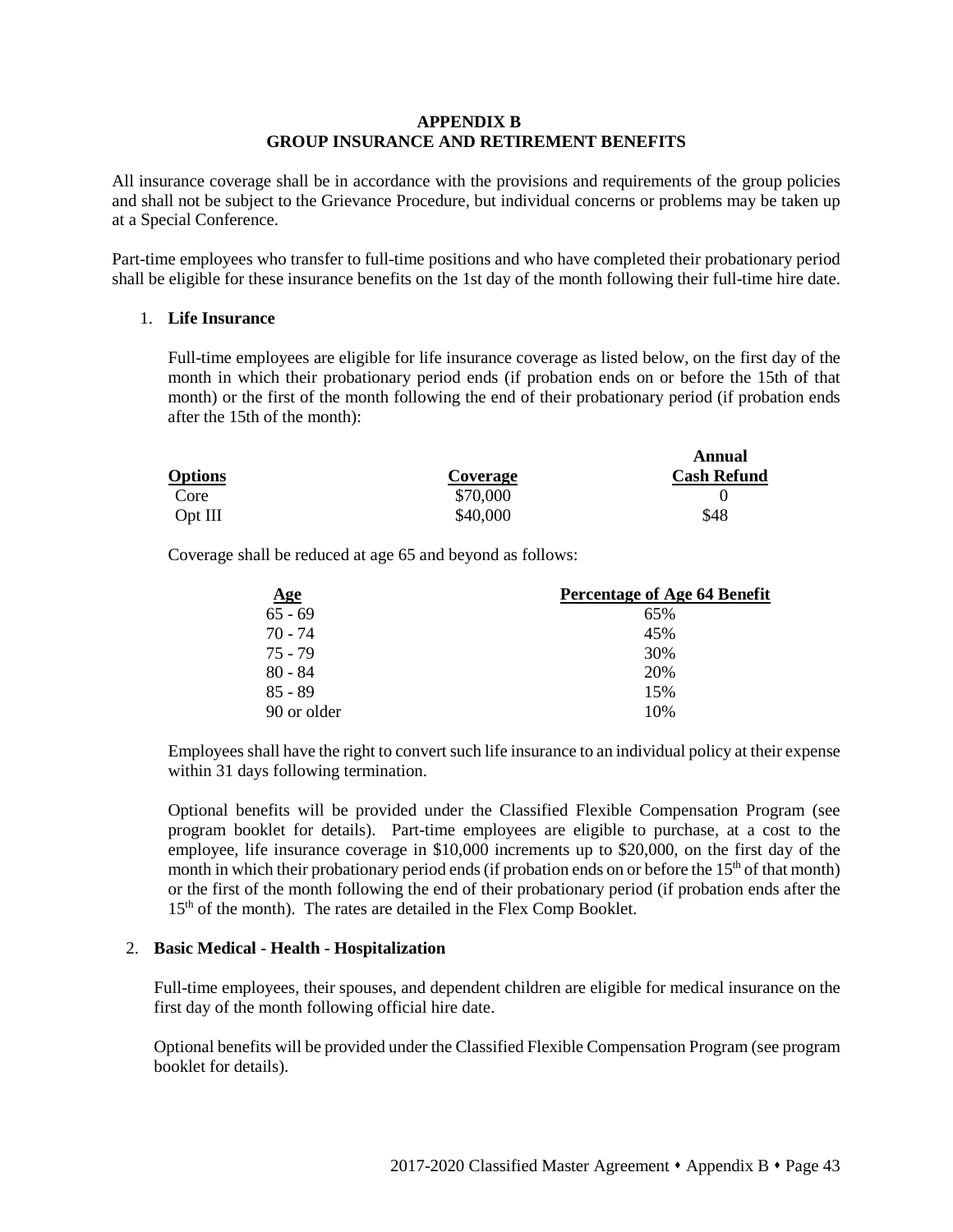Effective January 1, 2016:

For each eligible employee who elects to receive medical coverage from the College, the College will pay for the actual premium cost and/or illustrated rate cost for such medical coverage up to the hard cap threshold as determined by the State of Michigan on an annual basis. As an illustration, the current (2017) hard cap thresholds are:

| Single   | \$6,344.80  |
|----------|-------------|
| 2-Person | \$13,268.93 |
| Family   | \$17,304.02 |

By law, these amounts are subject to annual adjustment by the State for each calendar year (January 1st – December  $31<sup>st</sup>$ ). The annual hard cap amounts as established by the State will be accounted for by the College during the health insurance open enrollment period provided for employees. Notwithstanding this provision, the College's Board of Trustees for the length of this agreement retains its right to elect any option (i.e. 80%/20%) provided under Michigan law relative to employer medical insurance coverage contributions on an annual basis.

The medical plan options will include at least two PPO plan options (ex. MESSA-administered BCBS medical plan with \$500/\$1,000 deductible and MESSA-administered BCBS medical plan with \$300/\$600 deductible) and at least one high-deductible (HSA-eligible) plan option (ex. MESSAadministered BCBS medical plan with \$1,300/\$2,600 deductible). Summary Plan Descriptions for each medical coverage plan offered by the College will be provided to existing employees during the annual health insurance open enrollment period and to new employees upon hire.

At any point during the term of this Agreement, the College may seek quotes from reliable medical carriers/providers for the existing deductible, co-pay, co-insurance and/or prescription drug card levels or alternative medical coverage plan designs. Upon request, representatives for the Union agree to meet with the College to review and discuss these quotes with the understanding that any change(s) in benefit level(s) is/are subject to negotiation by the parties.

#### **OPT OUT -** \$1,000 Cash Payment Annually

3. **Dental Insurance** - Full-time employees, their spouses, and dependent children are eligible for dental insurance coverage the first day of the month in which their probationary period ends (if probation ends on or before the 15th of that month) or the first of the month following the end of their probationary period (if probation ends after the 15th of the month).

Eighty percent (80%) of reasonable and customary charges will be paid for dental claims for core coverage to an annual maximum benefit of \$1,000 per person other than orthodontics. For orthodontic services, sixty percent (60%), of reasonable and customary charges will be paid to a lifetime maximum benefit of \$2,000 per dependent child.

Optional benefits will be provided under the Classified Flexible Compensation Program (see program booklet for details). Employee costs/refunds as follows:

|        |         |        | Ortho   | Annual   |             |
|--------|---------|--------|---------|----------|-------------|
|        | Annual  |        | Life    | Cost to  | Annual      |
| Option | Benefit | Co-pay | Benefit | Employee | Cash Refund |
| Core   | \$1,000 | 80/20  | \$2,000 |          |             |
| Opt I  | \$1,000 | 80/20  | \$3,000 | \$48     |             |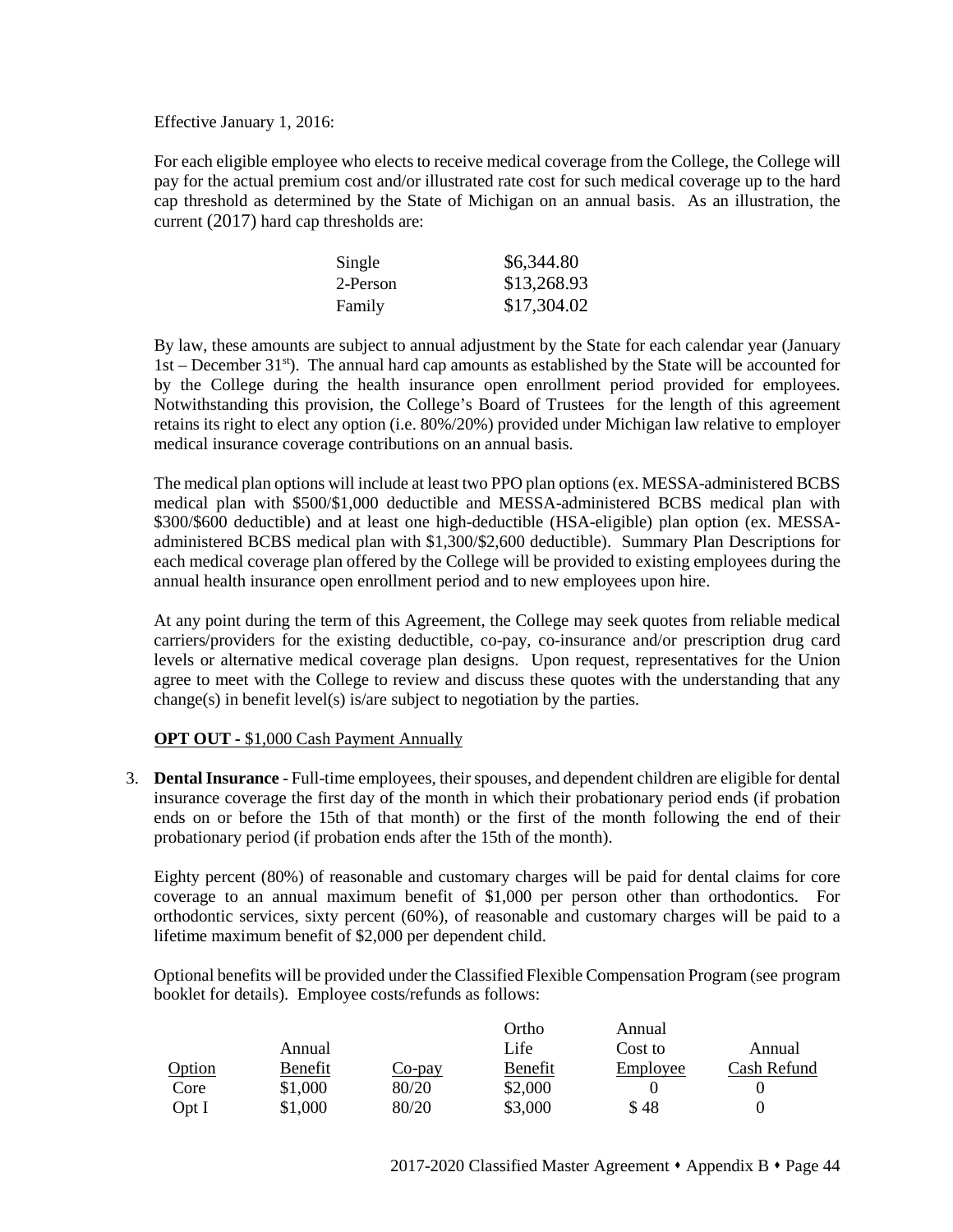| Opt II  | \$1,200 | 90/10 | \$2,000 | \$96 |       |
|---------|---------|-------|---------|------|-------|
| OPT OUT |         |       |         |      | \$150 |

Note: Preventative services paid at 100% of reasonable and customary, subject to maximum benefit. One additional cleaning paid at 100% of reasonable and customary during pregnancy, subject to maximum benefit.

#### 4. **Short Term Disability**

Full-time employees are eligible for short term disability coverage the first day of the month in which their probationary period ends (if probation ends on or before the 15th of that month) or the first of the month following the end of their probation period (if probation ends after the 15th of the month).

After a fourteen (14) day waiting period, employees who are disabled shall receive a weekly benefit for a period not to exceed thirteen (13) weeks.

Optional benefits will be provided under the Classified Flexible Compensation Program (see program booklet for details). Employee costs/refunds as follows:

|                | Amount of | Annual Cost | Annual      |
|----------------|-----------|-------------|-------------|
| Options        | Coverage  | To Employee | Cash Refund |
| Core           | 60%       |             |             |
| Opt I          | 65%       | \$24        |             |
| Opt II         | 70%       | \$48        |             |
| <b>OPT OUT</b> | N/A       | N/A         | N/A         |

An employee shall not accumulate vacation and sick leave days while on short-term disability.

#### 5. **Long Term Disability**

Full-time employees are eligible for long term disability insurance coverage the first day of the month in which their probationary period ends (if probation ends on or before the 15th of that month) or the first of the month following the end of their probationary period (if probation ends after the 15th of the month). Coverage shall be as follows:

Amount of benefit - Beginning on the 91st day, employees electing the core option will be eligible for sixty percent (60%) of their monthly salary at the time of disability, to a maximum of \$2,500, subject to the terms and conditions of the existing policy. In accordance with the 1978 Age Discrimination in Employment Act amendments and Final Interpretive Bulletin by the Department of Labor, the following shall apply:

If long term disability benefits commence before age 60, benefits shall cease at age 65. If long term disability benefits commence at age 60, but before age 69, benefits will be paid for a maximum of five (5) years or until you reach age 70, whichever occurs first. If long term disability benefits commence at age 69 or older, benefits will be paid for twelve (12) months.

If a Bargaining Unit Member becomes disabled and is eligible for LTD benefits, s/he will continue to receive medical, dental, vision, and life insurance coverage for a period not to exceed two (2) years from the date of eligibility.

Optional benefits will be provided under the Classified Flexible Compensation Program (see program booklet for details). Employee costs/refunds as follows: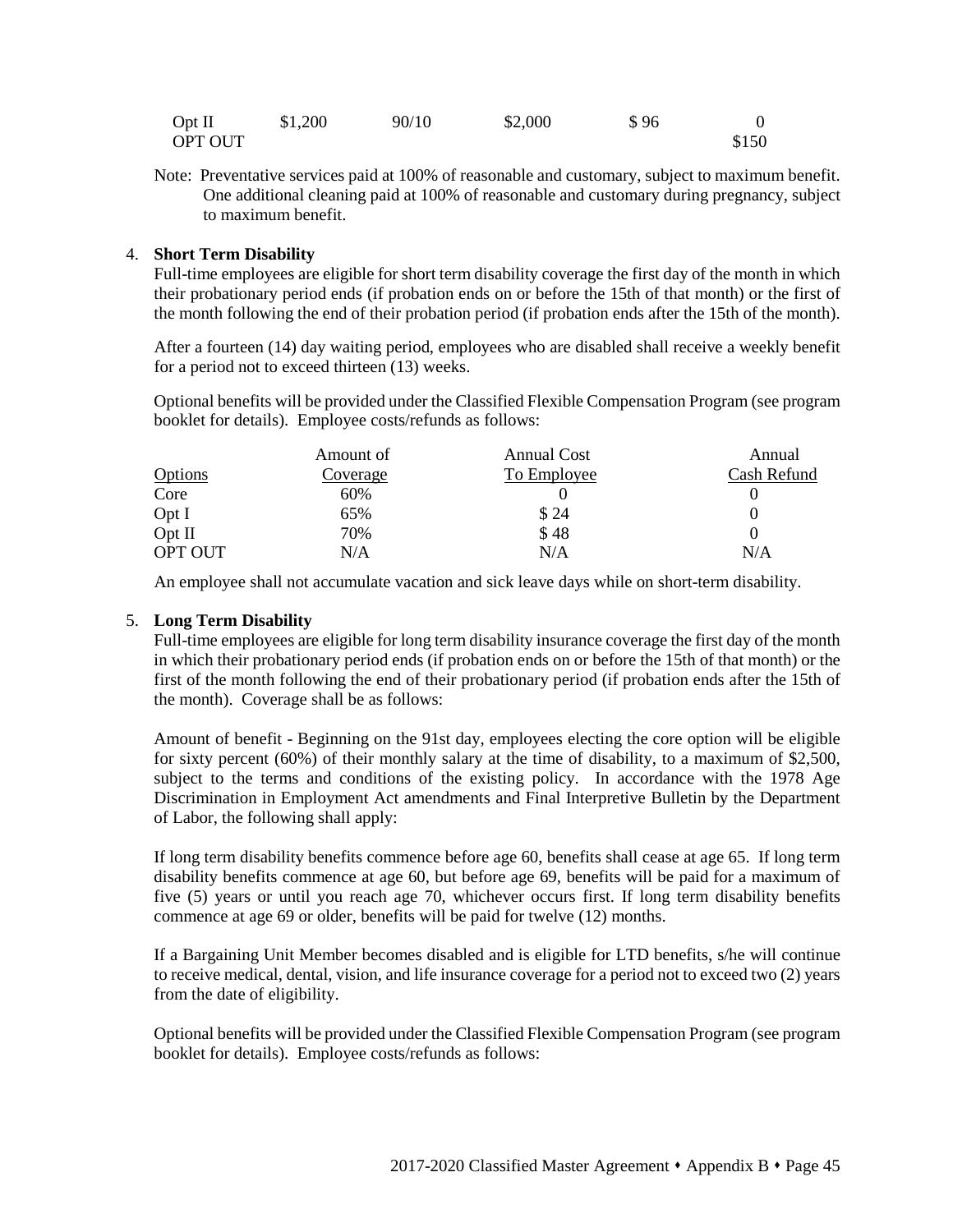| Monthly            |           |                    |             |         |
|--------------------|-----------|--------------------|-------------|---------|
|                    | Amount of | <b>Annual Cost</b> | Annual      | Maximum |
| <b>Options</b>     | Coverage  | To Employee        | Cash Refund | Benefit |
| Core               | 60%       |                    |             | \$2,500 |
| Opt I              | 65%       | \$96               |             | \$2,500 |
| (No other options) |           |                    |             |         |

An employee shall not accumulate vacation and sick leave days while on long-term disability.

6. **Vision Insurance** - A full-time employee and dependents shall be covered by a vision care plan as determined by the Administration.

Optional benefits will be provided under the Classified Flexible Compensation Program (see program booklet for details). Employee allowances/costs/refunds as follows:

|                   |      |        |          |          | <b>Annual Cost</b> | Annual      |
|-------------------|------|--------|----------|----------|--------------------|-------------|
| <b>Options</b>    | Exam | Frames | Lenses   | Contacts | To Employees       | Cash Refund |
| Core              | \$45 | \$65   | 52/80/94 | \$115    |                    | $\theta$    |
| Opt I             | \$45 | \$70   | 55/85/95 | \$125    | \$24               | $\Omega$    |
| Opt II            | \$45 | \$ 35  | 31/40/50 | \$75     |                    | \$12        |
| Opt III (Opt out) |      |        |          |          |                    | \$24        |

- 7. **Tax Deferred Annuities -- Salary Reduction Plan** Voluntary by employees. Full-time employees are eligible upon enrollment and application if not previously a member. Employees may reduce their salary in accordance with Internal Revenue Code of 1954, as amended, and the regulations there under.
- 8. **Accidental Death and Dismemberment Insurance** The Employer will continue in force for the duration of this Contract its present Accidental Death and Dismemberment Plan with the existing carrier or similar policy or policies with other reputable insurers of its choice. Full-time classified employees shall be eligible to participate voluntarily in this plan. The classified employees shall contribute the total premium for the coverage elected.
- 9. **Michigan Public School Employee's Retirement Fund** Paid by the employer and employee per enabling legislation.
- 10. **Social Security** Paid by the employer and employee per enabling legislation.
- 11. **Workers' Compensation** Paid by the College. Employees are eligible upon employment. Benefits per schedule established by law for accidents or illness directly attributable to employment. The employee will not continue to accrue vacation and sick days while being paid by Workers' Compensation for lost wages. Upon return to employment, the employee shall assume his/her former position and shift. If the employee is unable to assume the duties of their former position, they shall be offered a position with the College they are capable of performing at the current rate of pay for that position.

A bargaining unit member who is receiving workers' compensation will continue to receive medical, dental, vision, and life insurance coverage up to a maximum of two (2) years from the date s/he began receiving workers' compensation benefits.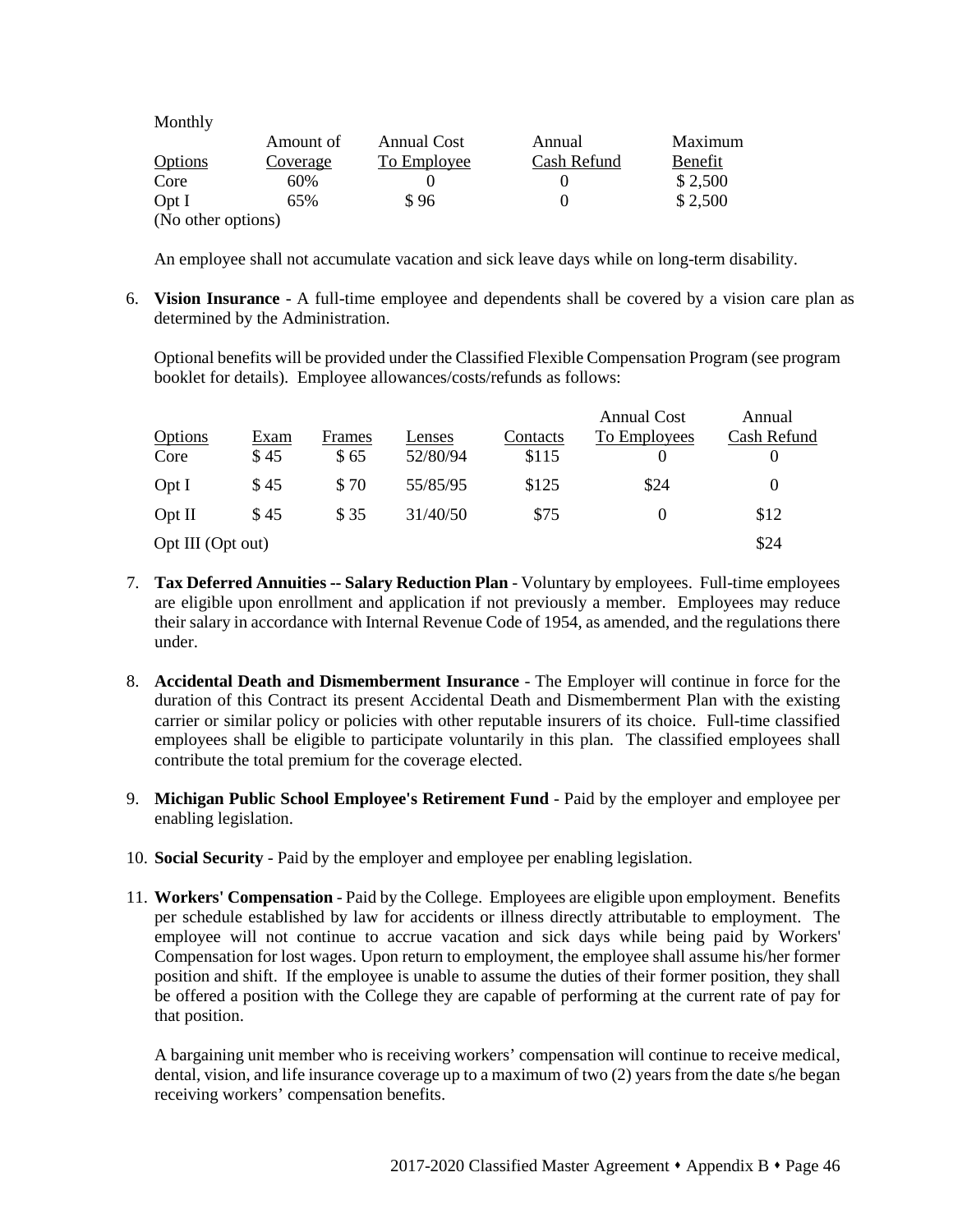An employee on Workers' Compensation may utilize personal sick leave days in one-half (1/2) day or one (1) day increments to supplement his/her workers' compensation, so long as the use of said days does not make him/her more than whole.

- 12. **Amount of Liability Benefit** Coverage for job connected liability situations. Maximum Personal Liability: \$500,000 per person; \$1,000,000 per accident. Maximum Property Liability: \$100,000 paid by the College.
- 13. **Unemployment Compensation** The Employer shall provide unemployment compensation for all full-time employees in accordance with the Michigan Unemployment Compensation Act.
- 14. **Employee Tuition Grants** All full-time employees may attend credit classes at the College which are offered at hours outside their assigned responsibilities without payment of tuition or fees. In addition, the spouse and dependent children residing with the full-time employee are eligible for a similar tuition grant.

Tuition grants for employees are limited to eight (8) credit hours in the Fall, Winter, and Summer semesters*.* Full-time tuition grants for the spouses and dependent children are allowed.

Children of a deceased bargaining unit member shall be extended the above benefits until such children reach the age of 25. The spouse, if any (as of the date of death), of a deceased bargaining unit member shall remain eligible for the tuition grant provided above for a period of six (6) years following the date of death.

When the time periods specified above have been reached, the child and/or spouse shall receive tuition grant for those courses which have actually met, but shall not receive tuition grant for any course sections for which the spouse/child has merely registered.

Tuition grants for part-time employees are limited to four (4) credit hours in the Fall and Winter semesters and six (6) credit hours in the Summer semester. Tuition grants for dependents of permanent part-time employees are limited to (4) credit hours per session.

The cost of credit-by-exam shall be covered under this program. Each credit hour of credit-by-exam which is paid shall reduce the number of credit hours available under this program.

- 15. **Library Privileges** Eligible upon employment. Amount of benefit is the use of any of the Oakland Community College library facilities.
- 16. **Medical Insurance for Part-time Employees –** Permanent part-time employees shall have the option of purchasing medical, dental and vision insurance at the cost paid by the College, provided it is through payroll deduction. If the employee withdraws consent to payroll deduction, or if there are insufficient funds through payroll deduction to cover the cost, the healthcare (medical, dental and vision) coverage will be terminated immediately.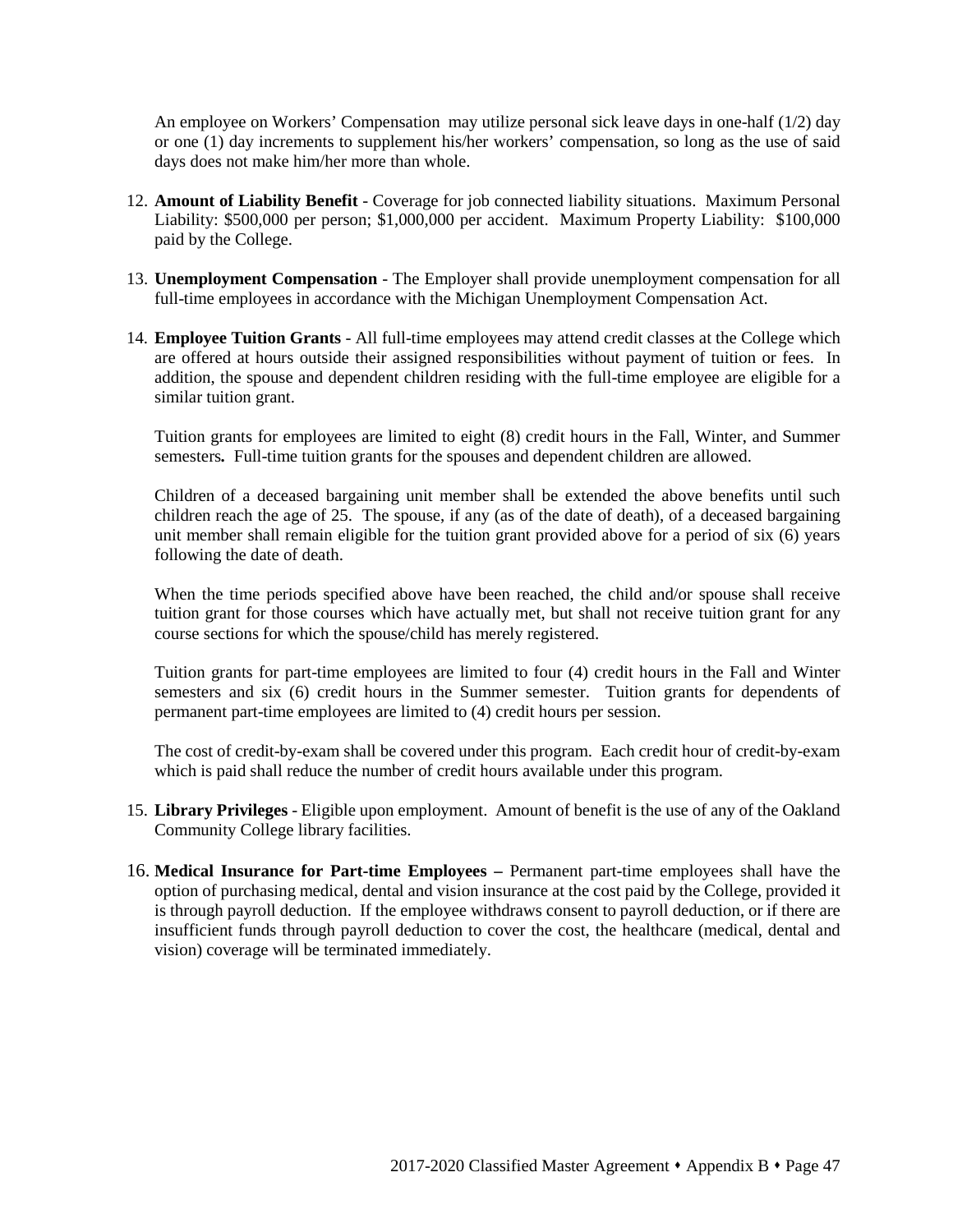#### **APPENDIX C DEFINITION OF TERMS**

#### **Full-Time Employee:**

A full-time employee shall mean a classified person hired to work forty (40) hours and who receives fringe benefits.

#### **Part-Time Employee:**

A part-time employee shall mean a classified person hired to work thirty (30) hours or less each week. When additional work is needed, the College may schedule part-time employees for more than thirty (30) hours per week, provided the employee is available to work the extra hours.

#### **Temporary Employee:**

A temporary employee shall be defined as a person employed to fill vacancies of regular employees who are absent due to illness, accident, vacations, leaves of absence; to fill temporary jobs; or to fill vacancies, pending posting and filling of vacant positions as provided for in Article 19.

#### **Temporary Job in Accordance with Article 19:**

A temporary job occurs when a full-time or part-time bargaining unit employee is employed for a specified term or for a special assignment for a specified or indefinite period of time.

#### **Supervisor:**

A supervisor shall mean a College employee who has the authority to direct the work of employees and effectively recommend the hiring and firing of employees. Each employee shall be notified in writing of his/her immediate supervisor.

#### **Mileage:**

The College will reimburse employees at the rate established by Board policy for necessary mileage incurred with their personal cars while traveling on official business.

#### **Working Day:**

The term working day shall mean work days excluding Saturdays, Sundays, and Holidays. Saturday shall be considered a work day for employees on a Tuesday-Saturday work shift/work week.

#### **Student Worker:**

A student worker shall mean a student of Oakland Community College who is registered as at least a halftime student six (6) credit hours each in the fall, winter and summer semesters. This restriction may be waived by mutual consent between the parties. The Work-Study students shall be governed by Work-Study Programs.

#### **Probationary Employee:**

A probationary employee is a new employee as defined in Article 12, Seniority.

A probationary employee is not eligible for Personal Leave, Article 22, Section A; Personal Business Leave Days, Article 27; Paid Sick Leave, Article 28; Vacations, Article 25. A probationary employee shall be considered an external applicant under Temporary Transfer, Article 19, and Vacancies/Postings, Article 20.

A probationary employee shall be eligible for insurance benefits as outlined in Appendix B.

#### **Internal Applicant/Employee:**

A current classified employee but excluding an employee on probation.

#### **External Applicant/Employee:**

A classified employee on probation and all other persons not in the classified bargaining unit.

**Fiscal Year:** July 1 - June 30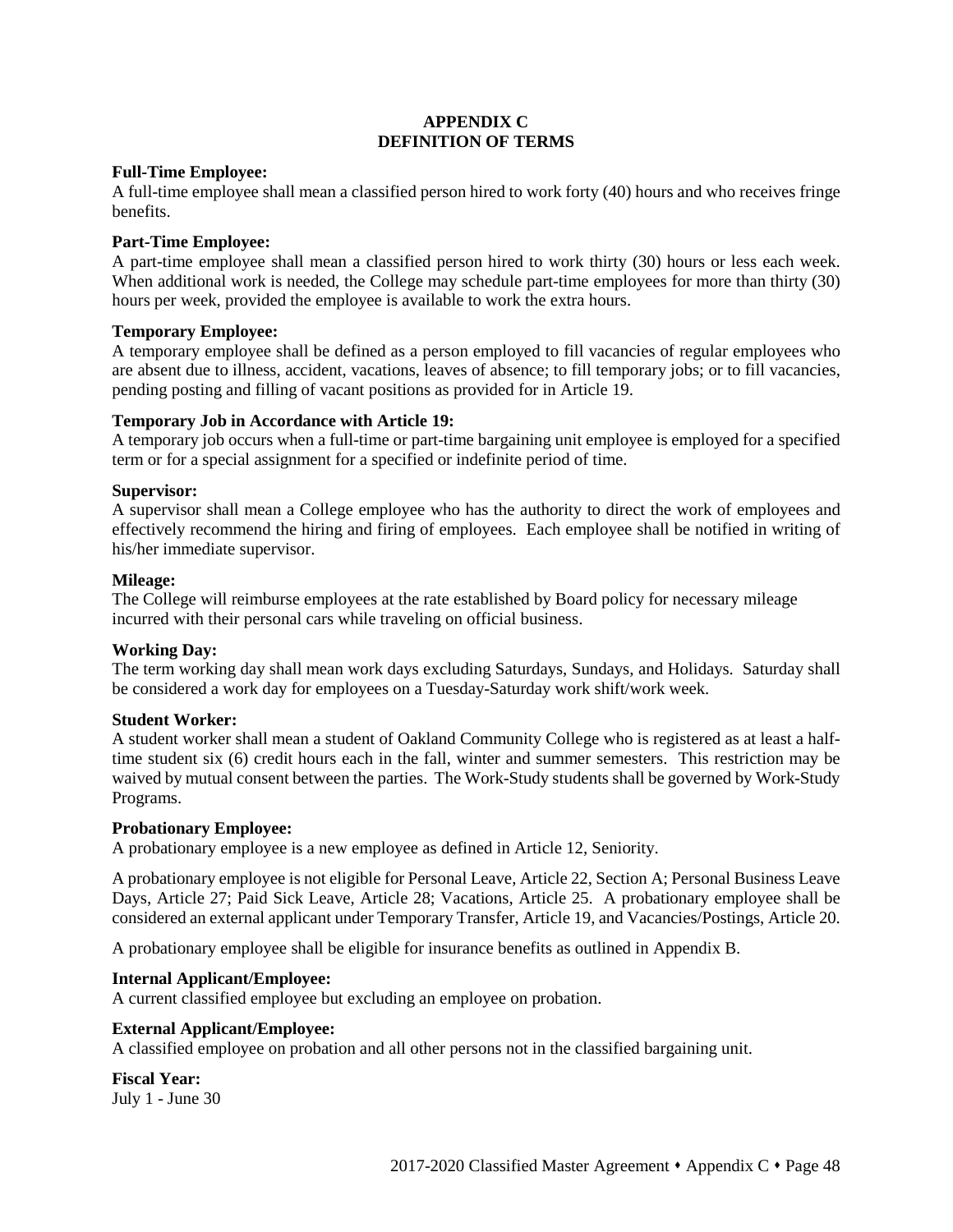#### **APPENDIX D PAY LEVELS AND CLASSIFICATIONS**

#### **Level I**

Parts and Tool Crib Attendant Secretary

#### **Level II**

Communications Specialist Laboratory Technician Library Technician

#### **Level III**

Fed/State Program Assistant Placement Services & Co-op Assistant Printing Specialist Student Services Specialist

#### **Level IV**

Accounting Specialist Administrative Specialist I Automotive Body/Vehicle Specialist Bookstore Assistant Business Office Specialist Career Center Specialist Financial Aid Specialist Food Service Technician/Cashier, Bookkeeper Learning Resources Technician Media Services Technician Paraprofessional Payroll Assistant Purchasing & Auxiliary Services Assistant

#### **Level V**

Administrative Specialist II Dental Hygiene Program-Clinic Specialist Graphic Multi-Media Designer Materials Specialist Payroll Specialist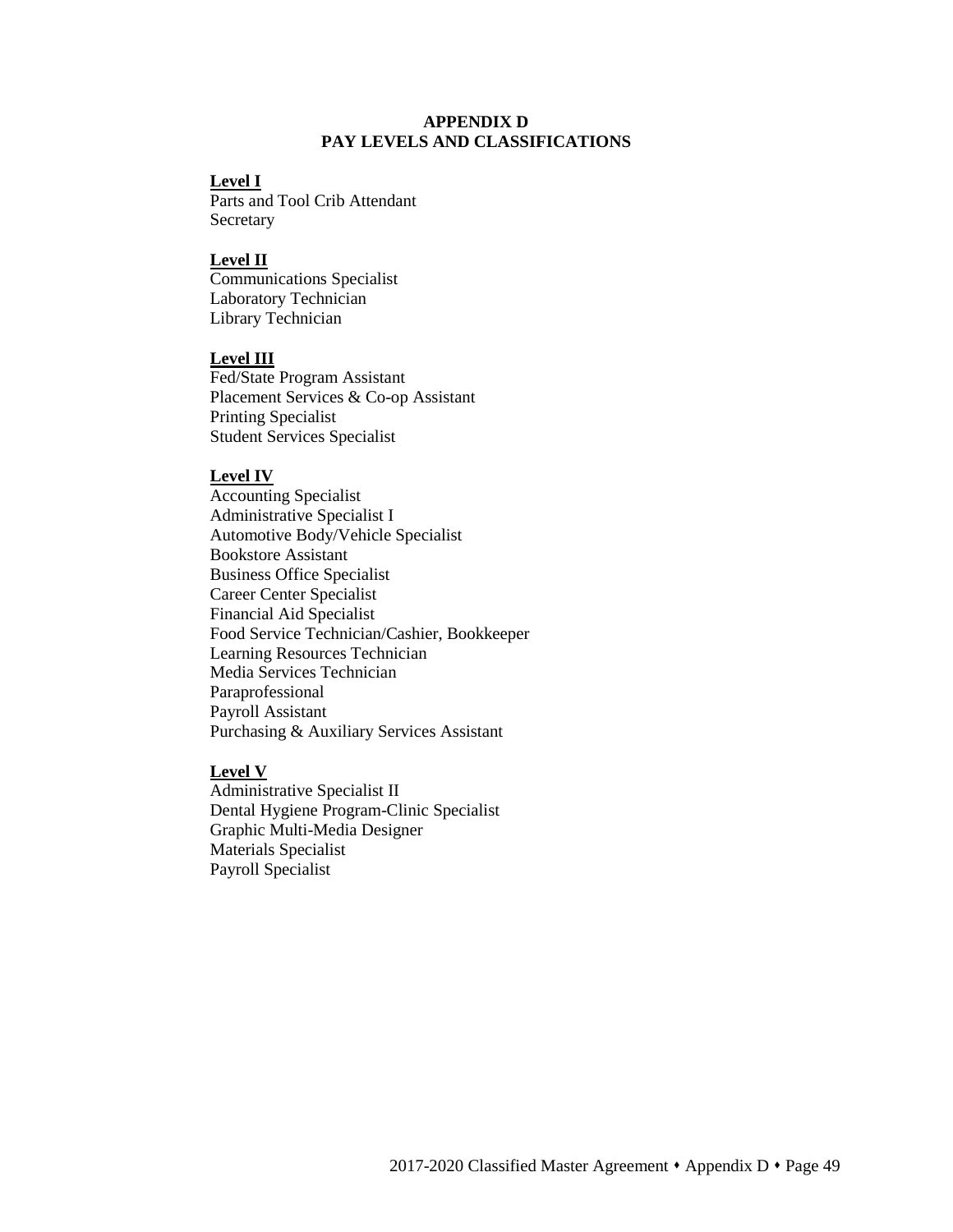#### **APPENDIX E JOB DESCRIPTION FORMAT**

It is agreed that the job description format will be:

- A. Job Classification Title
- B. Goal-Based General Description Statement
- C. Illustrative Tasks
- D. Minimum Qualifications
- E. Affirmative Action Data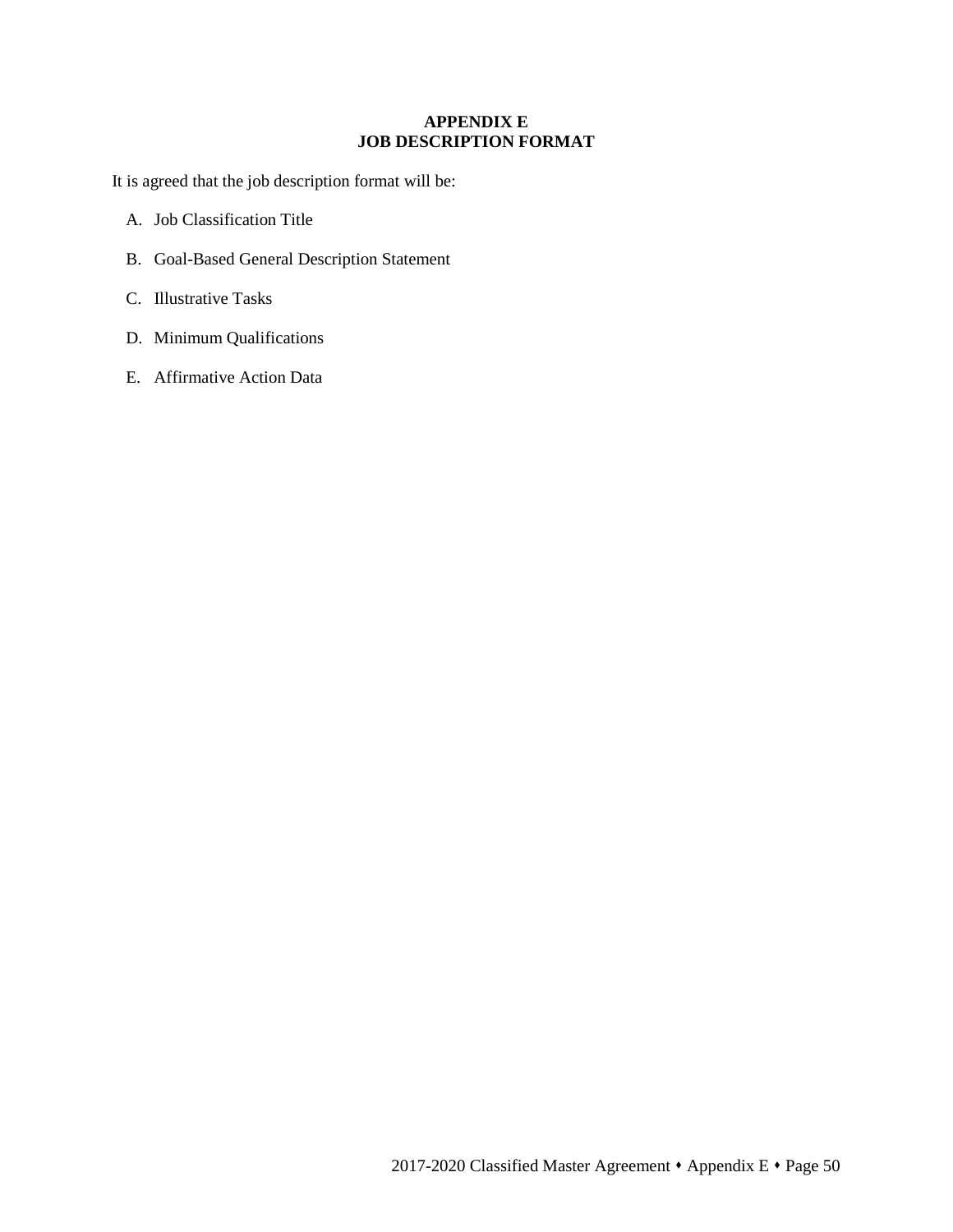#### **APPENDIX F MINIMUM QUALIFICATIONS**

It is agreed that:

- 1. Any person placed by this agreement into a job classification shall not be subject to requalification for the same job classification, except for a Paraprofessional bidding to work in a different discipline.
- 2. Any person applying for a new job classification shall be subject to the new qualification standards except that previously recognized typing speeds, and previous passing of the word processing test or passing of the course AST 1300, CIS 1050, or its equivalent, with a C grade or better shall be honored. Typing speeds established by passing appropriate OCC courses and passing of AST 1300, CIS 1050, or its equivalent, shall be accepted in place of testing for up to five (5) years after completion of the course. After five (5) years, candidates must take the appropriate skills test.
- 3. The same minimum qualifications shall be required of external candidates as are required of bargaining unit members. When the College uses the services of temporary agencies to fill temporary positions, the College shall obtain the same evidence required of classified bidders that such individuals meet the same minimum qualifications as were included in the posting of the position for bargaining unit members. The Union shall be notified of each individual used from temporary agencies and be permitted to review the evidence obtained by the College. The language of this paragraph shall not apply to non-bargaining unit temporaries hired for a period not to exceed ninety (90) working days.
- 4. Interpreting Minimum Qualifications:
	- a. Except as specifically provided elsewhere, whenever a particular OCC course or degree is specified, an equivalent course or degree may be substituted. In the case of courses or degrees from other institutions, the Registrar shall determine equivalency. In the case of other OCC courses or degrees, any substitutions provided in the catalog or mutually agreed to by the College and the Union shall be honored.
	- b. Wherever full-time experience is required, an equivalent amount of continuous part-time experience may be substituted.
- 5. The Union fully supports the College's mission and value statement and will work collaboratively with the College to ensure that all employees hired or promoted are committed to work in a team environment and recognizes the need to work in a multicultural and diverse working environment.
- 6. New applicants for any positions that become available must successfully complete the Clerical Skills Battery, which includes 1) Language Arts with 70% accuracy; 2) Mathematics with 70% accuracy; and 3) Microsoft Office Applications (as defined per job classification) with 70% accuracy; 4) Typing with 80% accuracy, if applicable to the position. Internal transfers are exempt from required work experience.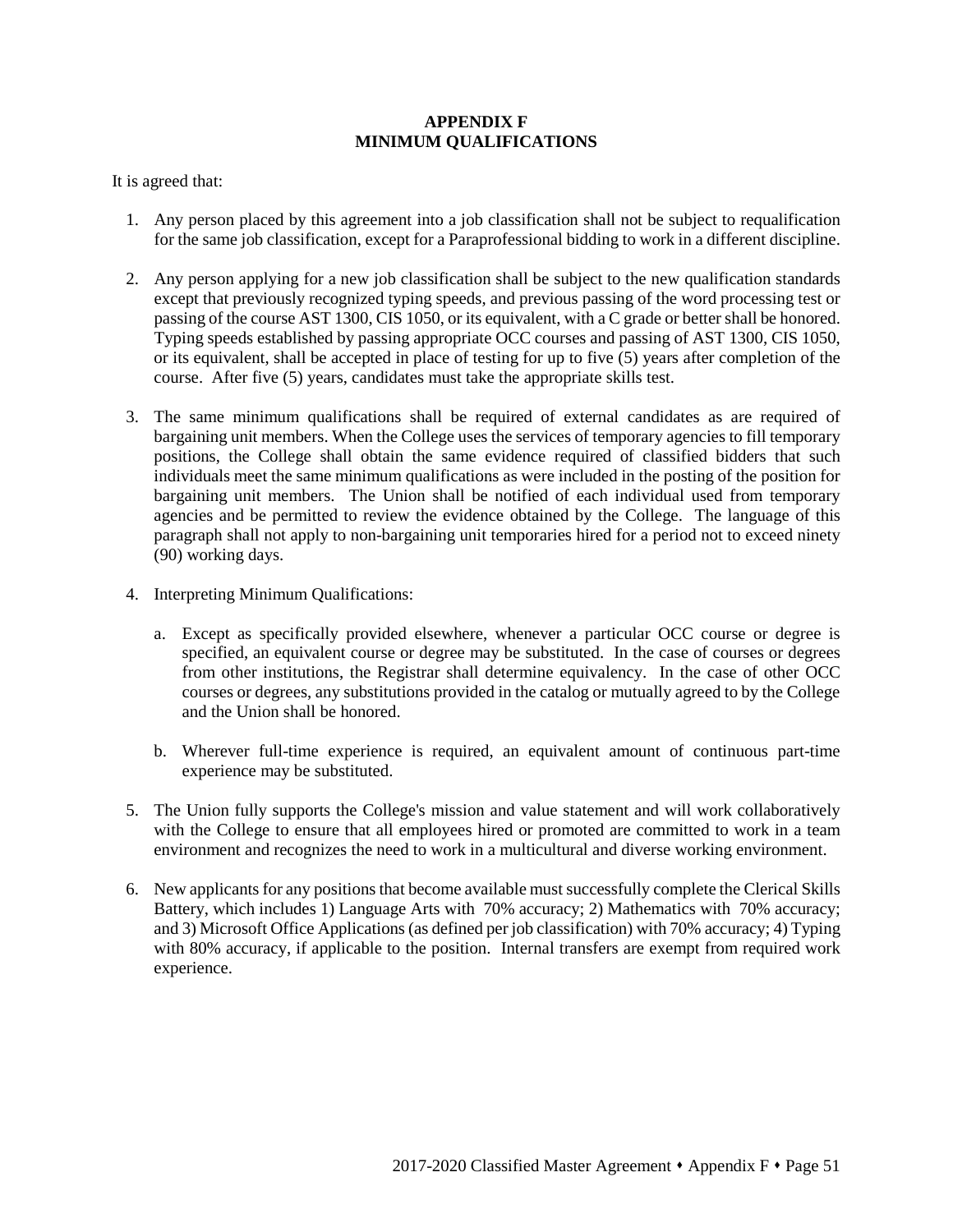# **Pay Level I**

| <b>Classification Title</b><br>Parts and Tool Crib Attendant    | <b>Minimum Qualifications</b><br>High School graduation or equivalent                                                     |
|-----------------------------------------------------------------|---------------------------------------------------------------------------------------------------------------------------|
|                                                                 | Successful completion of Clerical Skills Battery<br>(Language Arts and Math)                                              |
|                                                                 | Six (6) months related work experience                                                                                    |
| Secretary                                                       | High School graduation or equivalent                                                                                      |
|                                                                 | Successful completion of Clerical Skills Battery<br>(Language Arts, Math and Microsoft Office - Word and<br>Excel)        |
|                                                                 | Computer keyboard proficiency: 50 wpm                                                                                     |
| <b>Pay Level II</b>                                             |                                                                                                                           |
| <b>Classification Title</b><br><b>Communications Specialist</b> | <b>Minimum Qualifications</b><br>High school graduation or equivalent                                                     |
|                                                                 | Successful completion of Clerical Skills Battery<br>(Language Arts, Math, and Microsoft Office – Word)                    |
|                                                                 | One (1) year multi-line phone system experience                                                                           |
|                                                                 | Computer keyboard proficiency: 35 wpm                                                                                     |
|                                                                 | Demonstrated customer service experience                                                                                  |
|                                                                 | Ability to provide general College information                                                                            |
| <b>Laboratory Technician</b>                                    | Twelve (12) college credit hours in a discipline the<br>position supports and two (2) years of related work<br>experience |
|                                                                 | <b>AND</b>                                                                                                                |
|                                                                 | Successful completion of the Clerical Skills Battery<br>(Language Arts, Math and Microsoft Office - Word and<br>Excel)    |
|                                                                 | A valid Michigan driver's license                                                                                         |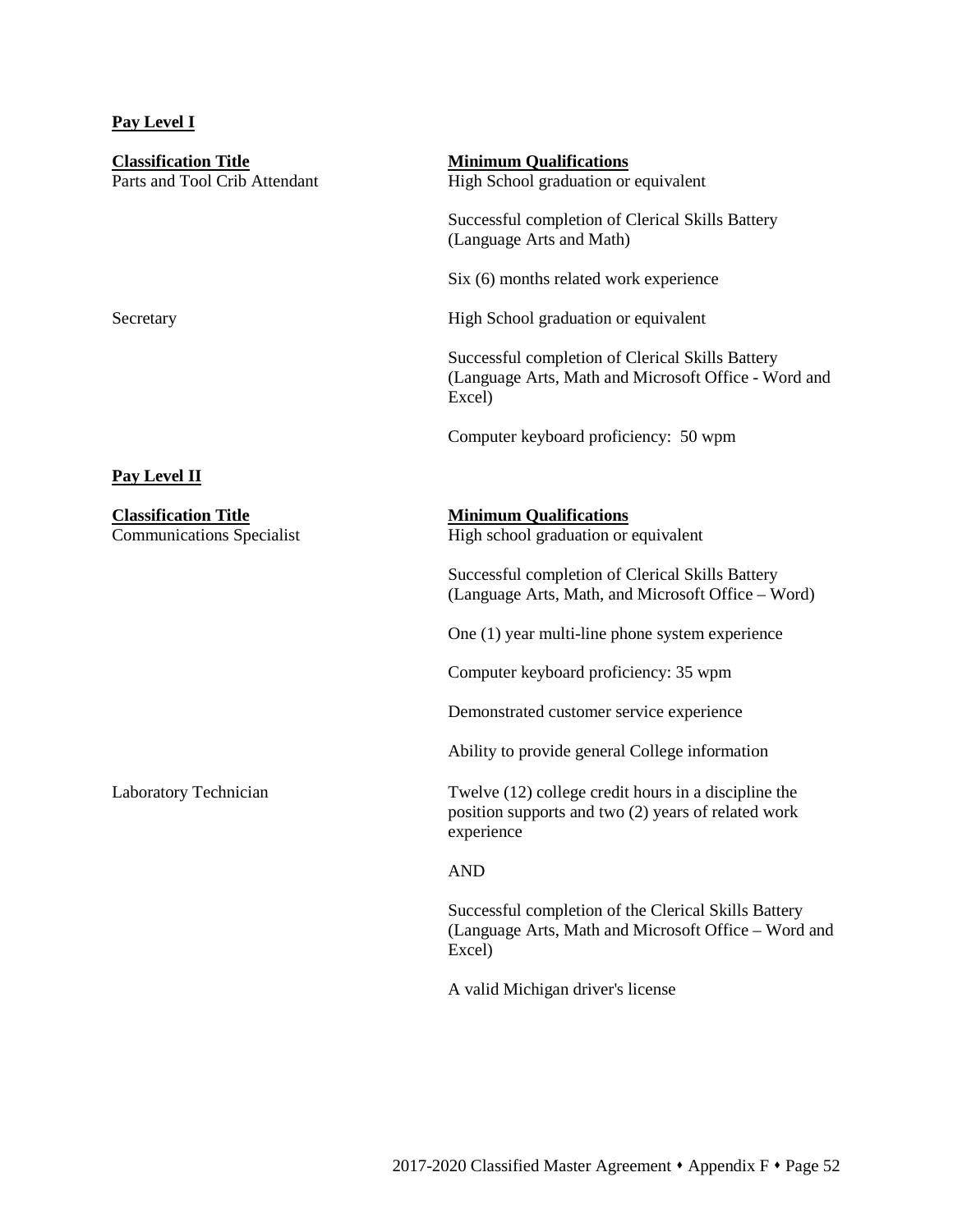Library Technician High School graduation or equivalent

Successful completion of Clerical Skills Battery (Language Arts, Math and Microsoft Office - Word and Excel)

Computer keyboard proficiency: 35 wpm

Successful completion of six (6) college credits in Library Science

One (1) year experience in a library setting

#### **Pay Level III**

**Classification Title**<br> **Classification Title**<br> **Minimum Qualifications**<br> **Successful completion of a** 

Successful completion of a minimum of 24 college credits in Administrative Support Technology (AST), Business Information Systems, Computer Information Systems, or Business Administration (BUS 1100, BUS 2030, BUS 2530, MKT 2520, ACC 1800, ACC 1810, ACC 1820 and CIS 1050)

-or-

Associate Degree or higher in any discipline

AND

Successful completion of Clerical Skills Battery (Language Arts, Math and Microsoft Office – Word and Excel)

Computer keyboard proficiency: 50 wpm

Two (2) years clerical work experience

Placement Services and Co-op Assistant Successful completion of a minimum of 24 college credit hours in Administrative Support Technology (AST), Business Information Systems, Computer Information Systems, or Business Administration (BUS 1100, BUS 2030, BUS 2530, MKT 2520, ACC 1800, ACC 1810, ACC 1820 and CIS 1050)

-or-

Associate Degree or higher in any discipline

AND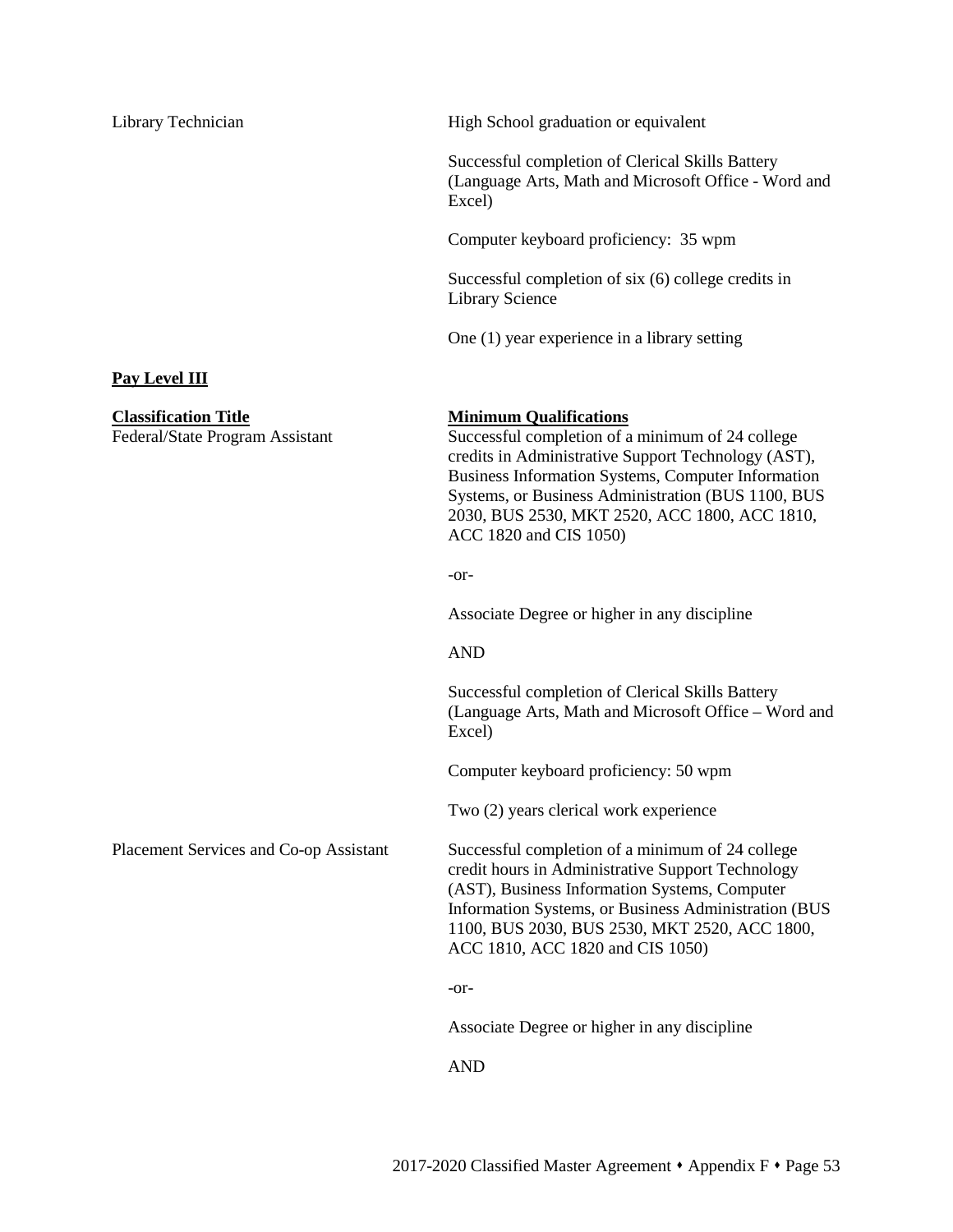|                                    | Successful completion of Clerical Skills Battery<br>(Language Arts, Math and Microsoft Office – Word and<br>Excel)                                                                                                                                                                                  |
|------------------------------------|-----------------------------------------------------------------------------------------------------------------------------------------------------------------------------------------------------------------------------------------------------------------------------------------------------|
|                                    | Computer keyboard proficiency: 50 wpm                                                                                                                                                                                                                                                               |
|                                    | Two (2) years clerical work experience                                                                                                                                                                                                                                                              |
| <b>Printing Specialist</b>         | Successful completion of a minimum of 24 college<br>credit hours in Computer Information Systems                                                                                                                                                                                                    |
|                                    | -or-                                                                                                                                                                                                                                                                                                |
|                                    | Certification as a Print Specialist                                                                                                                                                                                                                                                                 |
|                                    | -or-                                                                                                                                                                                                                                                                                                |
|                                    | Associate Degree or higher in any discipline                                                                                                                                                                                                                                                        |
|                                    | <b>AND</b>                                                                                                                                                                                                                                                                                          |
|                                    | Successful completion of Clerical Skills Battery<br>(Language Arts, Math and Microsoft Office - Word and<br>Excel)                                                                                                                                                                                  |
|                                    | Two (2) years experience in a printing and finishing<br>environment                                                                                                                                                                                                                                 |
|                                    | Valid Michigan driver's license                                                                                                                                                                                                                                                                     |
| <b>Student Services Specialist</b> | Successful completion of a minimum of 24 college<br>credit hours in Administrative Support Technology<br>(AST), Business Information Systems, Computer<br>Information Systems, or Business Administration (BUS<br>1100, BUS 2030, BUS 2530, MKT 2520, ACC 1800,<br>ACC 1810, ACC 1820 and CIS 1050) |
|                                    | -or-                                                                                                                                                                                                                                                                                                |
|                                    | Associate Degree or higher in any discipline                                                                                                                                                                                                                                                        |
|                                    | <b>AND</b>                                                                                                                                                                                                                                                                                          |
|                                    | Successful completion of Clerical Skills Battery<br>(Language Arts, Math and Microsoft Office - Word and<br>Excel)                                                                                                                                                                                  |
|                                    | Computer keyboard proficiency: 50 wpm                                                                                                                                                                                                                                                               |
|                                    | Two (2) years customer service experience                                                                                                                                                                                                                                                           |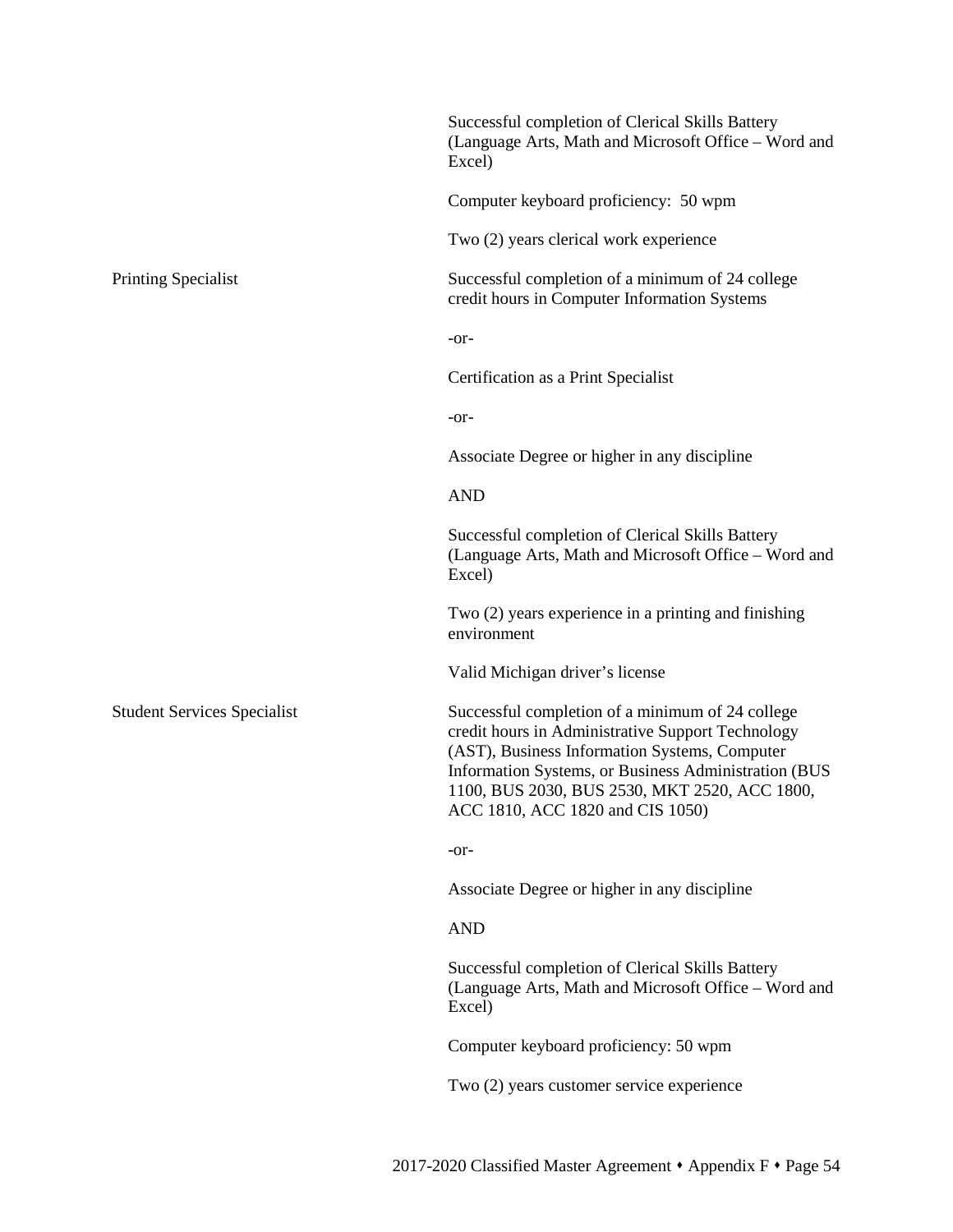# **Pay Level IV**

| <b>Classification Title</b><br><b>Accounting Specialist</b> | <b>Minimum Qualifications</b><br>An earned Associate Degree or higher in Accounting or<br>Business Administration (with a concentration in<br>Accounting)                                                                                                                               |
|-------------------------------------------------------------|-----------------------------------------------------------------------------------------------------------------------------------------------------------------------------------------------------------------------------------------------------------------------------------------|
|                                                             | -or-                                                                                                                                                                                                                                                                                    |
|                                                             | Any Associate Degree or higher with successful<br>completion of 16 college credit hours in Accounting                                                                                                                                                                                   |
|                                                             | <b>AND</b>                                                                                                                                                                                                                                                                              |
|                                                             | Successful completion of Clerical Skills Battery<br>(Language Arts, Math and Microsoft Office - Word and<br>Excel)                                                                                                                                                                      |
|                                                             | Computer keyboard proficiency: 35 wpm                                                                                                                                                                                                                                                   |
|                                                             | Two (2) years accounting or bookkeeping experience                                                                                                                                                                                                                                      |
| Administrative Specialist I                                 | An earned Associate Degree or higher in Administrative<br>Support Technology (AST), Business Administration,<br>Business Information Systems or Computer Information<br><b>Systems</b>                                                                                                  |
|                                                             | -or-                                                                                                                                                                                                                                                                                    |
|                                                             | Any Associate Degree or higher with successful<br>completion of 16 college credit hours in Business<br>Administration (BUS 1100, BUS 2030, BUS 2530,<br>MKT 2520, ACC 1800, ACC 1810, ACC 1820 and CIS<br>1050), Business Information Systems or Computer<br><b>Information Systems</b> |
|                                                             | <b>AND</b>                                                                                                                                                                                                                                                                              |
|                                                             | Successful completion of the Clerical Skills Battery<br>(Language, Arts, Math and Microsoft Office - Word,<br>Excel, and PowerPoint)                                                                                                                                                    |
|                                                             | Computer keyboard proficiency: 60 wpm                                                                                                                                                                                                                                                   |
|                                                             | Two (2) years secretarial experience                                                                                                                                                                                                                                                    |
|                                                             | Demonstrated customer service experience                                                                                                                                                                                                                                                |
|                                                             | Demonstrated ability to take minutes                                                                                                                                                                                                                                                    |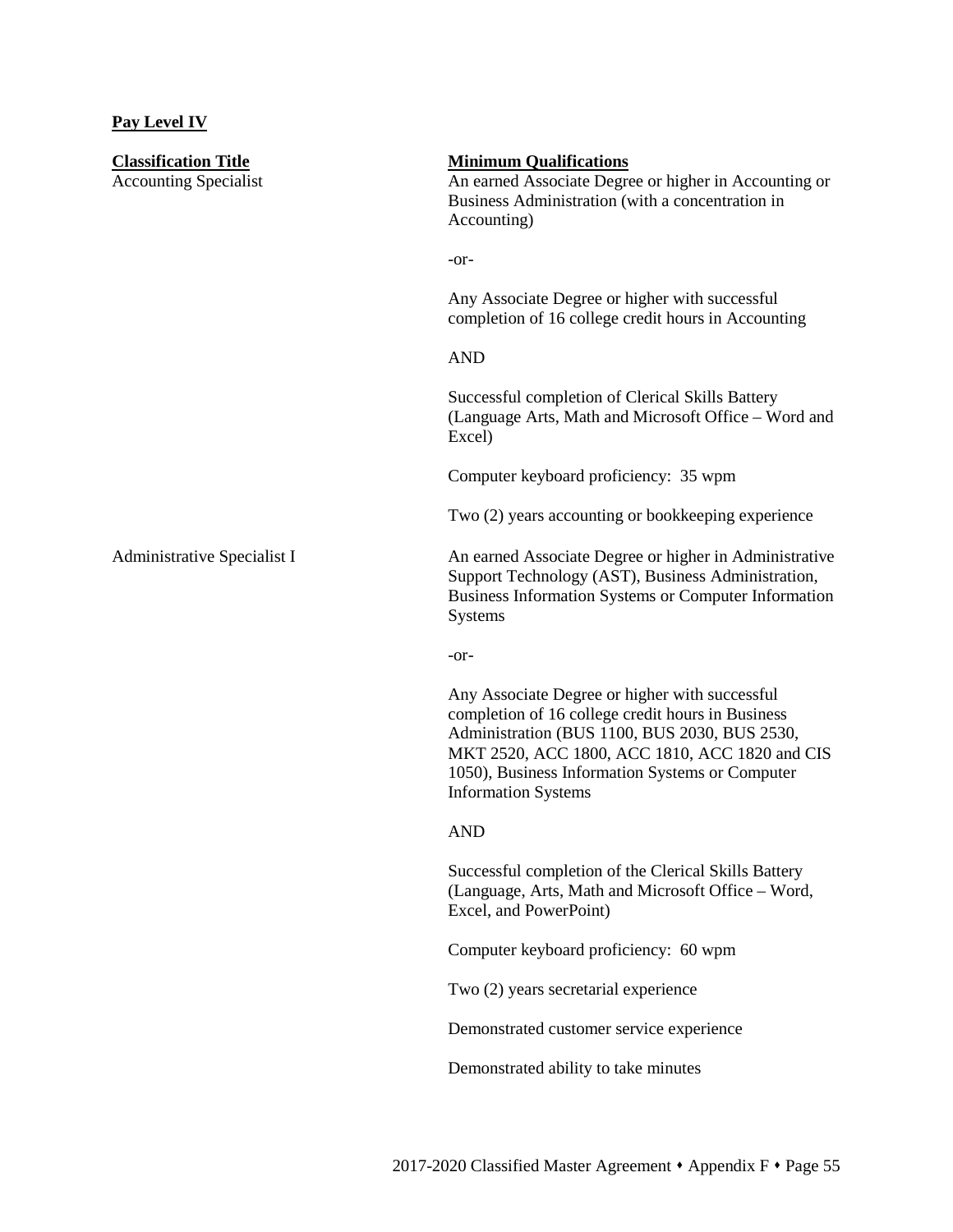| Automotive Body/Vehicle Specialist | An earned Associate Degree or higher in Automobile<br><b>Collision Repair</b>                                                                                                                                                                                                                                                                                                                                 |
|------------------------------------|---------------------------------------------------------------------------------------------------------------------------------------------------------------------------------------------------------------------------------------------------------------------------------------------------------------------------------------------------------------------------------------------------------------|
|                                    | -or-                                                                                                                                                                                                                                                                                                                                                                                                          |
|                                    | Any Associate Degree or higher with a certificate in<br><b>Collision Auto Repair</b>                                                                                                                                                                                                                                                                                                                          |
|                                    | <b>AND</b>                                                                                                                                                                                                                                                                                                                                                                                                    |
|                                    | Successful completion of Clerical Skills Battery<br>(Language Arts, Math, and Microsoft Office – Word)                                                                                                                                                                                                                                                                                                        |
|                                    | Two (2) years automotive collision repair experience                                                                                                                                                                                                                                                                                                                                                          |
|                                    | A valid Michigan driver's license                                                                                                                                                                                                                                                                                                                                                                             |
|                                    | Demonstrated knowledge of industry standards                                                                                                                                                                                                                                                                                                                                                                  |
| <b>Bookstore Assistant</b>         | An earned Associate Degree or higher in any of the<br>following: Accounting, Administrative Support<br>Technology (AST), Business Information Systems,<br><b>Computer Information Systems, Business</b><br>Administration (BUS 1100, BUS 2030, BUS 2530,<br>MKT 2520, ACC 1800, ACC 1810, ACC 1820 and CIS<br>1050), Marketing or Retail                                                                      |
|                                    | -or-                                                                                                                                                                                                                                                                                                                                                                                                          |
|                                    | Any Associate Degree or higher in any discipline with<br>successful completion of 16 college credit hours in any<br>of the following: Accounting, Administrative Support<br>Technology (AST), Business Information Systems,<br><b>Computer Information Systems, Business</b><br>Administration (BUS 1100, BUS 2030, BUS 2530,<br>MKT 2520, ACC 1800, ACC 1810, ACC 1820 and CIS<br>1050), Marketing or Retail |
|                                    | <b>AND</b>                                                                                                                                                                                                                                                                                                                                                                                                    |
|                                    | Successful completion of Clerical Skills Battery<br>(Language Arts, Math and Microsoft Office - Word and<br>Excel)                                                                                                                                                                                                                                                                                            |
|                                    | Computer keyboard proficiency: 35 wpm                                                                                                                                                                                                                                                                                                                                                                         |
|                                    | Two (2) years bookstore/retail operations experience                                                                                                                                                                                                                                                                                                                                                          |
| <b>Business Office Specialist</b>  | An earned Associate Degree or higher in Accounting,<br>Administrative Support Technology (AST), Business                                                                                                                                                                                                                                                                                                      |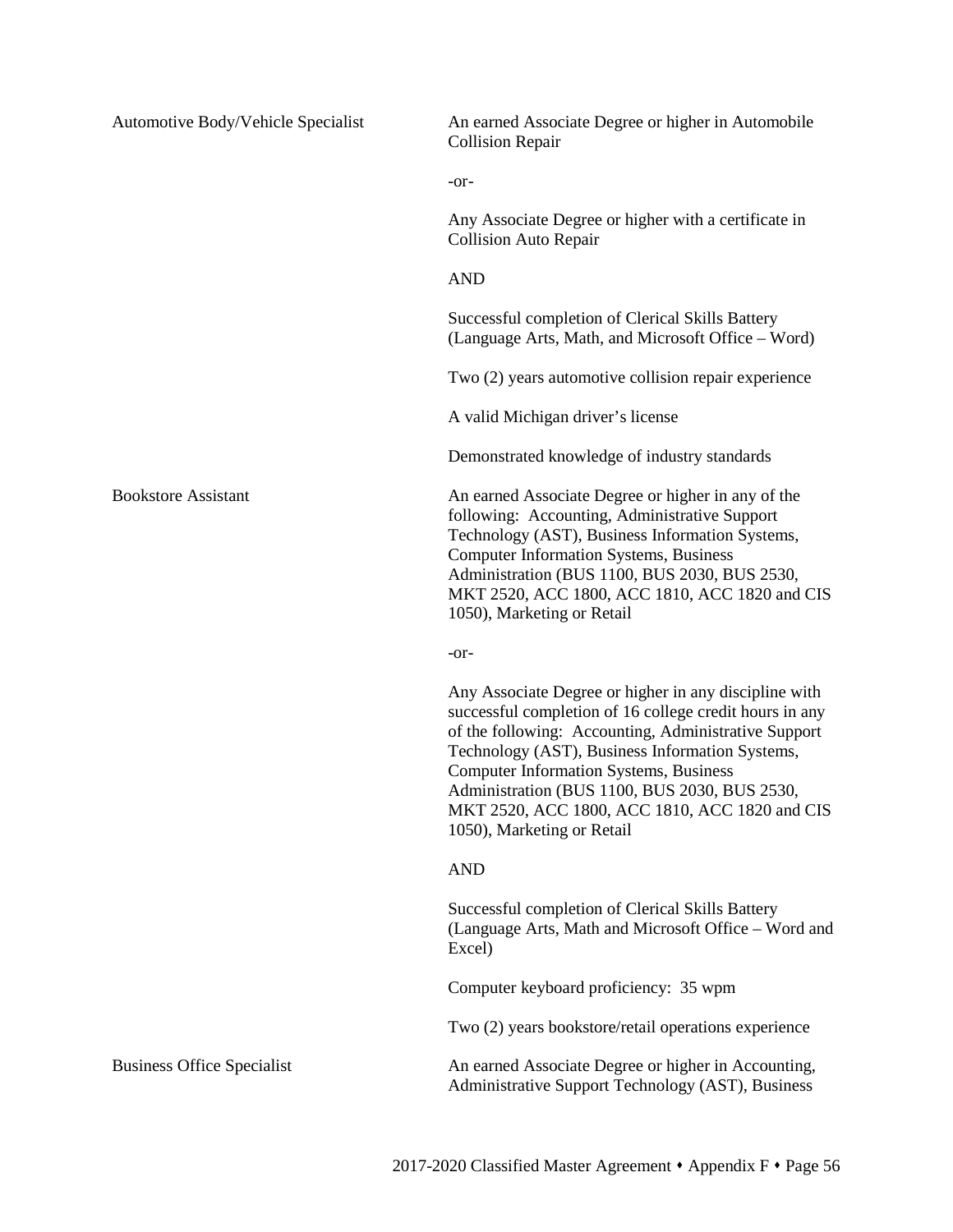|                                                             | Administration, Business Information Systems or<br><b>Computer Information Systems</b>                                                                                                                                                                                                              |
|-------------------------------------------------------------|-----------------------------------------------------------------------------------------------------------------------------------------------------------------------------------------------------------------------------------------------------------------------------------------------------|
|                                                             | -or-                                                                                                                                                                                                                                                                                                |
|                                                             | Any Associate Degree or higher with successful<br>completion of 16 college credit hours in Accounting,<br>Business Administration (BUS 1100, BUS 2030, BUS<br>2530, MKT 2520, ACC 1800, ACC 1810, ACC 1820<br>and CIS 1050), Business Information Systems or<br><b>Computer Information Systems</b> |
|                                                             | <b>AND</b>                                                                                                                                                                                                                                                                                          |
|                                                             | Successful completion of Clerical Skills Battery<br>(Language Arts, Math and Microsoft Office - Word and<br>Excel)                                                                                                                                                                                  |
|                                                             | Computer keyboard proficiency: 35 wpm                                                                                                                                                                                                                                                               |
|                                                             | Two (2) years cashiering or retail experience                                                                                                                                                                                                                                                       |
| Career Center Specialist                                    | An earned Associate Degree or higher in Administrative<br>Support Technology (AST), Business Information<br>Systems, Computer Information Systems, Liberal Arts,<br>General Studies or Library Science                                                                                              |
|                                                             | $-0r-$                                                                                                                                                                                                                                                                                              |
|                                                             | Any Associate Degree or higher with 16 college credit<br>hours in Business Information Systems, Computer<br>Information Systems or Library Science                                                                                                                                                  |
|                                                             | <b>AND</b>                                                                                                                                                                                                                                                                                          |
|                                                             | Successful completion of Clerical Skills Battery<br>(Language Arts, Math and Microsoft Office - Word and<br>Excel)                                                                                                                                                                                  |
|                                                             | Computer keyboard proficiency: 35 wpm                                                                                                                                                                                                                                                               |
|                                                             | Two (2) years customer service experience                                                                                                                                                                                                                                                           |
| <b>Customer Relationship Management (CRM)</b><br>Specialist | An earned Associate degree or higher in Business<br>Administration or Computer Information Systems (CIS)                                                                                                                                                                                            |
|                                                             | -or-                                                                                                                                                                                                                                                                                                |
|                                                             | Any Associate degree or higher with successful<br>completion of 16 college credits in Business<br>Administration or Computer Information Systems                                                                                                                                                    |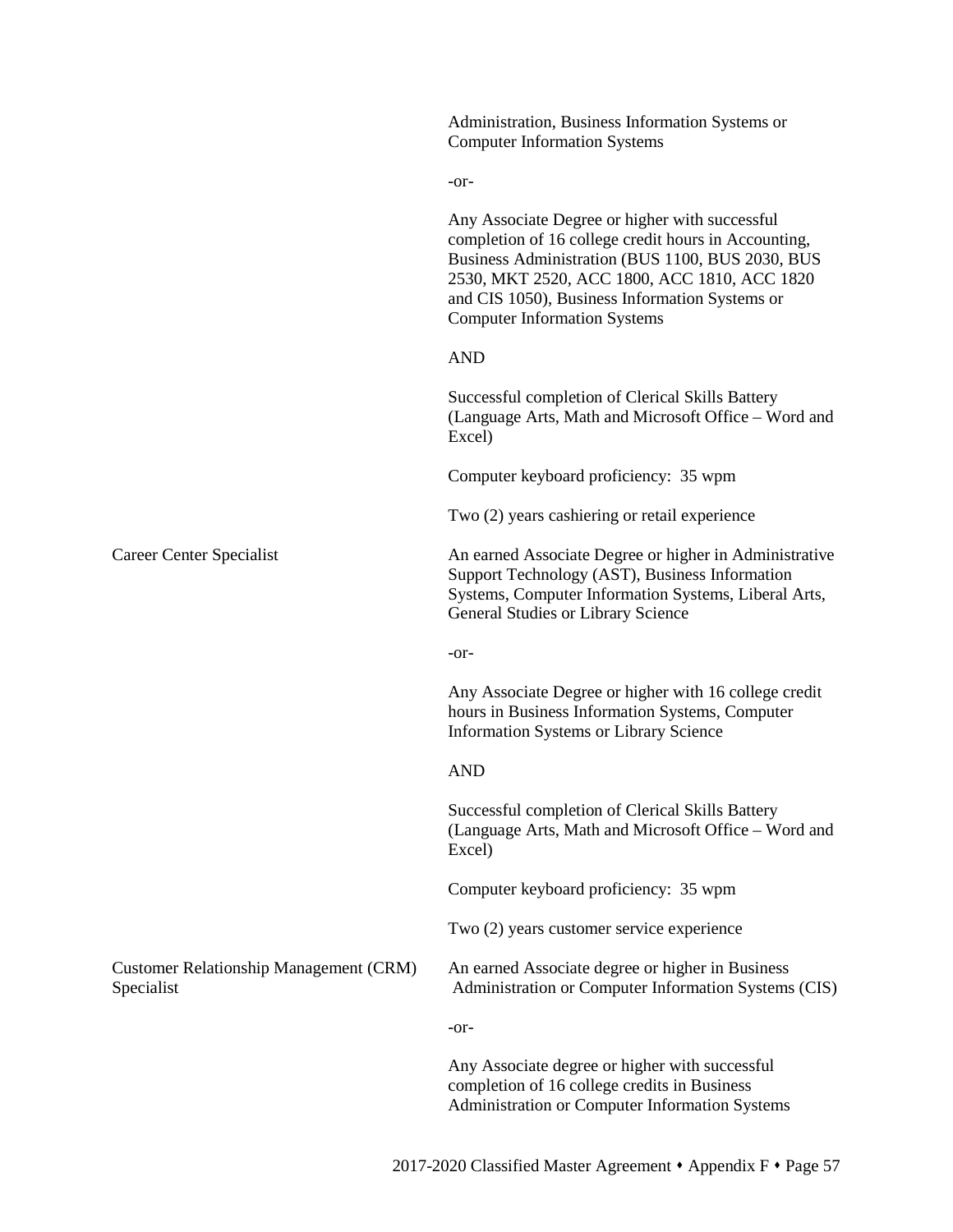|                                                | <b>AND</b>                                                                                                                                                                                                                                                       |
|------------------------------------------------|------------------------------------------------------------------------------------------------------------------------------------------------------------------------------------------------------------------------------------------------------------------|
|                                                | Successful completion of Clerical Skills Battery test<br>(Language Arts, Math, Microsoft Word, Excel and<br>PowerPoint).                                                                                                                                         |
|                                                | Computer keyboard proficiency: 35 wpm/80% accuracy                                                                                                                                                                                                               |
|                                                | Demonstrated customer service experience                                                                                                                                                                                                                         |
|                                                | Two (2) years' experience in admissions, enrollment<br>services or related positions in student services                                                                                                                                                         |
| <b>Financial Aid Specialist</b>                | An earned Associate Degree or higher in Accounting,<br>Administrative Support Technology (AST), Business<br>Administration, Business Information Systems or<br><b>Computer Information Systems</b>                                                               |
|                                                | -or-                                                                                                                                                                                                                                                             |
|                                                | Any Associate Degree or higher with 16 college credit<br>hours in Accounting, Business Administration (BUS<br>1100, BUS 2030, BUS 2530, MKT 2520, ACC 1800,<br>ACC 1810, ACC 1820 and CIS 1050), Business<br>Information Systems or Computer Information Systems |
|                                                | <b>AND</b>                                                                                                                                                                                                                                                       |
|                                                | Successful completion of the Clerical Skills Battery<br>(Language Arts, Math and Microsoft Office - Word and<br>Excel)                                                                                                                                           |
|                                                | Computer keyboard proficiency: 35 wpm                                                                                                                                                                                                                            |
|                                                | Two (2) years customer service experience                                                                                                                                                                                                                        |
| Food Service Technician/Cashier/<br>Bookkeeper | An earned Associate Degree or higher in Culinary<br>Arts or Restaurant Management                                                                                                                                                                                |
|                                                | -or-                                                                                                                                                                                                                                                             |
|                                                | Any Associate Degree or higher with 16 college credit<br>hours in Culinary Arts or Restaurant Management                                                                                                                                                         |
|                                                | <b>AND</b>                                                                                                                                                                                                                                                       |
|                                                | Successful completion of Clerical Skills Battery<br>(Language Arts, Math and Microsoft Office - Word and<br>Excel)                                                                                                                                               |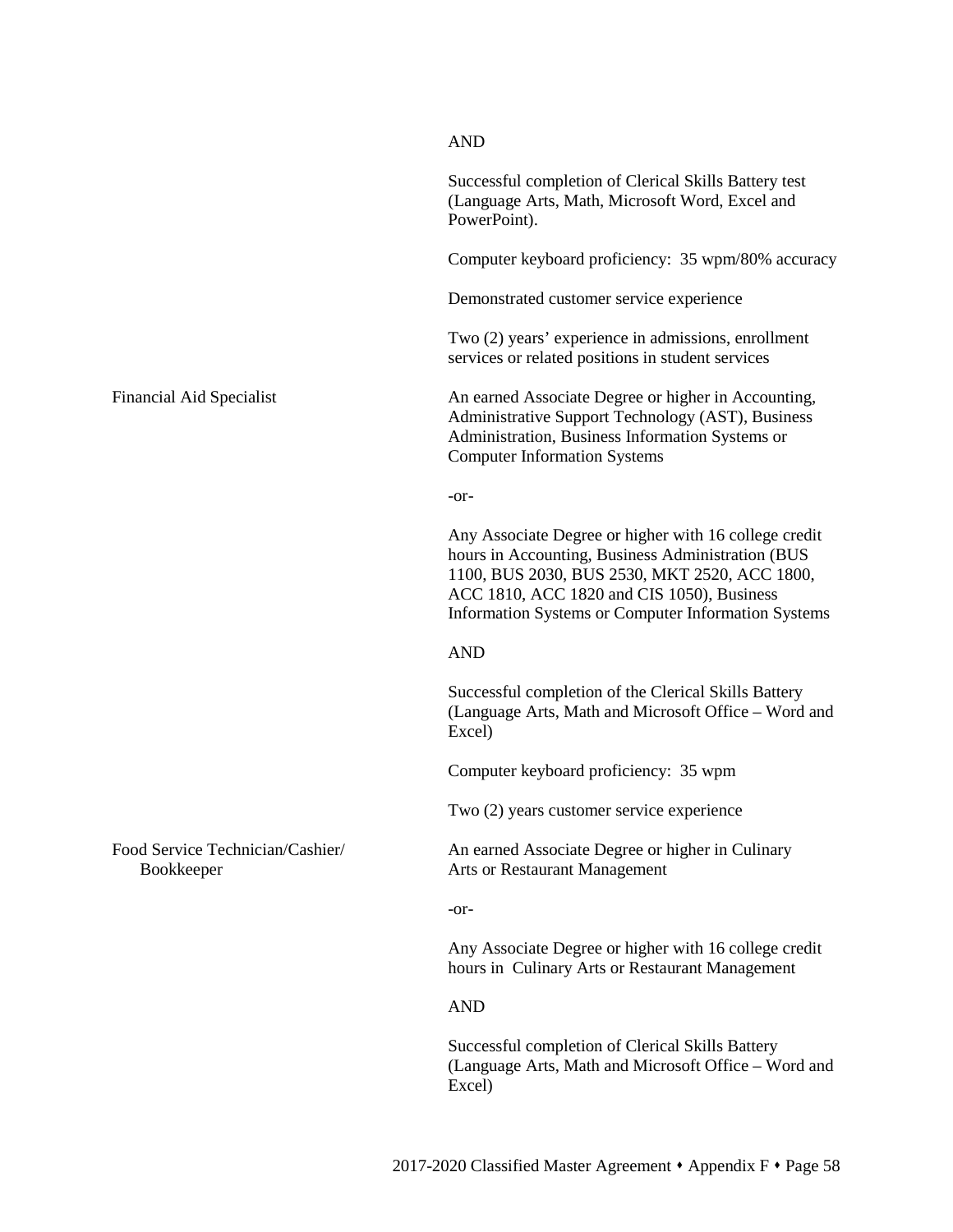|                               | Computer keyboard proficiency: 35 wpm                                                                                                 |
|-------------------------------|---------------------------------------------------------------------------------------------------------------------------------------|
|                               | Two (2) years food service business operation<br>experience                                                                           |
| Learning Resources Technician | An earned Associate Degree or higher in Library<br>Science                                                                            |
|                               | $-0r-$                                                                                                                                |
|                               | Any Associate degree or higher with 16 college credit<br>hours in Library Science                                                     |
|                               | <b>AND</b>                                                                                                                            |
|                               | Successful completion of Clerical Skills Battery<br>(Language Arts, Math and Microsoft Office - Word and<br>Excel)                    |
|                               | A valid Michigan driver's license                                                                                                     |
|                               | Computer keyboard proficiency: 35 wpm                                                                                                 |
|                               | Two (2) years experience in a library setting                                                                                         |
|                               | Demonstrated customer service experience                                                                                              |
| Media Services Technician     | An earned Associate Degree or higher in Computer<br><b>Information Systems</b>                                                        |
|                               | -or-                                                                                                                                  |
|                               | Any Associate Degree or higher with a certificate in<br>Multimedia Communication                                                      |
|                               | <b>AND</b>                                                                                                                            |
|                               | Successful completion of Clerical Skills Battery<br>(Language Arts, Math and Microsoft Office - Word,<br><b>Excel and PowerPoint)</b> |
|                               | A valid Michigan driver's license                                                                                                     |
|                               | Computer keyboard proficiency: 35 wpm                                                                                                 |
|                               | Two (2) years computer multimedia or AV experience                                                                                    |
|                               | Demonstrated customer service experience                                                                                              |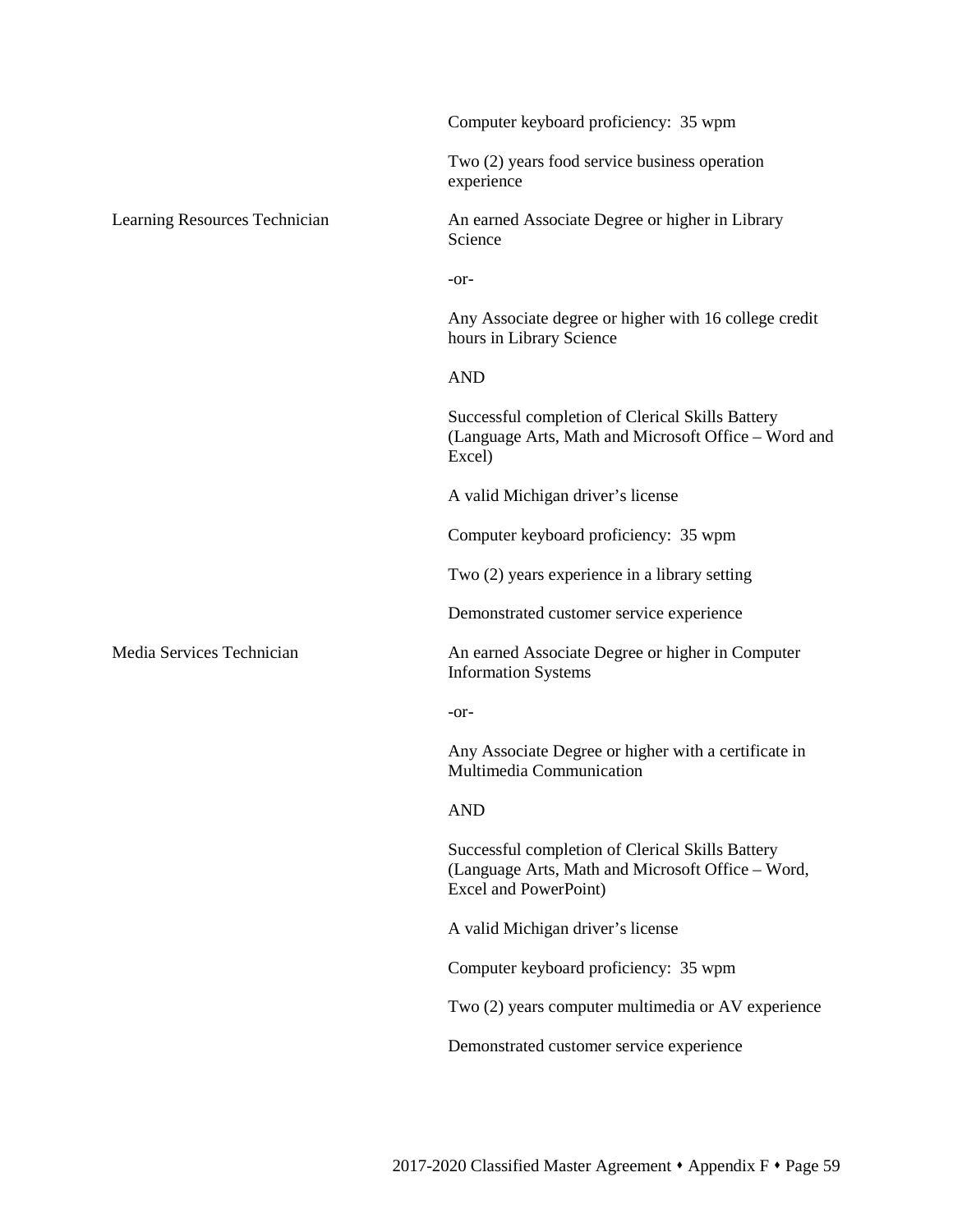| Paraprofessional                          | An earned Associate Degree or higher in the discipline<br>which the position supports                                                                                                                                                                                                                                                                           |
|-------------------------------------------|-----------------------------------------------------------------------------------------------------------------------------------------------------------------------------------------------------------------------------------------------------------------------------------------------------------------------------------------------------------------|
|                                           | -or-                                                                                                                                                                                                                                                                                                                                                            |
|                                           | Any Associate Degree or higher and 16 college credit<br>hours in the discipline the position supports                                                                                                                                                                                                                                                           |
|                                           | <b>AND</b>                                                                                                                                                                                                                                                                                                                                                      |
|                                           | Successful completion of the Clerical Skills Battery<br>(Language Arts, Math and Microsoft Office - Word and<br>Excel)                                                                                                                                                                                                                                          |
|                                           | A valid Michigan driver's license                                                                                                                                                                                                                                                                                                                               |
|                                           | For ASC Paraprofessionals: Associate Degree or higher<br>in Liberal Arts, Science or General Studies: The<br>General Studies Associates' Degree must include ENG<br>1510, 1520, or equivalents, and either eight (8) credit<br>hours of Science (BIO, CHE, PHY or GSC) or four (4)<br>credits in Science (BIO, CHE, PHY or GSC) and four<br>(4) credits in Math |
| Payroll Assistant                         | An earned Associate Degree or higher in Accounting or<br>Business Administration (with a concentration in<br>Accounting)                                                                                                                                                                                                                                        |
|                                           | -or-                                                                                                                                                                                                                                                                                                                                                            |
|                                           | Any Associate Degree or higher with successful<br>completion of 16 college credit hours in Accounting                                                                                                                                                                                                                                                           |
|                                           | <b>AND</b>                                                                                                                                                                                                                                                                                                                                                      |
|                                           | Successful completion of the Clerical Skills Battery<br>(Language Arts, Math and Microsoft Office – Word and<br>Excel)                                                                                                                                                                                                                                          |
|                                           | Computer keyboard proficiency: 35 wpm                                                                                                                                                                                                                                                                                                                           |
|                                           | Two (2) years accounting or payroll experience                                                                                                                                                                                                                                                                                                                  |
| Purchasing & Auxiliary Services Assistant | An earned Associate Degree or higher in Business<br>Administration or Accounting                                                                                                                                                                                                                                                                                |
|                                           | -or-                                                                                                                                                                                                                                                                                                                                                            |
|                                           | Any Associate Degree or higher with successful<br>completion of 16 college credit hours in Business<br>Administration (BUS 1100, BUS 2030, BUS 2530,                                                                                                                                                                                                            |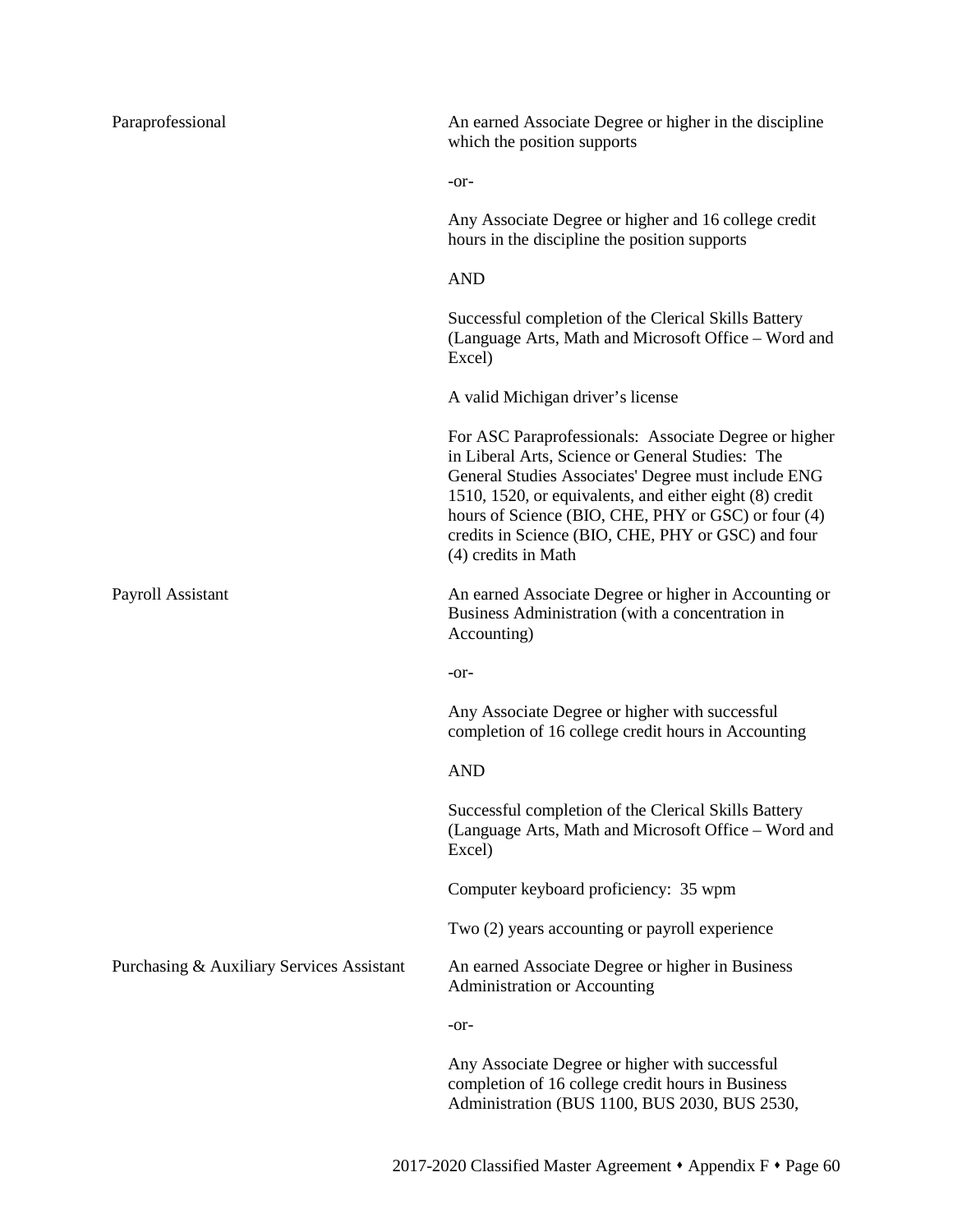MKT 2520, ACC 1800, ACC 1810, ACC 1820 and CIS 1050), or Accounting

#### AND

Successful completion of Clerical Skills Battery (Language Arts, Math and Microsoft Office – Word and Excel)

Computer keyboard proficiency: 35 wpm

Two (2) years vendor-related purchasing experience

#### **Pay Level V**

# **Classification Title**<br> **Administrative Specialist II An earned Associate Degree**

An earned Associate Degree or higher in Administrative Support Technology (AST)*,* Business Administration, Business Information Systems or Computer Information Systems

-or-

Any Associate Degree or higher with successful completion of 16 college credit hours in Business Administration (BUS 1100, BUS 2030, BUS 2530, MKT 2520, ACC 1800, ACC 1810, ACC 1820 and CIS 1050), Business Information Systems or Computer Information Systems

#### AND

Successful completion of Clerical Skills Battery (Language Arts, Math and Microsoft Office – Word, Excel, and PowerPoint) Computer keyboard proficiency: 60 wpm

Four (4) years secretarial experience

Demonstrated ability to take minutes

Demonstrated customer service experience

Dental Hygiene Program-Clinical Specialist An earned Associate Degree or higher in Applied Science (Dental Hygiene), Administrative Support Technology (AST), Business Administration, Business Information Systems or Computer Information Systems

AND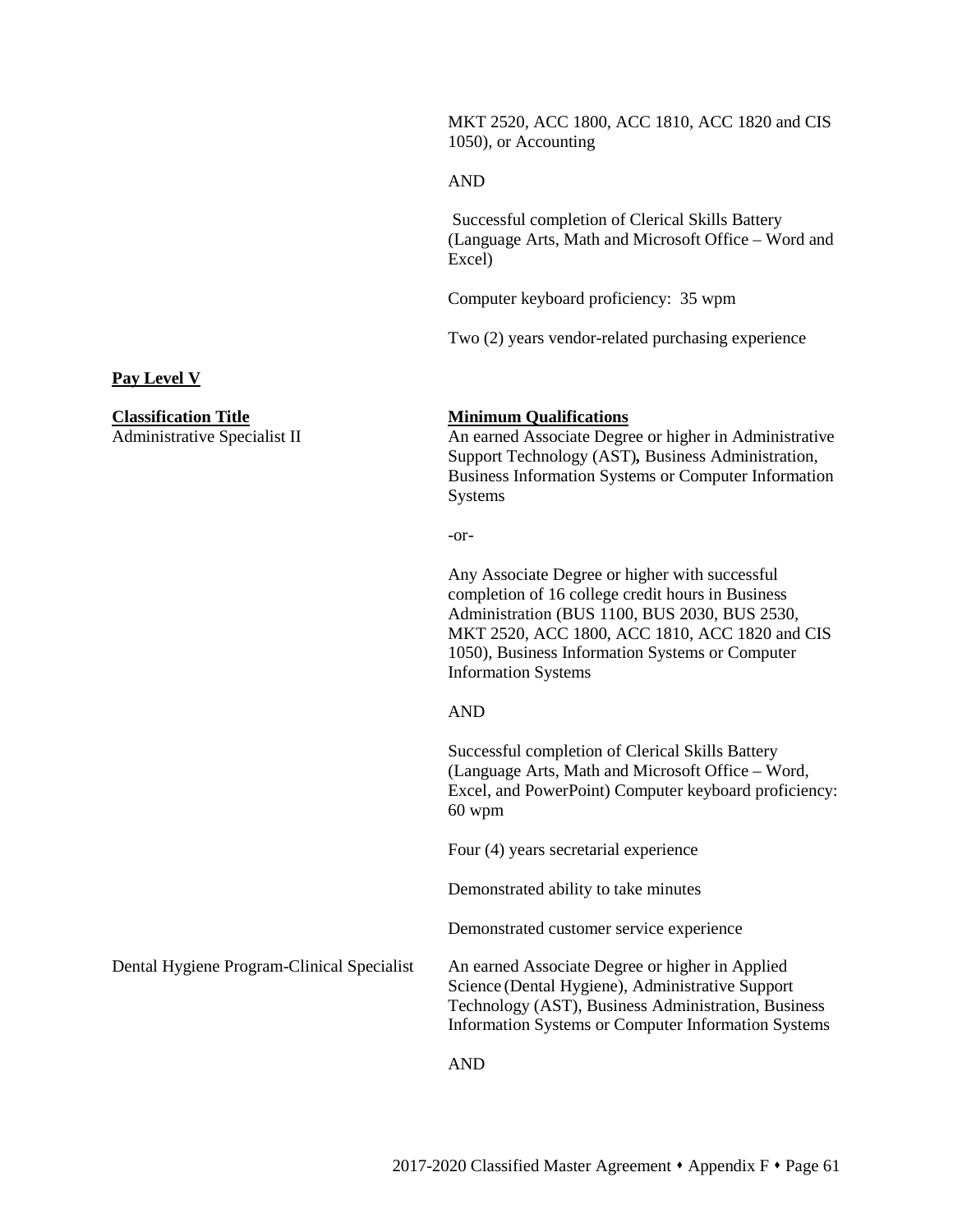|                              | Successful completion of Clerical Skills Battery<br>(Language Arts, Math and Microsoft Office - Word and<br>Excel)               |
|------------------------------|----------------------------------------------------------------------------------------------------------------------------------|
|                              | Computer keyboard proficiency: 60 wpm                                                                                            |
|                              | Four (4) years medical office or secretarial experience                                                                          |
|                              | Demonstrated customer service experience                                                                                         |
| Graphic/Multi-Media Designer | An earned Associate Degree or higher in Graphic<br>Design, Multi-Media or Web Design                                             |
|                              | -or-                                                                                                                             |
|                              | An Associate Degree or higher and certification in one<br>of the above disciplines from an accredited educational<br>institution |
|                              | <b>AND</b>                                                                                                                       |
|                              | Successful completion of Clerical Skills Battery<br>(Language Arts, Math and Microsoft Office - Word,<br>Excel and PowerPoint)   |
|                              | Computer keyboard proficiency: 35 wpm                                                                                            |
|                              | Knowledge of industry standard software, as well as<br>Microsoft Office and Adobe products                                       |
|                              | Knowledge of e-commerce, preferred                                                                                               |
|                              | Four (4) years graphics, multi-media or web design and<br>production experience                                                  |
|                              | A valid Michigan driver's license                                                                                                |
| Materials Specialist         | An earned Bachelor's Degree or higher in a<br>discipline which the position supports;                                            |
|                              | -or-                                                                                                                             |
|                              | An Associate Degree in a discipline the position<br>supports and 5 years of relevant work experience                             |
|                              | <b>AND</b>                                                                                                                       |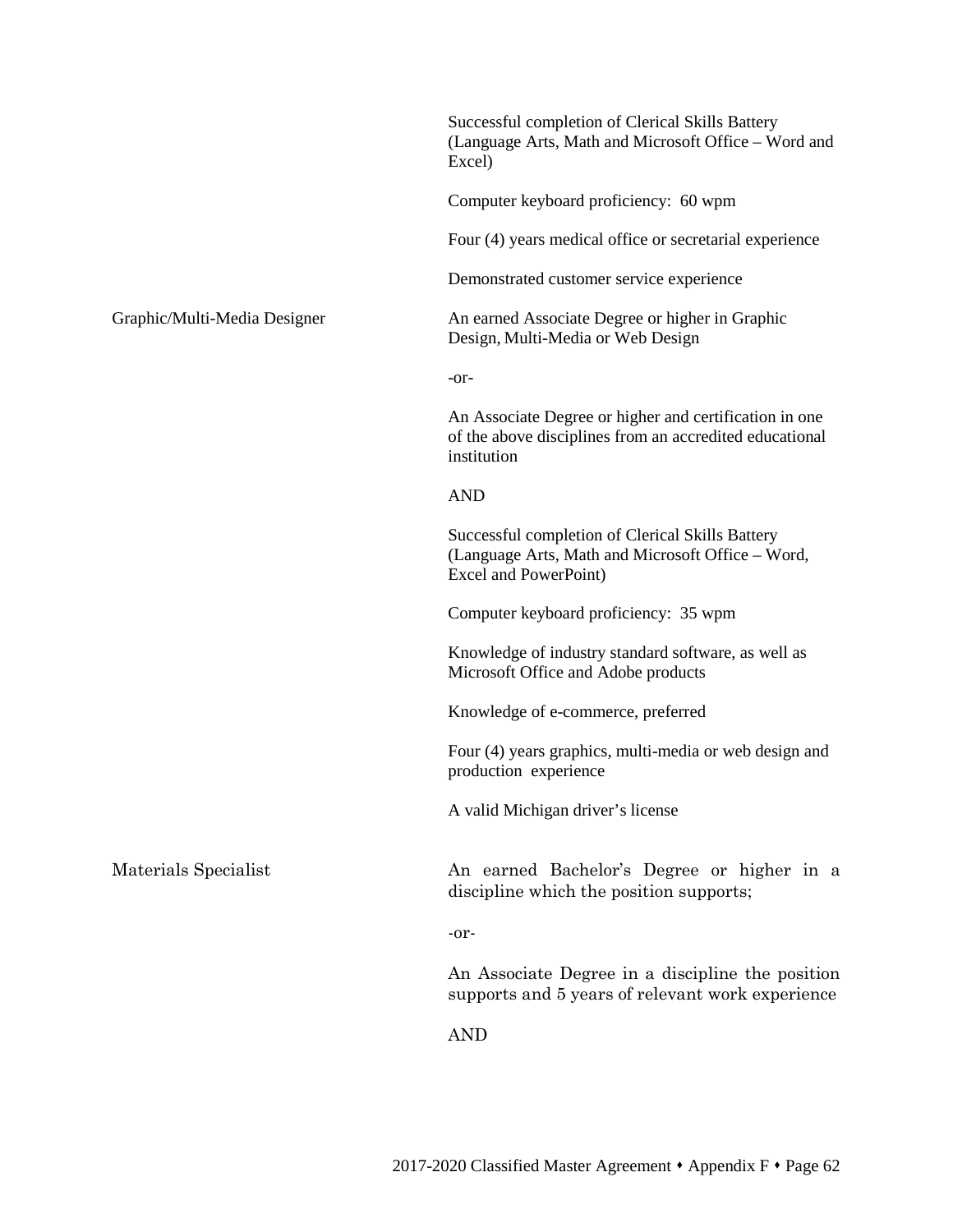Successful completion of the Clerical Skills Battery (Language Arts, Math and Microsoft Office – Word and Excel)

A valid Michigan driver's license

Payroll Specialist An earned Associate Degree or higher in Accounting or Business Administration (with a concentration in Accounting)

AND

Successful completion of Clerical Skills Battery (Language Arts, Math and Microsoft Office – Word and Excel)

Computer keyboard proficiency: 35 wpm

Familiar with Federal, State and Social Security regulations

Four (4) years accounting or payroll processing experience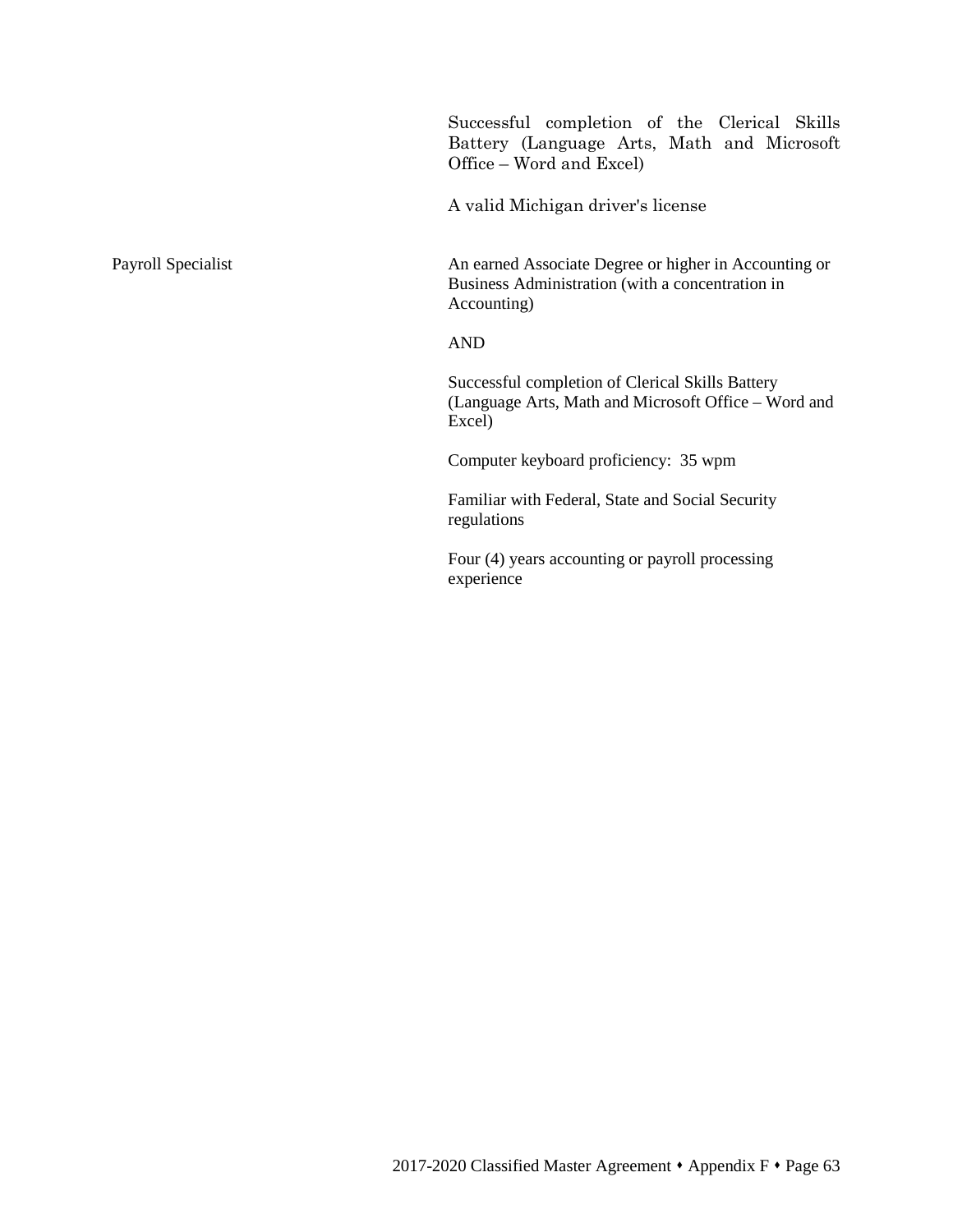Employee ID\_\_\_\_\_\_\_\_\_\_\_\_\_\_ Probationary End Date\_\_\_\_\_\_\_\_\_\_\_\_\_\_

#### **APPENDIX G PERFORMANCE APPRAISAL FORM**

| Last                  | Middle                                                                                                         | First                                                                                                                                                                                                                          |
|-----------------------|----------------------------------------------------------------------------------------------------------------|--------------------------------------------------------------------------------------------------------------------------------------------------------------------------------------------------------------------------------|
|                       |                                                                                                                | DATE OF HIRE: New York CONTROL CONTROL CONTROL CONTROL CONTROL CONTROL CONTROL CONTROL CONTROL CONTROL CONTROL CONTROL CONTROL CONTROL CONTROL CONTROL CONTROL CONTROL CONTROL CONTROL CONTROL CONTROL CONTROL CONTROL CONTROL |
|                       |                                                                                                                |                                                                                                                                                                                                                                |
|                       |                                                                                                                |                                                                                                                                                                                                                                |
| TYPE OF APPRAISAL:    |                                                                                                                | Other $\_\_$                                                                                                                                                                                                                   |
| PURPOSE OF APPRAISAL: | To improve individual performance and to create an<br>incentive to change his/her behavior if it is warranted. |                                                                                                                                                                                                                                |

#### **DEFINITIONS OF DEGREES OF PERFORMANCE**

Outstanding performance is consistently characterized by exceptionally high quality work that leaves little or nothing to be desired. Employee repeatedly makes contributions to the organization which are far above the requirements of his/her position. (5 points)

Very Good performance is marked by initiative and high quality and quantity of work. Employee regularly makes valuable contributions to the organization. Judgments are sound and employee demonstrates knowledge and mastery of his/her position. (4 points)

Satisfactory performance is that which meets the requirements of the position. The position is being covered in an adequate manner and the responsibilities are being handled competently. (3 points)

Needs Improvement performance is marginal. Employee requires frequent supervision. Does not meet minimum standards for performance; improvement is expected. (2 points)

Unsatisfactory performance does not meet the requirements of the position. (1 point)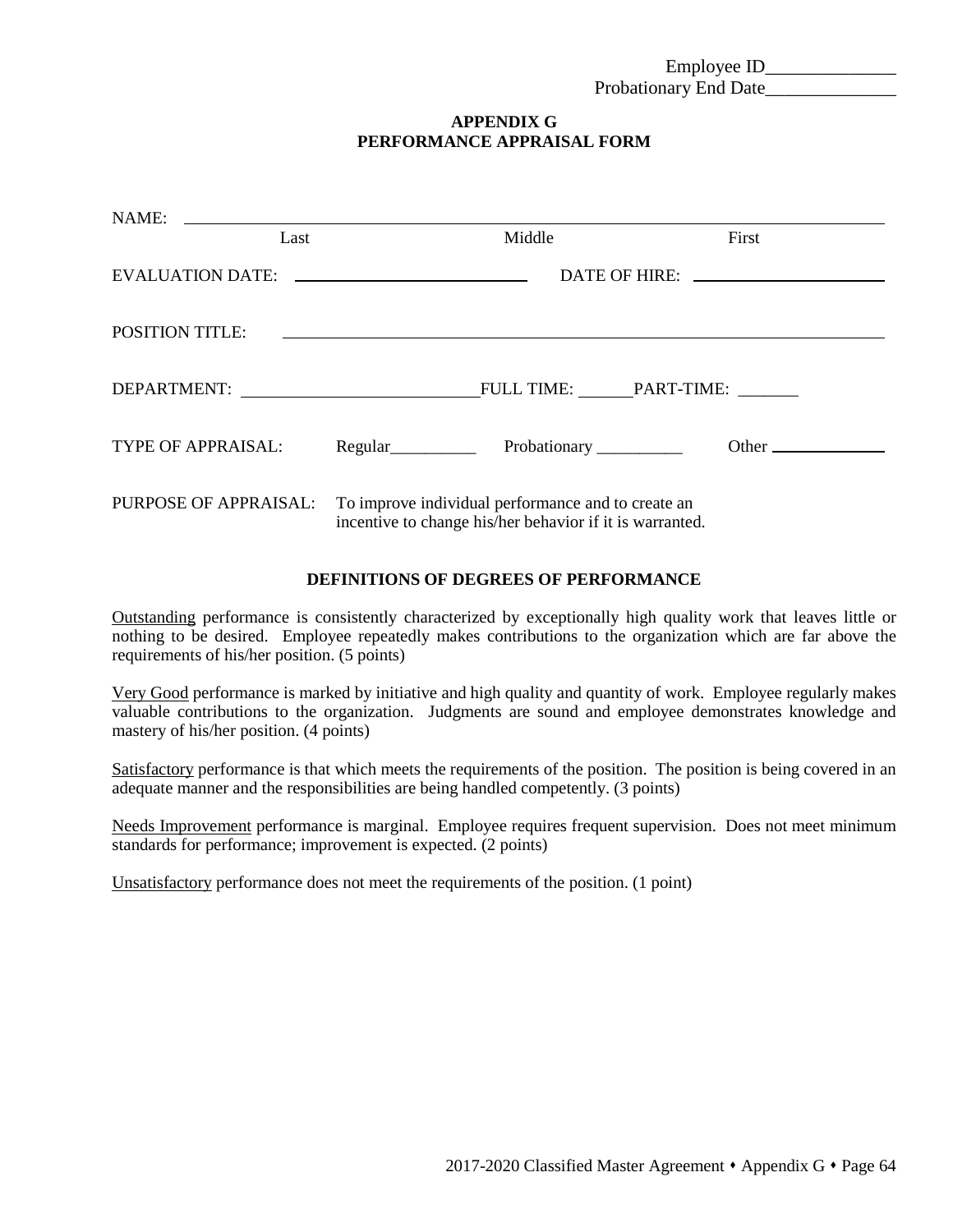#### **PERFORMANCE FACTORS**

#### **A. Quality of Work**:

[ ] Outstanding (5) [ ] Very Good (4) [ ] Satisfactory (3) [ ] Needs Improvement (2) [ ] Unsatisfactory (1)

Considered were the accuracy, planning, follow-through and attention to detail of your work together with the necessity for close supervision of your efforts. Volume of work produced was not considered.

#### **B. Quantity of Work:**

[ ] Outstanding (5) [ ] Very Good (4) [ ] Satisfactory (3) [ ] Needs Improvement (2) [ ] Unsatisfactory (1)

Considered was your ability to organize work load, amount of work completed, and extent to which work is kept on schedule.

#### **C. Work Habits:**

[ ] Outstanding (5) [ ] Very Good (4) [ ] Satisfactory (3) [ ] Needs Improvement (2) [ ] Unsatisfactory (1)

Considered was your adherence to established procedures and rules; your dependability, judgment, persistency and personal habits as they affect your work in general.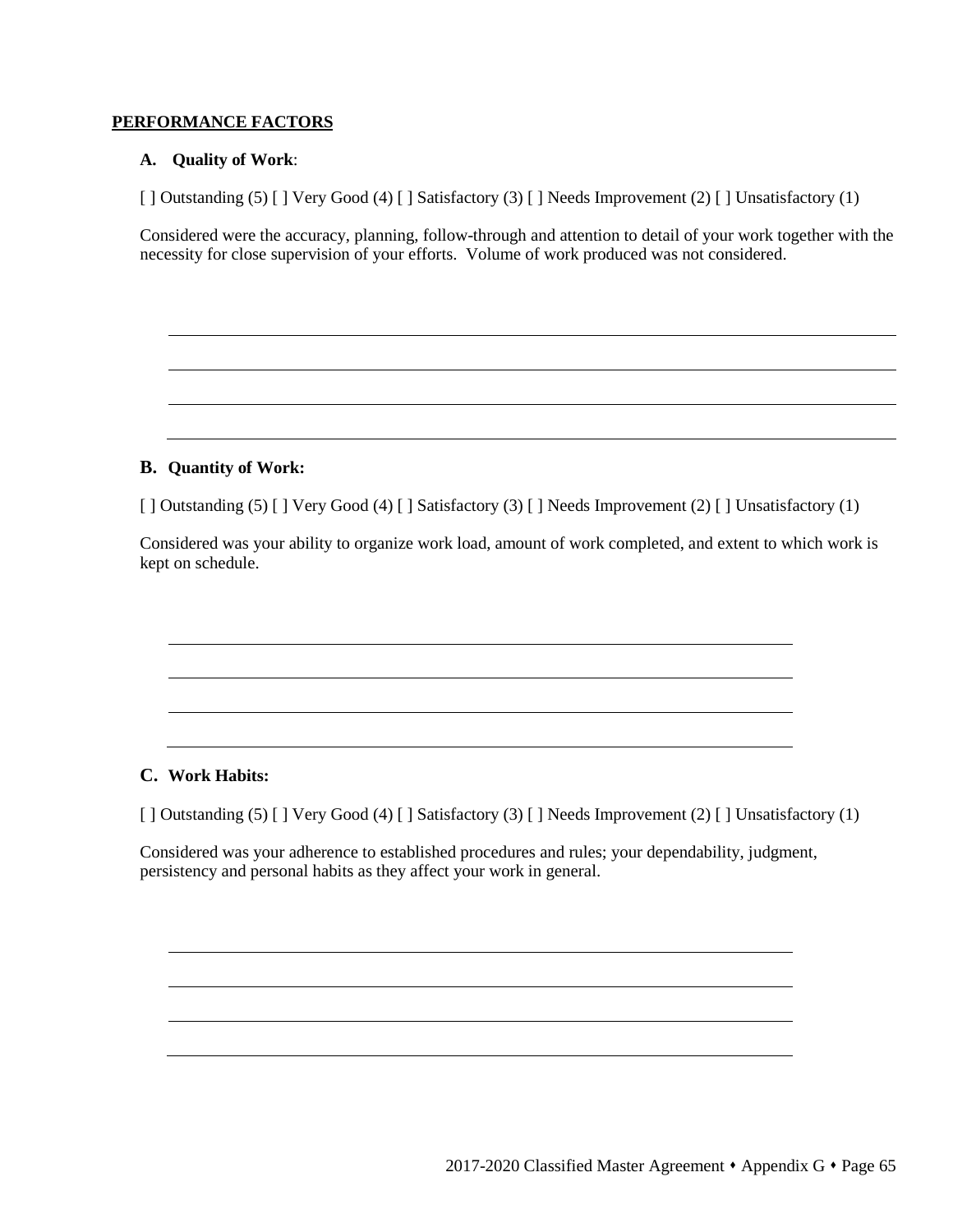#### **D. Attitude:**

[ ] Outstanding (5) [ ] Very Good (4) [ ] Satisfactory (3) [ ] Needs Improvement (2) [ ] Unsatisfactory (1)

Considered was your attitude toward your work, your ability to make useful suggestions, your specialized knowledge of your job, your efforts to acquire new or broader knowledge of your job.

#### **E. Relationships With People:**

[ ] Outstanding (5) [ ] Very Good (4) [ ] Satisfactory (3) [ ] Needs Improvement (2) [ ] Unsatisfactory (1)

Considered were such traits as your tact, courtesy, self-control, patience, and discretion in dealing with your fellow employees, subordinates, superiors, and the public.

#### **F. Resourcefulness:**

[ ] Outstanding (5) [ ] Very Good (4) [ ] Satisfactory (3) [ ] Needs Improvement (2) [ ] Unsatisfactory (1)

Considered were ability to handle difficult situations, ability to work independently and ability to be flexible in adapting to changes.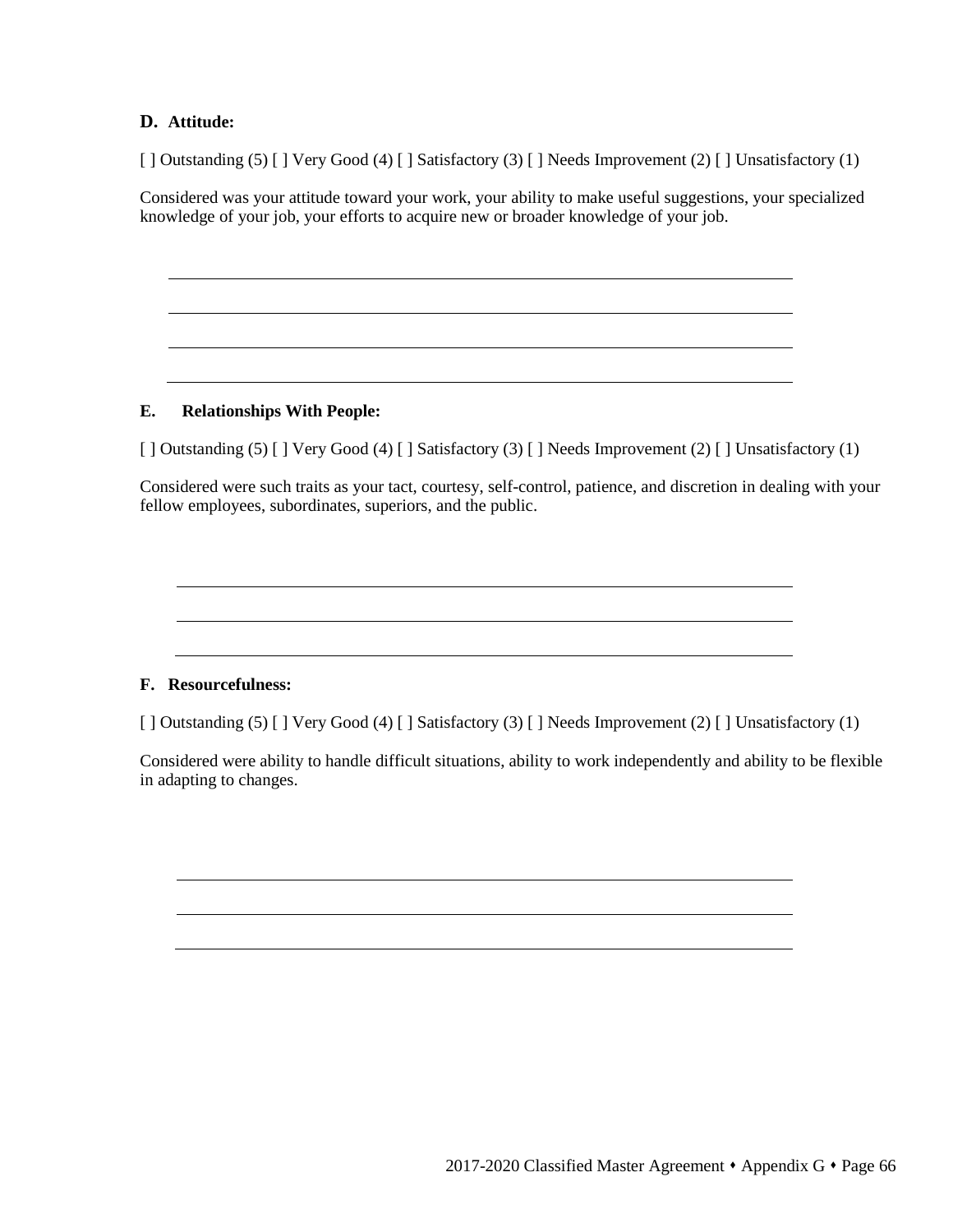### **G. Attendance:**

[ ] Outstanding (5) [ ] Very Good (4) [ ] Satisfactory (3) [ ] Needs Improvement (2) [ ] Unsatisfactory (1)

Considered was whether you came to work on time each day in conformance with work hours.

**Total Points: (add points from each category above)** 

#### **OVERALL PERFORMANCE (circle one)**

| Outstanding              | $(32-35)$ |
|--------------------------|-----------|
| <b>Very Good</b>         | $(25-31)$ |
| <b>Satisfactory</b>      | $(21-24)$ |
| <b>Needs Improvement</b> | $(14-20)$ |
| <b>Unsatisfactory</b>    | $(7-13)$  |

Explanation/Comments:

**Describe areas of improvement since the last review.**

### **AREAS FOR PROFESSIONAL DEVELOPMENT**

Identify areas in which professional development activities are necessary to further enhance the employee's professional competence and success.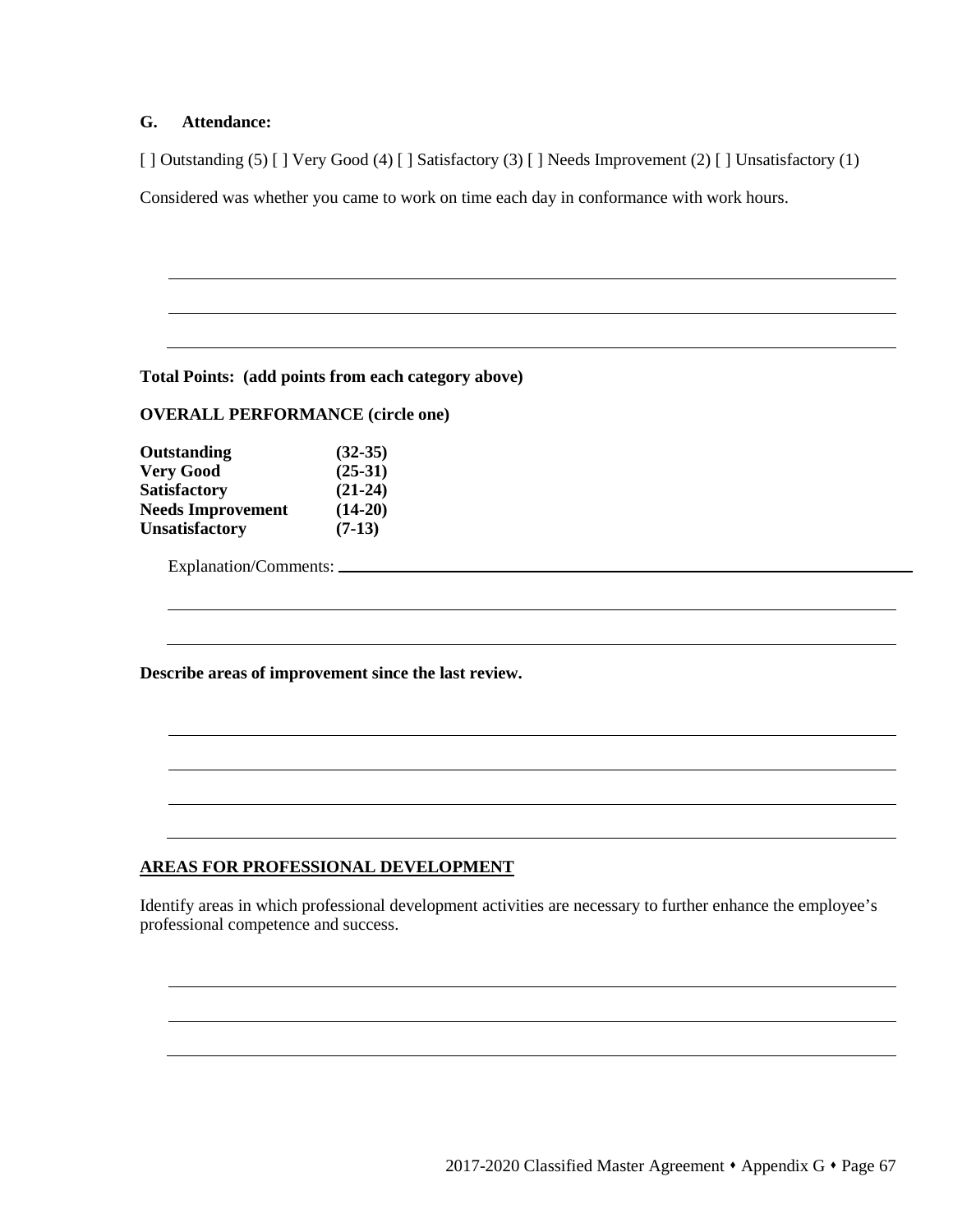| <u> 1989 - Johann Barn, fransk politik (f. 1989)</u> |  |
|------------------------------------------------------|--|
|                                                      |  |
|                                                      |  |
|                                                      |  |

# **EMPLOYEE'S ACKNOWLEDGEMENT**

This evaluation has been discussed with me and my signature on this document acknowledges receipt of a copy of this evaluation and in no way signifies agreement with the aforementioned comments.

Employee's Signature: Date: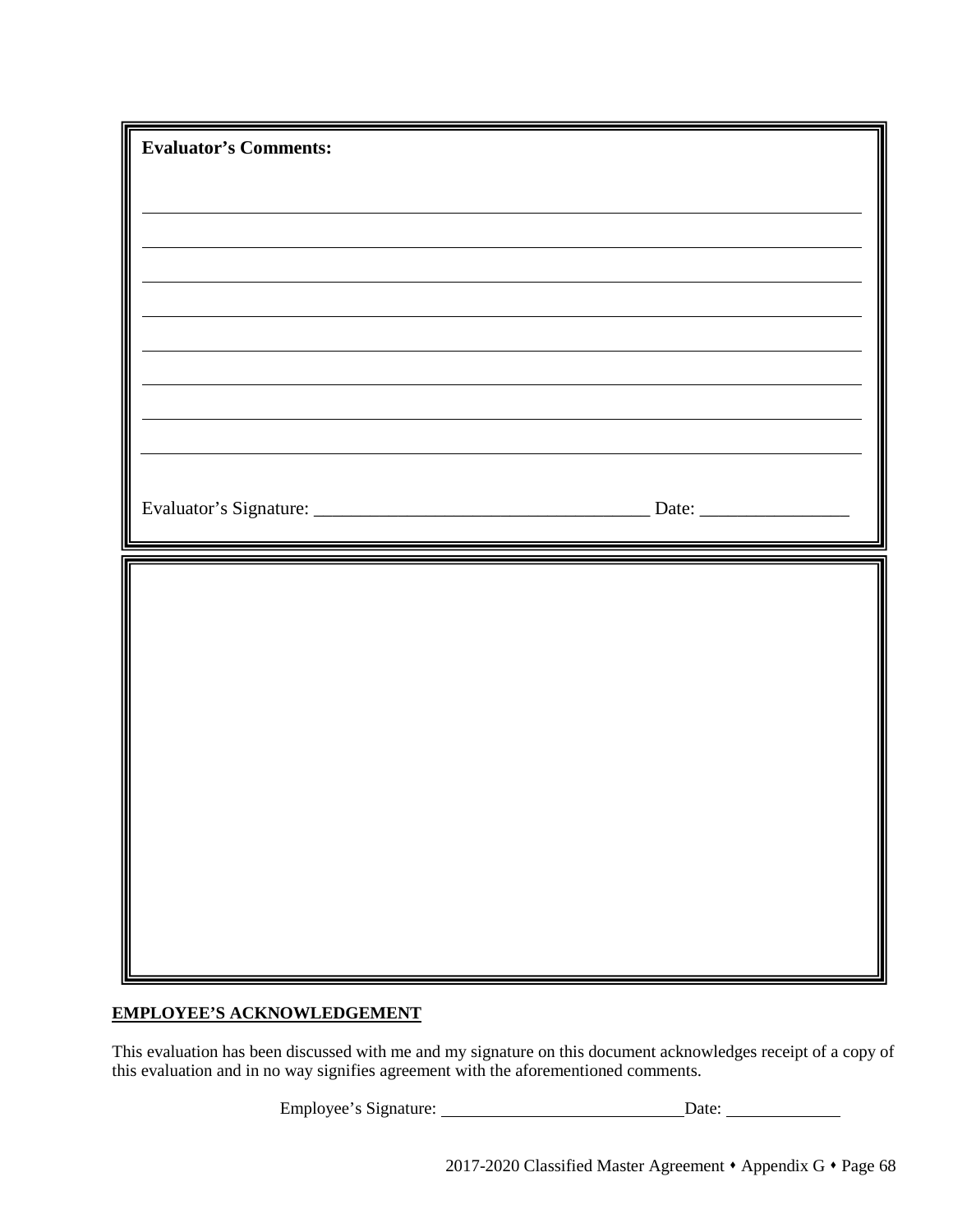#### **APPENDIX H-1**

#### **2017 WINTER CLOSEDOWN**

The parties agree as follows:

- 1) There will be a winter closedown from Friday, December 22, 2017 through Tuesday, January 2, 2018.
- 2) The winter closedown shall consist of the following calendar dates:

| Day       | Date        | <b>Designation</b>    |
|-----------|-------------|-----------------------|
| Friday    | December 22 | Holiday               |
| Saturday  | December 23 | Saturday              |
| Sunday    | December 24 | Sunday                |
| Monday    | December 25 | Holiday               |
| Tuesday   | December 26 | <b>Work Day</b>       |
| Wednesday | December 27 | Work Day              |
| Thursday  | December 28 | Work Day              |
| Friday    | December 29 | Holiday               |
| Saturday  | December 30 | Saturday              |
| Sunday    | December 31 | Sunday                |
| Monday    | January 1   | Holiday               |
| Tuesday   | January 2   | Work Day              |
| Wednesday | January 3   | <b>Return to Work</b> |
|           |             |                       |

- 3) For full-time employees, four (4) scheduled work days during the winter closedown shall be charged to any one of the options listed below:
	- A. Two (2) vacation days, plus two (2) days of paid time from the College
	- B. Two (2) personal business days, plus two (2) days of paid time from the College
	- C. Any combination of A and B
	- D. All four (4) days taken without pay, with the understanding that the days would not be considered scheduled work days for the purpose of determining eligibility for holiday pay
- 4) Part-time employees who would be scheduled to work during the scheduled work days shall elect one of the following options:
	- A. Up to eight (8) hours of accrued time, with the College paying for an equal number of hours. The remaining time shall be without pay.
	- B. All time taken without pay, with the understanding that the time would not be considered as scheduled work time for the purpose of determining eligibility for holiday pay.
- 5) Employees scheduled to work during the winter closedown must receive written authorization from their immediate supervisor and the appropriate member of Chancellor's Cabinet no later than December 1, of each year. Any employee who works on a day designated as a "work day" will be paid at time and one half. In addition, an equal number of hours will be added to the employee's vacation bank for all hours worked during the winter closedown.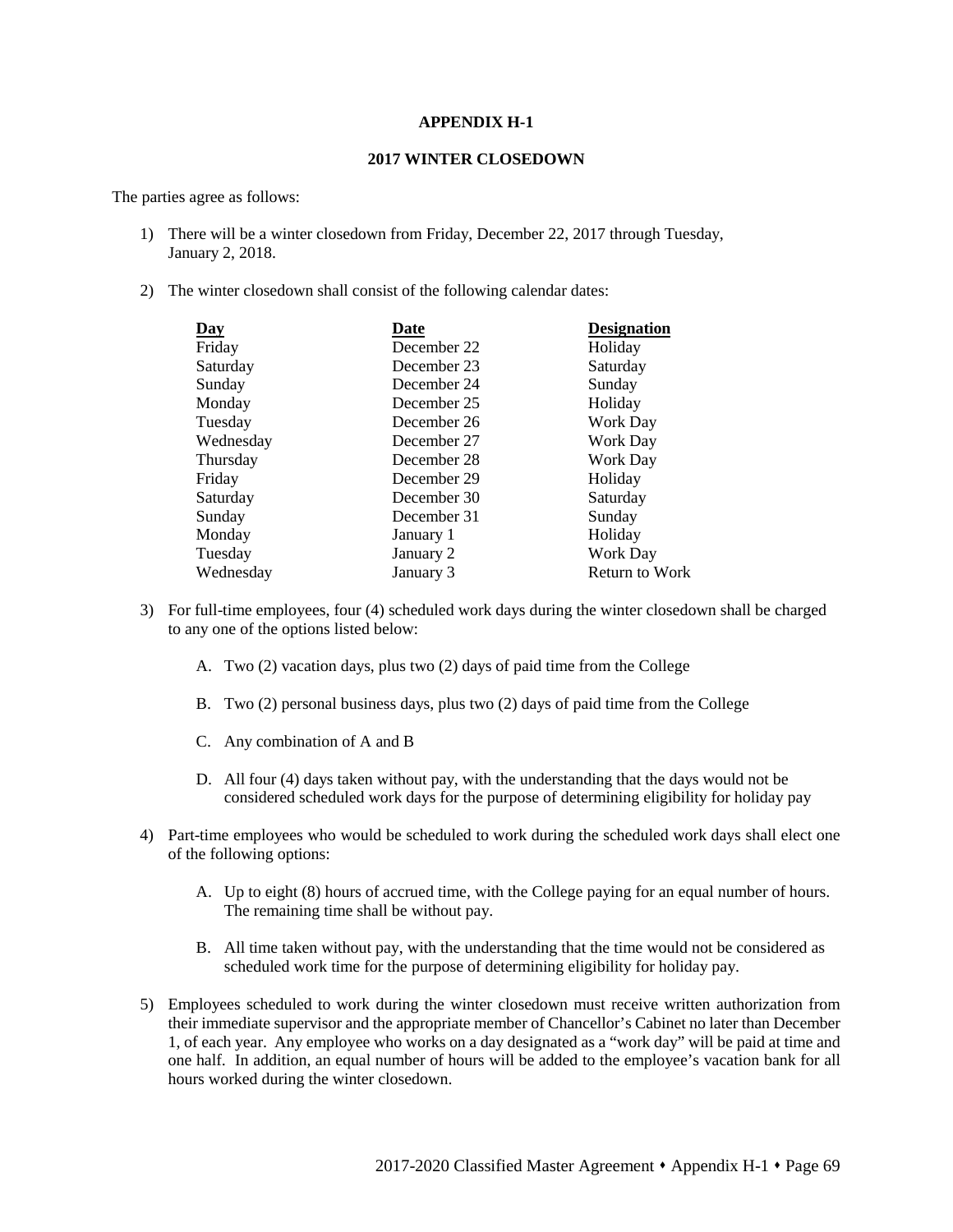#### **APPENDIX H-2**

#### **2018 WINTER CLOSEDOWN**

The parties agree as follows:

- 1) There will be a winter closedown from Friday, December 21, 2018 through Tuesday, January 1, 2019.
- 2) The winter closedown shall consist of the following calendar dates:

| Day       | Date        | <b>Designation</b>    |
|-----------|-------------|-----------------------|
| Friday    | December 21 | Work Day              |
| Saturday  | December 22 | Saturday              |
| Sunday    | December 23 | Sunday                |
| Monday    | December 24 | Holiday               |
| Tuesday   | December 25 | Holiday               |
| Wednesday | December 26 | Work Day              |
| Thursday  | December 27 | Work Day              |
| Friday    | December 28 | <b>Work Day</b>       |
| Saturday  | December 29 | Saturday              |
| Sunday    | December 30 | Sunday                |
| Monday    | December 31 | Holiday               |
| Tuesday   | January 1   | Holiday               |
| Wednesday | January 2   | <b>Return to Work</b> |
|           |             |                       |

- 3) For full-time employees, four (4) scheduled work days during the winter closedown shall be charged to any one of the options listed below:
	- A. Two (2) vacation days, plus two (2) days of paid time from the College
	- B. Two (2) personal business days, plus two (2) days of paid time from the College
	- C. Any combination of A and B
	- D. All four (4) days taken without pay, with the understanding that the days would not be considered scheduled work days for the purpose of determining eligibility for holiday pay
- 4) Part-time employees who would be scheduled to work during the scheduled work days shall elect one of the following options:
	- A. Up to eight (8) hours of accrued time, with the College paying for an equal number of hours. The remaining time shall be without pay.
	- B. All time taken without pay, with the understanding that the time would not be considered as scheduled work time for the purpose of determining eligibility for holiday pay.
- 5) Employees scheduled to work during the winter closedown must receive written authorization from their immediate supervisor and the appropriate member of Chancellor's Cabinet no later than December 1, of each year. Any employee who works on a day designated as a "work day" will be paid at time and one half. In addition, an equal number of hours will be added to the employee's vacation bank for all hours worked during the winter closedown.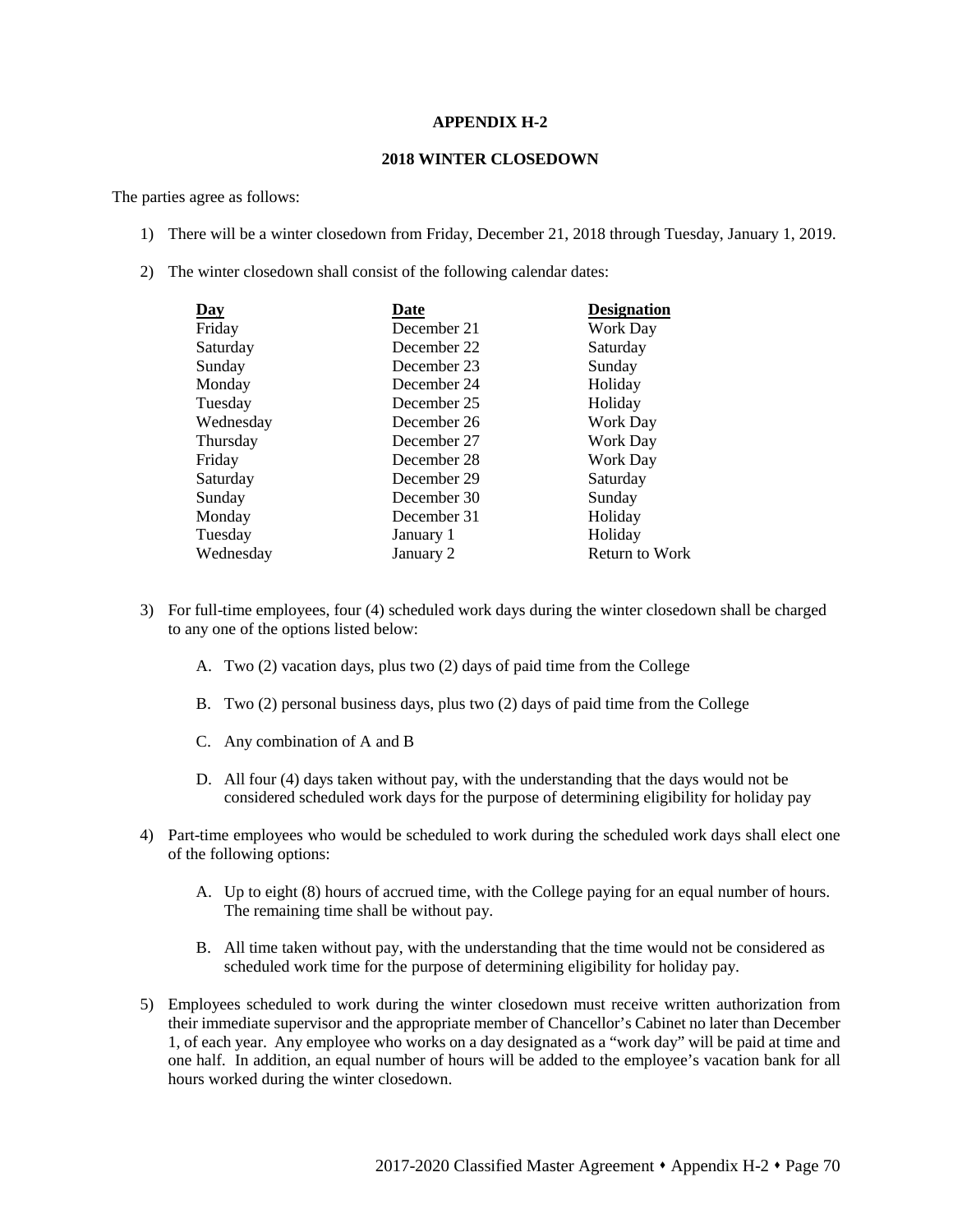#### **APPENDIX H-3**

#### **2019 WINTER CLOSEDOWN**

The parties agree as follows:

- 1) There will be a winter closedown from Saturday, December 21, 2019 through Wednesday, January 1, 2020.
- 2) The winter closedown shall consist of the following calendar dates:

| Day       | Date        | <b>Designation</b>    |
|-----------|-------------|-----------------------|
| Saturday  | December 21 | Saturday              |
| Sunday    | December 22 | Sunday                |
| Monday    | December 23 | Work Day              |
| Tuesday   | December 24 | Holiday               |
| Wednesday | December 25 | Holiday               |
| Thursday  | December 26 | Work Day              |
| Friday    | December 27 | Work Day              |
| Saturday  | December 28 | Saturday              |
| Sunday    | December 29 | Sunday                |
| Monday    | December 30 | Work Day              |
| Tuesday   | December 31 | Holiday               |
| Wednesday | January 1   | Holiday               |
| Thursday  | January 2   | <b>Return to Work</b> |
|           |             |                       |

- 3) For full-time employees, four (4) scheduled work days during the winter closedown shall be charged to any one of the options listed below:
	- A. Two (2) vacation days, plus two (2) days of paid time from the College
	- B. Two (2) personal business days, plus two (2) days of paid time from the College
	- C. Any combination of A and B
	- D. All four (4) days taken without pay, with the understanding that the days would not be considered scheduled work days for the purpose of determining eligibility for holiday pay
- 4) Part-time employees who would be scheduled to work during the scheduled work days shall elect one of the following options:
	- A. Up to eight (8) hours of accrued time, with the College paying for an equal number of hours. The remaining time shall be without pay.
	- B. All time taken without pay, with the understanding that the time would not be considered as scheduled work time for the purpose of determining eligibility for holiday pay.
- 5) Employees scheduled to work during the winter closedown must receive written authorization from their immediate supervisor and the appropriate member of Chancellor's Cabinet no later than December 1, of each year. Any employee who works on a day designated as a "work day" will be paid at time and one half. In addition, an equal number of hours will be added to the employee's vacation bank for all hours worked during the winter closedown.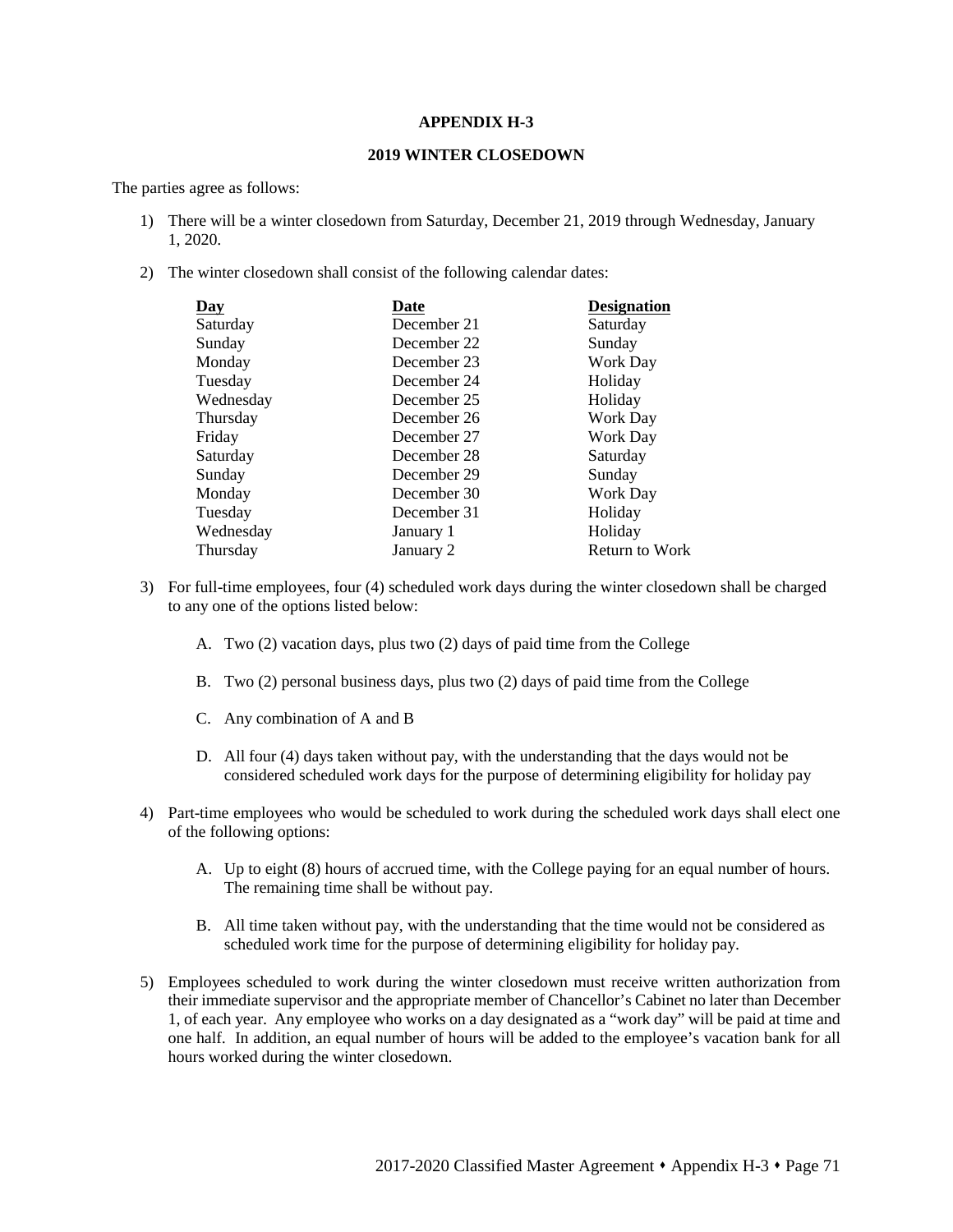# **APPENDIX I FLEXIBLE WORK WEEK**

| In accordance with Appendix A, this is a request for the following work schedule: |        |                                                          |       |  |  |
|-----------------------------------------------------------------------------------|--------|----------------------------------------------------------|-------|--|--|
|                                                                                   |        |                                                          |       |  |  |
|                                                                                   |        | Date: $\frac{1}{\sqrt{1-\frac{1}{2}} \cdot \frac{1}{2}}$ |       |  |  |
|                                                                                   |        |                                                          |       |  |  |
|                                                                                   |        |                                                          |       |  |  |
| The forty (40) hour work week is proposed as follows:                             |        |                                                          |       |  |  |
| Monday                                                                            |        |                                                          |       |  |  |
| Tuesday                                                                           |        |                                                          |       |  |  |
| Wednesday                                                                         |        |                                                          |       |  |  |
| Thursday                                                                          |        |                                                          |       |  |  |
| Friday                                                                            |        | $from$ $a.m.$                                            |       |  |  |
|                                                                                   |        |                                                          |       |  |  |
| Approved                                                                          | Denied |                                                          |       |  |  |
| Supervisor                                                                        |        | Date                                                     | Title |  |  |
| Approved                                                                          | Denied |                                                          |       |  |  |
| Member of Chancellor's Cabinet                                                    |        | Date                                                     | Title |  |  |

### **Note: Flexible schedules must conform to the requirements of Appendix A, Work Shift, section D**

Copies to: Campus Steward and Human Resources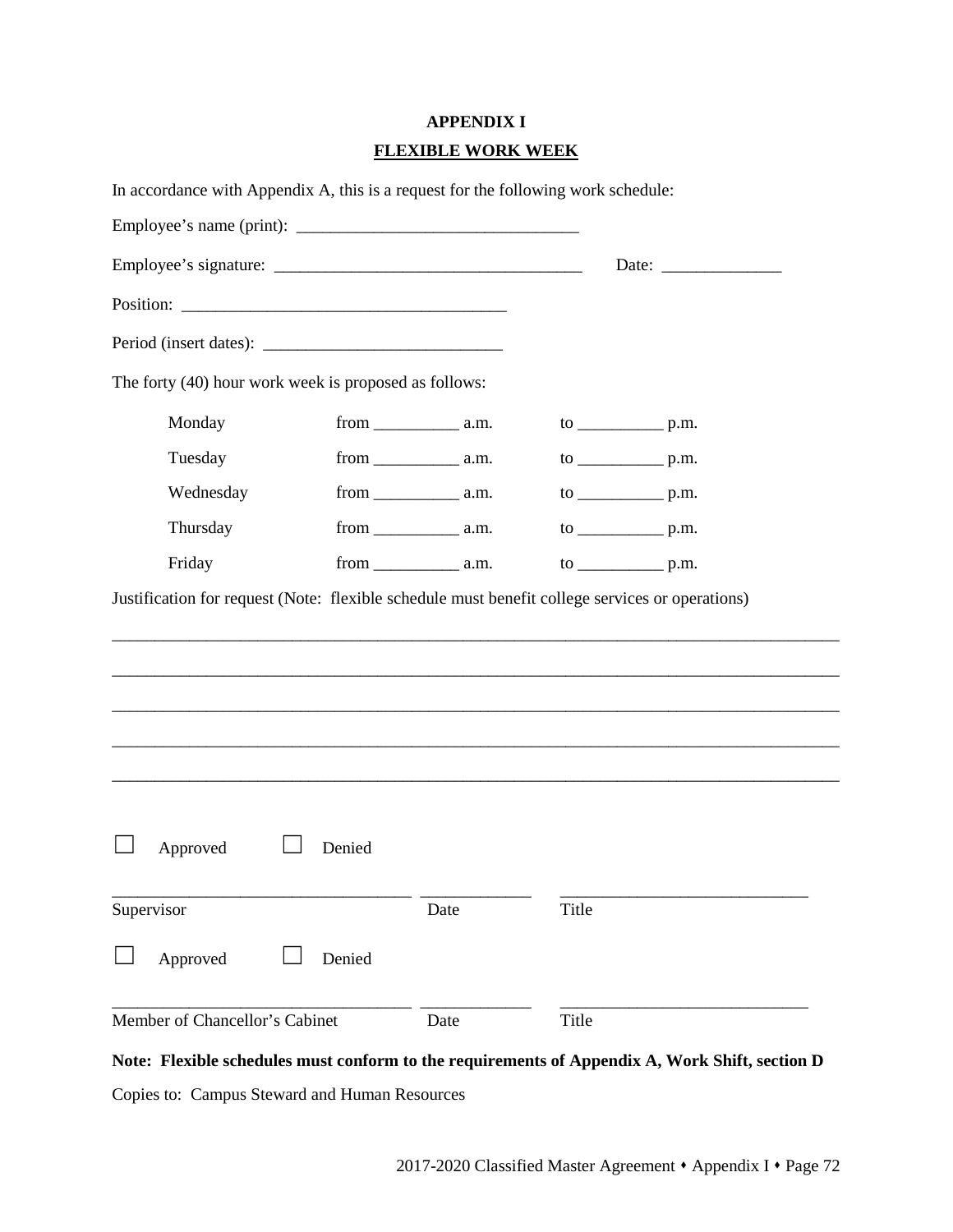### **APPENDIX J**

**Family and Medical Leave Act**

**U.S. Department of Labor**

**Wage and Hour Division**

**Pages 74-77**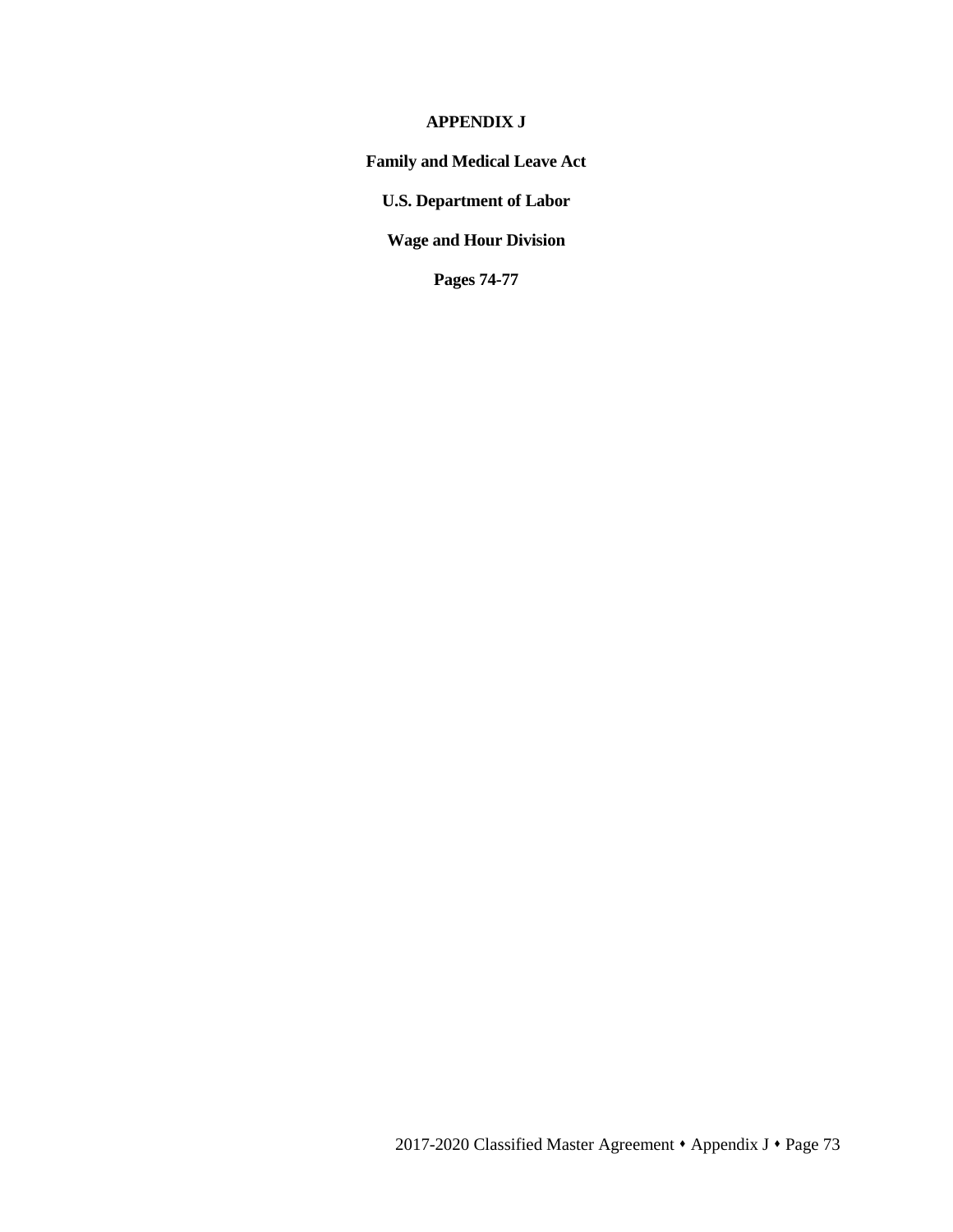

# **Fact Sheet #28: The Family and Medical Leave Act**

The Family and Medical Leave Act (FMLA) entitles eligible employees of covered employers to take unpaid, job-protected leave for specified family and medical reasons. This fact sheet provides general information about which employers are covered by the FMLA, when employees are eligible and entitled to take FMLA leave, and what rules apply when employees take FMLA leave.

## **COVERED EMPLOYERS**

The FMLA only applies to employers that meet certain criteria. A **covered employer** is a:

- Private-sector employer, with 50 or more employees in 20 or more workweeks in the current or preceding calendar year, including a joint employer or successor in interest to a covered employer;
- Public agency, including a local, state, or Federal government agency, regardless of the number of employees it employs; or
- Public or private elementary or secondary school, regardless of the number of employees it employs.

# **ELIGIBLE EMPLOYEES**

Only eligible employees are entitled to take FMLA leave. An **eligible employee** is one who:

- Works for a *covered employer*;
- Has worked for the employer for at least *12 months*;
- Has at least *1,250 hours* of service for the employer during the 12 month period immediately preceding the leave\*; and
- Works at a location where the employer has at least *50 employees within 75 miles*.

\* Special hours of service eligibility requirements apply to airline flight crew employees. *See* Fact [Sheet](http://www.dol.gov/whd/regs/compliance/whdfs28j.htm) 28J: Special Rules for Airline Flight Crew [Employees under](http://www.dol.gov/whd/regs/compliance/whdfs28j.htm) the Family and Medical Leave Act.

The 12 months of employment do not have to be consecutive. That means any time previously worked for the same employer (including seasonal work) could, in most cases, be used to meet the 12-month requirement. If the employee has a break in service that lasted seven years or more, the time worked prior to the break will not count *unless* the break is due to service covered by the Uniformed Services Employment and Reemployment Rights Act (USERRA), or there is a written agreement, including a collective bargaining agreement, outlining the employer's intention to rehire the employee after the break in service. *See* ["FMLA Special Rules for](http://www.dol.gov/whd/fmla/userra.htm) Returning Reservists".

# **LEAVE ENTITLEMENT**

Eligible employees may take up to **12 workweeks** of leave in a 12-month period for one or more of the following reasons: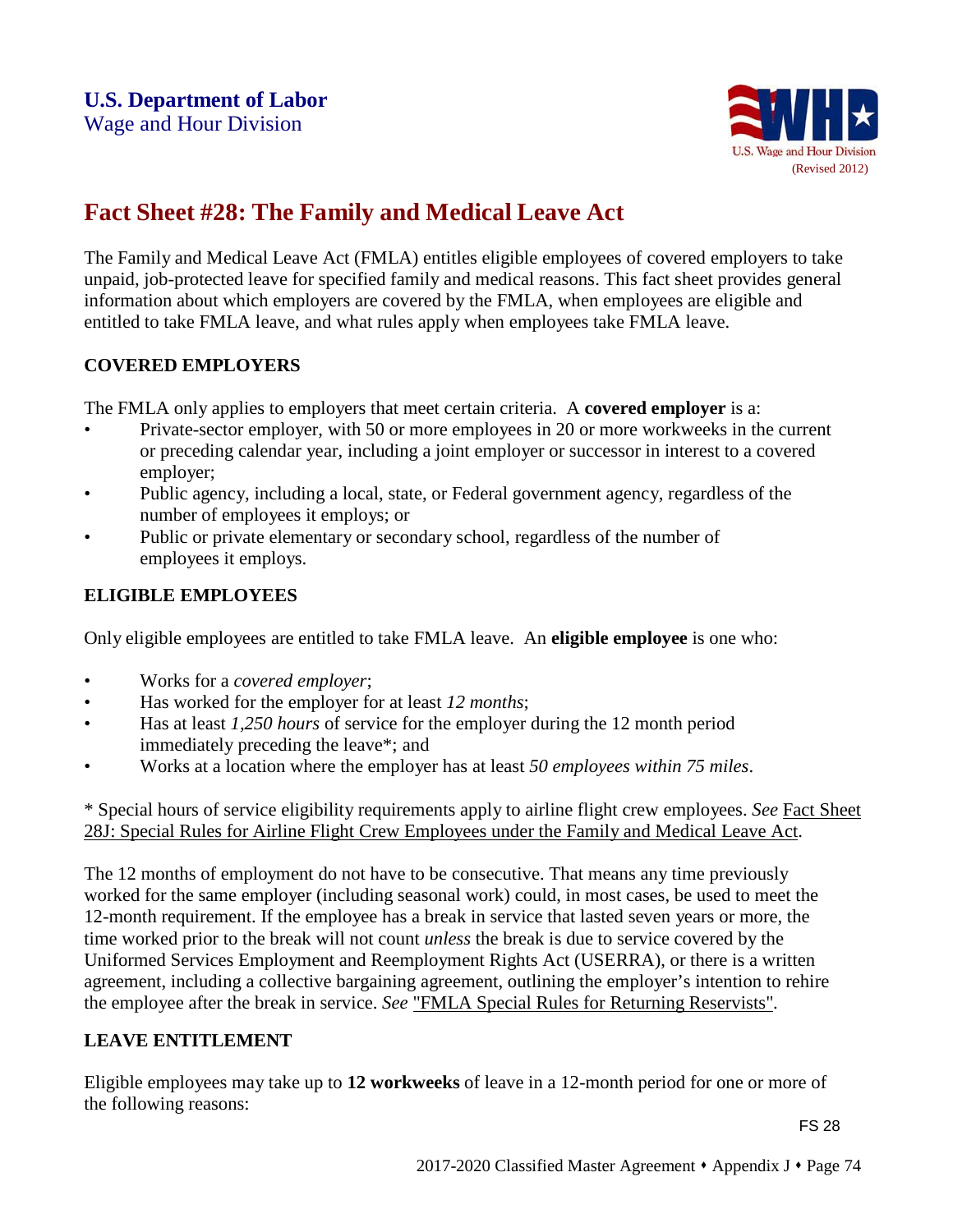- The birth of a son or daughter or placement of a son or daughter with the employee for adoption or foster care;
- To care for a spouse, son, daughter, or parent who has a serious health condition;
- For a serious health condition that makes the employee unable to perform the essential functions of his or her job; or
- For any qualifying exigency arising out of the fact that a spouse, son, daughter, or parent is a military member on covered active duty or call to covered active duty status.

An eligible employee may also take up to **26 workweeks** of leave during a "single 12-month period" to care for a covered servicemember with a serious injury or illness, when the employee is the spouse, son, daughter, parent, or next of kin of the servicemember. The "single 12-month period" for military caregiver leave is different from the 12-month period used for other FMLA leave reasons. *See* [Fact](http://www.dol.gov/whd/regs/compliance/whdfs28f.htm) [Sheets 28F: Qualifying](http://www.dol.gov/whd/regs/compliance/whdfs28f.htm) [Reasons under](http://www.dol.gov/whd/regs/compliance/whdfs28f.htm) the FMLA and 28M: The Military Family Leave [Provisions](http://www.dol.gov/whd/regs/compliance/whdfs28m.htm) under the [FMLA.](http://www.dol.gov/whd/regs/compliance/whdfs28m.htm)

Under some circumstances, employees may take FMLA leave on an intermittent or reduced schedule basis. That means an employee may take leave in separate blocks of time or by reducing the time he or she works each day or week for a single qualifying reason. When leave is needed for planned medical treatment, the employee must make a reasonable effort to schedule treatment so as not to unduly disrupt the employer's operations. If FMLA leave is for the birth, adoption, or foster placement of a child, use of intermittent or reduced schedule leave requires the employer's approval.

Under certain conditions, employees may choose, or employers may require employees, to "substitute" (run concurrently) accrued paid leave, such as sick or vacation leave, to cover some or all of the FMLA leave period. An employee's ability to substitute accrued paid leave is determined by the terms and conditions of the employer's normal leave policy.

# **NOTICE**

Employees must comply with their employer's usual and customary requirements for requesting leave and provide enough information for their employer to reasonably determine whether the FMLA may apply to the leave request. Employees generally must request leave 30 days in advance when the need for leave is foreseeable. When the need for leave is foreseeable less than 30 days in advance or is unforeseeable, employees must provide notice as soon as possible and practicable under the circumstances.

When an employee seeks leave for a FMLA-qualifying reason for the first time, the employee need not expressly assert FMLA rights or even mention the FMLA. If an employee later requests additional leave for the same qualifying condition, the employee must specifically reference either the qualifying reason for leave or the need for FMLA leave. *See* [Fact Sheet 28E: Employee](http://www.dol.gov/whd/regs/compliance/whdfs28e.htm) Notice Requirements under the [FMLA](http://www.dol.gov/whd/regs/compliance/whdfs28e.htm) .

Covered employers must:

- (1) Post a notice explaining rights and responsibilities under the FMLA (and may be subject to a civil money penalty of up to \$110 for willful failure to post);
- (2) Include information about the FMLA in their employee handbooks or provide information to new employees upon hire;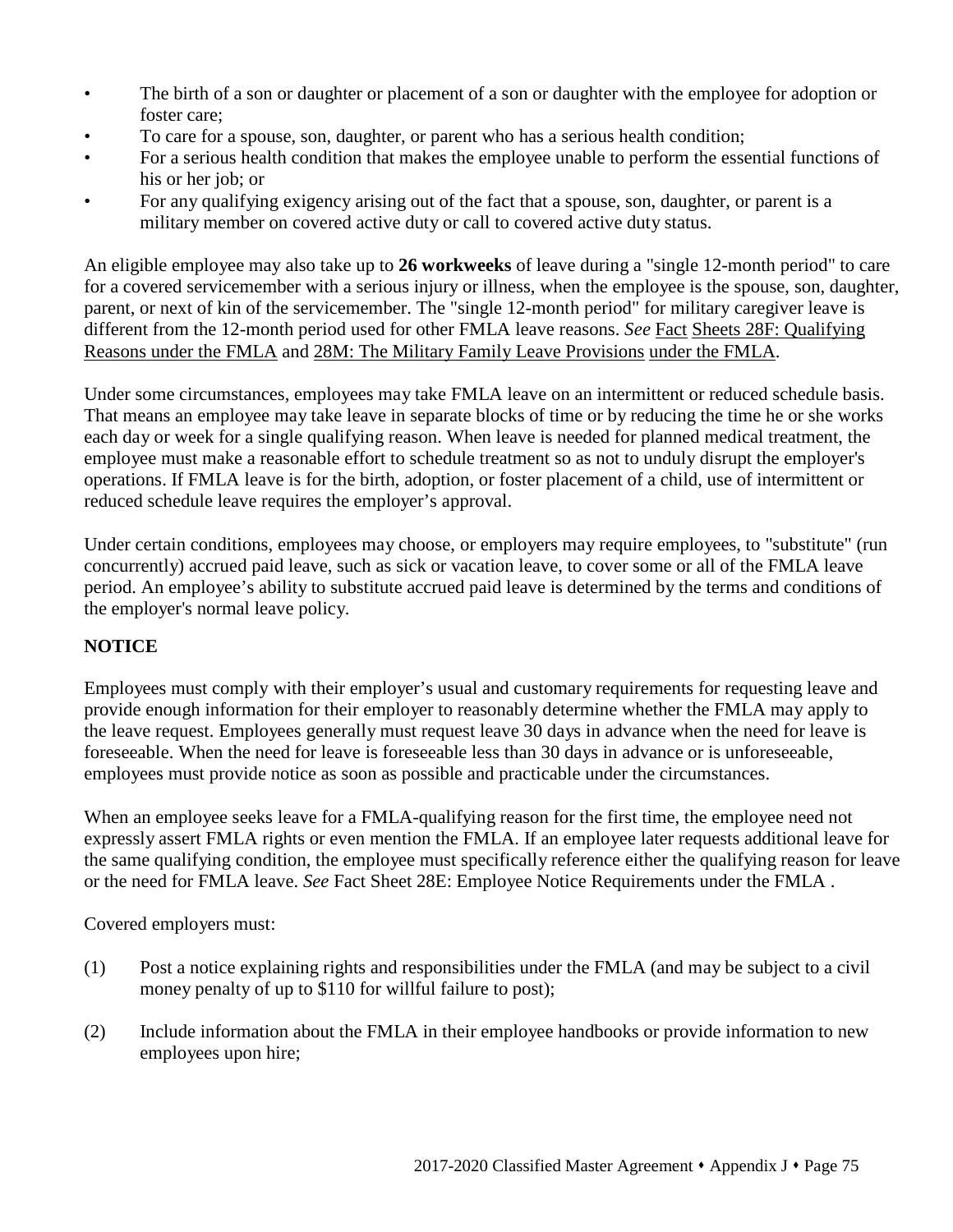- (3) When an employee requests FMLA leave or the employer acquires knowledge that leave may be for a FMLA-qualifying reason, provide the employee with notice concerning his or her eligibility for FMLA leave and his or her rights and responsibilities under the FMLA; and
- (4) Notify employees whether leave is designated as FMLA leave and the amount of leave that will be deducted from the employee's FMLA entitlement.

*See* Fact Sheet 28D: Employer Notice [Requirements under](http://www.dol.gov/whd/regs/compliance/whdfs28d.htm) the FMLA.

# **CERTIFICATION**

When an employee requests FMLA leave due to his or her own serious health condition or a covered family member's serious health condition, the employer may require certification in support of the leave from a health care provider. An employer may also require second or third medical opinions (at the employer's expense) and periodic recertification of a serious health condition. *See* Fact [Sheet](http://www.dol.gov/whd/regs/compliance/whdfs28g.htm) 28G: Certification of a Serious Health Condition under the FMLA. For information on certification requirements for military family leave, *See* Fact Sheet [28M\(c\):](http://www.dol.gov/whd/regs/compliance/whdfs28mc.htm) Qualifying Exigency Leave under the FMLA; Fact Sheet [28M\(a\):](http://www.dol.gov/whd/regs/compliance/whdfs28ma.htm) Military Caregiver Leave for a Current Servicemember under the FMLA; and [Fact Sheet 28M\(b\):](http://www.dol.gov/whd/regs/compliance/whdfs28mb.htm) Military Caregiver Leave for a Veteran under the FMLA.

# **JOB RESTORATION AND HEALTH BENEFITS**

Upon return from FMLA leave, an employee must be restored to his or her original job or to an equivalent job with equivalent pay, benefits, and other terms and conditions of employment. An employee's use of FMLA leave cannot be counted against the employee under a "no-fault" attendance policy. Employers are also required to continue group health insurance coverage for an employee on FMLA leave under the same terms and conditions as if the employee had not taken leave. *See* Fact [Sheet](http://www.dol.gov/whd/regs/compliance/whdfs28a.htm) [28A: Employee](http://www.dol.gov/whd/regs/compliance/whdfs28a.htm) Protections under the Family and Medical Leave Act .

## **OTHER PROVISIONS**

Special rules apply to employees of local education agencies. Generally, these rules apply to intermittent or reduced schedule FMLA leave or the taking of FMLA leave near the end of a school term.

Salaried executive, administrative, and professional employees of covered employers who meet the Fair Labor Standards Act (FLSA) criteria for exemption from minimum wage and overtime under the FLSA regulations, 29 CFR Part 541, do not lose their FLSA-exempt status by using any unpaid FMLA leave. This special exception to the "salary basis" requirements for FLSA's exemption extends only to an eligible employee's use of FMLA leave.

## **ENFORCEMENT**

It is unlawful for any employer to interfere with, restrain, or deny the exercise of or the attempt to exercise any right provided by the FMLA. It is also unlawful for an employer to discharge or discriminate against any individual for opposing any practice, or because of involvement in any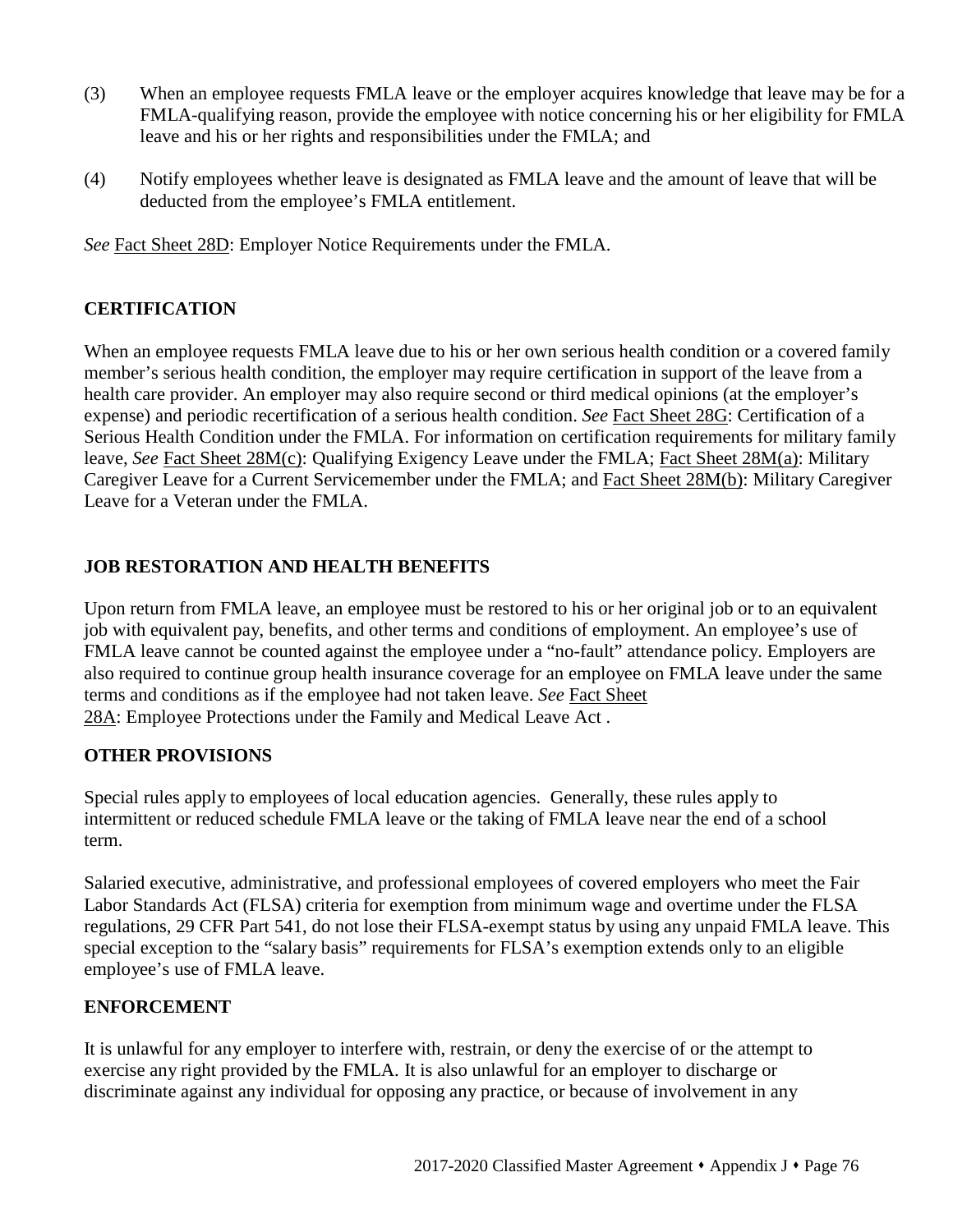proceeding, related to the FMLA. *See* Fact Sheet [77B: Protections for](http://www.dol.gov/whd/regs/compliance/whdfs77b.htm) Individuals under the FMLA . The Wage and Hour Division is responsible for administering and enforcing the FMLA for most employees. Most federal and certain congressional employees are also covered by the law but are subject to the jurisdiction of the U.S. Office of Personnel Management or Congress. If you believe that your rights under the FMLA have been violated, you may file a complaint with the Wage and Hour Division or file a private lawsuit against your employer in court.

### **For additional information, visit our Wage and Hour Division Website: [http://www.wagehour.dol.gov](http://www.wagehour.dol.gov/) and/or call our toll-free information and helpline, available 8 a.m. to 5 p.m. in your time zone, 1-866-4-USWAGE (1-866-487-9243).**

This publication is for general information and is not to be considered in the same light as official statements of position contained in the regulations.

### **U.S. Department of Labor**

Frances Perkins Building 200 Constitution Avenue, NW Washington, DC 20210  **1-866-4-USWAGE** TTY: 1-866-487-9243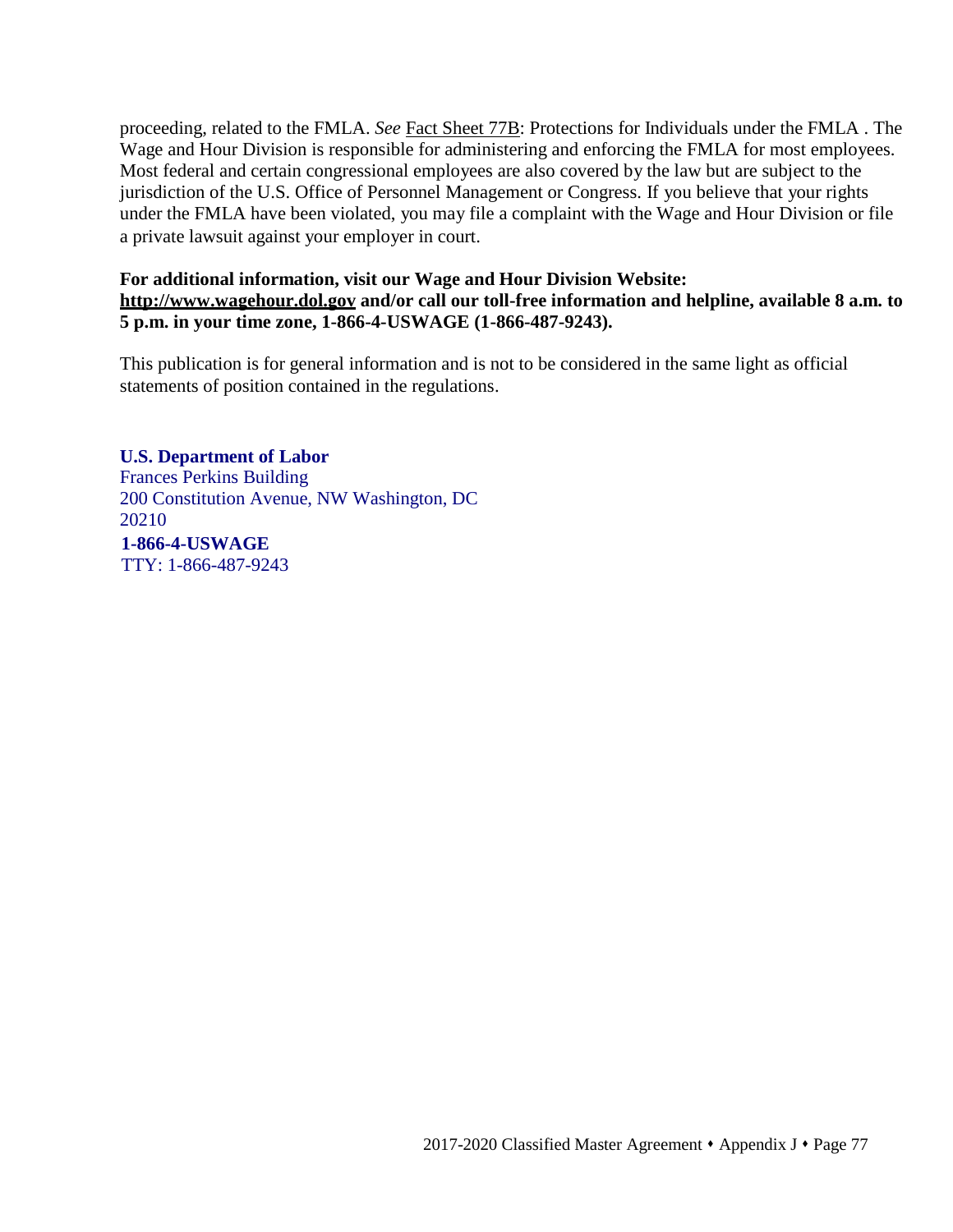### LETTER OF AGREEMENT #1 **BETWEEN** OAKLAND COMMUNITY COLLEGE AND AFSCME LOCAL 2042

Re: Appendix A and Appendix F

Oakland Community College (the "College") and AFSCME Local 2042 (the "Union") herein mutually agree as follows:

Representatives for the College and the Union will meet in good faith beginning in July 2017 for the specific purpose of modifying Appendix A, Wages and Hours of the parties' Master Agreement and finding a mutually beneficial solution that will enable the College to best meet student and operational needs by way of a regularly-scheduled flexible work week that may be required of College employees within Union positions. The parties will endeavor to conclude this work on or before January 1, 2018.

Representatives for the College and the Union will form a subcommittee to review and consider revision/modification of the minimum qualifications for Classified positions within Appendix F, Minimum Qualifications of the parties' Master Agreement.

This Letter of Agreement is limited to the items of mutual interest to the parties as specified above, and shall not act to establish a precedent and/or past practice between the parties.

## **OAKLAND COMMUNITY COLLEGE AFSCME LOCAL 2042**

Jasen M. Witt **Ronda Trouse** Director of Employee Relations Council 25 Representative

Date: Date: Date: Date: Date: Date: Date: Date: Date: Date: Date: Date: Date: Date: Date: Date: Date: Date: Date: Date: Date: Date: Date: Date: Date: Date: Date: Date: Date: Date: Date: Date: Date: Date: Date: Date: Date: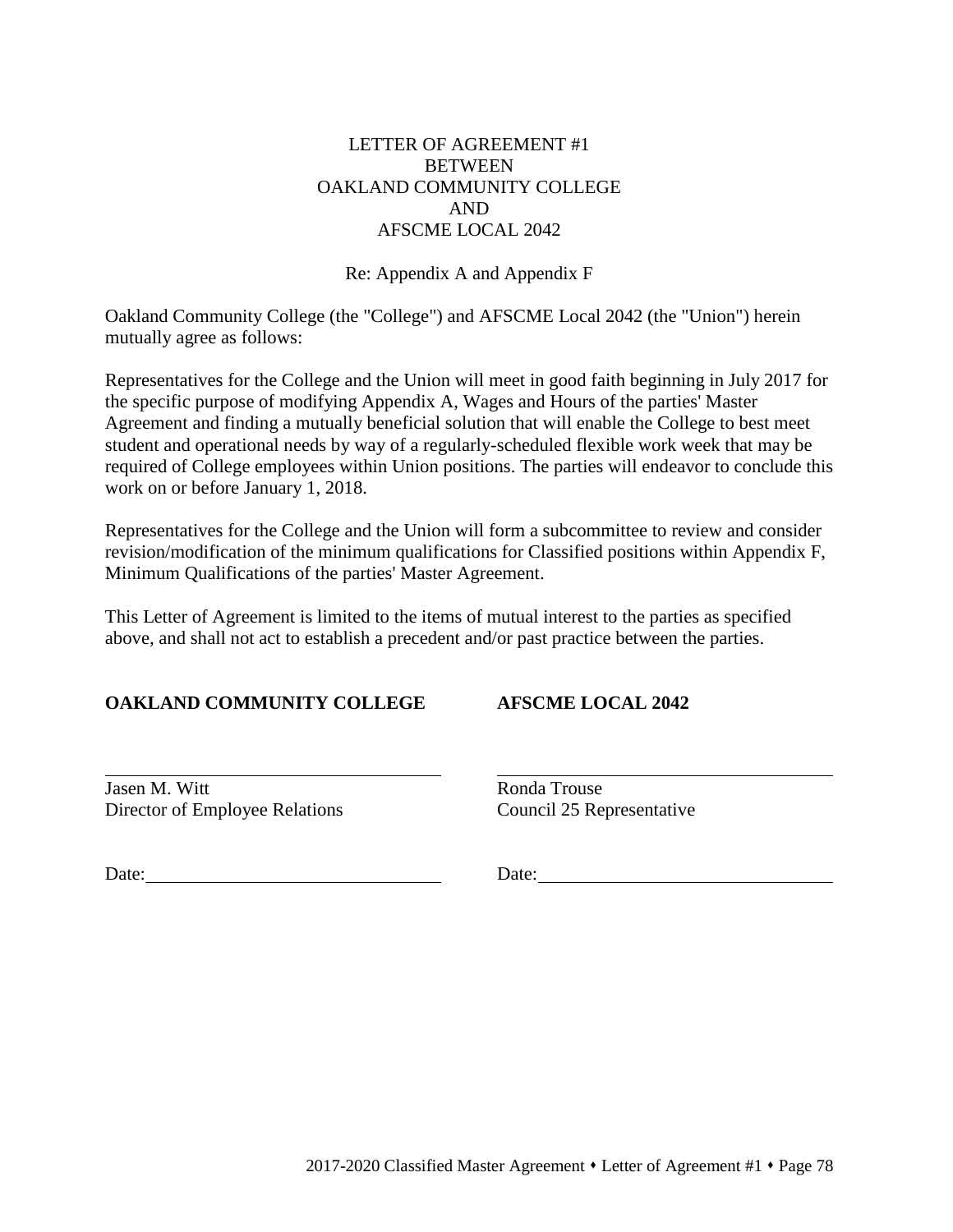### LETTER OF AGREEMENT #2 **BETWEEN** OAKLAND COMMUNITY COLLEGE AND AFSCME LOCAL 2042

### Re: Sick Time Payout

Oakland Community College (the "College") and AFSCME Local 2042 (the "Union") herein mutually agree as follows:

- 1. The College will payout fifty (50%) percent of any earned, but unused sick time, up to a maximum of one (1) year accumulation (a maximum of 12 days or 96 hours) to any employee upon layoff due to position elimination or to any employee who retires from the College.
- 2. Any payout of such earned, but unused sick time will be made at the employee's regular rate of pay at the time of his/her layoff or retirement from the College.

This Letter of Agreement is limited to the specific item of mutual interest to the parties as specified above, and shall not act to establish a precedent and/or past practice between the parties. Further, unless otherwise agreed to by the parties in writing, the sick time payout option will conclude on June 30, 2020.

### **OAKLAND COMMUNITY COLLEGE AFSCME LOCAL 2042**

Jasen M. Witt Ronda Trouse Associate Vice Chancellor for Human Resources Council 25 Representative

Date: Date: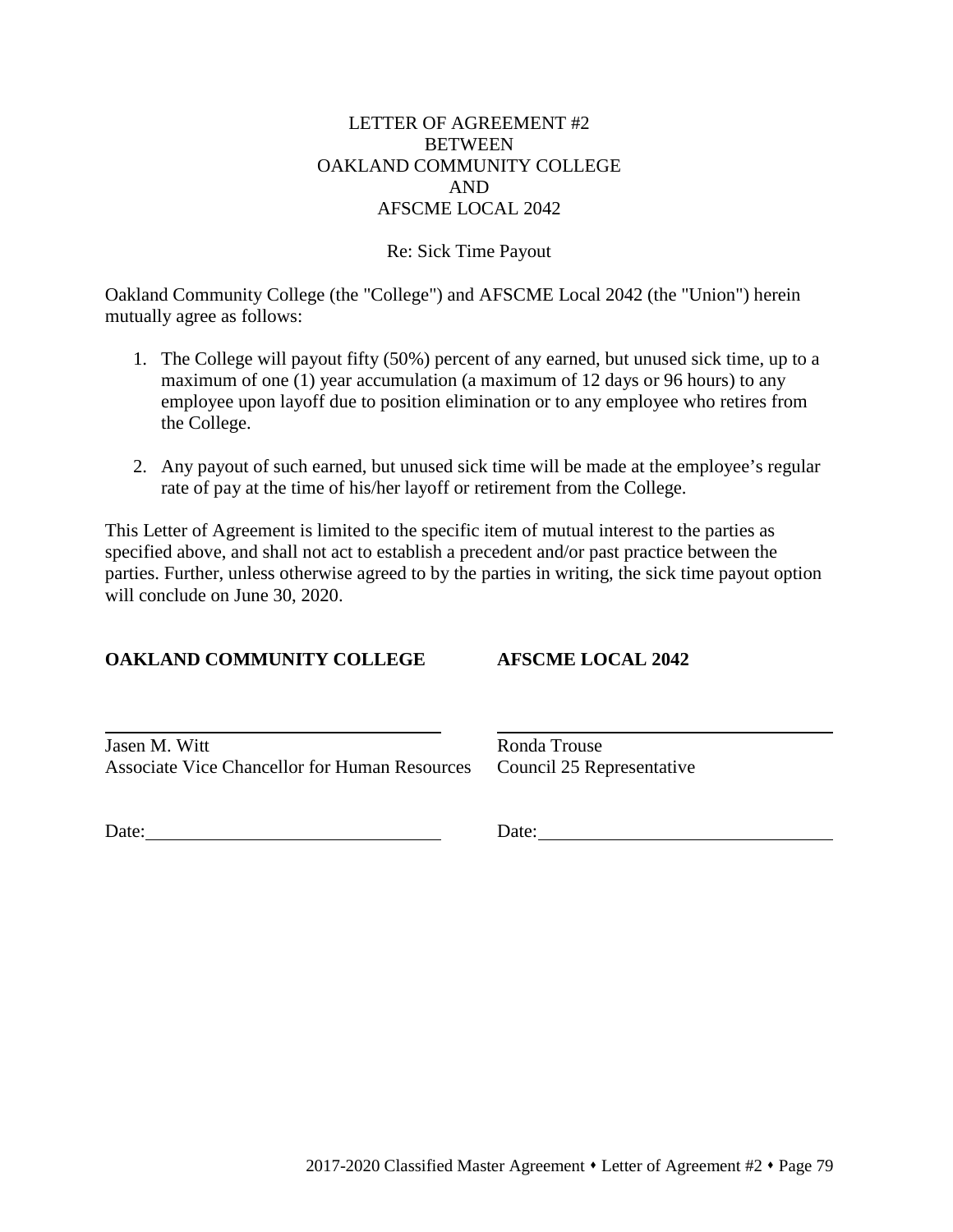### LETTER OF UNDERSTANDING #3 BETWEEN OAKLAND COMMUNITY COLLEGE AND AFSCME LOCAL 2042

### Re: Tutors

This agreement shall apply only to tutors working in labs in academic disciplines.

- A. At the beginning of each semester, the appropriate dean shall schedule a meeting with the appropriate faculty and appropriate paraprofessional(s) to determine the needs for tutors. At this meeting, both the faculty and paraprofessional(s) shall have input; however, the Dean shall make the final determination as to numbers and hours of tutors. Whenever possible, paraprofessional(s) shall be involved in the selection of Tutors.
- B. A tutor shall not be used to circumvent overtime nor replace Classified employees. Tutors may tutor in the absence of paraprofessionals; however, tutors shall not be rescheduled to cover absences of the paraprofessional. When a paraprofessional(s) is on duty, she/he will oversee the activities and hours of tutors. It is not intended that the paraprofessional(s) "supervise" tutors, but rather that they act in a coordination role in order to best serve the needs of students.
- C. Tutors shall be paid in accordance with Board policy, but the rate will not exceed the minimum starting rate in effect for paraprofessionals less \$1. A tutor may work a maximum of 20 hours per week on average. This provision may be waived by the campus administration and local steward in exceptional circumstances.
- D. The Employer will provide a list of tutors each semester to the chief Steward. It shall contain, in Representational Area, the tutor's name, pay rate, the lab assigned to, and hours worked for the semester. This list shall be printed once the last pay of the semester has been made. The Union may refer the matter to a Special Conference if the number of tutors has increased to the point the Union believes presents an erosion or restriction of bargaining unit work and positions.
- E. Use of tutors shall not limit staff development opportunities for Classified personnel.
- F. This Letter of Understanding shall not apply to PASS tutors.

#### **On behalf of:**

#### **OCC BOARD OF TRUSTEES AFSCME LOCAL 2042**

Gary S. Casey Ronda Trouse Director of Employee Relations Council 25 Representative

Date: Date: Date: Date:

Margaret Carroll Margaret Carroll Marguel Howell Executive Director for Human Resources President

Date: Date: Date:

*Originally agreed to and signed January 21, 1994*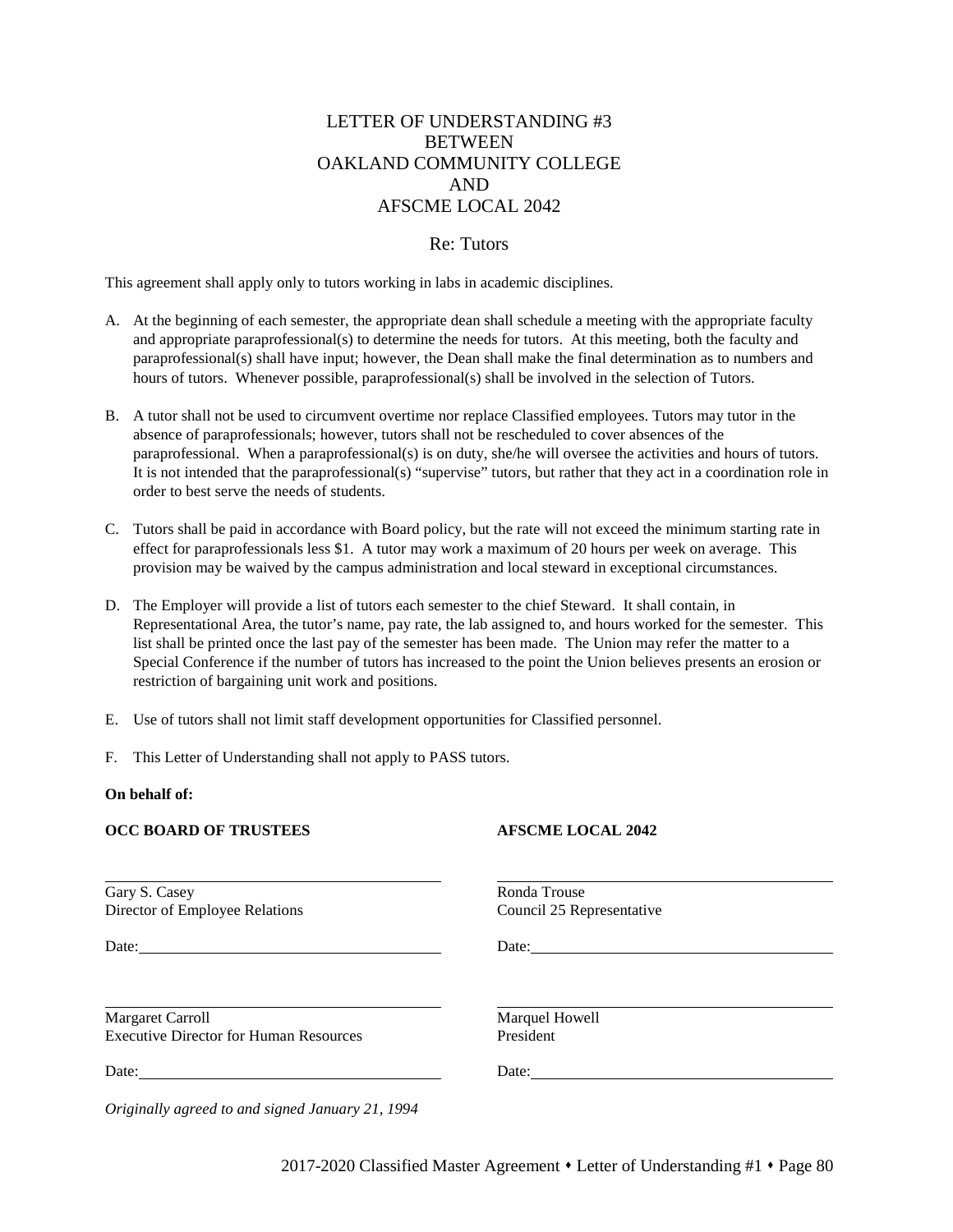# **A**

| Accidental Death and Dismemberment 46 |  |
|---------------------------------------|--|
|                                       |  |
|                                       |  |
|                                       |  |
|                                       |  |
|                                       |  |
| Appendices                            |  |
|                                       |  |
|                                       |  |
| Family & Medical Leave Act  73        |  |
|                                       |  |
|                                       |  |
|                                       |  |
| Pay Levels/Classifications  49        |  |
|                                       |  |
|                                       |  |
|                                       |  |
|                                       |  |
|                                       |  |
|                                       |  |
|                                       |  |
|                                       |  |

# **B**

| Base Pay Hourly Rate Schedules39-41 |  |
|-------------------------------------|--|
|                                     |  |
|                                     |  |
|                                     |  |
|                                     |  |
|                                     |  |

# **C**

| Closedowns                            |  |
|---------------------------------------|--|
|                                       |  |
|                                       |  |
|                                       |  |
| Cost Sharing, Medical Insurance 44-46 |  |

# **D**

| Disability |  |
|------------|--|
|            |  |
|            |  |
|            |  |
|            |  |
|            |  |
|            |  |

| Equivalency of Courses and Degrees51 |  |
|--------------------------------------|--|
|                                      |  |
|                                      |  |
|                                      |  |
|                                      |  |
|                                      |  |

# **F**

# **G**

| Group Insurance & Retirement Benefits  43 |  |
|-------------------------------------------|--|

# **H**

# **I**

| Insurance                             |  |
|---------------------------------------|--|
| Accidental Death and Dismemberment 46 |  |
|                                       |  |
|                                       |  |
| Long Term Disability 24-25, 45-46     |  |
|                                       |  |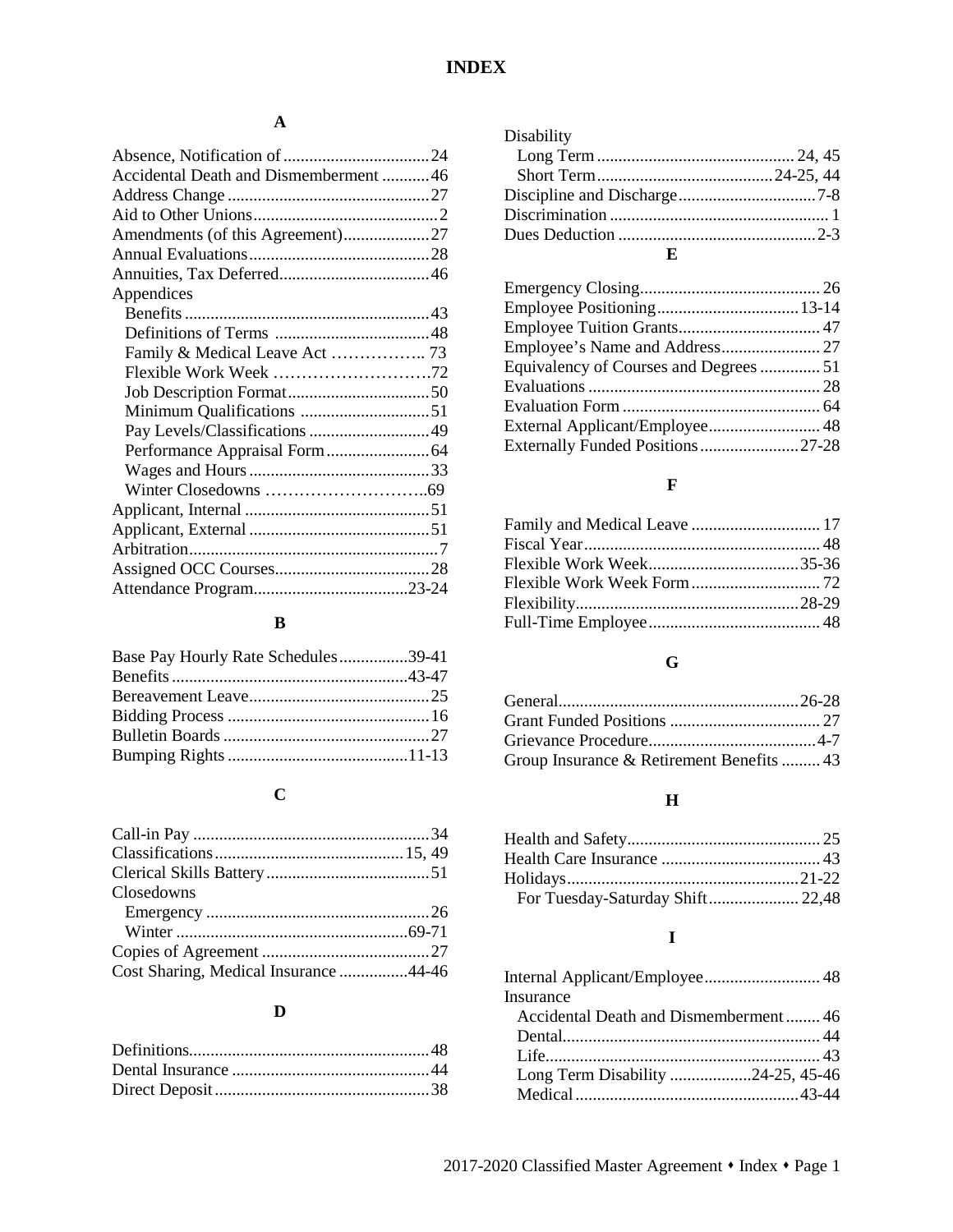# **INDEX**

| Insurance (continued) |  |
|-----------------------|--|
|                       |  |
|                       |  |
|                       |  |

# **J**

# **L**

| Leaves of Absence                   |  |
|-------------------------------------|--|
|                                     |  |
| Family and Medical Leave17, 73-77   |  |
|                                     |  |
|                                     |  |
|                                     |  |
|                                     |  |
|                                     |  |
|                                     |  |
| Less than 12 month employment 37-38 |  |
| Letters of Understanding            |  |
|                                     |  |
|                                     |  |
|                                     |  |
|                                     |  |
|                                     |  |
|                                     |  |
| Long Term Disability 24-25, 45-46   |  |
|                                     |  |

# **M**

| Michigan Public School Employees    |  |
|-------------------------------------|--|
| Retirement System (MPSERS)46        |  |
|                                     |  |
|                                     |  |
|                                     |  |
| Modifications (of this Agreement)27 |  |

# **N**

# **O**

| Out-of-Bargaining Unit Transfers  10 |  |
|--------------------------------------|--|
| Out-of Classification Pay28-29       |  |
|                                      |  |
|                                      |  |
|                                      |  |
|                                      |  |
|                                      |  |

# **P**

| Part-Time Employee Benefits         |  |
|-------------------------------------|--|
|                                     |  |
|                                     |  |
| Medical Insurance Option 31, 47     |  |
| Personal Business Leave Days  31    |  |
|                                     |  |
|                                     |  |
|                                     |  |
| Part-Time to Full-Time Status 16-17 |  |
| Pay                                 |  |
|                                     |  |
|                                     |  |
| Pay Level Step Placement  37        |  |
| Pay Levels and Classifications  49  |  |
|                                     |  |
|                                     |  |
| Personal Business Leave Days  22    |  |
|                                     |  |
|                                     |  |
|                                     |  |
|                                     |  |
|                                     |  |
|                                     |  |
|                                     |  |